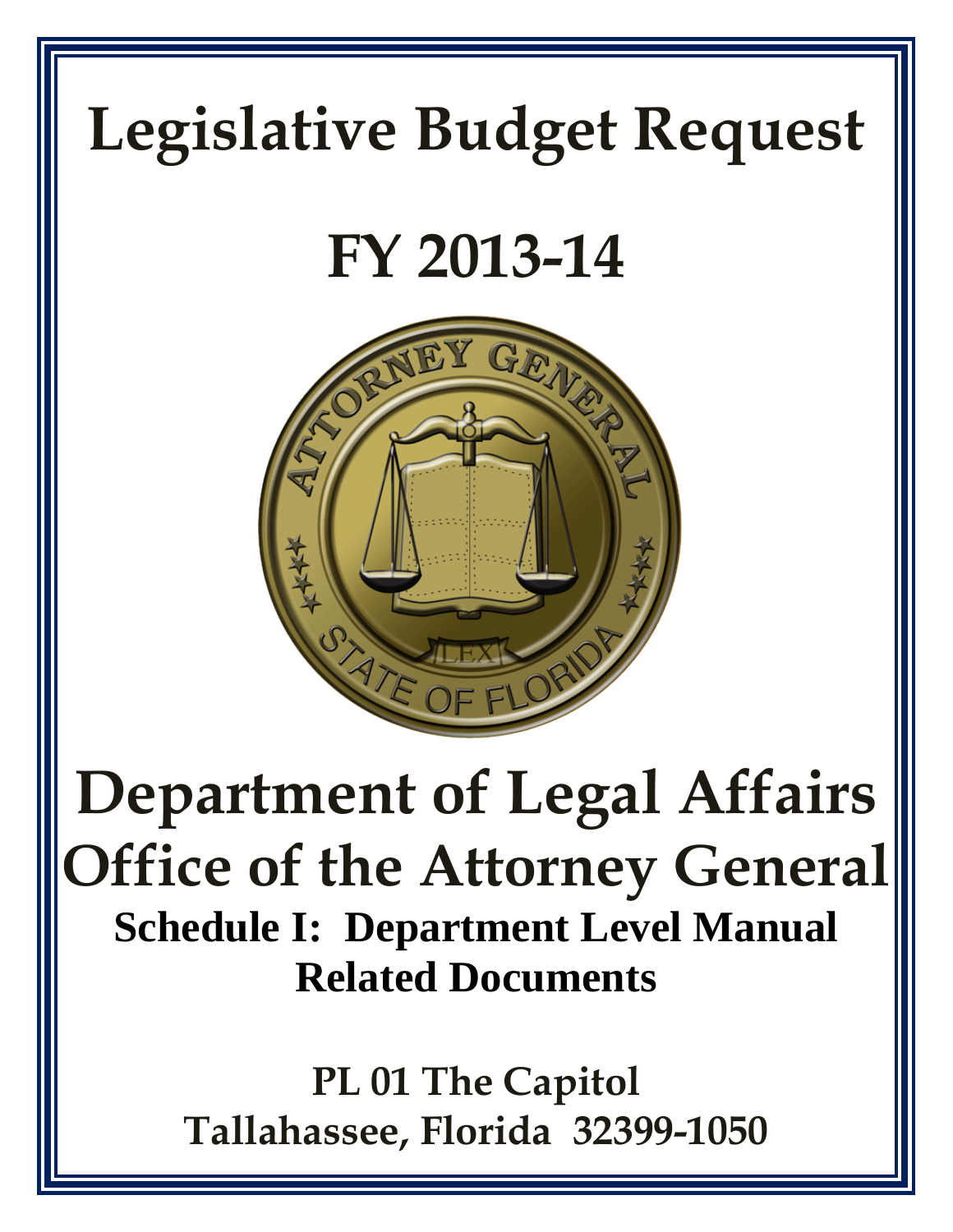## BEGINNING TRIAL BALANCE BY FUND **PAGE** 1 JULY 01, 2012

## 410000 DEPARTMENT OF LEGAL AFFAIRS

## 10 1 000496 LEGAL AFFAIRS/ATTORNEY GENERAL

| $G-L$            | G-L ACCOUNT NAME                     |                   |
|------------------|--------------------------------------|-------------------|
| CAT              |                                      | BEGINNING BALANCE |
| 11100            | CASH ON HAND                         |                   |
| 000000           | BALANCE BROUGHT FORWARD              | 0.00              |
| 001200           |                                      | 0.00              |
| 001800           |                                      | 668.52            |
|                  | $**$ GL<br>11100 TOTAL               | 668.52            |
| 13100            | UNEXPENDED GENERAL REVENUE RELEASES  |                   |
| 000000           | BALANCE BROUGHT FORWARD              | 1,954,450.90      |
| 15100            | ACCOUNTS RECEIVABLE                  |                   |
| 001800           |                                      | 227.38            |
| 15300            | INTEREST AND DIVIDENDS RECEIVABLE    |                   |
| 000500           |                                      | 68,392.92         |
| 15450            | SETTLEMENTS & JUDGMENTS RECEIVABLE   |                   |
| 001200           |                                      | 32,930,564.39     |
| 15900            | ALLOWANCE FOR UNCOLLECTIBLES         |                   |
| 000000           | BALANCE BROUGHT FORWARD              | 10,461.91-        |
| 000500           |                                      | 68,023.73-        |
| 001200           |                                      | 17, 361, 133. 14- |
| 001800           |                                      | $227.38-$         |
| 005001           | $**$ GL<br>15900 TOTAL               | 0.00              |
|                  |                                      | 17,439,846.16-    |
| 16200            | DUE FROM STATE FUNDS, WITHIN DEPART. |                   |
| 001517           |                                      | 3,407.24          |
| 001800<br>040000 | EXPENSES                             | 0.00<br>0.00      |
| 100777           | CONTRACTED SERVICES                  | 0.00              |
|                  | $**$ GL<br>16200 TOTAL               | 3,407.24          |
| 31100            | ACCOUNTS PAYABLE                     |                   |
| 010000           | SALARIES AND BENEFITS                | 0.00              |
| 030000           | OTHER PERSONAL SERVICES              | 0.00              |
| 040000           | <b>EXPENSES</b>                      | $155.00 -$        |
| 040000           | CF<br>EXPENSES                       | $9,548.28 -$      |
| 060000           | OPERATING CAPITAL OUTLAY             | 0.00              |
| 060000           | OPERATING CAPITAL OUTLAY<br>CF       | $3,940.47-$       |
| 100001           | ATTY GENERAL'S LAW LIBRARY           | $386.25 -$        |
| 100001           | ATTY GENERAL'S LAW LIBRARY<br>CF     | 34, 428.97-       |
| 100118           | STATEWIDE PROSECUTION                | $250.11 -$        |
| 100118           | STATEWIDE PROSECUTION<br>CF          | $5,260.20 -$      |
| 100120           | COMMISSION/STATUS OF WOMEN           | 0.00              |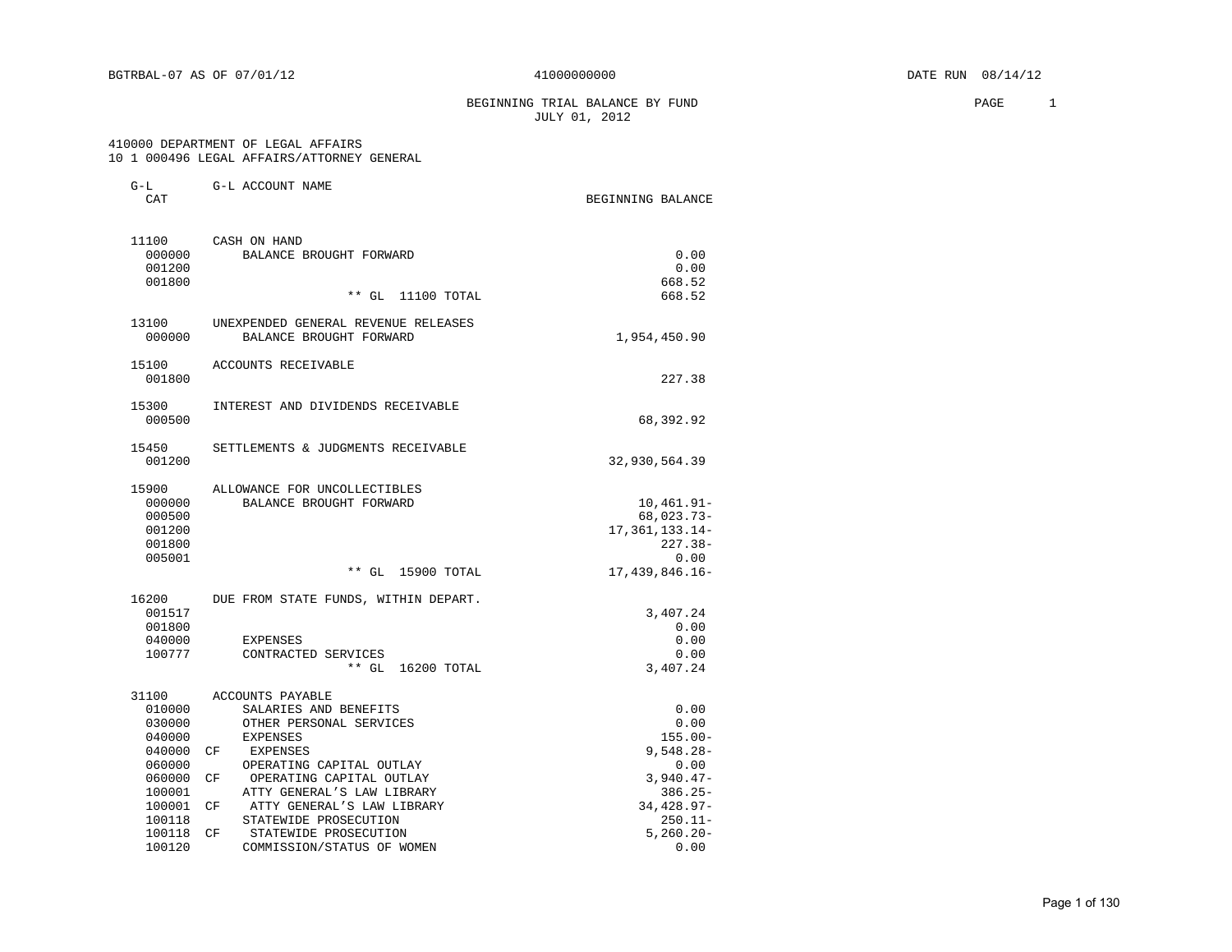#### BEGINNING TRIAL BALANCE BY FUND **PAGE** 2 JULY 01, 2012

#### 410000 DEPARTMENT OF LEGAL AFFAIRS 10 1 000496 LEGAL AFFAIRS/ATTORNEY GENERAL

|  |  | TA T AAATAA MEALMATIKA UTTOKURT ARMEKUM |  |
|--|--|-----------------------------------------|--|
|  |  |                                         |  |
|  |  |                                         |  |

| $G-L$  |     | G-L ACCOUNT NAME                                          |                   |
|--------|-----|-----------------------------------------------------------|-------------------|
| CAT    |     |                                                           | BEGINNING BALANCE |
| 100120 | CF  | COMMISSION/STATUS OF WOMEN                                | 7,512.08-         |
| 100605 |     | G/A-LAUREN'S KIDS-SEXUAL ABUSE EDUCATION &                | 0.00              |
| 100605 | CF  | G/A-LAUREN'S KIDS-SEXUAL ABUSE EDUCATION &                | 825, 158.64-      |
| 100777 |     | CONTRACTED SERVICES                                       | 0.00              |
| 100777 | CF. | CONTRACTED SERVICES                                       | $87,407.36 -$     |
| 102015 |     | G/A-MINORITY CRIME PREV.                                  | 0.00              |
| 102015 | CF  | G/A-MINORITY CRIME PREV.                                  | 247,680.46-       |
| 210014 |     | OTHER DATA PROCESSING SVCS                                | $387.99 -$        |
| 210014 |     | CF OTHER DATA PROCESSING SVCS                             | $15,361.77-$      |
|        |     | ** GL 31100 TOTAL                                         | 1,237,477.58-     |
| 32100  |     | ACCRUED SALARIES AND WAGES                                |                   |
| 010000 |     | SALARIES AND BENEFITS                                     | 11,689.38-        |
| 010000 | CF  | SALARIES AND BENEFITS                                     | 596,787.89-       |
| 030000 |     | OTHER PERSONAL SERVICES                                   | $53.26 -$         |
| 030000 |     | CF OTHER PERSONAL SERVICES                                | $7,055.82-$       |
| 100118 |     | STATEWIDE PROSECUTION                                     | 0.00              |
| 100118 | CF  | STATEWIDE PROSECUTION                                     | $211.82 -$        |
| 100120 |     | COMMISSION/STATUS OF WOMEN                                | 0.00              |
|        |     | 100120 CF COMMISSION/STATUS OF WOMEN                      | $474.79-$         |
|        |     |                                                           |                   |
| 103290 |     | SALARY INCENTIVE PAYMENTS<br>CF SALARY INCENTIVE PAYMENTS | 0.00              |
| 103290 |     |                                                           | $1,762.95-$       |
|        |     | ** GL 32100 TOTAL                                         | 618,035.91-       |
| 35200  |     | DUE TO STATE FUNDS, WITHIN DEPARTMENT                     |                   |
| 001200 |     |                                                           | $551.84-$         |
| 001500 |     |                                                           | 0.00              |
| 001800 |     |                                                           | 0.00              |
| 010000 |     | SALARIES AND BENEFITS                                     | 11,451.59         |
| 010000 |     | CF SALARIES AND BENEFITS                                  | 11,451.59-        |
| 030000 |     | OTHER PERSONAL SERVICES                                   | 53.26             |
| 030000 | CF  | OTHER PERSONAL SERVICES                                   | $53.26-$          |
| 040000 |     | <b>EXPENSES</b>                                           | $3,222.00-$       |
| 060000 |     | OPERATING CAPITAL OUTLAY                                  | 0.00              |
| 100118 |     | STATEWIDE PROSECUTION                                     | 0.00              |
| 100777 |     | CONTRACTED SERVICES                                       | 0.00              |
|        |     | ** GL 35200 TOTAL                                         | $3,773.84-$       |
| 35300  |     | DUE TO OTHER DEPARTMENTS                                  |                   |
| 000000 |     | BALANCE BROUGHT FORWARD                                   | 0.00              |
| 005001 |     |                                                           | 0.00              |
| 010000 |     | SALARIES AND BENEFITS                                     | $168.98 -$        |
|        |     | 010000 CF SALARIES AND BENEFITS                           | $5,633.86-$       |
| 030000 |     | OTHER PERSONAL SERVICES                                   | 0.00              |
| 030000 | CF  | OTHER PERSONAL SERVICES                                   | $723.29 -$        |
| 040000 |     | <b>EXPENSES</b>                                           | 0.00              |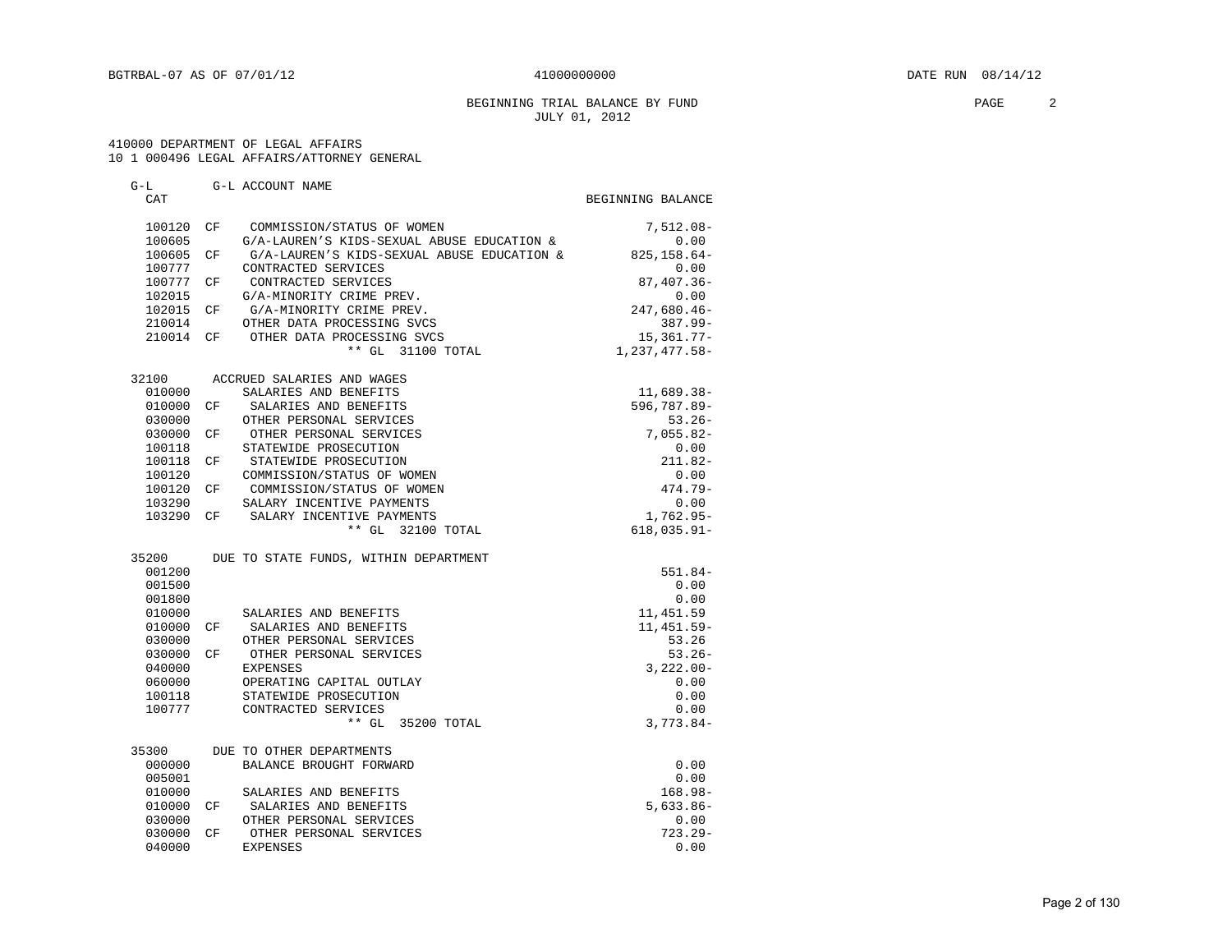#### BEGINNING TRIAL BALANCE BY FUND **PAGE** 3 JULY 01, 2012

#### 410000 DEPARTMENT OF LEGAL AFFAIRS 10 1 000496 LEGAL AFFAIRS/ATTORNEY GENERAL

54900 COMMITTED FUND BALANCE

| $G-L$  |    | G-L ACCOUNT NAME           |                   |
|--------|----|----------------------------|-------------------|
| CAT    |    |                            | BEGINNING BALANCE |
|        |    |                            |                   |
| 040000 | CF | <b>EXPENSES</b>            | $10,431.21-$      |
| 100118 |    | STATEWIDE PROSECUTION      | 0.00              |
| 100118 | CF | STATEWIDE PROSECUTION      | $2,535.91-$       |
| 100120 |    | COMMISSION/STATUS OF WOMEN | 0.00              |
| 100120 | CF | COMMISSION/STATUS OF WOMEN | $52.50 -$         |
| 100777 |    | CONTRACTED SERVICES        | 0.00              |
| 100777 | CF | CONTRACTED SERVICES        | $305.22 -$        |
|        |    | $* *$<br>GL<br>35300 TOTAL | $19,850.97 -$     |

| 35600  | DUE TO GENERAL REVENUE        |                  |
|--------|-------------------------------|------------------|
| 000500 |                               | $369.19 -$       |
| 001200 |                               | 8,560,272.73-    |
| 001517 |                               | $3,407.24-$      |
| 001800 |                               | $8, 255.93 -$    |
| 220030 | REFUND NONSTATE REVENUES      | 0.00             |
|        | GL<br>35600 TOTAL<br>* *      | $8,572,305.09 -$ |
| 35700  | DUE TO COMPONENT UNIT/PRIMARY |                  |

| 040000    | EXPENSES |  |                   | 0.00     |
|-----------|----------|--|-------------------|----------|
| 040000 CF | EXPENSES |  |                   | $52.86-$ |
|           |          |  | ** GL 35700 TOTAL | $52.86-$ |

| 38600  | CURRENT COMPENSATED ABSENCES LIABILITY |            |
|--------|----------------------------------------|------------|
| 000000 | BALANCE BROUGHT FORWARD                | 0.00       |
| 010000 | SALARIES AND BENEFITS                  | 69,592.36- |
|        | ** GL 38600 TOTAL                      | 69,592.36- |

| 000000 | BALANCE BROUGHT FORWARD   |                                        | $6,996,776.58-$ |
|--------|---------------------------|----------------------------------------|-----------------|
| 94100  | <b>ENCUMBRANCES</b>       |                                        |                 |
| 060000 | CF                        | OPERATING CAPITAL OUTLAY               | 788.10          |
| 100001 |                           | ATTY GENERAL'S LAW LIBRARY             | 11,837.71       |
| 100118 | STATEWIDE PROSECUTION     |                                        | 4,513.91        |
| 100120 | CF                        | COMMISSION/STATUS OF WOMEN             | 4,800.00        |
| 100777 | CONTRACTED SERVICES       |                                        | 45,093.74       |
| 100777 | CF<br>CONTRACTED SERVICES |                                        | 1,638.76        |
| 210014 | CF                        | OTHER DATA PROCESSING SVCS             | 73,392.84       |
|        |                           | 94100 TOTAL<br>$**$ GL                 | 142,065.06      |
| 98100  |                           | BUDGETARY FND BAL RESERVED/ENCUMBRANCE |                 |

| -------- |     |                            |              |
|----------|-----|----------------------------|--------------|
| 060000   | 一〇円 | OPERATING CAPITAL OUTLAY   | $788.10 -$   |
| 100001   |     | ATTY GENERAL'S LAW LIBRARY | 11,837.71-   |
| 100118   |     | STATEWIDE PROSECUTION      | 4,513.91-    |
| 100120   | 「一下 | COMMISSION/STATUS OF WOMEN | $4,800.00-$  |
| 100777   |     | CONTRACTED SERVICES        | $45.093.74-$ |
|          |     |                            |              |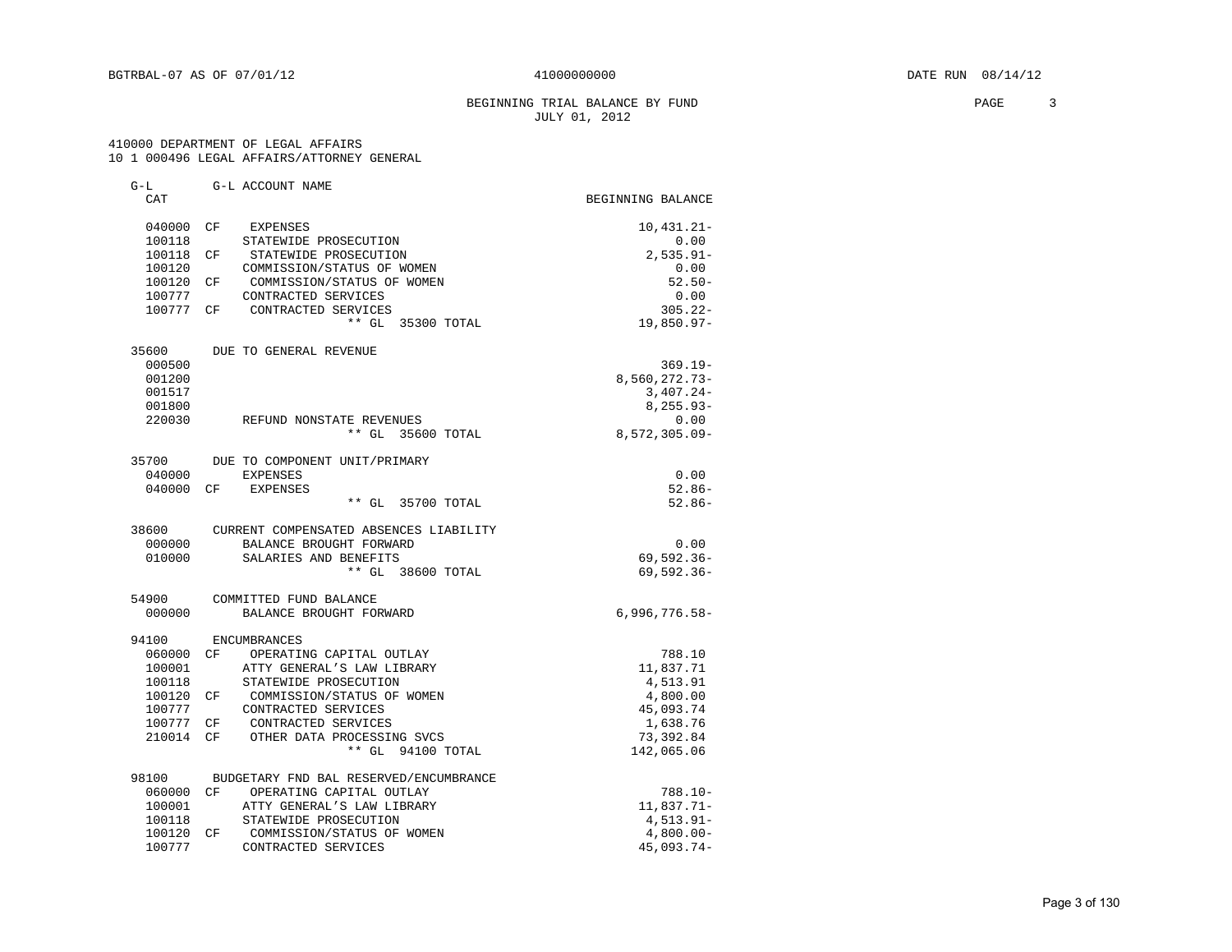## BEGINNING TRIAL BALANCE BY FUND **PAGE** 4 JULY 01, 2012

 410000 DEPARTMENT OF LEGAL AFFAIRS 10 1 000496 LEGAL AFFAIRS/ATTORNEY GENERAL

| $G-L$<br>CAT     |                      | G-L ACCOUNT NAME                                                       | BEGINNING BALANCE                      |
|------------------|----------------------|------------------------------------------------------------------------|----------------------------------------|
| 100777<br>210014 | CF<br>CF <sup></sup> | CONTRACTED SERVICES<br>OTHER DATA PROCESSING SVCS<br>** GL 98100 TOTAL | 1,638.76-<br>73,392.84-<br>142,065.06- |
|                  |                      | * * *<br>FUND TOTAL                                                    | 0.00                                   |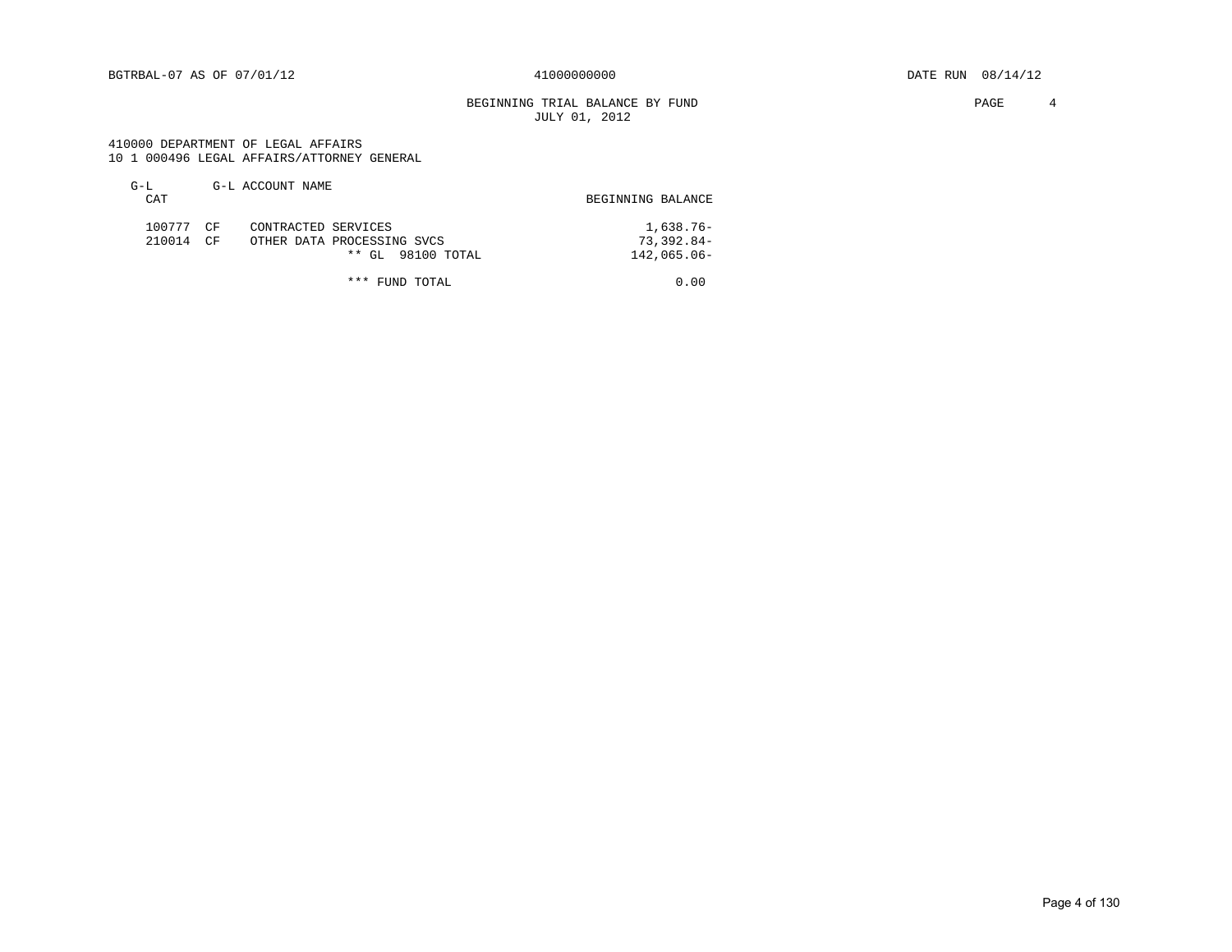BEGINNING TRIAL BALANCE BY FUND **PAGE** 5 JULY 01, 2012

#### 410000 DEPARTMENT OF LEGAL AFFAIRS 20 2 021034 ADMINISTRATIVE TRUST FUND DLA

| $G-L$<br>CAT     | G-L ACCOUNT NAME                                     | BEGINNING BALANCE          |
|------------------|------------------------------------------------------|----------------------------|
|                  | 12100 UNRELEASED CASH IN STATE TREASURY              |                            |
| 000000           | BALANCE BROUGHT FORWARD                              | 502,139.28                 |
| 16200            | DUE FROM STATE FUNDS, WITHIN DEPART.                 |                            |
| 001500<br>040000 |                                                      | 357,665.41<br>0.00         |
|                  | EXPENSES<br>** GL 16200 TOTAL                        | 357,665.41                 |
| 16300            | DUE FROM OTHER DEPARTMENTS                           |                            |
| 040000           | <b>EXPENSES</b>                                      | 0.00                       |
|                  | 31100 ACCOUNTS PAYABLE                               |                            |
|                  | 030000 OTHER PERSONAL SERVICES                       | 0.00                       |
|                  | 030000 CF OTHER PERSONAL SERVICES<br>040000 EXPENSES | 0.00                       |
|                  |                                                      | 0.00                       |
| 060000           | 040000 CF EXPENSES                                   | $953.97 -$                 |
|                  | OPERATING CAPITAL OUTLAY<br>** GL 31100 TOTAL        | 0.00<br>$953.97 -$         |
|                  | 32100 ACCRUED SALARIES AND WAGES                     |                            |
| 010000           | SALARIES AND BENEFITS                                | $82.01 -$                  |
| 35200            | DUE TO STATE FUNDS, WITHIN DEPARTMENT                |                            |
| 001500           |                                                      | 137,080.71-                |
|                  | 010000 SALARIES AND BENEFITS                         | 82.01                      |
|                  | 010000 CF SALARIES AND BENEFITS<br>** GL 35200 TOTAL | $82.01 -$<br>$137,080.71-$ |
|                  | 35300 DUE TO OTHER DEPARTMENTS                       |                            |
| 040000           | EXPENSES                                             | 0.00                       |
|                  | 040000 CF EXPENSES<br>** GL 35300 TOTAL              | $1,481.06-$<br>1,481.06-   |
|                  | 54900 COMMITTED FUND BALANCE                         |                            |
| 000000           | BALANCE BROUGHT FORWARD                              | 720,206.94-                |
| 94100            | <b>ENCUMBRANCES</b>                                  |                            |
| 100777           | CONTRACTED SERVICES                                  | 10,113.00                  |
|                  | 98100 BUDGETARY FND BAL RESERVED/ENCUMBRANCE         |                            |
| 100777           | CONTRACTED SERVICES                                  | 10,113.00-                 |
|                  | *** FUND TOTAL                                       | 0.00                       |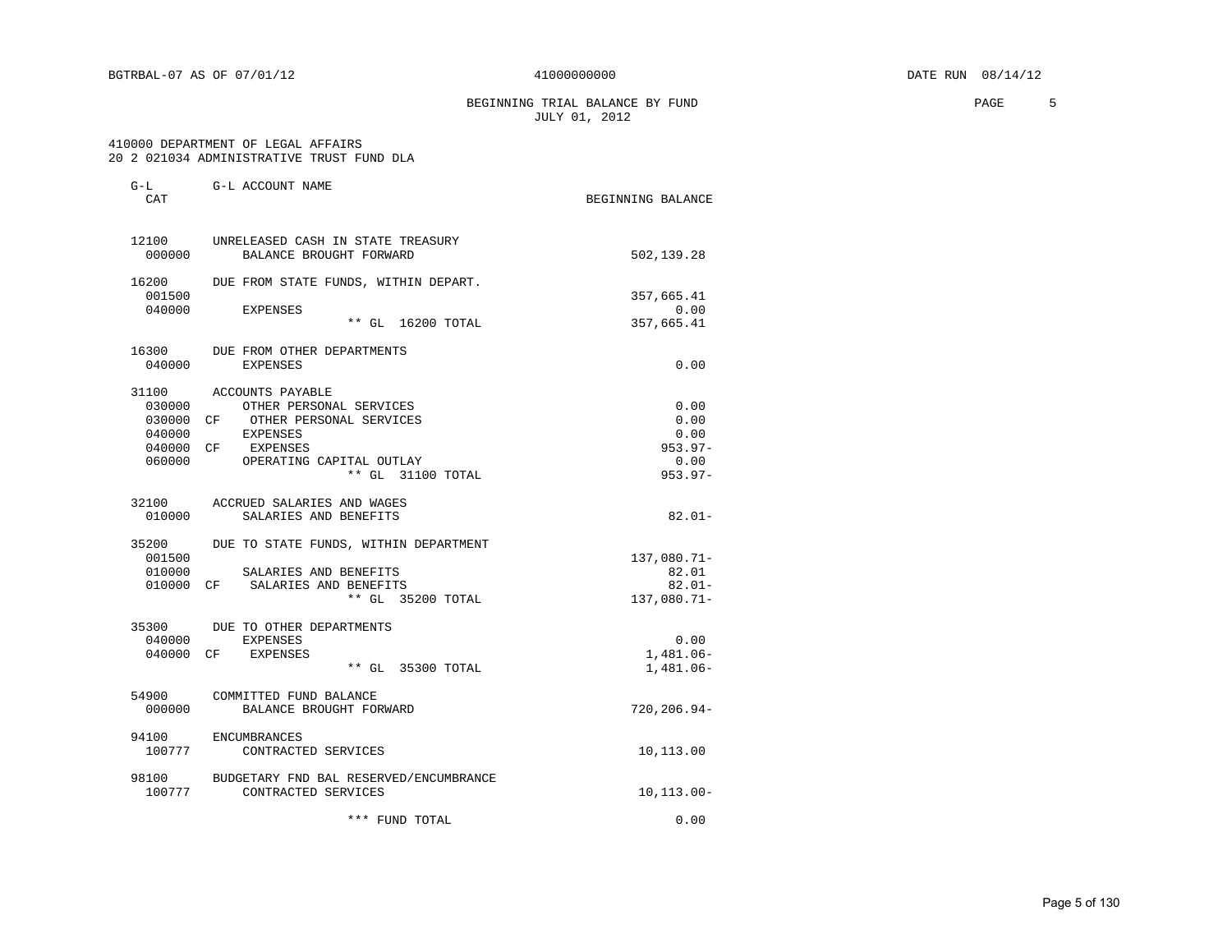#### BEGINNING TRIAL BALANCE BY FUND **EXAMPLE 1999** PAGE 6 JULY 01, 2012

#### 410000 DEPARTMENT OF LEGAL AFFAIRS 20 2 149001 CRIMES COMPENSATION TRUST FUND DLA

|  |  | 20 Z 149001 CRIMES COMPENSATION IROSI FOND DLA |  |  |
|--|--|------------------------------------------------|--|--|
|  |  |                                                |  |  |

| $G-L$            | G-L ACCOUNT NAME                       |                              |
|------------------|----------------------------------------|------------------------------|
| CAT              |                                        | BEGINNING BALANCE            |
| 11100            | CASH ON HAND                           |                              |
| 001200<br>001204 |                                        | 41,024.64<br>690.23          |
|                  | $***$ GL<br>11100 TOTAL                | 41,714.87                    |
| 11200            | CASH IN BANK                           |                              |
| 000000           | BALANCE BROUGHT FORWARD                | 50,000.00                    |
| 12100            | UNRELEASED CASH IN STATE TREASURY      |                              |
| 000000           | BALANCE BROUGHT FORWARD                | 10,570,702.71                |
| 15130            | A/R-LIABILITY ACCOUNT-UNKNOWN VICTIM   |                              |
| 001204           |                                        | 41.96                        |
| 040000           | EXPENSES                               | 45.00                        |
|                  | ** GL 15130 TOTAL                      | 86.96                        |
| 15140            | A/R-DEFENDANT RESTITUTION              |                              |
| 001200           |                                        | 87,572.83                    |
| 001204           | ** GL 15140 TOTAL                      | 9,734,642.08<br>9,822,214.91 |
|                  |                                        |                              |
| 15300            | INTEREST AND DIVIDENDS RECEIVABLE      |                              |
| 000500           |                                        | 54, 381.25                   |
| 15450            | SETTLEMENTS & JUDGMENTS RECEIVABLE     |                              |
| 001204           |                                        | 19,999.84                    |
| 15900            | ALLOWANCE FOR UNCOLLECTIBLES           |                              |
| 000000           | BALANCE BROUGHT FORWARD                | 7,377,946.90-                |
| 16200            | DUE FROM STATE FUNDS, WITHIN DEPART.   |                              |
| 000000           | BALANCE BROUGHT FORWARD                | 0.00                         |
| 001800           |                                        | 0.00                         |
| 185080           | TR TO ADMIN TF                         | 50,280.58                    |
|                  | $***$ GL<br>16200 TOTAL                | 50,280.58                    |
| 16300            | DUE FROM OTHER DEPARTMENTS             |                              |
| 001200           |                                        | 0.00                         |
| 25100            | ADVANCES TO OTHER FUNDS BETWEEN DEPART |                              |
| 000000           | BALANCE BROUGHT FORWARD                | 0.00                         |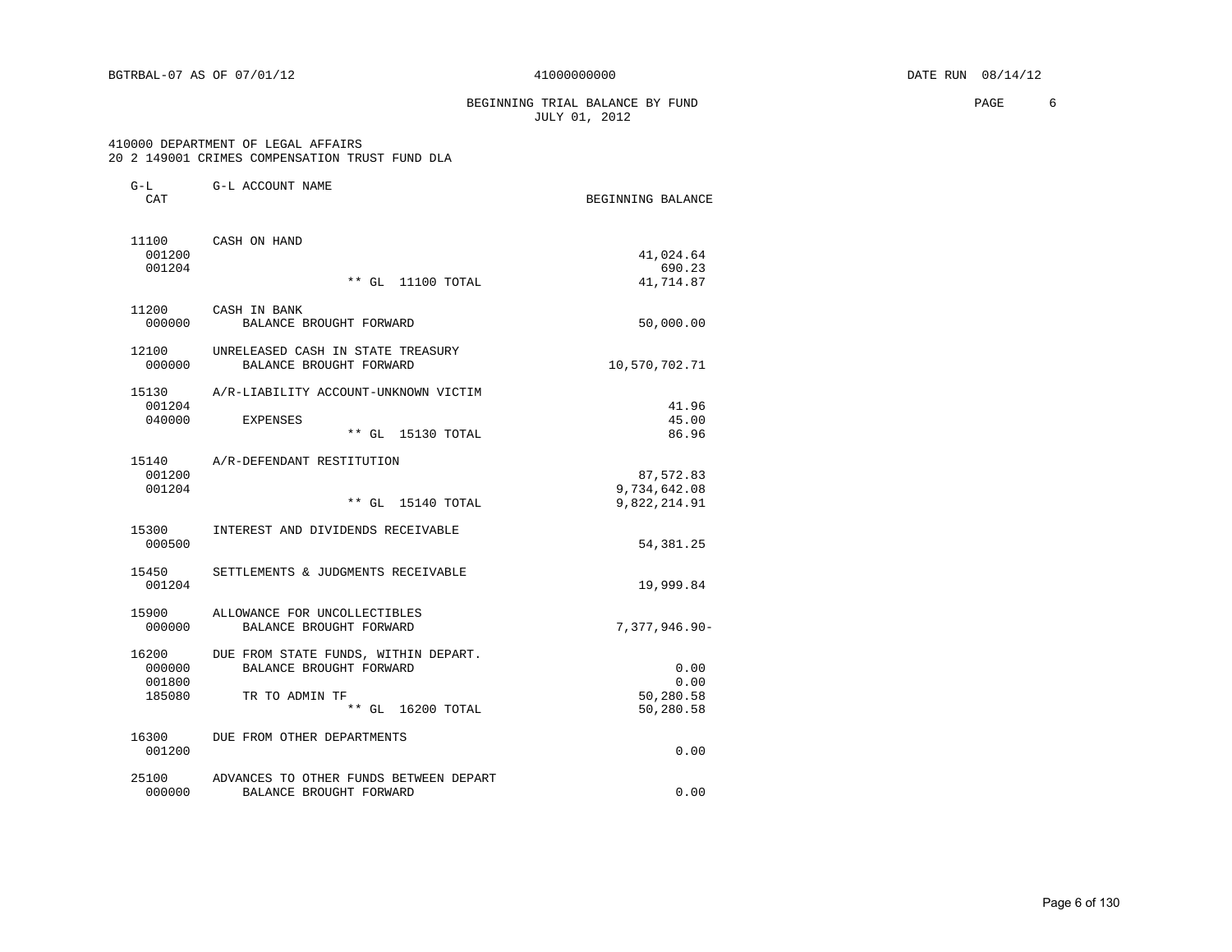#### BEGINNING TRIAL BALANCE BY FUND **PAGE** 7 JULY 01, 2012

#### 410000 DEPARTMENT OF LEGAL AFFAIRS 20 2 149001 CRIMES COMPENSATION TRUST FUND DLA

| G-L<br>CAT | G-L ACCOUNT NAME                                | BEGINNING BALANCE |
|------------|-------------------------------------------------|-------------------|
| 31100      | ACCOUNTS PAYABLE                                |                   |
| 000000     | BALANCE BROUGHT FORWARD                         | 0.00              |
| 040000     | EXPENSES                                        | 0.00              |
| 040000     | CF<br>EXPENSES                                  | 1,511.44-         |
| 100777     | CONTRACTED SERVICES                             | 0.00              |
|            | 100777 CF CONTRACTED SERVICES                   | $107.13-$         |
|            | ** GL 31100 TOTAL                               | $1,618.57-$       |
| 32100      | ACCRUED SALARIES AND WAGES                      |                   |
| 010000     | SALARIES AND BENEFITS                           | $429.03 -$        |
| 010000     | SALARIES AND BENEFITS<br>CF                     | $83,769.25 -$     |
| 030000     | OTHER PERSONAL SERVICES                         | 0.00              |
| 030000     | CF OTHER PERSONAL SERVICES                      | $1.375.67-$       |
|            | ** GL 32100 TOTAL                               | $85,573.95 -$     |
| 35200      | DUE TO STATE FUNDS, WITHIN DEPARTMENT           |                   |
| 000000     | BALANCE BROUGHT FORWARD                         | 0.00              |
| 010000     | SALARIES AND BENEFITS                           | 0.00              |
| 040000     | EXPENSES                                        | 0.00              |
| 040000     | CF EXPENSES                                     | $16.02-$          |
| 104133     | G/A-VICTIM ASSISTANCE SVCS                      | 0.00              |
| 180000     | TRANSFERS                                       | 0.00              |
| 181077     | TR/FL CRIME PREV TF/TRAING                      | 0.00              |
| 185080     | TR TO ADMIN TF                                  | 0.00              |
|            | ** GL 35200 TOTAL                               | $16.02-$          |
| 35300      | DUE TO OTHER DEPARTMENTS                        |                   |
| 000000     | BALANCE BROUGHT FORWARD                         | 0.00              |
| 010000     | SALARIES AND BENEFITS                           | 0.00              |
| 030000     | OTHER PERSONAL SERVICES                         | 0.00              |
| 040000     | EXPENSES                                        | 0.00              |
|            | 040000 CF EXPENSES                              | $2.418.90 -$      |
| 104133     | G/A-VICTIM ASSISTANCE SVCS<br>** GL 35300 TOTAL | 0.00              |
|            |                                                 | $2,418.90 -$      |
| 35600      | DUE TO GENERAL REVENUE                          |                   |
| 000000     | BALANCE BROUGHT FORWARD                         | 0.00              |
| 310322     | SERVICE CHARGE TO GEN REV                       | 401, 377.02-      |
|            | $***$ GL<br>35600 TOTAL                         | 401, 377.02-      |

| 35700     |          | DUE TO COMPONENT UNIT/PRIMARY |          |
|-----------|----------|-------------------------------|----------|
| 040000    | EXPENSES |                               | 0.00     |
| 040000 CF | EXPENSES |                               | $26.75-$ |
|           |          | ** GL 35700 TOTAL             | $26.75-$ |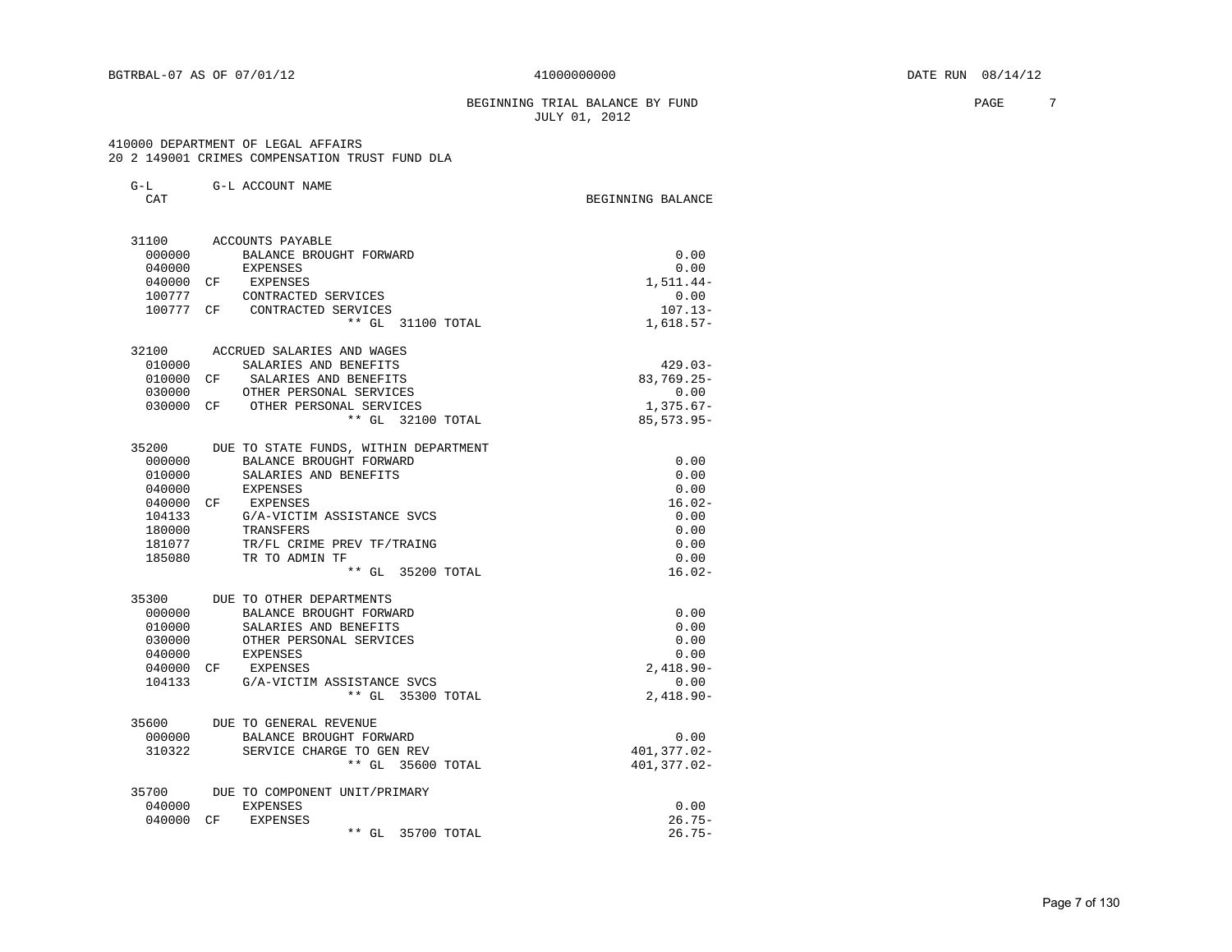## BEGINNING TRIAL BALANCE BY FUND **PAGE 8** JULY 01, 2012

 410000 DEPARTMENT OF LEGAL AFFAIRS 20 2 149001 CRIMES COMPENSATION TRUST FUND DLA

| $G-L$<br>CAT              | G-L ACCOUNT NAME                                                                                                | BEGINNING BALANCE              |
|---------------------------|-----------------------------------------------------------------------------------------------------------------|--------------------------------|
| 38600<br>000000<br>010000 | CURRENT COMPENSATED ABSENCES LIABILITY<br>BALANCE BROUGHT FORWARD<br>SALARIES AND BENEFITS<br>** GL 38600 TOTAL | 0.00<br>$50.88 -$<br>$50.88 -$ |
| 38900<br>000000           | DEFERRED REVENUES<br>BALANCE BROUGHT FORWARD                                                                    | $9,089.86 -$                   |
| 39900<br>220030           | OTHER CURRENT LIABILITIES<br>REFUND NONSTATE REVENUES                                                           | $41.96 -$                      |
| 48900<br>000000           | DEFERRED REVENUE - LONG TERM<br>BALANCE BROUGHT FORWARD                                                         | $2,407,362.90-$                |
| 54900<br>000000           | COMMITTED FUND BALANCE<br>BALANCE BROUGHT FORWARD                                                               | $10,323,857.41-$               |
|                           | ***<br>FUND TOTAL                                                                                               | 0.00                           |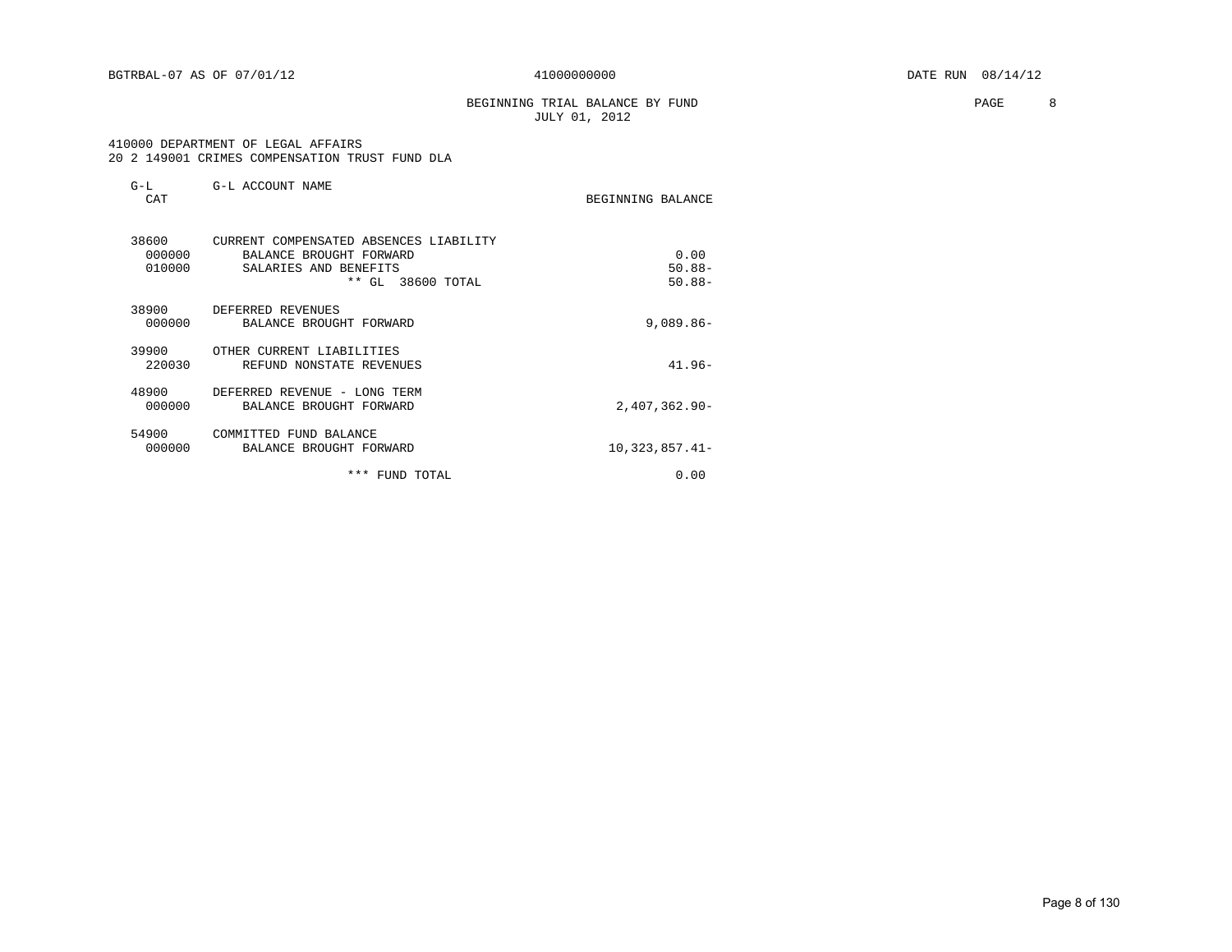BEGINNING TRIAL BALANCE BY FUND **PAGE** 9 JULY 01, 2012

#### 410000 DEPARTMENT OF LEGAL AFFAIRS 20 2 202001 CRIME STOPPERS TRUST FUND DLA

| $G-L$<br>CAT              | G-L ACCOUNT NAME                                                                                                                                                                                | BEGINNING BALANCE                                                        |
|---------------------------|-------------------------------------------------------------------------------------------------------------------------------------------------------------------------------------------------|--------------------------------------------------------------------------|
| 11100<br>001200           | CASH ON HAND                                                                                                                                                                                    | 5,455.74                                                                 |
| 000000                    | 12100 UNRELEASED CASH IN STATE TREASURY<br>BALANCE BROUGHT FORWARD                                                                                                                              | 6,964,308.44                                                             |
| 16200<br>185080           | DUE FROM STATE FUNDS, WITHIN DEPART.<br>TR TO ADMIN TF                                                                                                                                          | 1,058.54                                                                 |
| 31100<br>000000<br>102700 | ACCOUNTS PAYABLE<br>BALANCE BROUGHT FORWARD<br>060000 OPERATING CAPITAL OUTLAY<br>060000 CF OPERATING CAPITAL OUTLAY<br>G/A-CRIME STOPPERS<br>102700 CF G/A-CRIME STOPPERS<br>** GL 31100 TOTAL | 0.00<br>0.00<br>$3.152.38 -$<br>0.00<br>$1,302,463.41-$<br>1,305,615.79- |
| 010000                    | 32100 ACCRUED SALARIES AND WAGES<br>SALARIES AND BENEFITS<br>010000 CF SALARIES AND BENEFITS<br>** GL 32100 TOTAL                                                                               | 0.00<br>$2,475.92-$<br>$2,475.92-$                                       |
| 040000                    | 35300 DUE TO OTHER DEPARTMENTS<br>000000 BALANCE BROUGHT FORWARD<br>EXPENSES<br>040000 CF EXPENSES<br>** GL 35300 TOTAL                                                                         | 0.00<br>0.00<br>$30.57-$<br>$30.57-$                                     |
|                           | 35500 DUE TO OTHER GOVERNMENTAL UNITS<br>102700 G/A-CRIME STOPPERS<br>102700 CF G/A-CRIME STOPPERS<br>** GL 35500 TOTAL                                                                         | 0.00<br>157, 718.52-<br>157, 718.52-                                     |
| 310322                    | 35600 DUE TO GENERAL REVENUE<br>SERVICE CHARGE TO GEN REV                                                                                                                                       | 108,310.51-                                                              |
| 54900                     | COMMITTED FUND BALANCE<br>000000 BALANCE BROUGHT FORWARD                                                                                                                                        | $5,396,671.41-$                                                          |
| 94100<br>102700           | ENCUMBRANCES<br>G/A-CRIME STOPPERS                                                                                                                                                              | 48,557.77                                                                |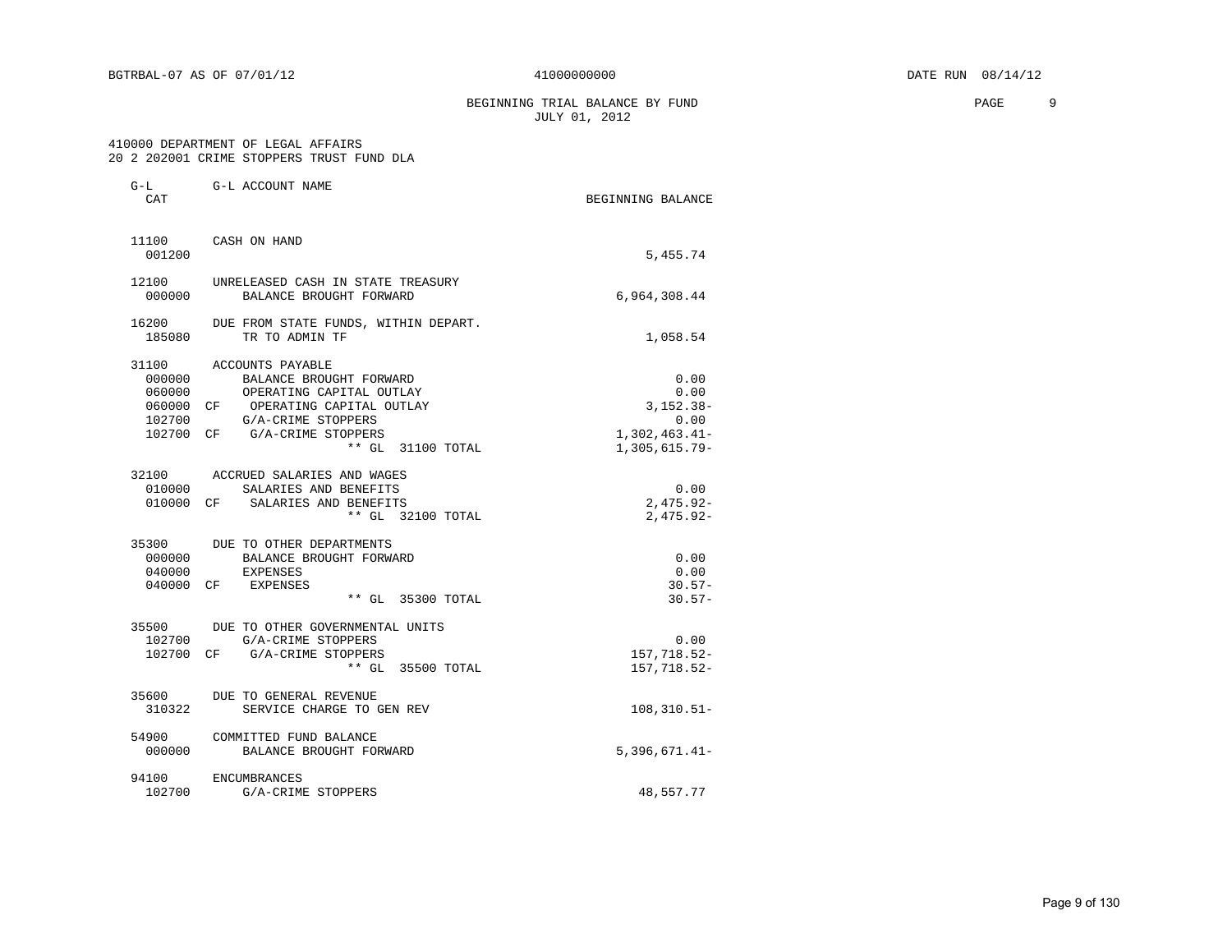BEGINNING TRIAL BALANCE BY FUND **PAGE** 10 JULY 01, 2012

#### 410000 DEPARTMENT OF LEGAL AFFAIRS 20 2 202001 CRIME STOPPERS TRUST FUND DLA

| $G-L$<br><b>CAT</b> | G-L ACCOUNT NAME                       | BEGINNING BALANCE |
|---------------------|----------------------------------------|-------------------|
| 98100               | BUDGETARY FND BAL RESERVED/ENCUMBRANCE |                   |

| ----   |                    | population inp pap necessary phochomatics |               |
|--------|--------------------|-------------------------------------------|---------------|
| 102700 | G/A-CRIME STOPPERS |                                           | $48.557.77 -$ |
|        |                    | *** FUND TOTAL                            | 0.00          |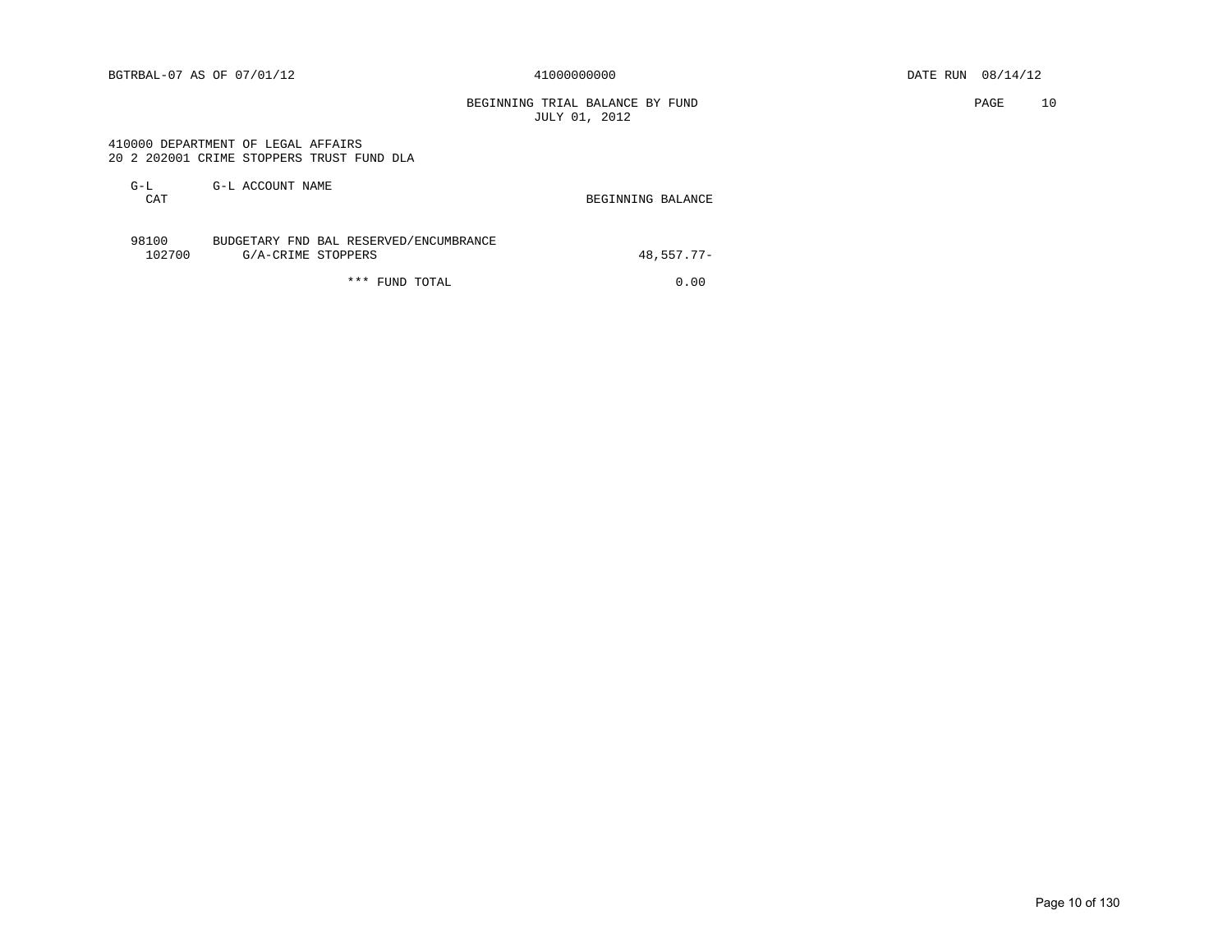BEGINNING TRIAL BALANCE BY FUND PAGE 11 JULY 01, 2012

#### 410000 DEPARTMENT OF LEGAL AFFAIRS 20 2 261021 FEDERAL GRANTS TRUST FUND - DLA

| $G-L$<br>CAT    | G-L ACCOUNT NAME                     | BEGINNING BALANCE    |
|-----------------|--------------------------------------|----------------------|
|                 |                                      |                      |
| 11100<br>000810 | CASH ON HAND                         |                      |
| 010000          | SALARIES AND BENEFITS                | 11,633.08<br>0.00    |
|                 | ** GL 11100 TOTAL                    | 11,633.08            |
| 12100           | UNRELEASED CASH IN STATE TREASURY    |                      |
| 000000          | BALANCE BROUGHT FORWARD              | 2,652,147.45         |
| 16200           | DUE FROM STATE FUNDS, WITHIN DEPART. |                      |
| 001510          |                                      | 57, 312.49           |
| 001800          |                                      | 0.00                 |
| 104133          | G/A-VICTIM ASSISTANCE SVCS           | 0.00                 |
|                 | ** GL 16200 TOTAL                    | 57, 312.49           |
| 16300           | DUE FROM OTHER DEPARTMENTS           |                      |
| 001800          |                                      | 1,357.98             |
| 16400           | DUE FROM FEDERAL GOVERNMENT          |                      |
| 000700          |                                      | 1,553,689.45         |
| 000750          | $**$ GL<br>16400 TOTAL               | 0.00<br>1,553,689.45 |
|                 |                                      |                      |
| 16500<br>000810 | DUE FROM OTHER GOVERNMENTAL UNITS    | 35,071.06            |
| 31100           | ACCOUNTS PAYABLE                     |                      |
| 040000          | EXPENSES                             | 0.00                 |
| 040000          | CF<br>EXPENSES                       | 17, 478.95-          |
| 060000          | OPERATING CAPITAL OUTLAY             | 0.00                 |
| 060000          | CF<br>OPERATING CAPITAL OUTLAY       | $2,364.28-$          |
| 100777          | CONTRACTED SERVICES                  | 0.00                 |
| 100777          | CONTRACTED SERVICES<br>CF            | $4, 262.63 -$        |
| 104133          | G/A-VICTIM ASSISTANCE SVCS           | 294,885.96-          |
| 104133          | CF<br>G/A-VICTIM ASSISTANCE SVCS     | $1,944,418.60-$      |
|                 | ** GL 31100 TOTAL                    | $2, 263, 410.42 -$   |
| 32100           | ACCRUED SALARIES AND WAGES           |                      |
| 010000          | SALARIES AND BENEFITS                | $3,781.06 -$         |
| 010000          | CF<br>SALARIES AND BENEFITS          | 230,088.25-          |
| 030000          | OTHER PERSONAL SERVICES              | $159.79 -$           |
| 030000          | OTHER PERSONAL SERVICES<br>CF        | $540.98 -$           |
| 103290          | SALARY INCENTIVE PAYMENTS            | 0.00                 |
| 103290          | SALARY INCENTIVE PAYMENTS<br>CF      | $5,067.74-$          |
|                 | ** GL<br>32100 TOTAL                 | 239,637.82-          |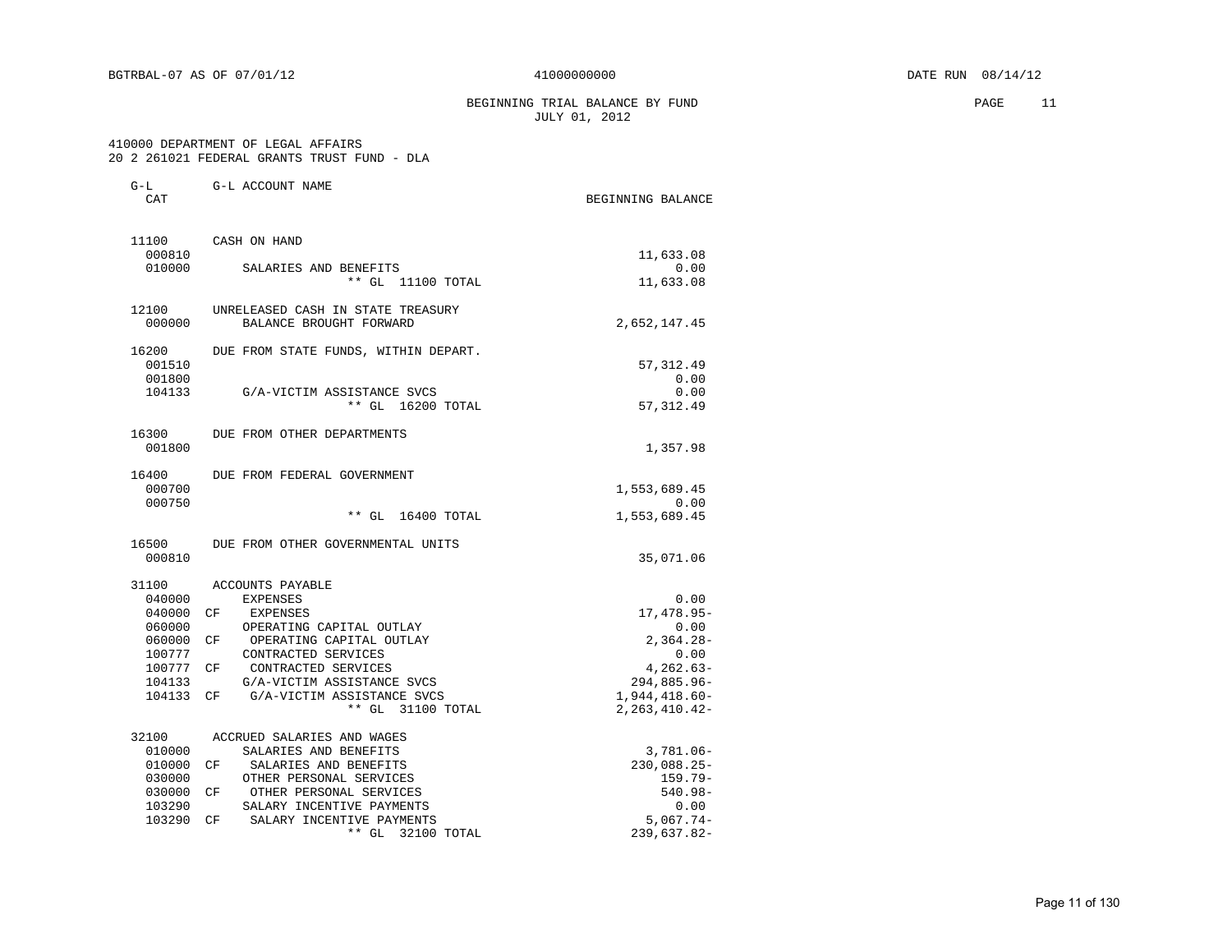BEGINNING TRIAL BALANCE BY FUND **PAGE** 12 JULY 01, 2012

 410000 DEPARTMENT OF LEGAL AFFAIRS 20 2 261021 FEDERAL GRANTS TRUST FUND - DLA

G-L G-L ACCOUNT NAME

CAT BEGINNING BALANCE

| 35200  | DUE TO STATE FUNDS, WITHIN DEPARTMENT  |                 |
|--------|----------------------------------------|-----------------|
| 001800 |                                        | 0.00            |
| 010000 | SALARIES AND BENEFITS                  | $43,636.45-$    |
| 010000 | SALARIES AND BENEFITS<br>CF            | $3,067.69-$     |
| 030000 | OTHER PERSONAL SERVICES                | 159.79          |
| 030000 | OTHER PERSONAL SERVICES<br>CF          | $159.79 -$      |
| 104133 | G/A-VICTIM ASSISTANCE SVCS             | $73,887.49-$    |
| 180200 | TR/GENERAL REVENUE-SWCAP               | $3,407.24-$     |
| 185080 | TR TO ADMIN TF                         | $44,909.81-$    |
|        | ** GL 35200 TOTAL                      | 168,908.68-     |
| 35300  | DUE TO OTHER DEPARTMENTS               |                 |
| 010000 | SALARIES AND BENEFITS                  | $506.93 -$      |
| 010000 | CF SALARIES AND BENEFITS               | $2,834.58-$     |
| 040000 | EXPENSES                               | 0.00            |
| 040000 | CF<br>EXPENSES                         | $6,762.51-$     |
| 100777 | CONTRACTED SERVICES                    | 0.00            |
| 100777 | CF CONTRACTED SERVICES                 | $161.44-$       |
| 104133 | G/A-VICTIM ASSISTANCE SVCS             | $31,549.20 -$   |
| 104133 | G/A-VICTIM ASSISTANCE SVCS<br>CF.      | $396, 233.29 -$ |
|        | ** GL 35300 TOTAL                      | 438,047.95-     |
|        | 35500 DUE TO OTHER GOVERNMENTAL UNITS  |                 |
| 104133 | G/A-VICTIM ASSISTANCE SVCS             | 0.00            |
| 104133 | CF G/A-VICTIM ASSISTANCE SVCS          | 684, 318.62-    |
|        | ** GL 35500 TOTAL                      | 684, 318.62-    |
| 35600  | DUE TO GENERAL REVENUE                 |                 |
| 180200 | TR/GENERAL REVENUE-SWCAP               | 0.00            |
| 35700  | DUE TO COMPONENT UNIT/PRIMARY          |                 |
| 040000 | <b>EXPENSES</b>                        | 0.00            |
| 040000 | EXPENSES<br>CF.                        | $52.88 -$       |
|        | $**$ GL<br>35700 TOTAL                 | $52.88 -$       |
| 38600  | CURRENT COMPENSATED ABSENCES LIABILITY |                 |
| 010000 | SALARIES AND BENEFITS                  | $9,976.66 -$    |
| 54900  | COMMITTED FUND BALANCE                 |                 |
| 000000 | BALANCE BROUGHT FORWARD                | 0.00            |
| 57200  | RESTRICTED BY FEDERAL GOVERNMENT       |                 |
| 000000 | BALANCE BROUGHT FORWARD                | $506.858.48 -$  |

Page 12 of 130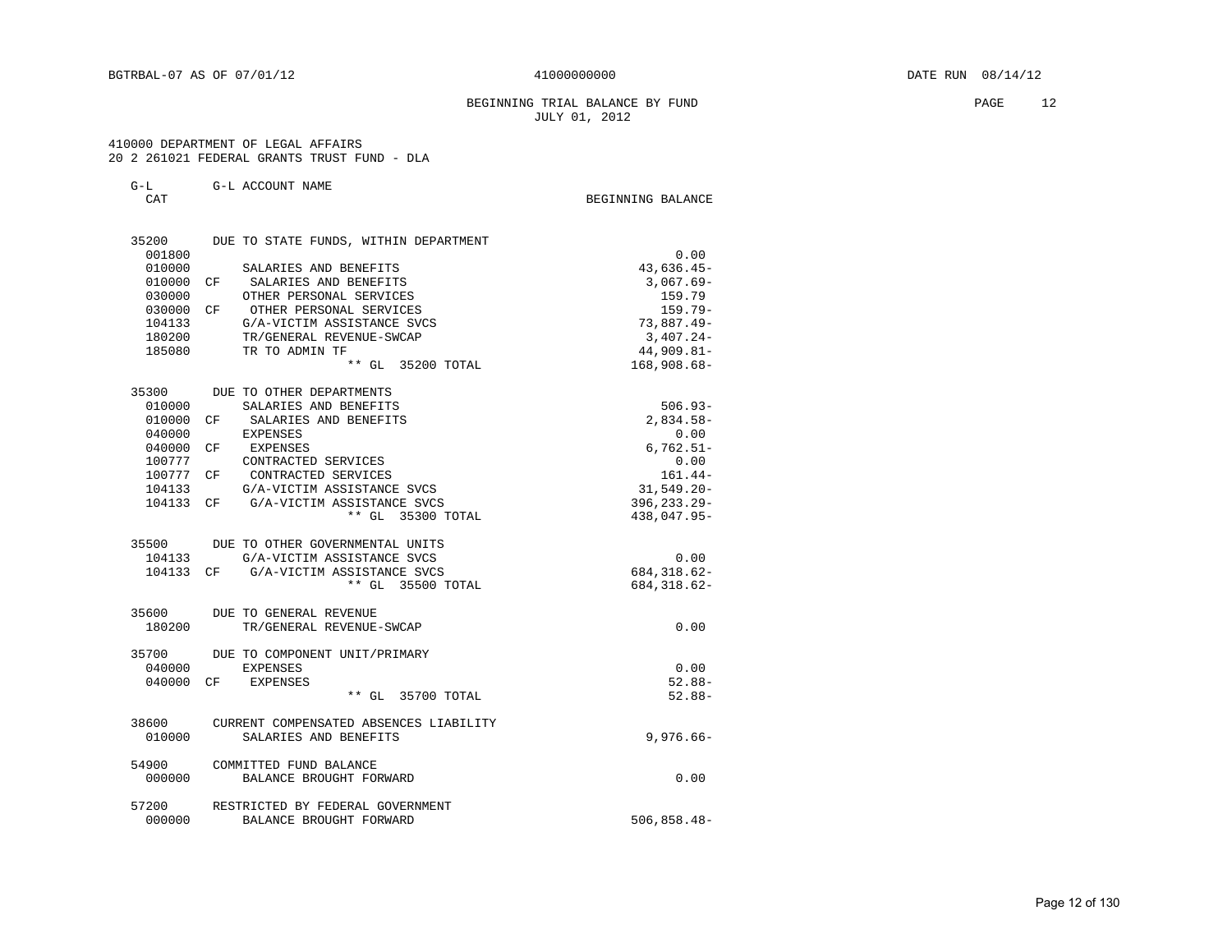## BEGINNING TRIAL BALANCE BY FUND **PAGE** 13 JULY 01, 2012

 410000 DEPARTMENT OF LEGAL AFFAIRS 20 2 261021 FEDERAL GRANTS TRUST FUND - DLA

| $G-L$  | G-L ACCOUNT NAME                       |                   |
|--------|----------------------------------------|-------------------|
| CAT    |                                        | BEGINNING BALANCE |
|        |                                        |                   |
| 94100  | ENCUMBRANCES                           |                   |
| 060000 | CF<br>OPERATING CAPITAL OUTLAY         | 2,364.28          |
| 100777 | CONTRACTED SERVICES                    | 132,298.85        |
| 104133 | G/A-VICTIM ASSISTANCE SVCS             | 7,885,957.92      |
|        | 94100 TOTAL<br>** GL                   | 8,020,621.05      |
| 98100  | BUDGETARY FND BAL RESERVED/ENCUMBRANCE |                   |
| 060000 | CF<br>OPERATING CAPITAL OUTLAY         | $2,364.28-$       |
| 100777 | CONTRACTED SERVICES                    | $132, 298.85 -$   |
| 104133 | G/A-VICTIM ASSISTANCE SVCS             | 7,885,957.92-     |
|        | $**$ GL<br>98100 TOTAL                 | $8,020,621.05 -$  |
|        | ***<br>FUND TOTAL                      | 0.00              |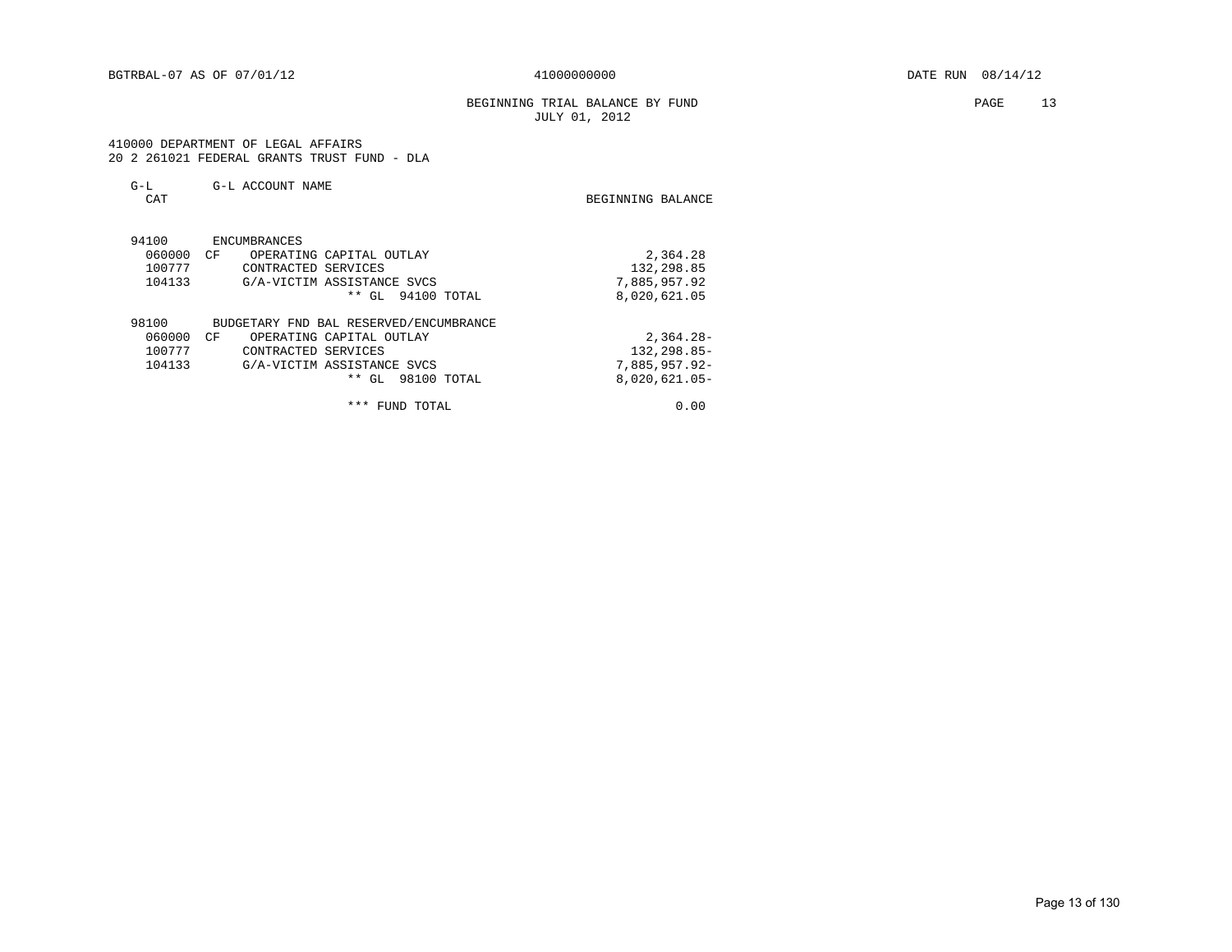BEGINNING TRIAL BALANCE BY FUND **PAGE** 14 JULY 01, 2012

#### 410000 DEPARTMENT OF LEGAL AFFAIRS 20 2 339001 GRANTS AND DONATIONS TRUST FUND

| $G-L$<br>CAT                                                                | G-L ACCOUNT NAME                                                                                                                                       | BEGINNING BALANCE                                        |
|-----------------------------------------------------------------------------|--------------------------------------------------------------------------------------------------------------------------------------------------------|----------------------------------------------------------|
| 12100<br>000000                                                             | UNRELEASED CASH IN STATE TREASURY<br>BALANCE BROUGHT FORWARD                                                                                           | 3,381,676.98                                             |
| 15450<br>001200                                                             | SETTLEMENTS & JUDGMENTS RECEIVABLE                                                                                                                     | 0.00                                                     |
| 15900<br>000000                                                             | ALLOWANCE FOR UNCOLLECTIBLES<br>BALANCE BROUGHT FORWARD                                                                                                | 0.00                                                     |
| 16200<br>000000<br>000700<br>001200<br>001510<br>001800<br>010000<br>030000 | DUE FROM STATE FUNDS, WITHIN DEPART.<br>BALANCE BROUGHT FORWARD<br>SALARIES AND BENEFITS<br>OTHER PERSONAL SERVICES                                    | 0.00<br>0.00<br>1,006.76<br>0.00<br>0.00<br>0.00<br>0.00 |
| 040000<br>100021<br>103290                                                  | EXPENSES<br>ACQUISITION/MOTOR VEHICLES<br>SALARY INCENTIVE PAYMENTS<br>** GL 16200 TOTAL                                                               | 0.00<br>0.00<br>0.00<br>1,006.76                         |
| 16400<br>000700<br>001200                                                   | DUE FROM FEDERAL GOVERNMENT<br>** GL 16400 TOTAL                                                                                                       | 0.00<br>0.00<br>0.00                                     |
| 31100<br>000000<br>010000                                                   | ACCOUNTS PAYABLE<br>BALANCE BROUGHT FORWARD<br>SALARIES AND BENEFITS<br>** GL 31100 TOTAL                                                              | 0.00<br>0.00<br>0.00                                     |
| 32100<br>010000                                                             | ACCRUED SALARIES AND WAGES<br>SALARIES AND BENEFITS                                                                                                    | 0.00                                                     |
| 35200<br>000000<br>010000<br>040000<br>185080                               | DUE TO STATE FUNDS, WITHIN DEPARTMENT<br>BALANCE BROUGHT FORWARD<br>SALARIES AND BENEFITS<br><b>EXPENSES</b><br>TR TO ADMIN TF<br>** GL<br>35200 TOTAL | 0.00<br>0.00<br>0.00<br>0.00<br>0.00                     |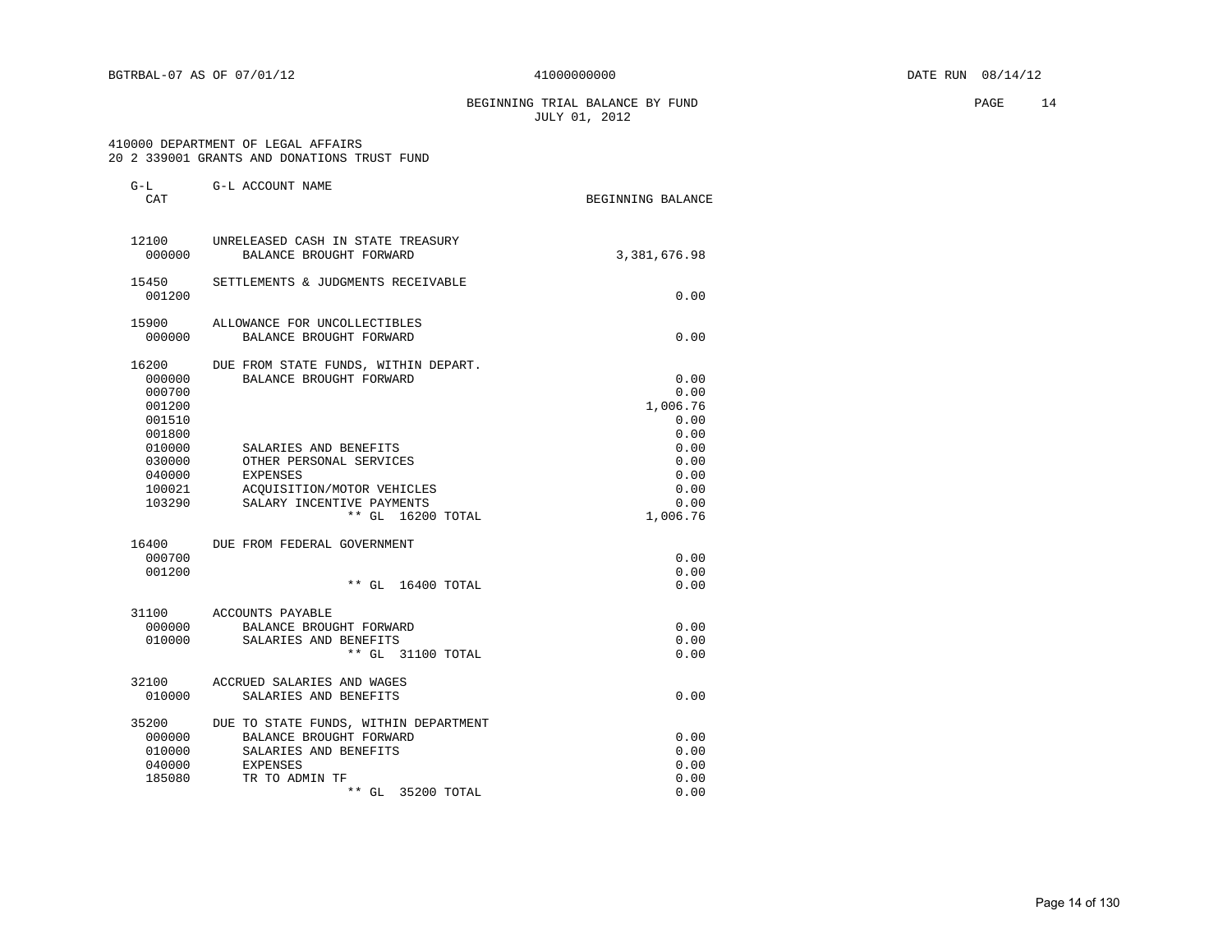## BEGINNING TRIAL BALANCE BY FUND **PAGE** 15 JULY 01, 2012

#### 410000 DEPARTMENT OF LEGAL AFFAIRS 20 2 339001 GRANTS AND DONATIONS TRUST FUND

|  |  | AN A SSYNUI GRANIS AND DONAIIONS IRUSI FUND |  |
|--|--|---------------------------------------------|--|
|  |  |                                             |  |

| G-L              | G-L ACCOUNT NAME                                                  |                   |
|------------------|-------------------------------------------------------------------|-------------------|
| CAT              |                                                                   | BEGINNING BALANCE |
| 35300            | DUE TO OTHER DEPARTMENTS                                          |                   |
| 000000           | BALANCE BROUGHT FORWARD                                           | 0.00              |
| 005001           |                                                                   | 0.00              |
| 040000           | EXPENSES                                                          | 0.00              |
| 185086           | TR/AHCA/COURT ORDER                                               | 0.00              |
|                  | $***$ GL<br>35300 TOTAL                                           | 0.00              |
| 35600            | DUE TO GENERAL REVENUE                                            |                   |
| 001200           |                                                                   | 0.00              |
| 001800           |                                                                   | 0.00              |
| 180200<br>310322 | TR/GENERAL REVENUE-SWCAP                                          | 0.00              |
|                  | SERVICE CHARGE TO GEN REV<br>** GL 35600 TOTAL                    | 0.00<br>0.00      |
|                  |                                                                   |                   |
|                  | 38600 CURRENT COMPENSATED ABSENCES LIABILITY                      |                   |
| 000000           | BALANCE BROUGHT FORWARD                                           | 0.00              |
| 010000           | SALARIES AND BENEFITS                                             | 0.00              |
|                  | ** GL 38600 TOTAL                                                 | 0.00              |
| 38900            | DEFERRED REVENUES                                                 |                   |
| 000000           | BALANCE BROUGHT FORWARD                                           | 0.00              |
| 45700            | ADVANCES FROM OTHER FUNDS WITHIN DEPAR                            |                   |
| 185080           | TR TO ADMIN TF                                                    | 0.00              |
| 48900            | DEFERRED REVENUE - LONG TERM                                      |                   |
| 000000           | BALANCE BROUGHT FORWARD                                           | 0.00              |
| 54900            | COMMITTED FUND BALANCE                                            |                   |
| 000000           | BALANCE BROUGHT FORWARD                                           | 0.00              |
|                  |                                                                   |                   |
| 55100<br>000000  | FUND BALANCE RESERVED FOR ENCUMBRANCES<br>BALANCE BROUGHT FORWARD | 0.00              |
|                  |                                                                   |                   |
| 57200            | RESTRICTED BY FEDERAL GOVERNMENT                                  |                   |
| 000000           | BALANCE BROUGHT FORWARD                                           | $3,382,683.74-$   |
| 98100            | BUDGETARY FND BAL RESERVED/ENCUMBRANCE                            |                   |
| 100777           | CONTRACTED SERVICES                                               | 0.00              |
|                  | *** FUND TOTAL                                                    | 0.00              |
|                  |                                                                   |                   |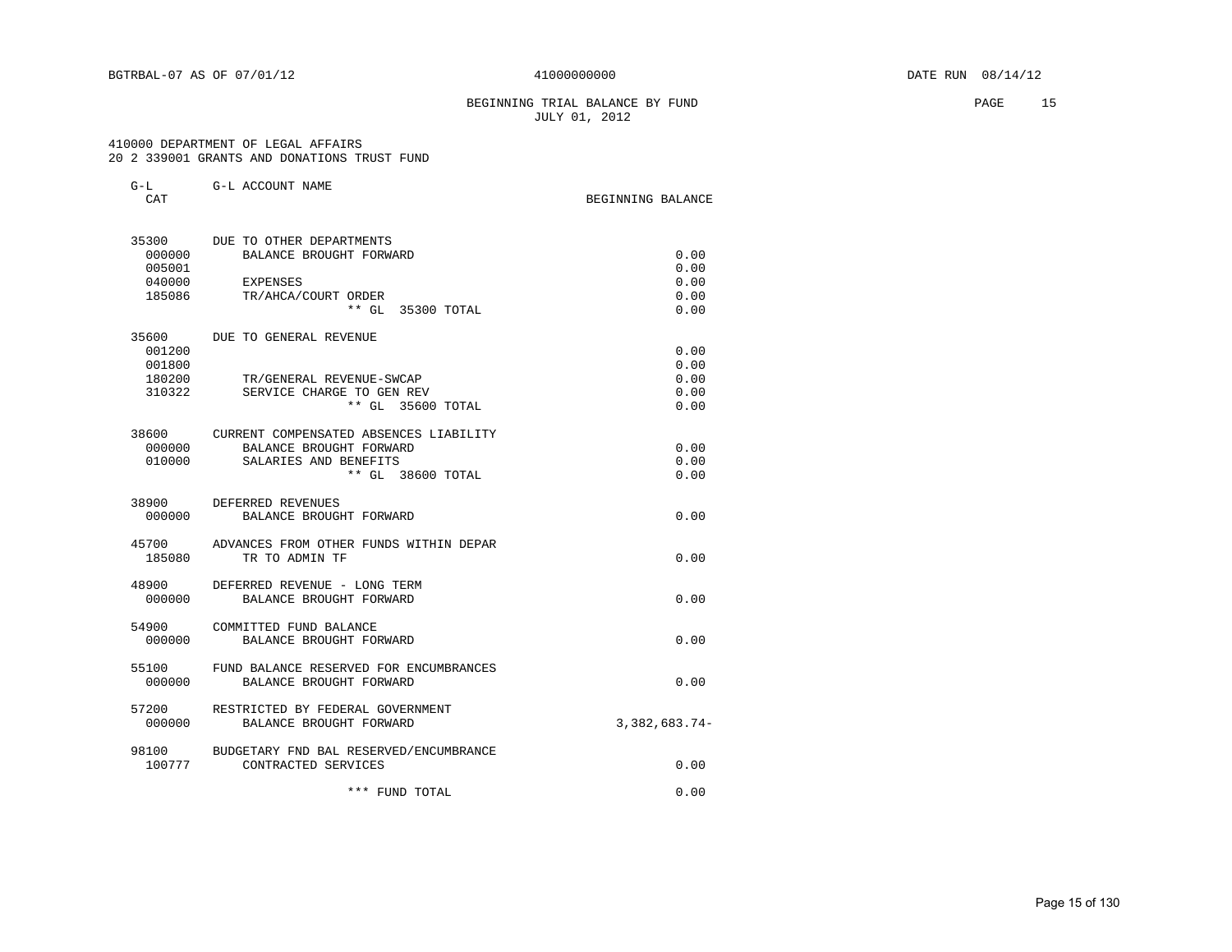## BEGINNING TRIAL BALANCE BY FUND **PAGE** 16 JULY 01, 2012

 410000 DEPARTMENT OF LEGAL AFFAIRS 20 2 438001 LEGAL SERVICES TRUST FUND DLA

| $G-L$<br>CAT | G-L ACCOUNT NAME                      | BEGINNING BALANCE |
|--------------|---------------------------------------|-------------------|
|              |                                       |                   |
| 11100        | CASH ON HAND                          |                   |
| 000000       | BALANCE BROUGHT FORWARD               | 0.00              |
| 12100        | UNRELEASED CASH IN STATE TREASURY     |                   |
| 000000       | BALANCE BROUGHT FORWARD               | 0.00              |
| 15100        | ACCOUNTS RECEIVABLE                   |                   |
| 001901       |                                       | 0.00              |
| 001903       |                                       | 0.00              |
| 001905       |                                       | 0.00              |
|              | ** GL 15100 TOTAL                     | 0.00              |
| 16200        | DUE FROM STATE FUNDS, WITHIN DEPART.  |                   |
| 000000       | BALANCE BROUGHT FORWARD               | 0.00              |
| 001800       |                                       | 0.00              |
| 030000       | OTHER PERSONAL SERVICES               | 0.00              |
| 040000       | <b>EXPENSES</b>                       | 0.00              |
|              | ** GL 16200 TOTAL                     | 0.00              |
| 16300        | DUE FROM OTHER DEPARTMENTS            |                   |
| 000000       | BALANCE BROUGHT FORWARD               | 0.00              |
| 000100       |                                       | 0.00              |
| 001800       |                                       | 0.00              |
| 001903       |                                       | 0.00              |
|              | ** GL 16300 TOTAL                     | 0.00              |
|              | 31100 ACCOUNTS PAYABLE                |                   |
| 010000       | SALARIES AND BENEFITS                 | 0.00              |
| 030000       | OTHER PERSONAL SERVICES               | 0.00              |
| 040000       | EXPENSES                              | 0.00              |
| 220020       | REFUND STATE REVENUES                 | 0.00              |
|              | ** GL 31100 TOTAL                     | 0.00              |
|              | 32100 ACCRUED SALARIES AND WAGES      |                   |
| 010000       | SALARIES AND BENEFITS                 | 0.00              |
| 030000       | OTHER PERSONAL SERVICES               | 0.00              |
|              | ** GL 32100 TOTAL                     | 0.00              |
| 35200        | DUE TO STATE FUNDS, WITHIN DEPARTMENT |                   |
| 040000       | <b>EXPENSES</b>                       | 0.00              |
| 180000       | TRANSFERS                             | 0.00              |
| 220000       | REFUND                                | 0.00              |
|              | $**$ GL<br>35200 TOTAL                | 0.00              |
|              |                                       |                   |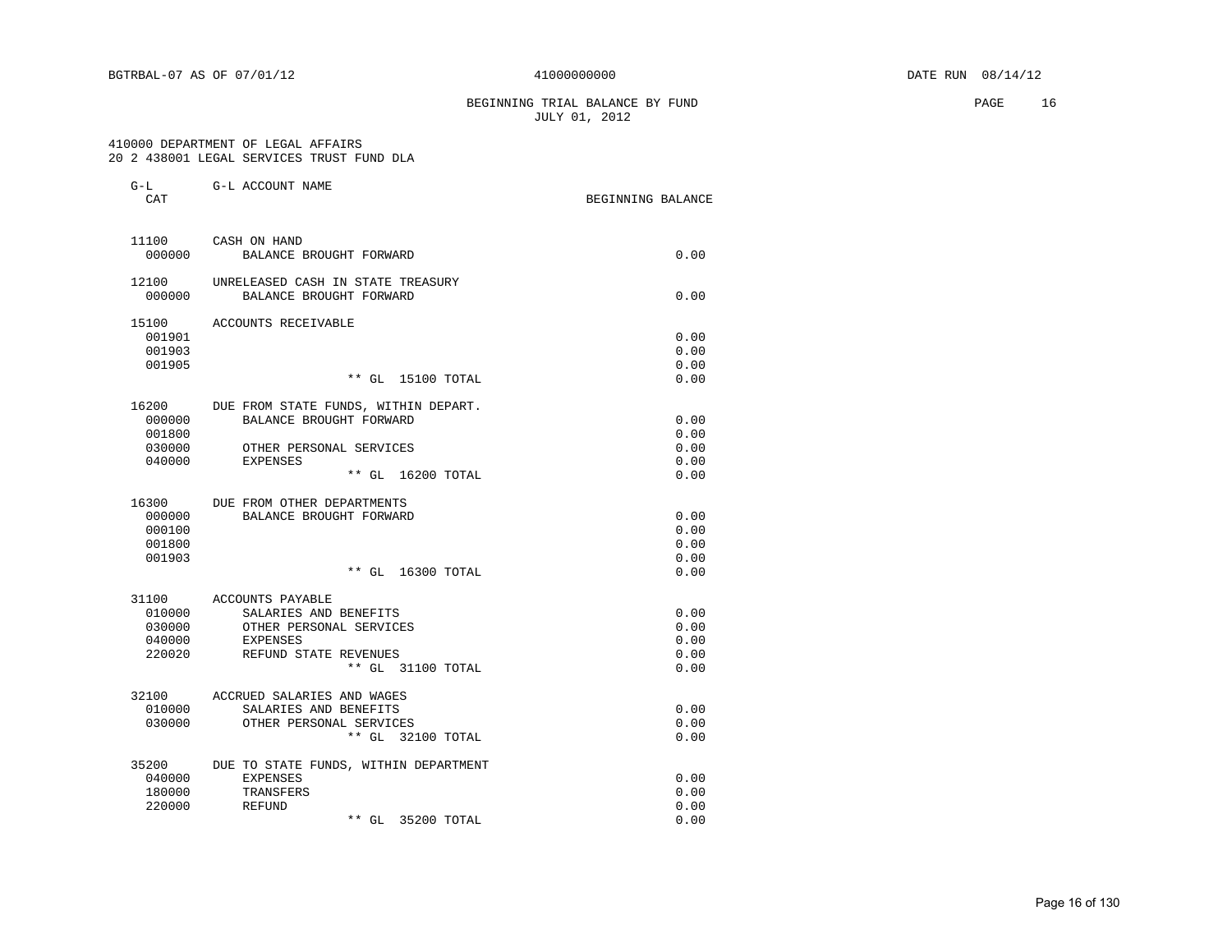## BEGINNING TRIAL BALANCE BY FUND **PAGE** 17 JULY 01, 2012

#### 410000 DEPARTMENT OF LEGAL AFFAIRS 20 2 438001 LEGAL SERVICES TRUST FUND DLA

| $G-T$ | G-L ACCOUNT NAME |
|-------|------------------|

| CAT                                  |                                                                                                                                      | BEGINNING BALANCE                    |
|--------------------------------------|--------------------------------------------------------------------------------------------------------------------------------------|--------------------------------------|
| 000000<br>040000<br>220000<br>220020 | 35300 DUE TO OTHER DEPARTMENTS<br>BALANCE BROUGHT FORWARD<br><b>EXPENSES</b><br>REFUND<br>REFUND STATE REVENUES<br>** GL 35300 TOTAL | 0.00<br>0.00<br>0.00<br>0.00<br>0.00 |
| 35400<br>040000                      | DUE TO FEDERAL GOVERNMENT<br><b>EXPENSES</b>                                                                                         | 0.00                                 |
| 35500<br>040000                      | DUE TO OTHER GOVERNMENTAL UNITS<br><b>EXPENSES</b>                                                                                   | 0.00                                 |
| 35600<br>040000<br>220000            | DUE TO GENERAL REVENUE<br><b>EXPENSES</b><br>REFUND<br>** GL 35600 TOTAL                                                             | 0.00<br>0.00<br>0.00                 |
| 040000                               | 35800 DUE TO REVOLVING FUND<br><b>EXPENSES</b>                                                                                       | 0.00                                 |
| 38900<br>000000                      | DEFERRED REVENUES<br>BALANCE BROUGHT FORWARD                                                                                         | 0.00                                 |
| 54900<br>000000                      | COMMITTED FUND BALANCE<br>BALANCE BROUGHT FORWARD                                                                                    | 0.00                                 |
| 55100<br>000000                      | FUND BALANCE RESERVED FOR ENCUMBRANCES<br>BALANCE BROUGHT FORWARD                                                                    | 0.00                                 |
|                                      | *** FUND TOTAL                                                                                                                       | 0.00                                 |
|                                      |                                                                                                                                      |                                      |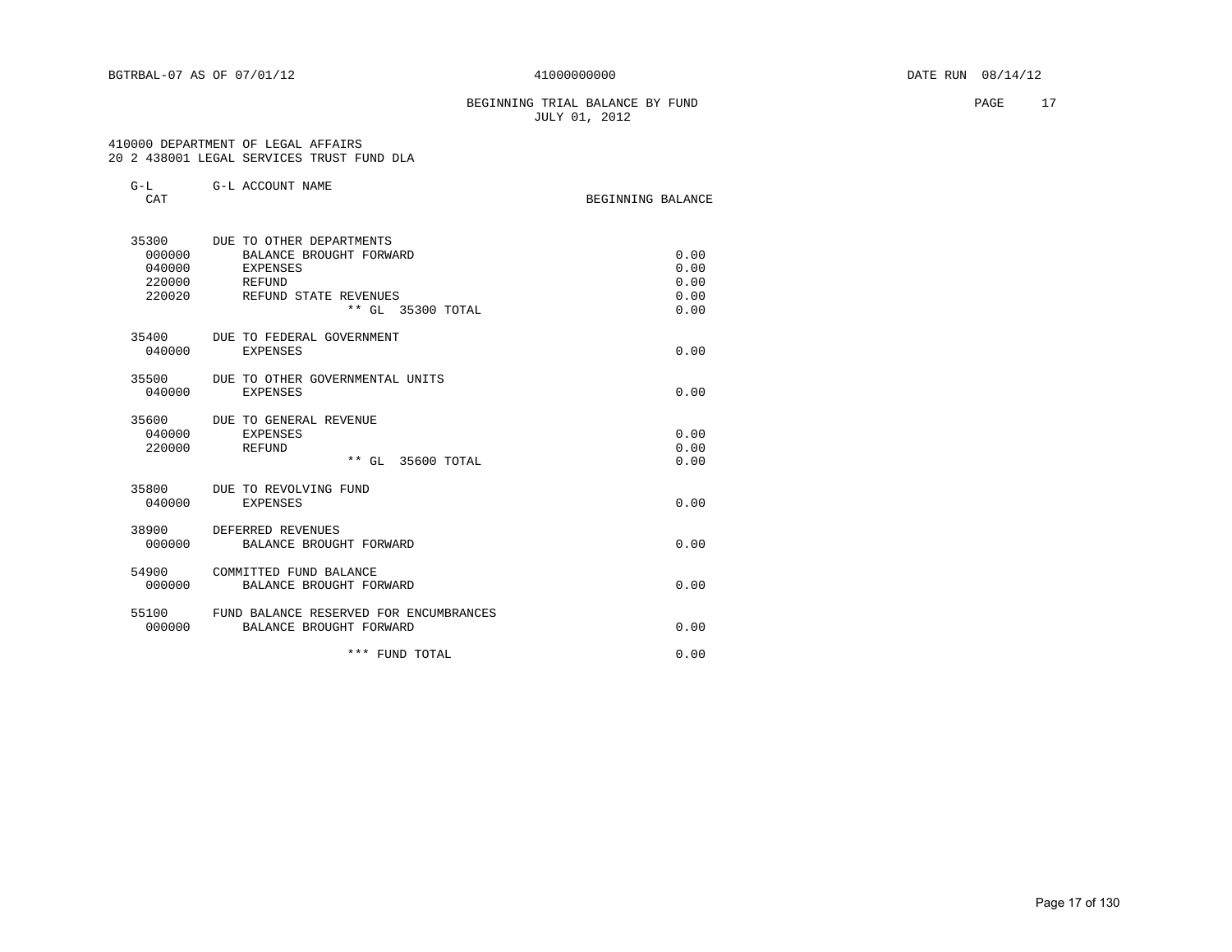BEGINNING TRIAL BALANCE BY FUND **PAGE** 18 JULY 01, 2012

#### 410000 DEPARTMENT OF LEGAL AFFAIRS 20 2 439001 LEGAL AFFAIRS REVOLVING TF DLA

| $G-L$<br>CAT                                                         | G-L ACCOUNT NAME                                                                                                                                                                                                                   | BEGINNING BALANCE                                                                          |
|----------------------------------------------------------------------|------------------------------------------------------------------------------------------------------------------------------------------------------------------------------------------------------------------------------------|--------------------------------------------------------------------------------------------|
| 11200<br>000000                                                      | CASH IN BANK<br>BALANCE BROUGHT FORWARD                                                                                                                                                                                            | 10,000.00                                                                                  |
| 12100<br>000000                                                      | UNRELEASED CASH IN STATE TREASURY<br>BALANCE BROUGHT FORWARD                                                                                                                                                                       | 21,723,737.92                                                                              |
| 15160<br>100119                                                      | GENERAL LEDGER NAME NOT ON FILE<br>ANTITRUST INVESTIGATIONS                                                                                                                                                                        | 0.00                                                                                       |
| 15200<br>100119                                                      | TAXES RECEIVABLE<br>ANTITRUST INVESTIGATIONS<br>100119 CF ANTITRUST INVESTIGATIONS<br>** GL 15200 TOTAL                                                                                                                            | 0.00<br>0.00<br>0.00                                                                       |
| 15300<br>000500                                                      | INTEREST AND DIVIDENDS RECEIVABLE                                                                                                                                                                                                  | 16.39                                                                                      |
| 15450<br>001200                                                      | SETTLEMENTS & JUDGMENTS RECEIVABLE                                                                                                                                                                                                 | 6,504,224.46                                                                               |
| 15900<br>000000<br>001200                                            | ALLOWANCE FOR UNCOLLECTIBLES<br>BALANCE BROUGHT FORWARD<br>** GL 15900 TOTAL                                                                                                                                                       | 0.00<br>$2,589,124.23-$<br>$2,589,124.23-$                                                 |
| 16200<br>100119<br>185080                                            | DUE FROM STATE FUNDS, WITHIN DEPART.<br>ANTITRUST INVESTIGATIONS<br>TR TO ADMIN TF<br>** GL 16200 TOTAL                                                                                                                            | 0.00<br>80,448.91<br>80,448.91                                                             |
| 100119<br>100119 CF<br>101020<br>101020 CF                           | 31100 ACCOUNTS PAYABLE<br>ANTITRUST INVESTIGATIONS<br>ANTITRUST INVESTIGATIONS<br>ECONOMIC CRIME LITIGATION<br>ECONOMIC CRIME LITIGATION<br>** GL 31100 TOTAL                                                                      | 0.00<br>$9,591.63-$<br>$909.81 -$<br>234, 207.89-<br>$244,709.33-$                         |
| 32100<br>010000<br>010000<br>100119<br>100119 CF<br>101020<br>101020 | ACCRUED SALARIES AND WAGES<br>SALARIES AND BENEFITS<br>CF<br>SALARIES AND BENEFITS<br>ANTITRUST INVESTIGATIONS<br>ANTITRUST INVESTIGATIONS<br>ECONOMIC CRIME LITIGATION<br>CF<br>ECONOMIC CRIME LITIGATION<br>** GL<br>32100 TOTAL | 0.00<br>160, 437. 47-<br>0.00<br>$1,625.21-$<br>$29.68-$<br>$12, 283.99 -$<br>174, 376.35- |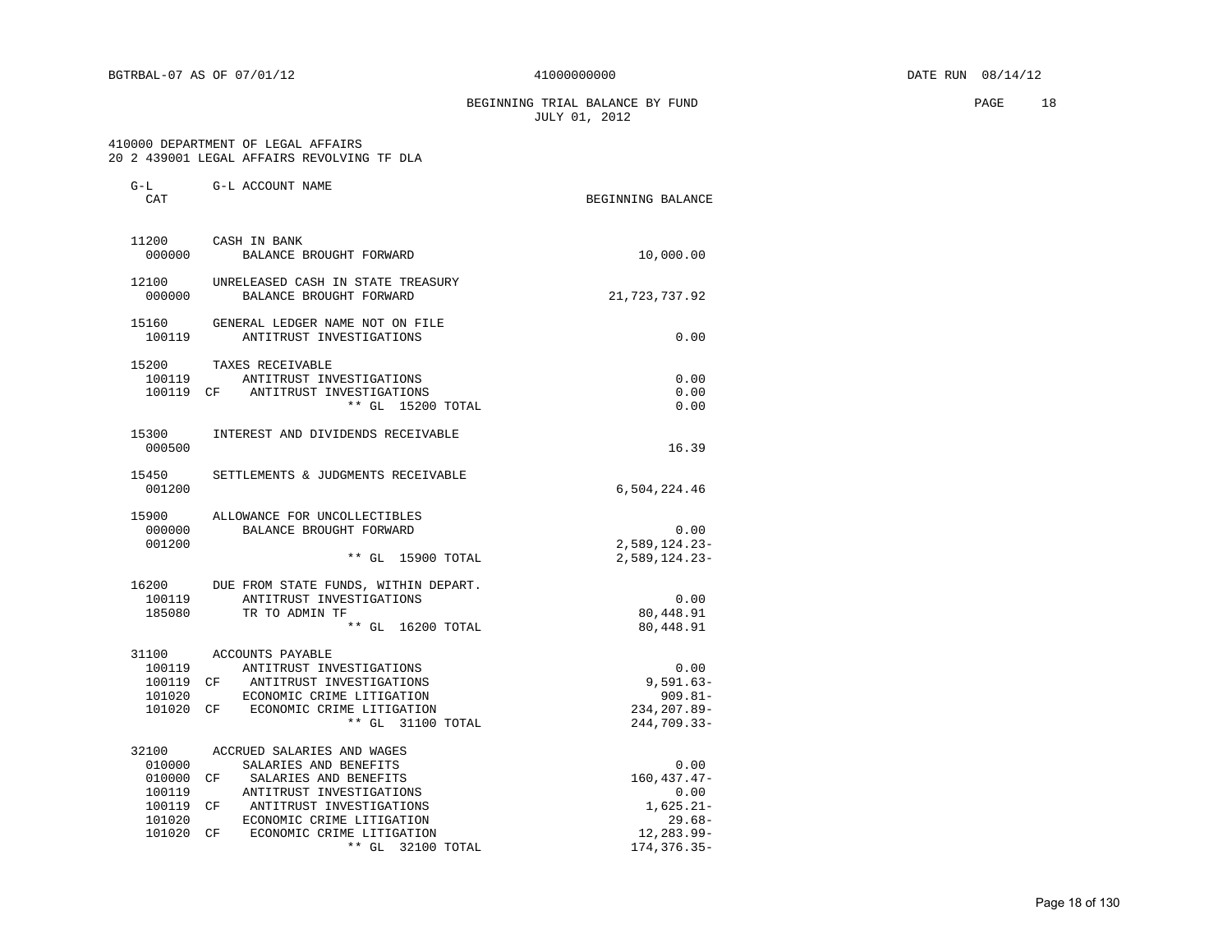#### BEGINNING TRIAL BALANCE BY FUND **PAGE** 19 JULY 01, 2012

 410000 DEPARTMENT OF LEGAL AFFAIRS 20 2 439001 LEGAL AFFAIRS REVOLVING TF DLA

| G-L<br>CAT | G-L ACCOUNT NAME                            | BEGINNING BALANCE |
|------------|---------------------------------------------|-------------------|
|            | 35200 DUE TO STATE FUNDS, WITHIN DEPARTMENT |                   |
| 101020     | ECONOMIC CRIME LITIGATION                   | 29.68             |
| 101020 CF  | ECONOMIC CRIME LITIGATION                   | $29.68-$          |
| 185080     | TR TO ADMIN TF                              | 0.00              |
|            | ** GL 35200 TOTAL                           | 0.00              |
|            |                                             |                   |
| 35300      | DUE TO OTHER DEPARTMENTS                    |                   |
| 100119     | ANTITRUST INVESTIGATIONS                    | 0.00              |
|            | 100119 CF ANTITRUST INVESTIGATIONS          | $1,575.66-$       |
| 101020     | ECONOMIC CRIME LITIGATION                   | $140.00 -$        |
| 101020 CF  | ECONOMIC CRIME LITIGATION                   | $2,753.20-$       |
|            | ** GL 35300 TOTAL                           | $4,468.86-$       |
| 35600      | DUE TO GENERAL REVENUE                      |                   |
| 310322     | SERVICE CHARGE TO GEN REV                   | $690,980.31 -$    |
|            | 35700 DUE TO COMPONENT UNIT/PRIMARY         |                   |
| 100119     | ANTITRUST INVESTIGATIONS                    | 0.00              |
| 100119 CF  | ANTITRUST INVESTIGATIONS                    | $35.25 -$         |
| 101020     | ECONOMIC CRIME LITIGATION                   | 0.00              |
| 101020 CF  | ECONOMIC CRIME LITIGATION                   | $105.75-$         |
|            | ** GL 35700 TOTAL                           | $141.00 -$        |
| 38600      | CURRENT COMPENSATED ABSENCES LIABILITY      |                   |
| 000000     | BALANCE BROUGHT FORWARD                     | 0.00              |
| 010000     | SALARIES AND BENEFITS                       | $2,608.99 -$      |
|            | ** GL 38600 TOTAL                           | $2,608.99 -$      |
|            |                                             |                   |
| 38900      | DEFERRED REVENUES                           |                   |
| 000000     | BALANCE BROUGHT FORWARD                     | 0.00              |
| 001200     |                                             | 1,071,129.62-     |
|            | ** GL 38900 TOTAL                           | 1,071,129.62-     |
| 48900      | DEFERRED REVENUE - LONG TERM                |                   |
| 000000     | BALANCE BROUGHT FORWARD                     | 0.00              |
| 54900      | COMMITTED FUND BALANCE                      |                   |
| 000000     | BALANCE BROUGHT FORWARD                     | 23,540,888.99-    |
| 94100      | ENCUMBRANCES                                |                   |
| 100119     | ANTITRUST INVESTIGATIONS                    | 232,838.22        |
| 101020     | ECONOMIC CRIME LITIGATION                   | 270,312.60        |
| 101020     | CF ECONOMIC CRIME LITIGATION                | 15,308.27         |
|            | ** GL 94100 TOTAL                           | 518,459.09        |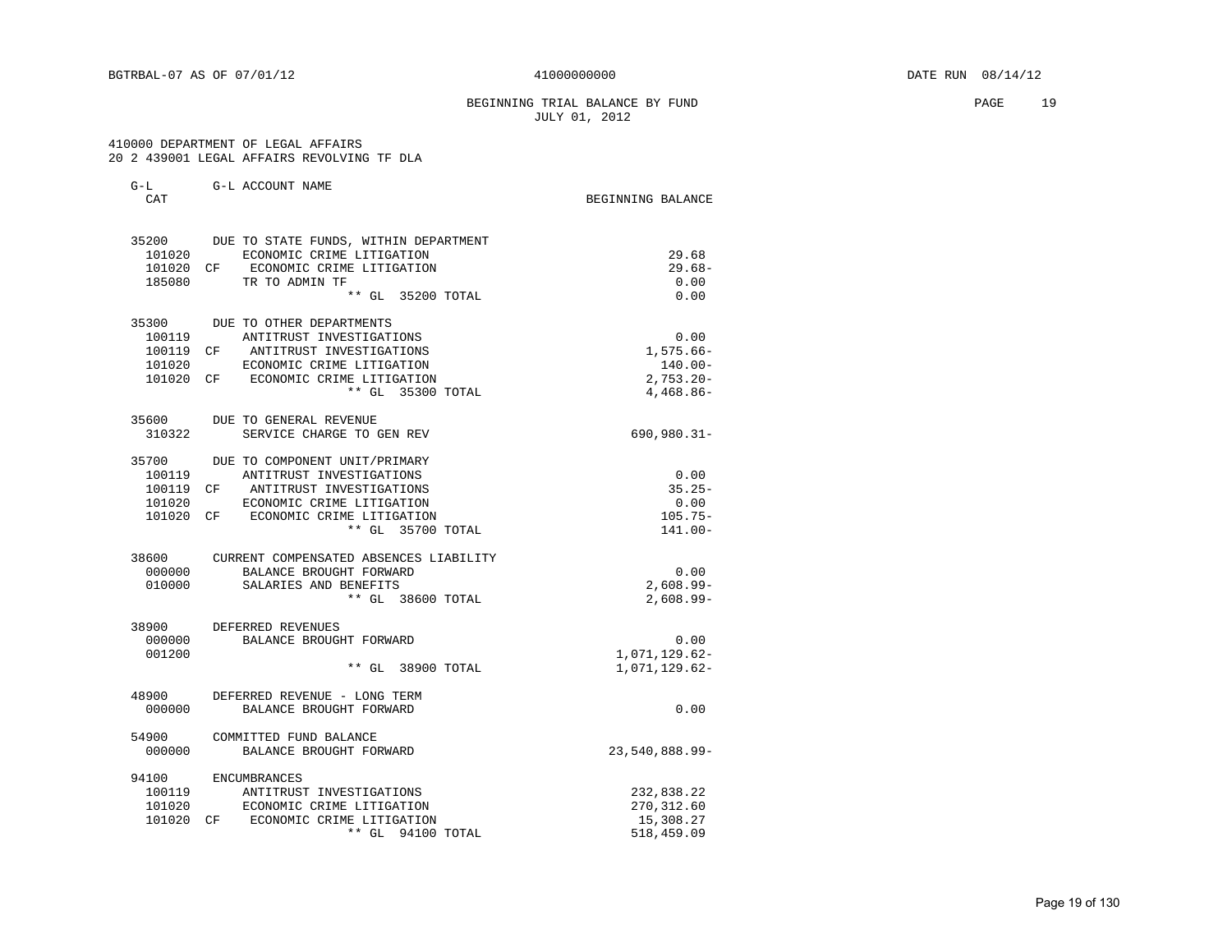## BEGINNING TRIAL BALANCE BY FUND PAGE 20 JULY 01, 2012

 410000 DEPARTMENT OF LEGAL AFFAIRS 20 2 439001 LEGAL AFFAIRS REVOLVING TF DLA

| $G-L$<br>CAT | G-L ACCOUNT NAME                       | BEGINNING BALANCE |
|--------------|----------------------------------------|-------------------|
| 98100        | BUDGETARY FND BAL RESERVED/ENCUMBRANCE |                   |
| 100119       | ANTITRUST INVESTIGATIONS               | $232,838.22-$     |
| 101020       | ECONOMIC CRIME LITIGATION              | $270.312.60 -$    |
| 101020       | ECONOMIC CRIME LITIGATION<br>CΕ        | $15,308,27-$      |
|              | $***$<br>98100 TOTAL<br>GL             | $518, 459.09 -$   |

\*\*\* FUND TOTAL 0.00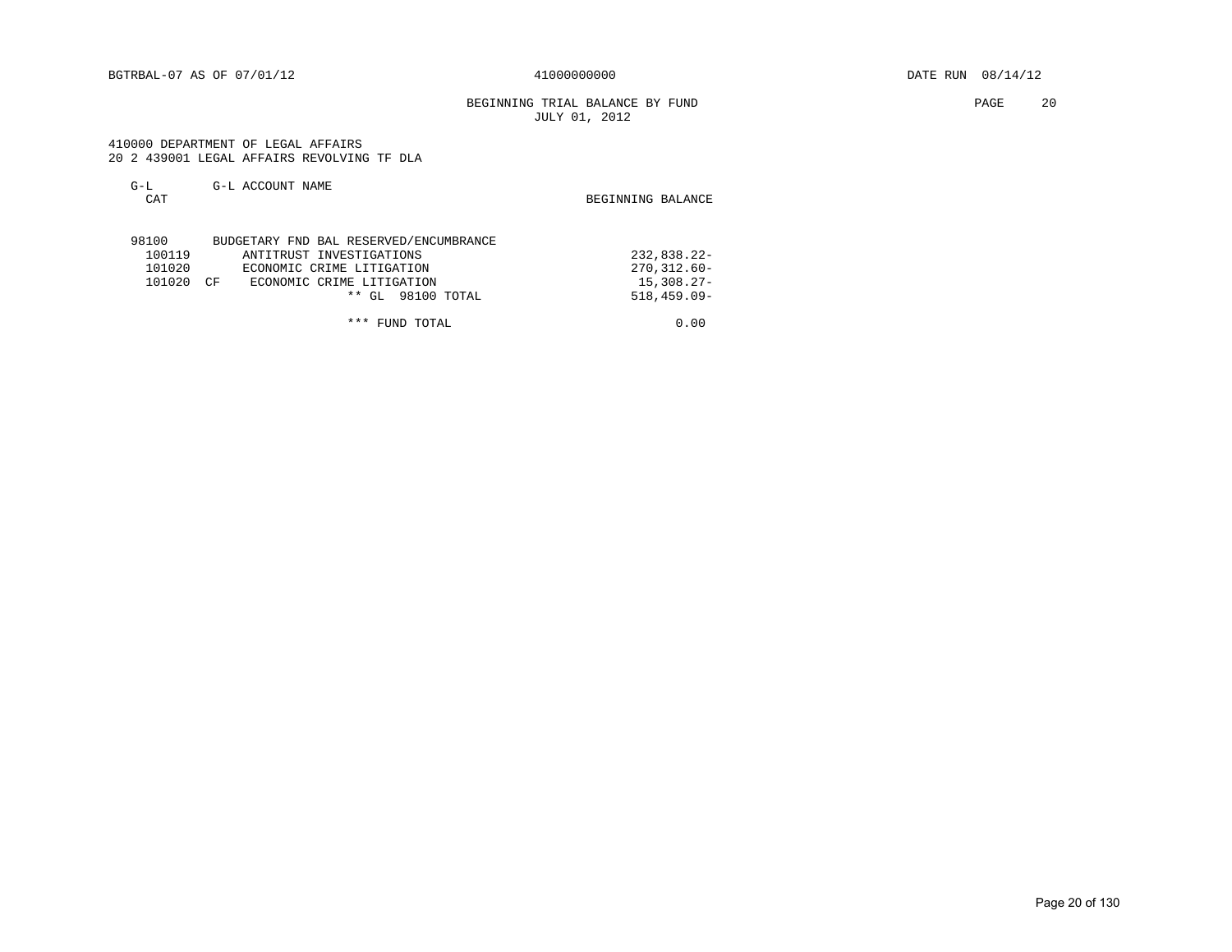## BEGINNING TRIAL BALANCE BY FUND **PAGE** 21 JULY 01, 2012

 410000 DEPARTMENT OF LEGAL AFFAIRS 20 2 492001 MOTOR VEHICLE WARRANTY TF DLA

| $G-L$<br>CAT    | G-L ACCOUNT NAME                                             | BEGINNING BALANCE |
|-----------------|--------------------------------------------------------------|-------------------|
|                 |                                                              |                   |
| 12100<br>000000 | UNRELEASED CASH IN STATE TREASURY<br>BALANCE BROUGHT FORWARD | 360,166.12        |
| 16300<br>001600 | DUE FROM OTHER DEPARTMENTS                                   | 147,127.01        |
| 31100           | ACCOUNTS PAYABLE                                             |                   |
| 040000          | EXPENSES                                                     | 0.00              |
| 040000 CF       | EXPENSES                                                     | $496.28 -$        |
| 060000          | OPERATING CAPITAL OUTLAY                                     | 0.00              |
| 060000 CF       | OPERATING CAPITAL OUTLAY                                     | $3, 273.82 -$     |
| 100777          | CONTRACTED SERVICES                                          | 0.00              |
| 100777 CF       | CONTRACTED SERVICES                                          | $10,644.97-$      |
|                 | ** GL 31100 TOTAL                                            | 14, 415.07-       |
|                 | 32100 ACCRUED SALARIES AND WAGES                             |                   |
| 010000          | SALARIES AND BENEFITS                                        | 0.00              |
|                 | 010000 CF SALARIES AND BENEFITS                              | 19, 375.87-       |
|                 | ** GL 32100 TOTAL                                            | 19,375.87-        |
| 35300           | DUE TO OTHER DEPARTMENTS                                     |                   |
|                 | 010000 SALARIES AND BENEFITS                                 | 0.00              |
|                 | 010000 CF SALARIES AND BENEFITS                              | $750.09 -$        |
| 040000          | <b>EXPENSES</b>                                              | 0.00              |
| 040000 CF       | <b>EXPENSES</b>                                              | $421.88 -$        |
|                 | ** GL 35300 TOTAL                                            | 1,171.97-         |
| 35600           | DUE TO GENERAL REVENUE                                       |                   |
| 310322          | SERVICE CHARGE TO GEN REV                                    | $4,282.00-$       |
| 38600           | CURRENT COMPENSATED ABSENCES LIABILITY                       |                   |
| 000000          | BALANCE BROUGHT FORWARD                                      | 0.00              |
| 54900           | COMMITTED FUND BALANCE                                       |                   |
| 000000          | BALANCE BROUGHT FORWARD                                      | 0.05              |
| 57400           | RESTRICTED BY ENABLING LEGISLATION                           |                   |
| 000000          | BALANCE BROUGHT FORWARD                                      | 468,048.27-       |
| 94100           | ENCUMBRANCES                                                 |                   |
| 040000          | EXPENSES                                                     | 18.72             |
| 040000 CF       | EXPENSES                                                     | 54, 247.05        |
| 100777          | CONTRACTED SERVICES                                          | 13,510.00         |
|                 | ** GL<br>94100 TOTAL                                         | 67, 775. 77       |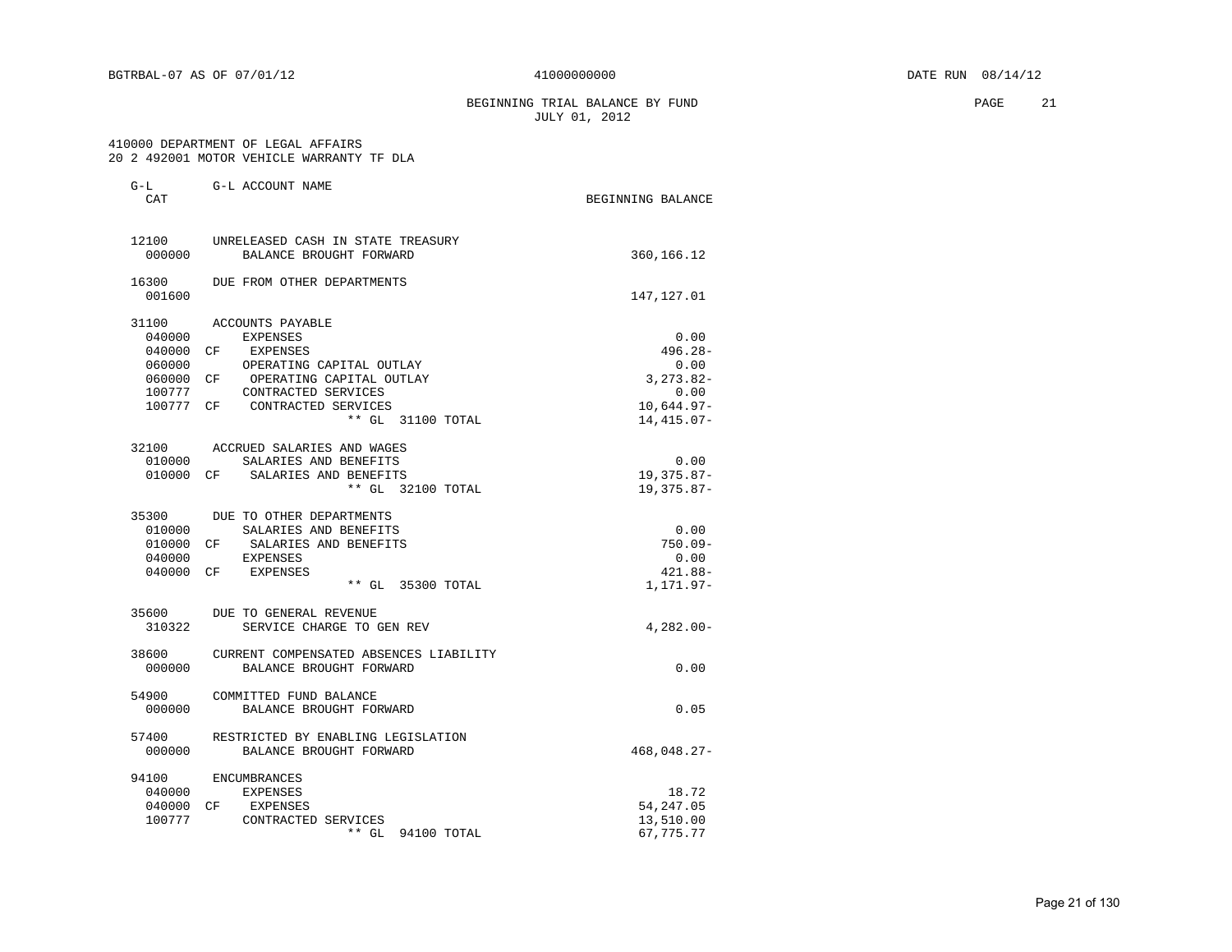## BEGINNING TRIAL BALANCE BY FUND **PAGE** 22 JULY 01, 2012

 410000 DEPARTMENT OF LEGAL AFFAIRS 20 2 492001 MOTOR VEHICLE WARRANTY TF DLA

| $G-L$  | G-L ACCOUNT NAME                       |                   |
|--------|----------------------------------------|-------------------|
| CAT    |                                        | BEGINNING BALANCE |
|        |                                        |                   |
|        |                                        |                   |
| 98100  | BUDGETARY FND BAL RESERVED/ENCUMBRANCE |                   |
| 040000 | EXPENSES                               | $18.72 -$         |
| 040000 | EXPENSES<br>CF                         | $54.247.05 -$     |
| 100777 | CONTRACTED SERVICES                    | $13,510.00 -$     |
|        | * *<br>98100 TOTAL<br>GL               | $67.775.77 -$     |

\*\*\* FUND TOTAL 0.00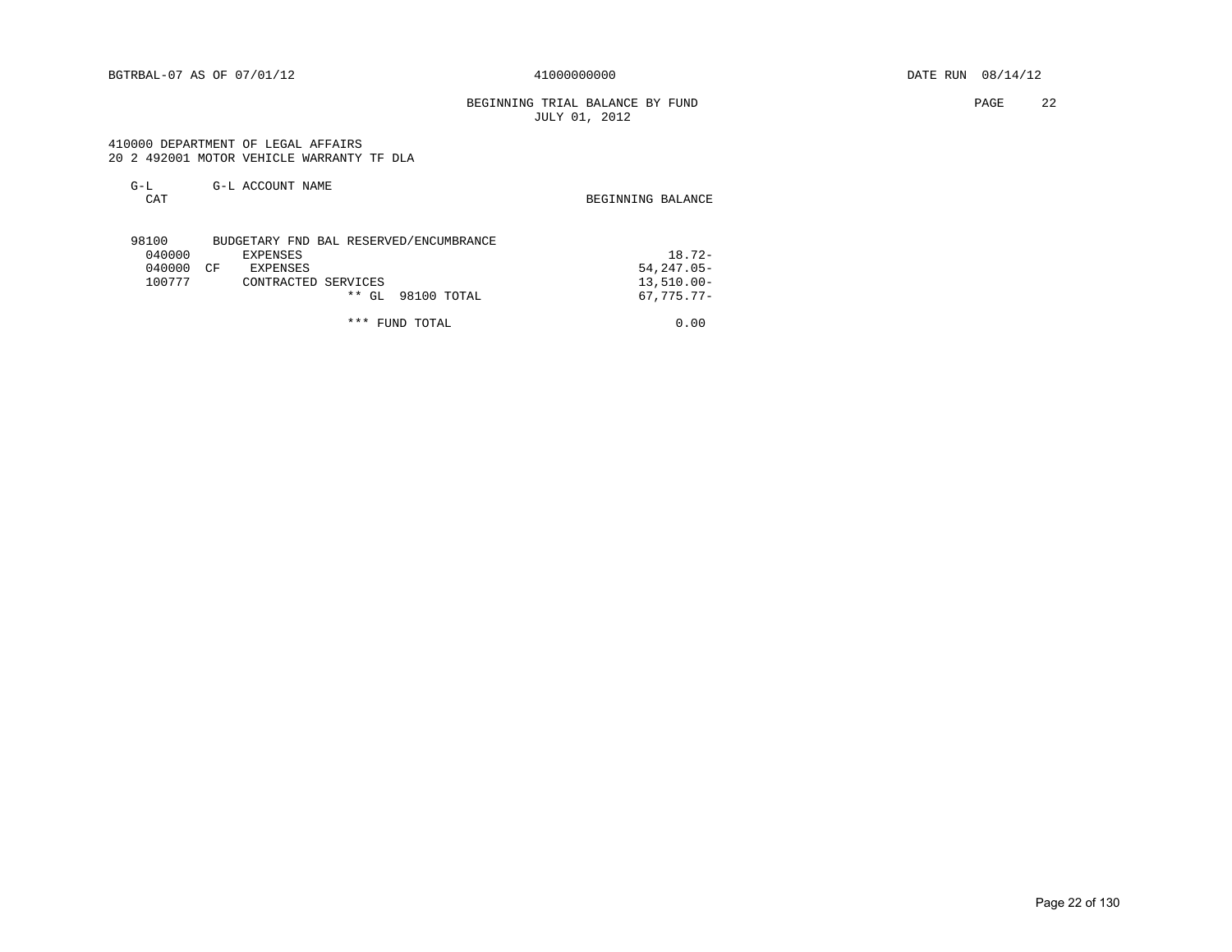#### BEGINNING TRIAL BALANCE BY FUND **PAGE** 23 JULY 01, 2012

## 410000 DEPARTMENT OF LEGAL AFFAIRS

|                           | 410000 DEPARIMENI OF LEGAL AFFAIRS<br>20 2 510010 OPERATING TRUST FUND - DLA |                                                   |
|---------------------------|------------------------------------------------------------------------------|---------------------------------------------------|
| $G-L$<br>CAT              | G-L ACCOUNT NAME                                                             | BEGINNING BALANCE                                 |
| 11100<br>001200<br>001904 | CASH ON HAND<br>$**$ GL<br>11100 TOTAL                                       | 12,801.08<br>119.67<br>12,920.75                  |
| 12100<br>000000           | UNRELEASED CASH IN STATE TREASURY<br>BALANCE BROUGHT FORWARD                 | 9,023,240.18                                      |
| 15140<br>001200           | A/R-DEFENDANT RESTITUTION                                                    | 14,901.98                                         |
| 15300<br>000500           | INTEREST AND DIVIDENDS RECEIVABLE                                            | 84,786.97                                         |
| 15450<br>001200<br>001800 | SETTLEMENTS & JUDGMENTS RECEIVABLE<br>** GL 15450 TOTAL                      | 10,226,266.51<br>435,034.96<br>10,661,301.47      |
| 15900<br>000500<br>001200 | ALLOWANCE FOR UNCOLLECTIBLES<br>** CI. 15900 TOTAL                           | $30,078.41-$<br>$8,536,112.65-$<br>$9.56610106 -$ |

|        | ** GL 15900 TOTAL                    | $8,566,191.06-$ |
|--------|--------------------------------------|-----------------|
| 16200  | DUE FROM STATE FUNDS, WITHIN DEPART. |                 |
| 001200 |                                      | 551.84          |
| 001800 |                                      | 46,704.14       |
| 185080 | TR TO ADMIN TF                       | 3,704.88        |
|        | ** GL<br>16200 TOTAL                 | 50,960.86       |
| 16300  | DUE FROM OTHER DEPARTMENTS           |                 |
| 002900 |                                      | 1,814.75        |
| 32100  | ACCRITED SALARIES AND WAGES          |                 |

| .         |                                       |            |
|-----------|---------------------------------------|------------|
| 010000    | SALARIES AND BENEFITS                 | 0.00       |
| 010000 CF | SALARIES AND BENEFITS                 | 38,751.95- |
|           | ** GL 32100 TOTAL                     | 38,751.95- |
| 35200     | DUE TO STATE FUNDS, WITHIN DEPARTMENT |            |
| 220020    | REFUND STATE REVENUES                 | 1,006.76-  |

| 35300  | DUE TO OTHER DEPARTMENTS |            |
|--------|--------------------------|------------|
| 005001 |                          | 0.00       |
| 220030 | REFUND NONSTATE REVENUES | $852.06 -$ |
|        | ** GL 35300 TOTAL        | $852.06 -$ |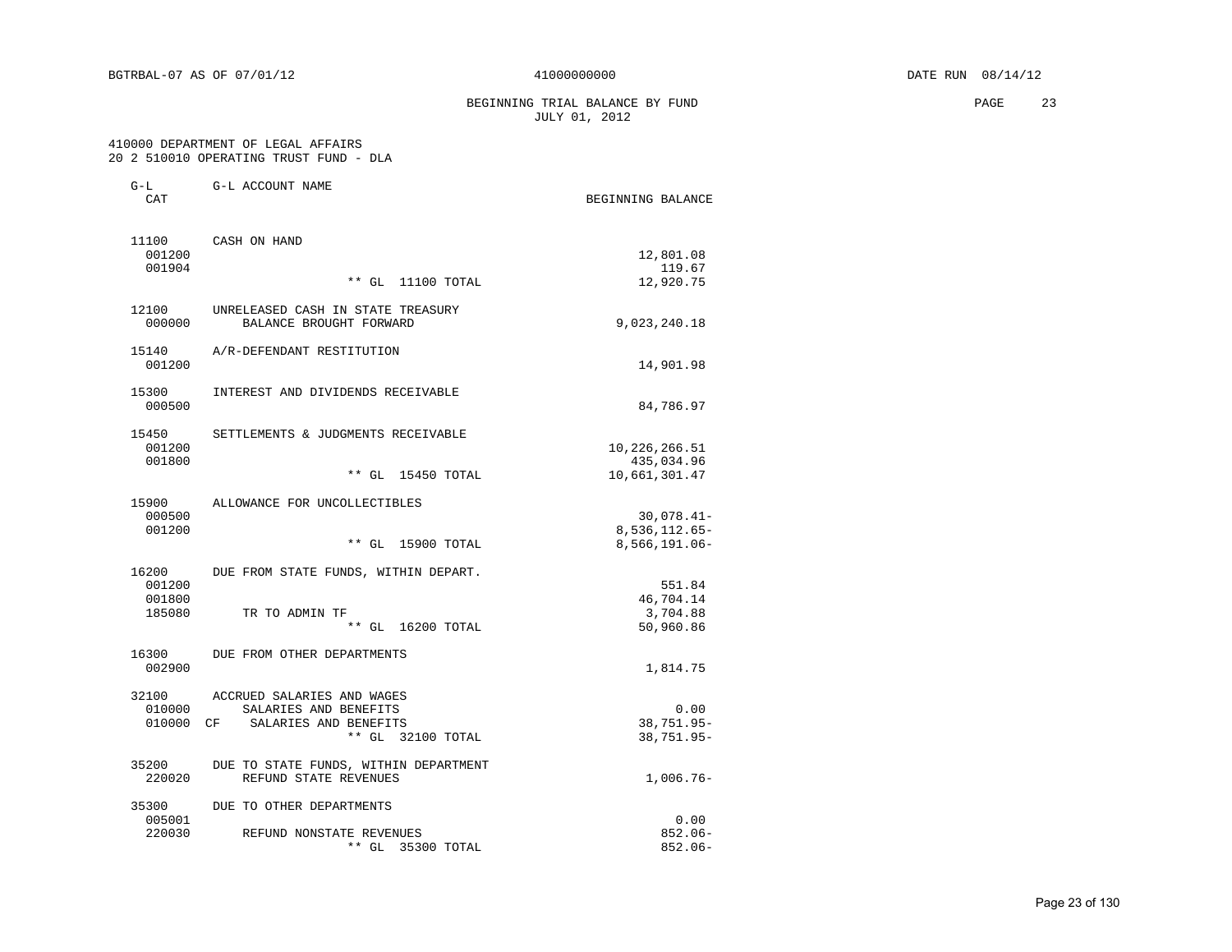BEGINNING TRIAL BALANCE BY FUND **PAGE** 24 JULY 01, 2012

## 410000 DEPARTMENT OF LEGAL AFFAIRS 20 2 510010 OPERATING TRUST FUND - DLA

| $G-L$<br>CAT              | G-L ACCOUNT NAME                                                                                        | BEGINNING BALANCE                      |
|---------------------------|---------------------------------------------------------------------------------------------------------|----------------------------------------|
| 35600<br>010000<br>310322 | DUE TO GENERAL REVENUE<br>SALARIES AND BENEFITS<br>SERVICE CHARGE TO GEN REV<br>$***$ GL<br>35600 TOTAL | 0.00<br>$70,826.99 -$<br>$70,826.99 -$ |
| 38900<br>001200           | DEFERRED REVENUES                                                                                       | $326, 273.00 -$                        |
| 48900<br>001200           | DEFERRED REVENUE - LONG TERM                                                                            | 1,824,507.42-                          |
| 54900<br>000000           | COMMITTED FUND BALANCE<br>BALANCE BROUGHT FORWARD                                                       | $1,642,344.03-$                        |
| 57200<br>000000           | RESTRICTED BY FEDERAL GOVERNMENT<br>BALANCE BROUGHT FORWARD                                             | $1,458,836.83-$                        |
| 57400<br>000000           | RESTRICTED BY ENABLING LEGISLATION<br>BALANCE BROUGHT FORWARD                                           | $5,920,336.86 -$                       |
|                           | *** FUND TOTAL                                                                                          | 0.00                                   |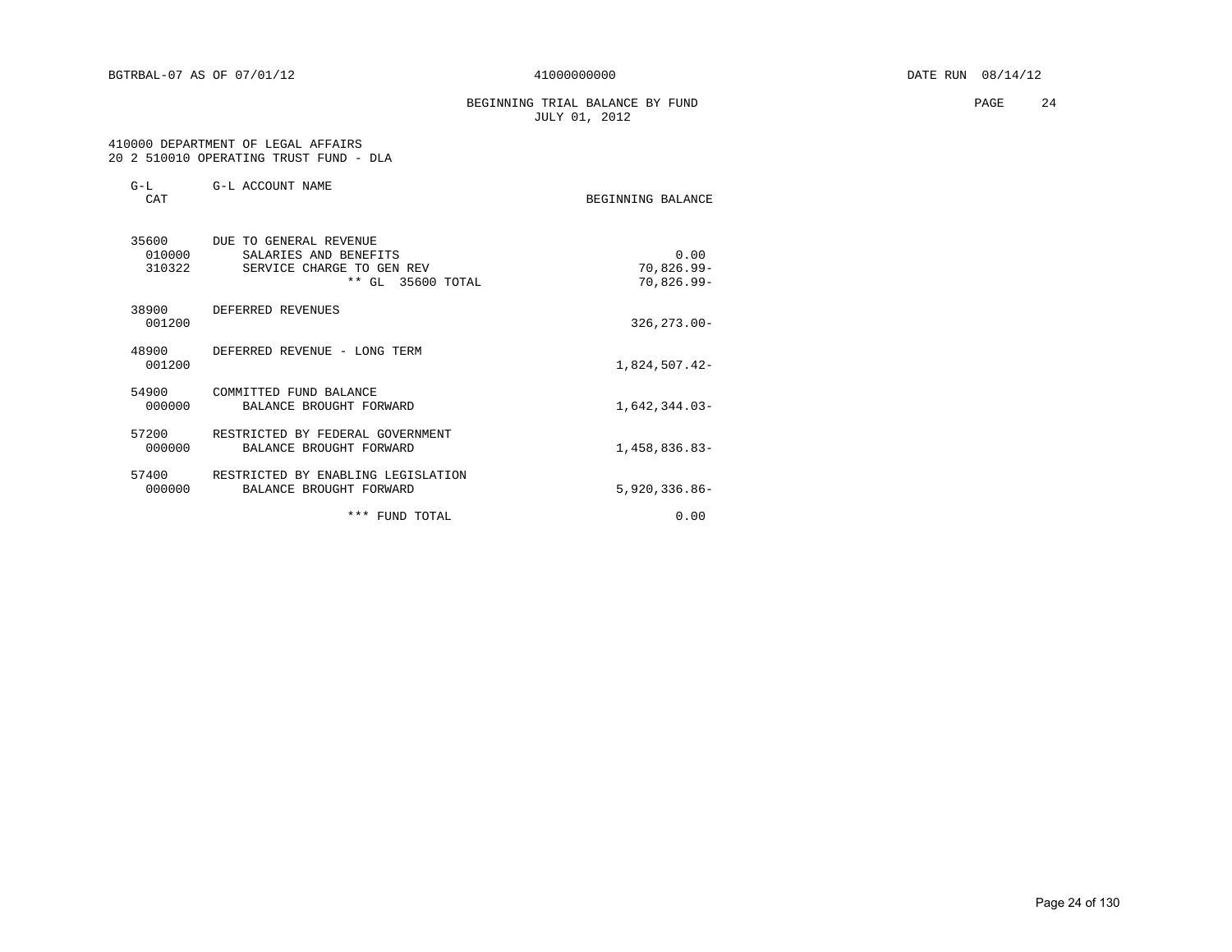BEGINNING TRIAL BALANCE BY FUND **PAGE 25** JULY 01, 2012

#### 410000 DEPARTMENT OF LEGAL AFFAIRS 20 2 511002 ELECTIONS COMMISSION TRUST FUND DLA

| G-L<br>CAT                                              | G-L ACCOUNT NAME                                                                                                                                                         | BEGINNING BALANCE                                                  |
|---------------------------------------------------------|--------------------------------------------------------------------------------------------------------------------------------------------------------------------------|--------------------------------------------------------------------|
| 11200<br>000000                                         | CASH IN BANK<br>BALANCE BROUGHT FORWARD                                                                                                                                  | 3,000.00                                                           |
| 12100<br>000000                                         | UNRELEASED CASH IN STATE TREASURY<br>BALANCE BROUGHT FORWARD                                                                                                             | 3,026,358.01                                                       |
| 15300<br>000500                                         | INTEREST AND DIVIDENDS RECEIVABLE                                                                                                                                        | 4.90                                                               |
| 15450<br>001200                                         | SETTLEMENTS & JUDGMENTS RECEIVABLE                                                                                                                                       | 5,731.65                                                           |
| 15900<br>000000<br>001200                               | ALLOWANCE FOR UNCOLLECTIBLES<br>BALANCE BROUGHT FORWARD<br>** GL 15900 TOTAL                                                                                             | $3,514.65-$<br>$2,217.00-$<br>$5,731.65-$                          |
| 16200<br>000000                                         | DUE FROM STATE FUNDS, WITHIN DEPART.<br>BALANCE BROUGHT FORWARD                                                                                                          | 0.00                                                               |
| 16300<br>001500                                         | DUE FROM OTHER DEPARTMENTS                                                                                                                                               | 131,094.89                                                         |
| 25100<br>000000                                         | ADVANCES TO OTHER FUNDS BETWEEN DEPART<br>BALANCE BROUGHT FORWARD                                                                                                        | 0.00                                                               |
| 31100<br>000000<br>040000<br>040000 CF<br>100777        | ACCOUNTS PAYABLE<br>BALANCE BROUGHT FORWARD<br>EXPENSES<br>EXPENSES<br>CONTRACTED SERVICES<br>100777 CF CONTRACTED SERVICES<br>** GL 31100 TOTAL                         | 0.00<br>0.00<br>$1,407.06 -$<br>0.00<br>$1,936.76-$<br>$3,343.82-$ |
| 32100<br>010000<br>010000                               | ACCRUED SALARIES AND WAGES<br>SALARIES AND BENEFITS<br>CF<br>SALARIES AND BENEFITS<br>** GL 32100 TOTAL                                                                  | 0.00<br>$21,015.08-$<br>$21,015.08 -$                              |
| 35300<br>000000<br>010000<br>010000<br>040000<br>040000 | DUE TO OTHER DEPARTMENTS<br>BALANCE BROUGHT FORWARD<br>SALARIES AND BENEFITS<br>SALARIES AND BENEFITS<br>CF<br>EXPENSES<br><b>EXPENSES</b><br>CF<br>35300 TOTAL<br>** GL | 0.00<br>0.00<br>$825.00 -$<br>0.00<br>$314.37-$<br>$1,139.37-$     |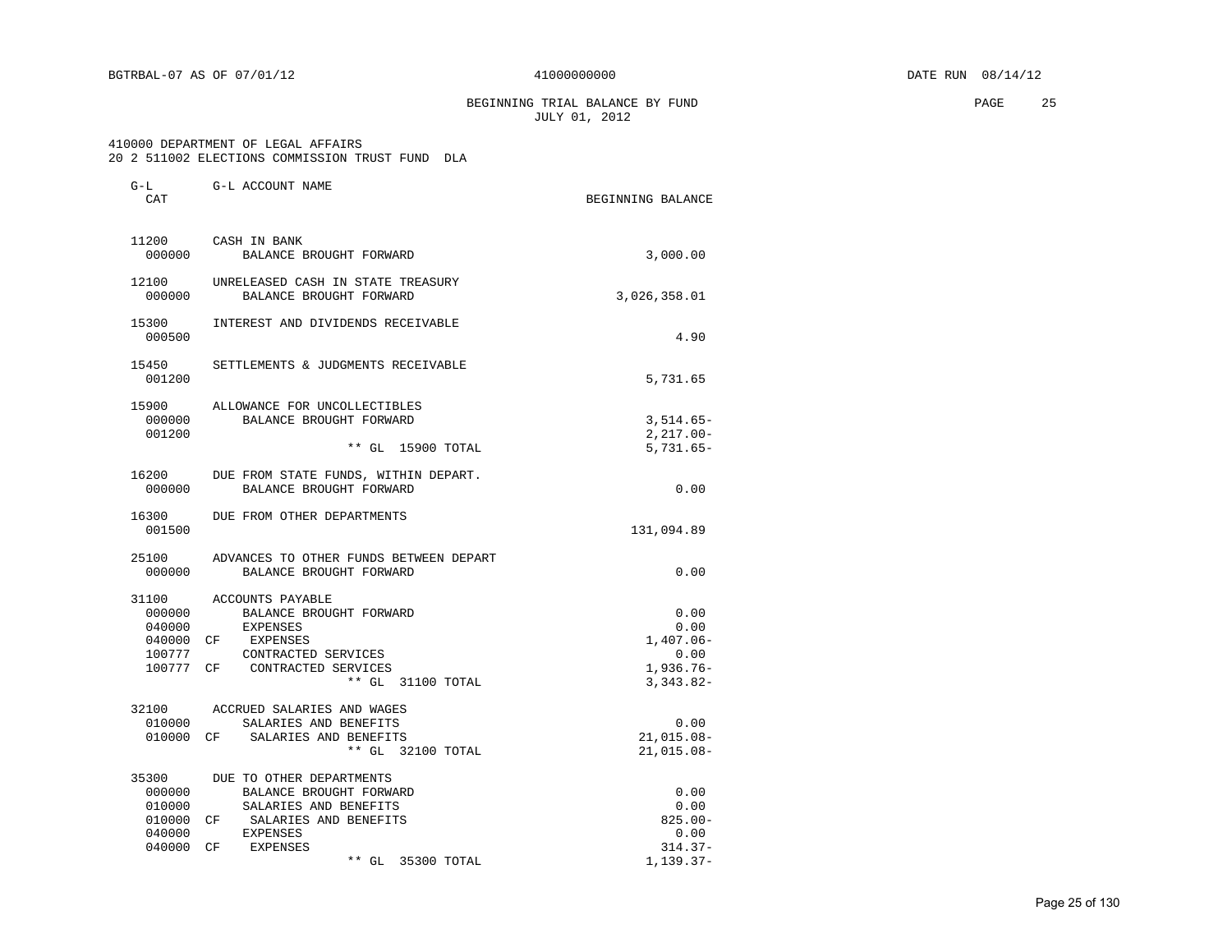## BEGINNING TRIAL BALANCE BY FUND **PAGE** 26 JULY 01, 2012

#### 410000 DEPARTMENT OF LEGAL AFFAIRS 20 2 511002 ELECTIONS COMMISSION TRUST FUND DLA

| $G-L$<br>CAT              | G-L ACCOUNT NAME                                                                                      | BEGINNING BALANCE                        |
|---------------------------|-------------------------------------------------------------------------------------------------------|------------------------------------------|
| 35600<br>001200           | DUE TO GENERAL REVENUE                                                                                | $16, 425.00 -$                           |
| 310322                    | SERVICE CHARGE TO GEN REV<br>** GL 35600 TOTAL                                                        | $67, 517.65 -$<br>83, 942.65-            |
| 38600<br>010000           | CURRENT COMPENSATED ABSENCES LIABILITY<br>SALARIES AND BENEFITS                                       | $4.813.70 -$                             |
| 54900<br>000000           | COMMITTED FUND BALANCE<br>BALANCE BROUGHT FORWARD                                                     | 0.00                                     |
| 57400<br>000000           | RESTRICTED BY ENABLING LEGISLATION<br>BALANCE BROUGHT FORWARD                                         | $3,046,203.18-$                          |
| 94100<br>040000<br>100777 | <b>ENCUMBRANCES</b><br>EXPENSES<br>CONTRACTED SERVICES<br>** GL 94100 TOTAL                           | 70.50<br>5,626.20<br>5,696.70            |
| 98100<br>040000<br>100777 | BUDGETARY FND BAL RESERVED/ENCUMBRANCE<br><b>EXPENSES</b><br>CONTRACTED SERVICES<br>** GL 98100 TOTAL | $70.50 -$<br>$5,626.20 -$<br>$5,696.70-$ |
|                           | *** FUND TOTAL                                                                                        | 0.00                                     |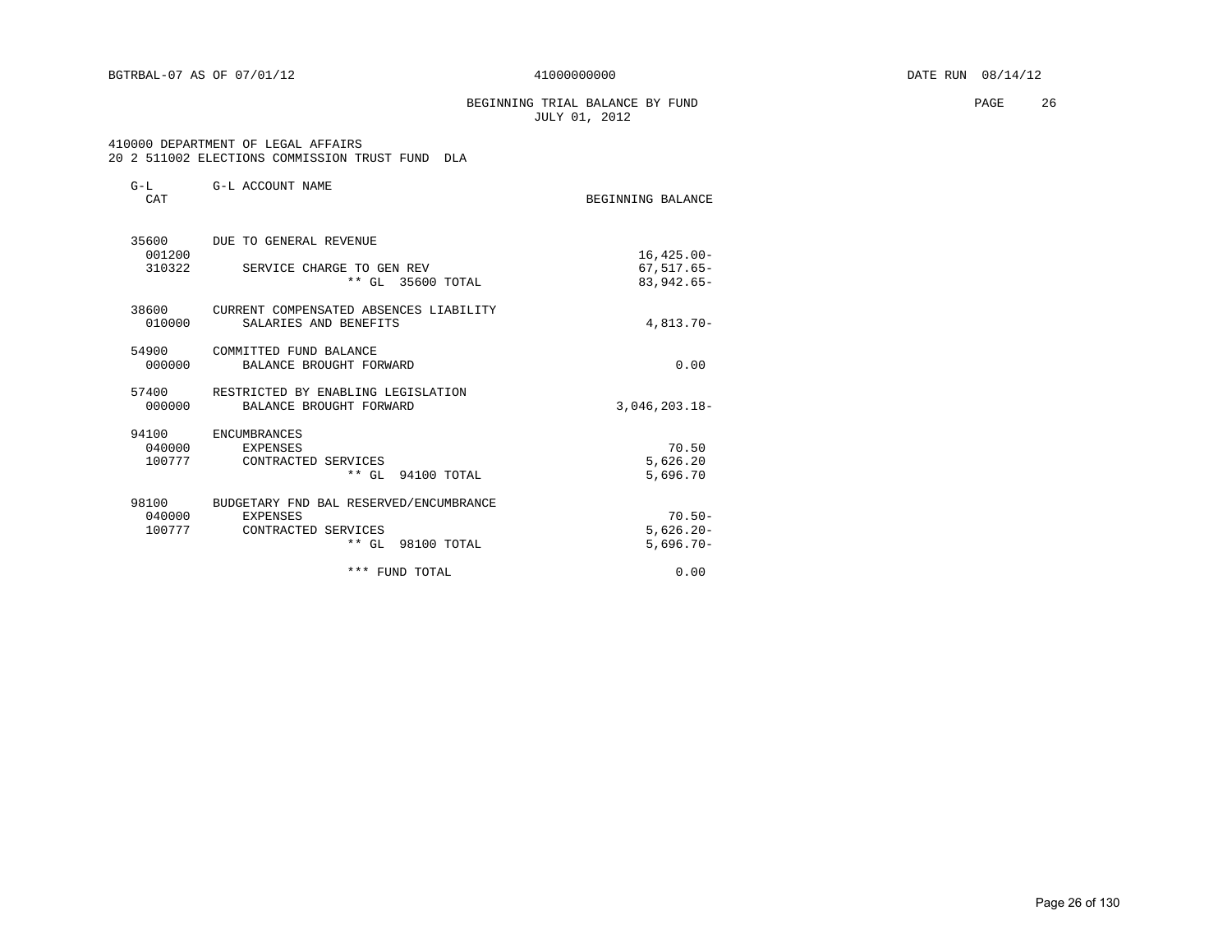BEGINNING TRIAL BALANCE BY FUND **PAGE** 27 JULY 01, 2012

#### 410000 DEPARTMENT OF LEGAL AFFAIRS 50 2 302001 FL CRIME PREVENTION TRAIN INSTIT REVOLVG TF DLA

| $G-L$<br>CAT                                                            | G-L ACCOUNT NAME                                                                                                                                                       | BEGINNING BALANCE                                                        |
|-------------------------------------------------------------------------|------------------------------------------------------------------------------------------------------------------------------------------------------------------------|--------------------------------------------------------------------------|
| 001905                                                                  | 11100 CASH ON HAND                                                                                                                                                     | 1,875.00                                                                 |
| 12100<br>000000                                                         | UNRELEASED CASH IN STATE TREASURY<br>BALANCE BROUGHT FORWARD                                                                                                           | 183,706.02                                                               |
| 16200<br>001500<br>001510<br>185080<br>310322                           | DUE FROM STATE FUNDS, WITHIN DEPART.<br>TR TO ADMIN TF<br>SERVICE CHARGE TO GEN REV<br>** GL 16200 TOTAL                                                               | 0.00<br>16,575.00<br>1,587.80<br>0.00<br>18,162.80                       |
| 16300<br>001903                                                         | DUE FROM OTHER DEPARTMENTS                                                                                                                                             | 0.00                                                                     |
| 27600<br>040000<br>060000                                               | FURNITURE AND EQUIPMENT<br><b>EXPENSES</b><br>OPERATING CAPITAL OUTLAY<br>** GL 27600 TOTAL                                                                            | 5,291.76<br>6,176.99<br>11,468.75                                        |
| 27700<br>040000<br>060000                                               | ACC DEPR - FURNITURE & EQUIPMENT<br>EXPENSES<br>OPERATING CAPITAL OUTLAY<br>** GL 27700 TOTAL                                                                          | $4,305.00 -$<br>$6, 176.99 -$<br>10,481.99-                              |
| 31100<br>010000<br>040000<br>040000 CF<br>060000<br>100777<br>100777 CF | ACCOUNTS PAYABLE<br>SALARIES AND BENEFITS<br>EXPENSES<br>EXPENSES<br>OPERATING CAPITAL OUTLAY<br>CONTRACTED SERVICES<br>CONTRACTED SERVICES<br>$***$ GL<br>31100 TOTAL | 0.00<br>0.00<br>17,551.52-<br>0.00<br>0.00<br>$1,105.00 -$<br>18,656.52- |
| 32100<br>010000<br>010000                                               | ACCRUED SALARIES AND WAGES<br>SALARIES AND BENEFITS<br>CF<br>SALARIES AND BENEFITS<br>** GL 32100 TOTAL                                                                | 0.00<br>$4, 161.27 -$<br>$4,161.27-$                                     |
| 35200<br>010000<br>040000<br>060000<br>185080                           | DUE TO STATE FUNDS, WITHIN DEPARTMENT<br>SALARIES AND BENEFITS<br>EXPENSES<br>OPERATING CAPITAL OUTLAY<br>TR TO ADMIN TF<br>** GL<br>35200 TOTAL                       | 0.00<br>0.00<br>0.00<br>0.00<br>0.00                                     |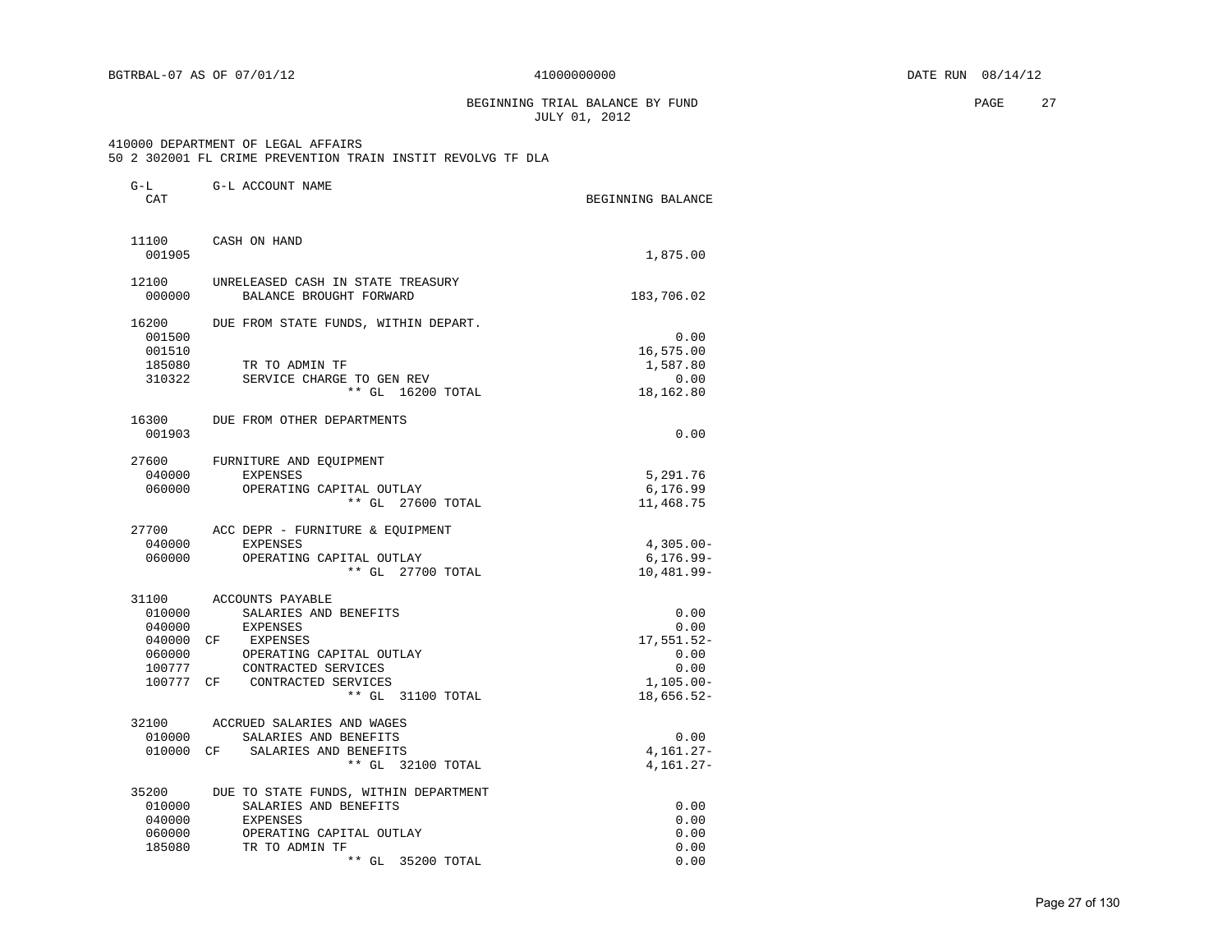G-L G-L ACCOUNT NAME

#### BEGINNING TRIAL BALANCE BY FUND **PAGE 28** JULY 01, 2012

 410000 DEPARTMENT OF LEGAL AFFAIRS 50 2 302001 FL CRIME PREVENTION TRAIN INSTIT REVOLVG TF DLA

| CAT       |                                        | BEGINNING BALANCE |
|-----------|----------------------------------------|-------------------|
| 35300     | DUE TO OTHER DEPARTMENTS               |                   |
| 010000    | SALARIES AND BENEFITS                  | 0.00              |
| 040000    | EXPENSES                               | 0.00              |
| 040000 CF | EXPENSES                               | $45.85-$          |
| 100777    | CONTRACTED SERVICES                    | 0.00              |
| 100777 CF | CONTRACTED SERVICES                    | $76.88 -$         |
|           | ** GL 35300 TOTAL                      | $122.73-$         |
|           | 35600 DUE TO GENERAL REVENUE           |                   |
| 310322    | SERVICE CHARGE TO GEN REV              | $10,034.84-$      |
| 38600     | CURRENT COMPENSATED ABSENCES LIABILITY |                   |
| 000000    | BALANCE BROUGHT FORWARD                | 0.00              |
| 010000    | SALARIES AND BENEFITS                  | $6,426.11-$       |
|           | ** GL 38600 TOTAL                      | $6,426.11-$       |
|           | 48600 COMPENSATED ABSENCES LIABILITY   |                   |
| 000000    | BALANCE BROUGHT FORWARD                | 14,581.40-        |
| 010000    | SALARIES AND BENEFITS                  | $546.50 -$        |
|           | ** GL 48600 TOTAL                      | $15, 127.90 -$    |
| 51100     | GENERAL LEDGER NAME NOT ON FILE        |                   |
| 000000    | BALANCE BROUGHT FORWARD                | 1,388.93          |
| 060000    | OPERATING CAPITAL OUTLAY               | 1,388.93-         |
|           | ** GL 51100 TOTAL                      | 0.00              |
| 53600     | INVESTED IN CAPITAL ASSETS NET OF RELA |                   |
| 000000    | BALANCE BROUGHT FORWARD                | $986.76 -$        |
| 010000    | SALARIES AND BENEFITS                  | 0.00              |
|           | ** GL 53600 TOTAL                      | $986.76 -$        |
| 53900     | NET ASSETS UNRESTRICTED                |                   |
| 000000    | BALANCE BROUGHT FORWARD                | 149,214.45-       |
| 94100     | <b>ENCUMBRANCES</b>                    |                   |
| 100777    | CONTRACTED SERVICES                    | 147,145.25        |
| 98100     | BUDGETARY FND BAL RESERVED/ENCUMBRANCE |                   |
| 100777    | CONTRACTED SERVICES                    | 147,145.25-       |
|           | *** FUND TOTAL                         | 0.00              |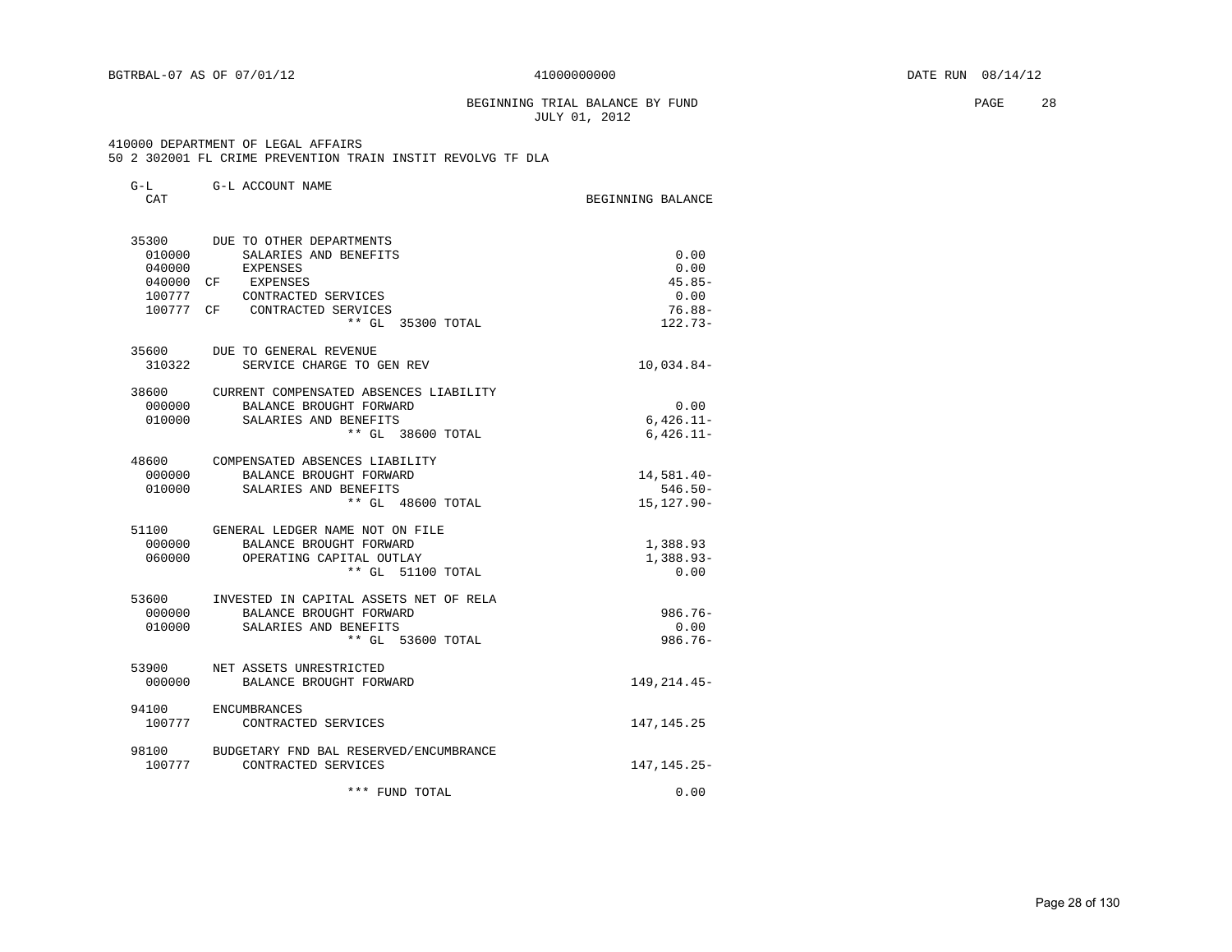BEGINNING TRIAL BALANCE BY FUND **EXAMPLE 29** PAGE 29 JULY 01, 2012

#### 410000 DEPARTMENT OF LEGAL AFFAIRS 60 2 438001 LEGAL SERVICES TRUST FUND DLA

| $G-L$<br>CAT                                                                | G-L ACCOUNT NAME                                                                                                                                                                                                                                      | BEGINNING BALANCE                                                                                                            |
|-----------------------------------------------------------------------------|-------------------------------------------------------------------------------------------------------------------------------------------------------------------------------------------------------------------------------------------------------|------------------------------------------------------------------------------------------------------------------------------|
| 11100<br>001904<br>040000                                                   | CASH ON HAND<br><b>EXPENSES</b><br>$***$ GL<br>11100 TOTAL                                                                                                                                                                                            | 0.00<br>0.00<br>0.00                                                                                                         |
| 12100<br>000000                                                             | UNRELEASED CASH IN STATE TREASURY<br>BALANCE BROUGHT FORWARD                                                                                                                                                                                          | 854,084.12                                                                                                                   |
| 15100<br>001903                                                             | ACCOUNTS RECEIVABLE                                                                                                                                                                                                                                   | 0.00                                                                                                                         |
| 16200<br>001800                                                             | DUE FROM STATE FUNDS, WITHIN DEPART.                                                                                                                                                                                                                  | 3,238.02                                                                                                                     |
| 16300<br>001903                                                             | DUE FROM OTHER DEPARTMENTS                                                                                                                                                                                                                            | 2,491,194.89                                                                                                                 |
| 16500<br>001903                                                             | DUE FROM OTHER GOVERNMENTAL UNITS                                                                                                                                                                                                                     | 359.10                                                                                                                       |
| 16700<br>001905                                                             | DUE FROM COMPONENT UNIT/PRIMARY                                                                                                                                                                                                                       | 989.73                                                                                                                       |
| 27600<br>000000<br>040000<br>060000<br>100118<br>100119<br>101020<br>210014 | FURNITURE AND EQUIPMENT<br>BALANCE BROUGHT FORWARD<br><b>EXPENSES</b><br>OPERATING CAPITAL OUTLAY<br>STATEWIDE PROSECUTION<br>ANTITRUST INVESTIGATIONS<br>ECONOMIC CRIME LITIGATION<br>OTHER DATA PROCESSING SVCS<br>** GL 27600 TOTAL                | 254,778.28-<br>295,517.27<br>1,310,363.21<br>1,889.22<br>45,095.19<br>$21,663.55-$<br>6,695.60<br>1,383,118.66               |
| 27700<br>000000<br>040000<br>060000<br>100118<br>100119<br>101020<br>210014 | ACC DEPR - FURNITURE & EQUIPMENT<br>BALANCE BROUGHT FORWARD<br><b>EXPENSES</b><br>OPERATING CAPITAL OUTLAY<br>STATEWIDE PROSECUTION<br>ANTITRUST INVESTIGATIONS<br>ECONOMIC CRIME LITIGATION<br>OTHER DATA PROCESSING SVCS<br>$***$ GL<br>27700 TOTAL | 254,778.28<br>167, 393.55-<br>1,085,923.05-<br>$1,889.22-$<br>$45,095.19-$<br>$1,230.15-$<br>$16, 353.57 -$<br>1,063,106.45- |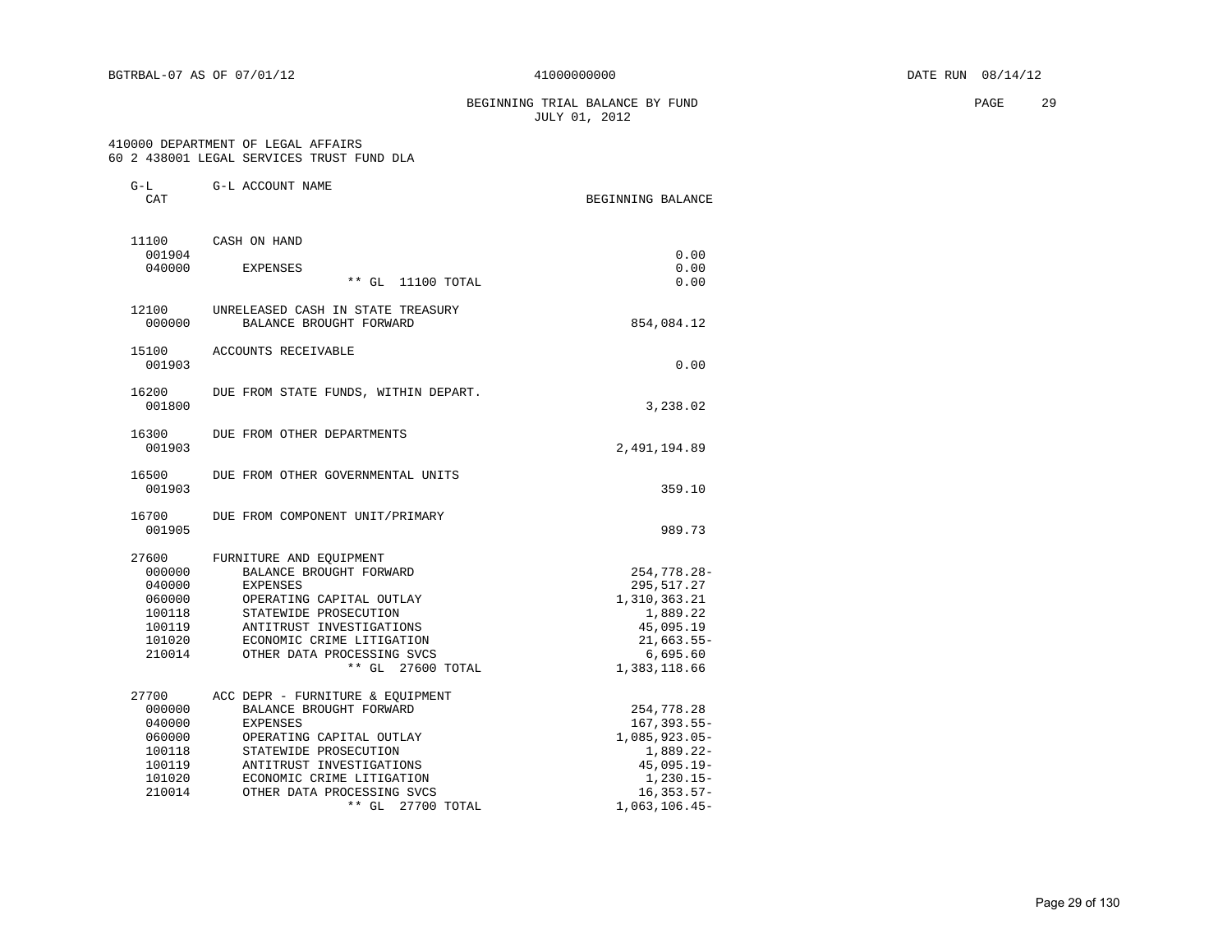## BEGINNING TRIAL BALANCE BY FUND **PAGE** 30 JULY 01, 2012

#### 410000 DEPARTMENT OF LEGAL AFFAIRS 60 2 438001 LEGAL SERVICES TRUST FUND DLA

CAT BEGINNING BALANCE

| 31100  |    | ACCOUNTS PAYABLE                              |                             |
|--------|----|-----------------------------------------------|-----------------------------|
| 040000 |    | EXPENSES                                      | $11.92 -$                   |
| 040000 |    | CF EXPENSES                                   | $22,845.45-$                |
| 060000 |    | OPERATING CAPITAL OUTLAY                      | 0.00                        |
| 060000 | CF | OPERATING CAPITAL OUTLAY                      | $7,401.32-$                 |
| 100777 |    | CONTRACTED SERVICES                           | 0.00                        |
|        |    | 100777 CF CONTRACTED SERVICES                 | 66,658.99-                  |
| 101981 |    | LITIGATION EXPENSES                           | 0.00                        |
|        |    | 101981 CF LITIGATION EXPENSES                 | $750.05 -$                  |
|        |    | ** GL 31100 TOTAL                             | $97,667.73-$                |
|        |    | 32100 ACCRUED SALARIES AND WAGES              |                             |
| 010000 |    | SALARIES AND BENEFITS                         | $32,410.27-$                |
| 010000 | CF | SALARIES AND BENEFITS                         | 435, 325. 72-               |
| 030000 |    | OTHER PERSONAL SERVICES                       | 0.00                        |
|        |    | 030000 CF OTHER PERSONAL SERVICES             | $7,517.50-$                 |
|        |    | ** GL 32100 TOTAL                             | $475, 253.49 -$             |
| 35200  |    | DUE TO STATE FUNDS, WITHIN DEPARTMENT         |                             |
| 001500 |    |                                               | 0.00                        |
| 010000 |    | SALARIES AND BENEFITS                         | 31,925.31                   |
|        |    | 010000 CF SALARIES AND BENEFITS               | $31, 925.31 -$              |
| 180205 |    | TR OTHER FUNDS W/I AGY                        | 0.00                        |
| 185080 |    | TR TO ADMIN TF                                | $312,755.60 -$              |
|        |    | ** GL 35200 TOTAL                             | $312,755.60 -$              |
| 35300  |    | DUE TO OTHER DEPARTMENTS                      |                             |
| 010000 |    | SALARIES AND BENEFITS                         | 0.00                        |
| 010000 |    | CF SALARIES AND BENEFITS                      | $12, 225.14 -$              |
| 030000 |    | OTHER PERSONAL SERVICES                       | 0.00                        |
| 030000 |    | CF OTHER PERSONAL SERVICES                    | $4,394.98-$                 |
| 040000 |    | <b>EXPENSES</b>                               | 0.00                        |
| 040000 | CF | EXPENSES                                      | $9,397.29 -$                |
| 220020 |    | REFUND STATE REVENUES                         | $607, 995.84 -$             |
| 220030 |    | REFUND NONSTATE REVENUES<br>** GL 35300 TOTAL | $3.575.00 -$<br>637,588.25- |
|        |    |                                               |                             |
| 35700  |    | DUE TO COMPONENT UNIT/PRIMARY                 |                             |
| 040000 |    | EXPENSES                                      | 0.00                        |
| 040000 |    | CF EXPENSES                                   | $70.50 -$                   |
| 220030 |    | REFUND NONSTATE REVENUES                      | 0.00                        |
|        |    | $**$ GL<br>35700 TOTAL                        | $70.50 -$                   |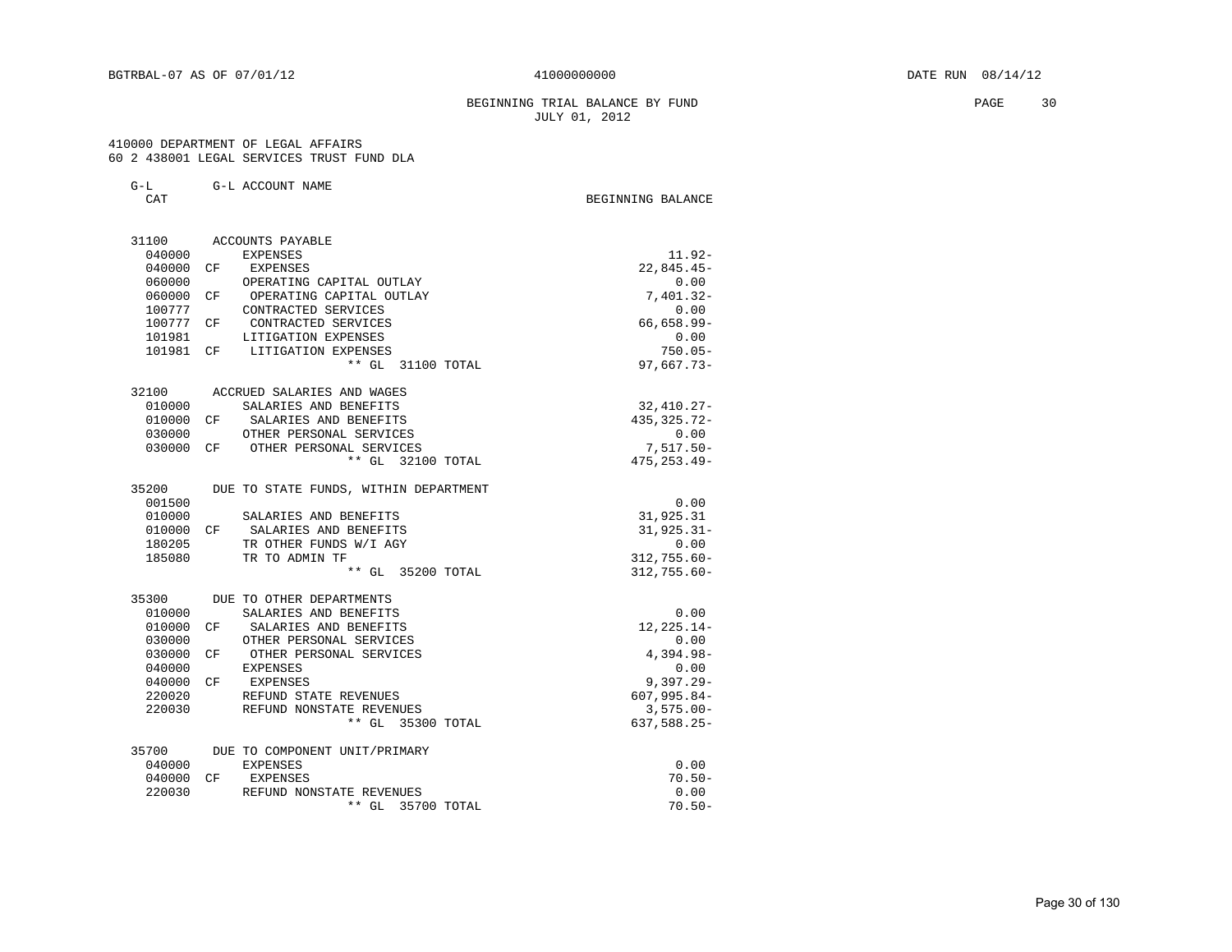BEGINNING TRIAL BALANCE BY FUND **PAGE** 31 JULY 01, 2012

#### 410000 DEPARTMENT OF LEGAL AFFAIRS 60 2 438001 LEGAL SERVICES TRUST FUND DLA

| $G-L$<br>CAT                                               | G-L ACCOUNT NAME                                                                                                                                                                  | BEGINNING BALANCE                                                                 |
|------------------------------------------------------------|-----------------------------------------------------------------------------------------------------------------------------------------------------------------------------------|-----------------------------------------------------------------------------------|
| 35800<br>040000<br>040000                                  | DUE TO REVOLVING FUND<br><b>EXPENSES</b><br>CF<br><b>EXPENSES</b><br>** GL<br>35800 TOTAL                                                                                         | 11.92<br>$11.92 -$<br>0.00                                                        |
| 37200<br>030000<br>030000 CF                               | CURRENT CERTIFICATES OF PARTICIPATION<br>OTHER PERSONAL SERVICES<br>OTHER PERSONAL SERVICES<br>** GL 37200 TOTAL                                                                  | 0.00<br>0.00<br>0.00                                                              |
| 38600<br>000000                                            | CURRENT COMPENSATED ABSENCES LIABILITY<br>BALANCE BROUGHT FORWARD                                                                                                                 | 121,909.74-                                                                       |
| 38800<br>001903                                            | UNEARNED REVENUE - CURRENT                                                                                                                                                        | $237,722.71-$                                                                     |
| 48600<br>000000                                            | COMPENSATED ABSENCES LIABILITY<br>BALANCE BROUGHT FORWARD                                                                                                                         | $2,614,118.57-$                                                                   |
| 51100<br>000000<br>040000<br>060000<br>100119<br>210014    | GENERAL LEDGER NAME NOT ON FILE<br>BALANCE BROUGHT FORWARD<br>EXPENSES<br>OPERATING CAPITAL OUTLAY<br>ANTITRUST INVESTIGATIONS<br>OTHER DATA PROCESSING SVCS<br>** GL 51100 TOTAL | 242, 268. 29<br>18,877.95-<br>$210,993.39 -$<br>10,241.93-<br>$2,155.02-$<br>0.00 |
| 53600<br>000000<br>060000                                  | INVESTED IN CAPITAL ASSETS NET OF RELA<br>BALANCE BROUGHT FORWARD<br>OPERATING CAPITAL OUTLAY<br>** GL 53600 TOTAL                                                                | 320,012.21-<br>0.00<br>320,012.21-                                                |
| 53900<br>000000                                            | NET ASSETS UNRESTRICTED<br>BALANCE BROUGHT FORWARD                                                                                                                                | 1,147,220.73                                                                      |
| 94100<br>040000<br>040000<br>100777<br>100777 CF<br>101981 | <b>ENCUMBRANCES</b><br>EXPENSES<br>CF<br>EXPENSES<br>CONTRACTED SERVICES<br>CONTRACTED SERVICES<br>LITIGATION EXPENSES<br>** GL<br>94100 TOTAL                                    | 402.05<br>659.20<br>639, 294.35<br>1,179.66<br>9,873.56<br>651,408.82             |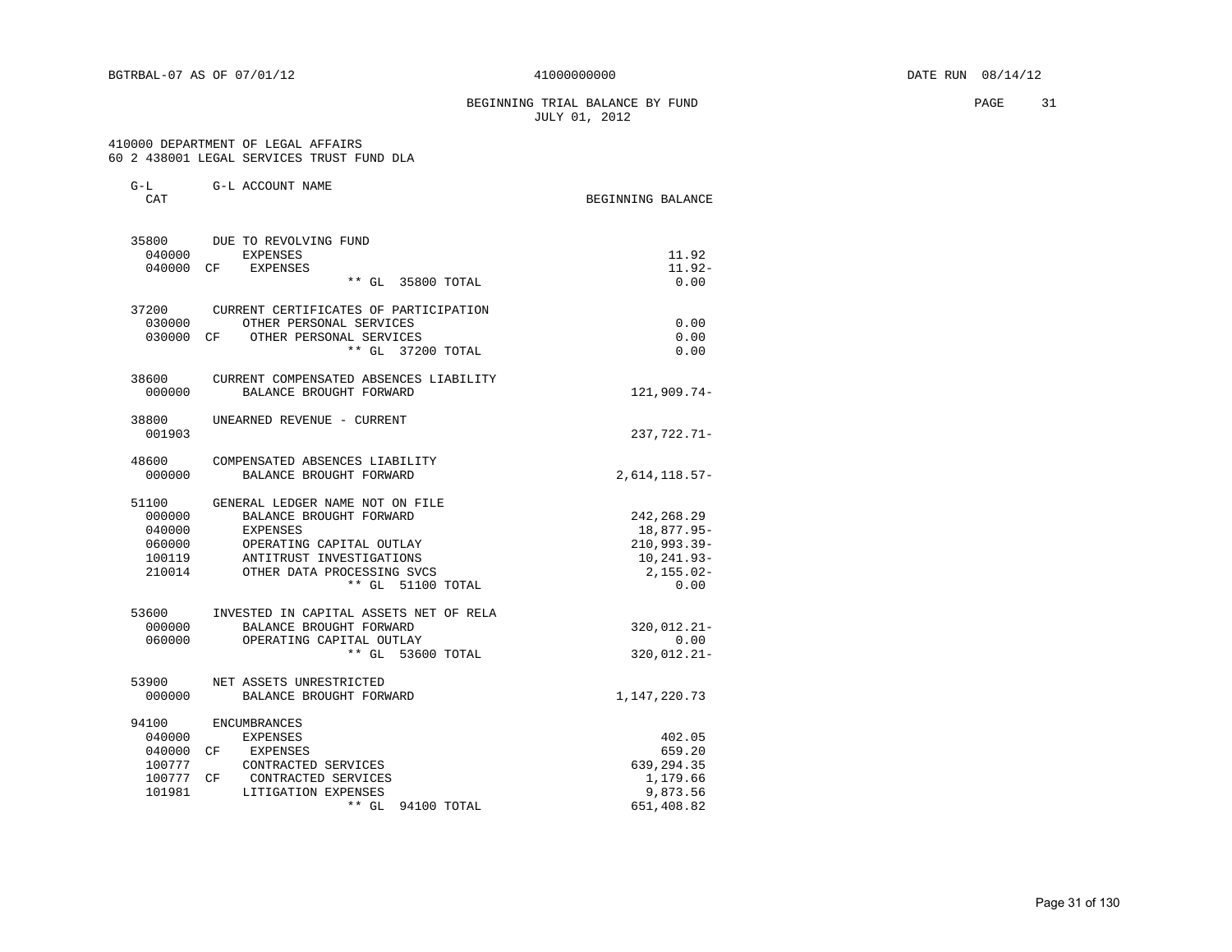BEGINNING TRIAL BALANCE BY FUND PAGE 32 JULY 01, 2012

#### 410000 DEPARTMENT OF LEGAL AFFAIRS 60 2 438001 LEGAL SERVICES TRUST FUND DLA

| $\rightarrow$ $-$ | G-L ACCOUNT NAME |                   |  |
|-------------------|------------------|-------------------|--|
| ⌒⊼冖               |                  | BEGINNING BALANCE |  |

| 98100  | BUDGETARY FND BAL RESERVED/ENCUMBRANCE |                 |
|--------|----------------------------------------|-----------------|
| 040000 | EXPENSES                               | $402.05 -$      |
| 040000 | CF<br><b>EXPENSES</b>                  | $659.20 -$      |
| 100777 | CONTRACTED SERVICES                    | $639, 294.35 -$ |
| 100777 | CONTRACTED SERVICES<br>CΕ              | $1.179.66-$     |
| 101981 | LITIGATION EXPENSES                    | $9,873.56 -$    |
|        | 98100 TOTAL<br>$**$ GL                 | 651,408.82-     |
|        |                                        |                 |

\*\*\* FUND TOTAL 0.00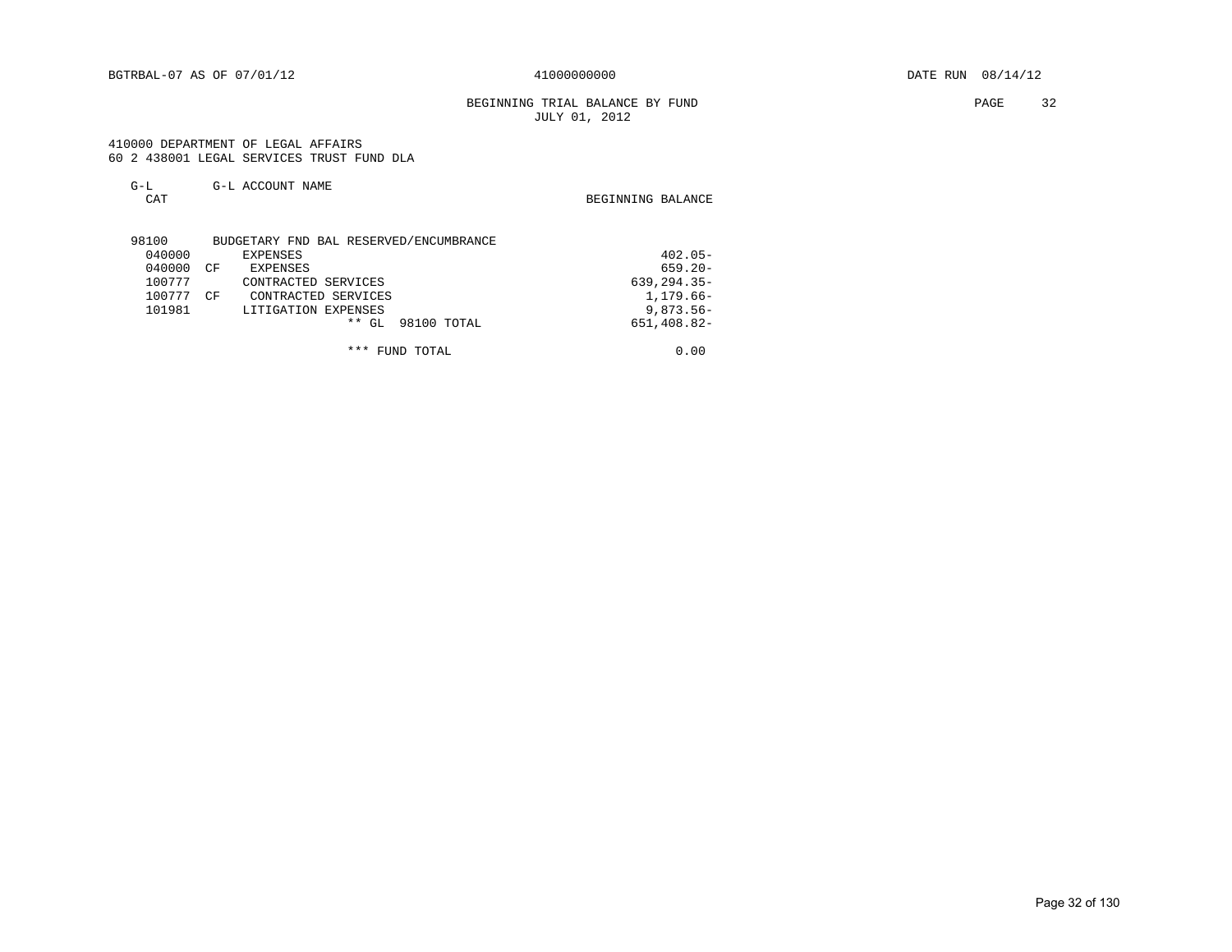BEGINNING TRIAL BALANCE BY FUND **PAGE** 33 JULY 01, 2012

#### 410000 DEPARTMENT OF LEGAL AFFAIRS 74 2 601001 REVOLVING ESCROW TF-DLA-LEG AF

| $G-L$<br><b>CAT</b>                 | G-L ACCOUNT NAME                                                                                                                           | BEGINNING BALANCE                                             |
|-------------------------------------|--------------------------------------------------------------------------------------------------------------------------------------------|---------------------------------------------------------------|
| 11100<br>001200                     | CASH ON HAND                                                                                                                               | 162,500.00                                                    |
| 12100<br>000000                     | UNRELEASED CASH IN STATE TREASURY<br>BALANCE BROUGHT FORWARD                                                                               | 19,565,586.86                                                 |
| 14100<br>000000                     | POOLED INVESTMENTS WITH STATE TREASURY<br>BALANCE BROUGHT FORWARD                                                                          | 36,789,909.88                                                 |
| 15140<br>001204                     | A/R-DEFENDANT RESTITUTION                                                                                                                  | 1,030,258.47                                                  |
| 15300<br>000000<br>000500           | INTEREST AND DIVIDENDS RECEIVABLE<br>BALANCE BROUGHT FORWARD<br>$**$ GL<br>15300 TOTAL                                                     | 923.42<br>625, 227.31<br>626,150.73                           |
| 15450<br>001200                     | SETTLEMENTS & JUDGMENTS RECEIVABLE                                                                                                         | 8,902,188.87                                                  |
| 15900<br>000000<br>000500<br>001200 | ALLOWANCE FOR UNCOLLECTIBLES<br>BALANCE BROUGHT FORWARD<br>** GL 15900 TOTAL                                                               | 0.00<br>$562,073.69 -$<br>$2,599,038.49-$<br>3, 161, 112. 18- |
| 35300<br>310018<br>310403           | DUE TO OTHER DEPARTMENTS<br>DIST OF DONATE ORG-PASS IT ON LIC PLATE FUN<br>ASSESSMENT ON INVESTMENTS-DEPARTMENTAL USE<br>** GL 35300 TOTAL | 0.00<br>$3,407.16 -$<br>$3,407.16 -$                          |
| 39925<br>000000                     | ASSETS HELD PENDING SETTLEMENT/DISTRIB<br>BALANCE BROUGHT FORWARD                                                                          | 63, 912, 075. 47-                                             |
| 54900<br>000000                     | COMMITTED FUND BALANCE<br>BALANCE BROUGHT FORWARD                                                                                          | 0.00                                                          |
|                                     | *** FUND TOTAL                                                                                                                             | 0.00                                                          |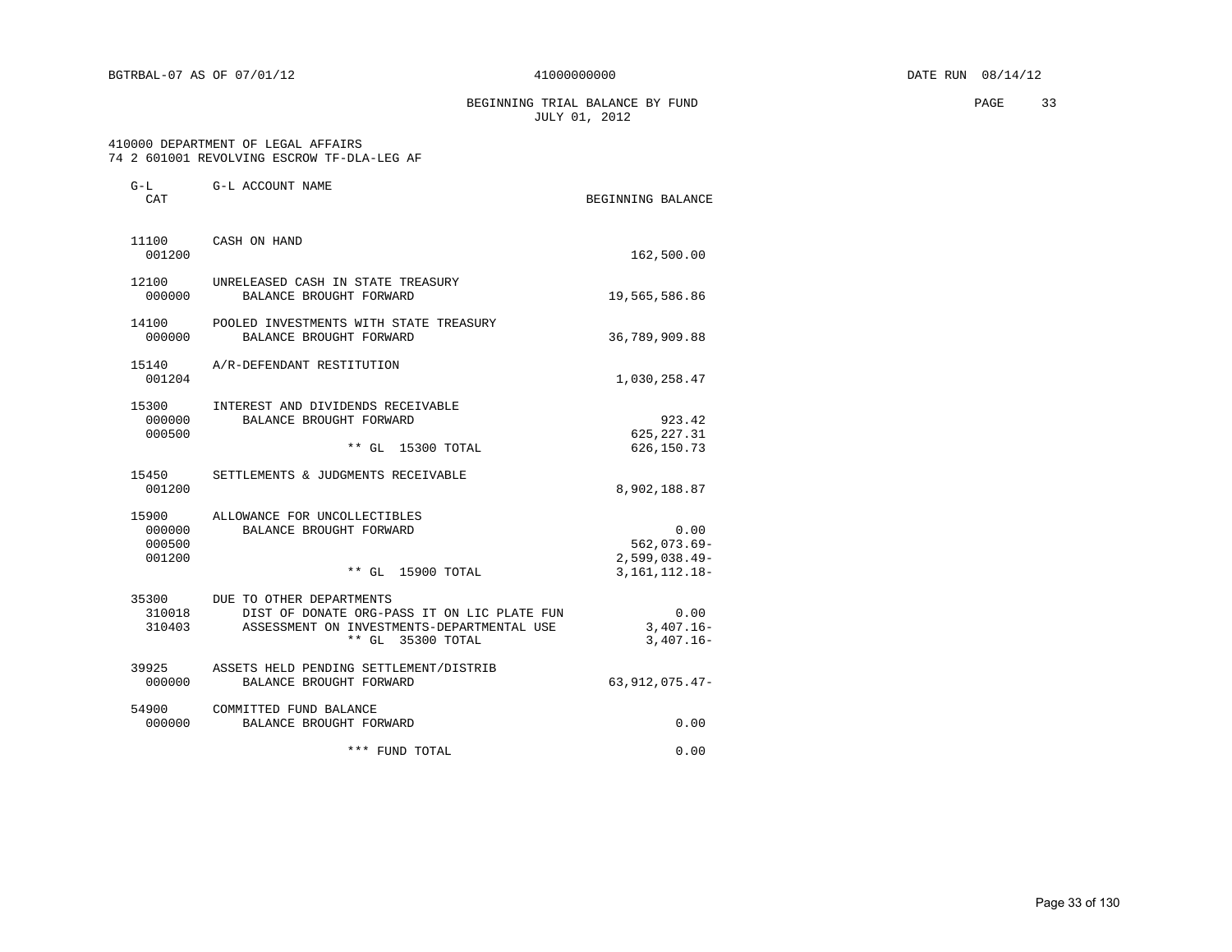BGTRBAL-07 AS OF 07/01/12  $410000000000$  DATE RUN 08/14/12

## BEGINNING TRIAL BALANCE BY FUND **PAGE** 34 JULY 01, 2012

#### 410000 DEPARTMENT OF LEGAL AFFAIRS 74 8 410001 DEPARTMENT OF LEGAL AFFAIRS REVOLVING FUND

| $G-L$<br>CAT    | G-L ACCOUNT NAME                                                  | BEGINNING BALANCE |
|-----------------|-------------------------------------------------------------------|-------------------|
| 11200<br>000000 | CASH IN BANK<br>BALANCE BROUGHT FORWARD                           | 3,500.00          |
| 16800<br>000000 | DUE FROM STATE FUNDS - REVOLVING FUND<br>BALANCE BROUGHT FORWARD  | 0.00              |
| 45100<br>000000 | ADVANCES FROM OTHER FUNDS BETWEEN DEPA<br>BALANCE BROUGHT FORWARD | $3,500.00 -$      |
|                 | ***<br>TOTAL<br>FUND                                              | 0.00              |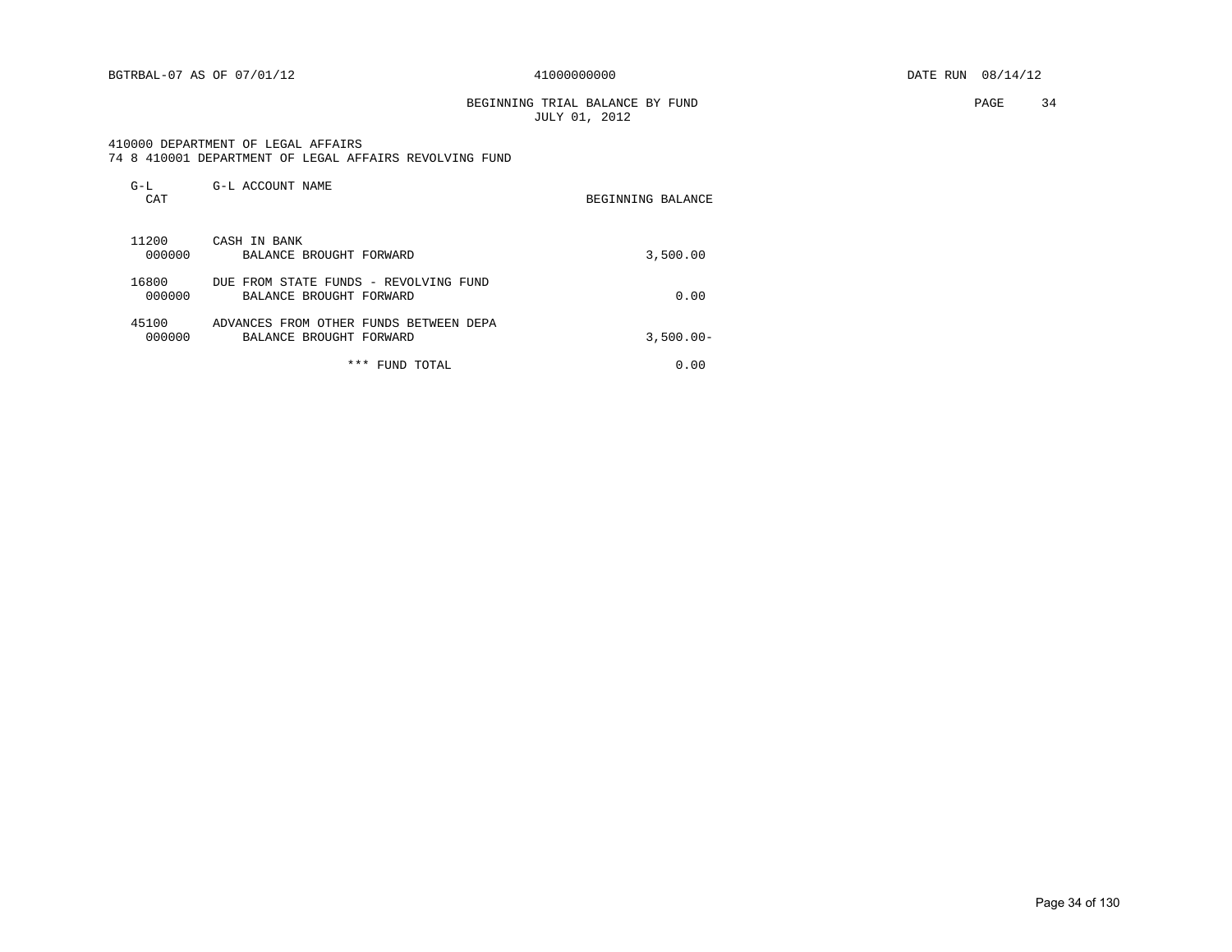BEGINNING TRIAL BALANCE BY FUND **PAGE 35** JULY 01, 2012

 410000 DEPARTMENT OF LEGAL AFFAIRS 74 8 410002 DEPARTMENT OF LEGAL AFFAIRS TRAVEL REVOLVING FUND

| $G-L$  | G-L ACCOUNT NAME                      |                   |      |
|--------|---------------------------------------|-------------------|------|
| CAT    |                                       | BEGINNING BALANCE |      |
|        |                                       |                   |      |
| 16800  | DUE FROM STATE FUNDS - REVOLVING FUND |                   |      |
| 000000 | BALANCE BROUGHT FORWARD               |                   | 0.00 |
|        |                                       |                   |      |

\*\*\* FUND TOTAL 0.00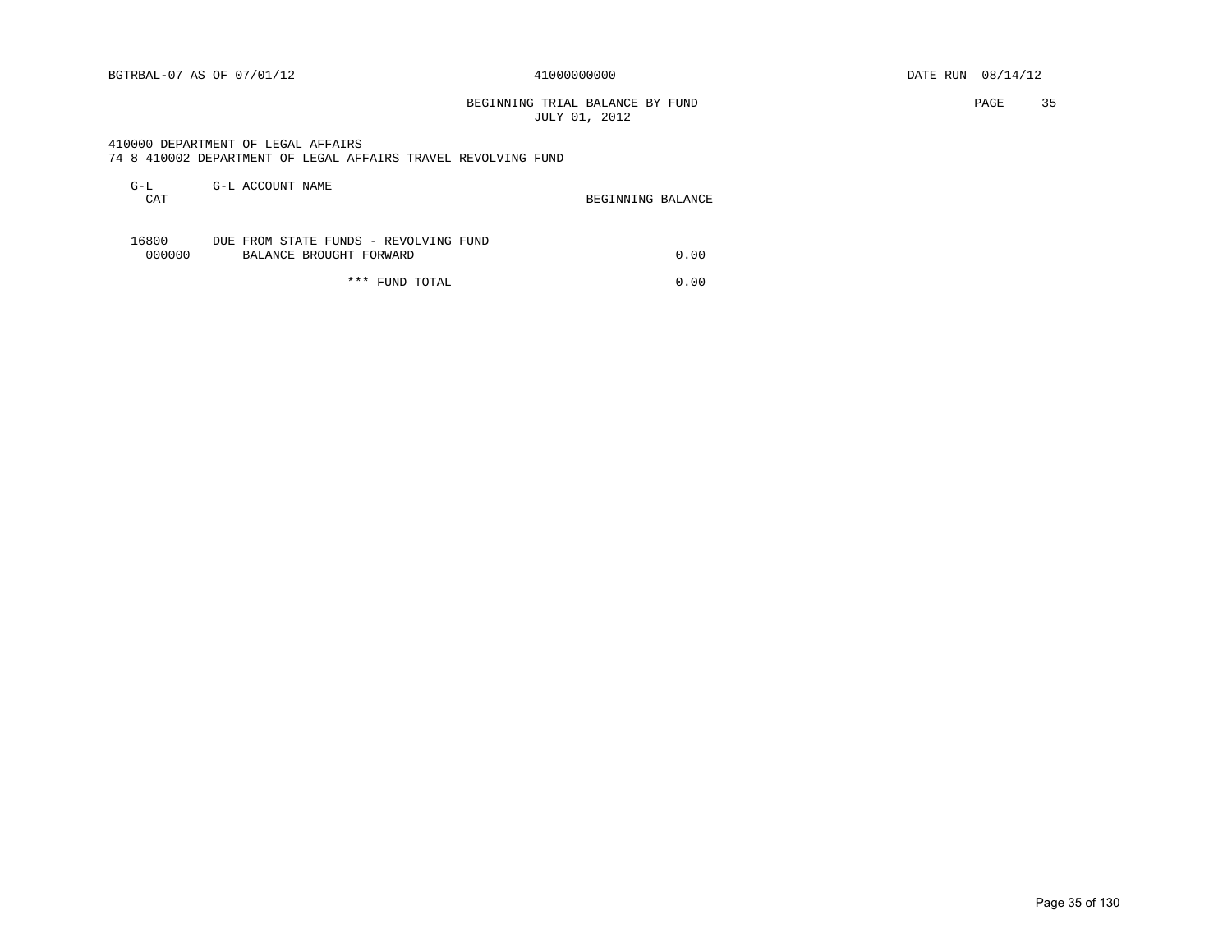BGTRBAL-07 AS OF 07/01/12  $410000000000$  DATE RUN 08/14/12

 BEGINNING TRIAL BALANCE BY FUND PAGE 36 JULY 01, 2012

#### 410000 DEPARTMENT OF LEGAL AFFAIRS 74 8 410003 STATEWIDE GRAND JURY REVOLVING FUND

| $G-L$<br>CAT    | G-L ACCOUNT NAME                                                  | BEGINNING BALANCE |
|-----------------|-------------------------------------------------------------------|-------------------|
| 11200<br>000000 | CASH IN BANK<br>BALANCE BROUGHT FORWARD                           | 10,000.00         |
| 45100<br>000000 | ADVANCES FROM OTHER FUNDS BETWEEN DEPA<br>BALANCE BROUGHT FORWARD | $10,000.00 -$     |
|                 | ***<br>FUND TOTAL                                                 | 0.00              |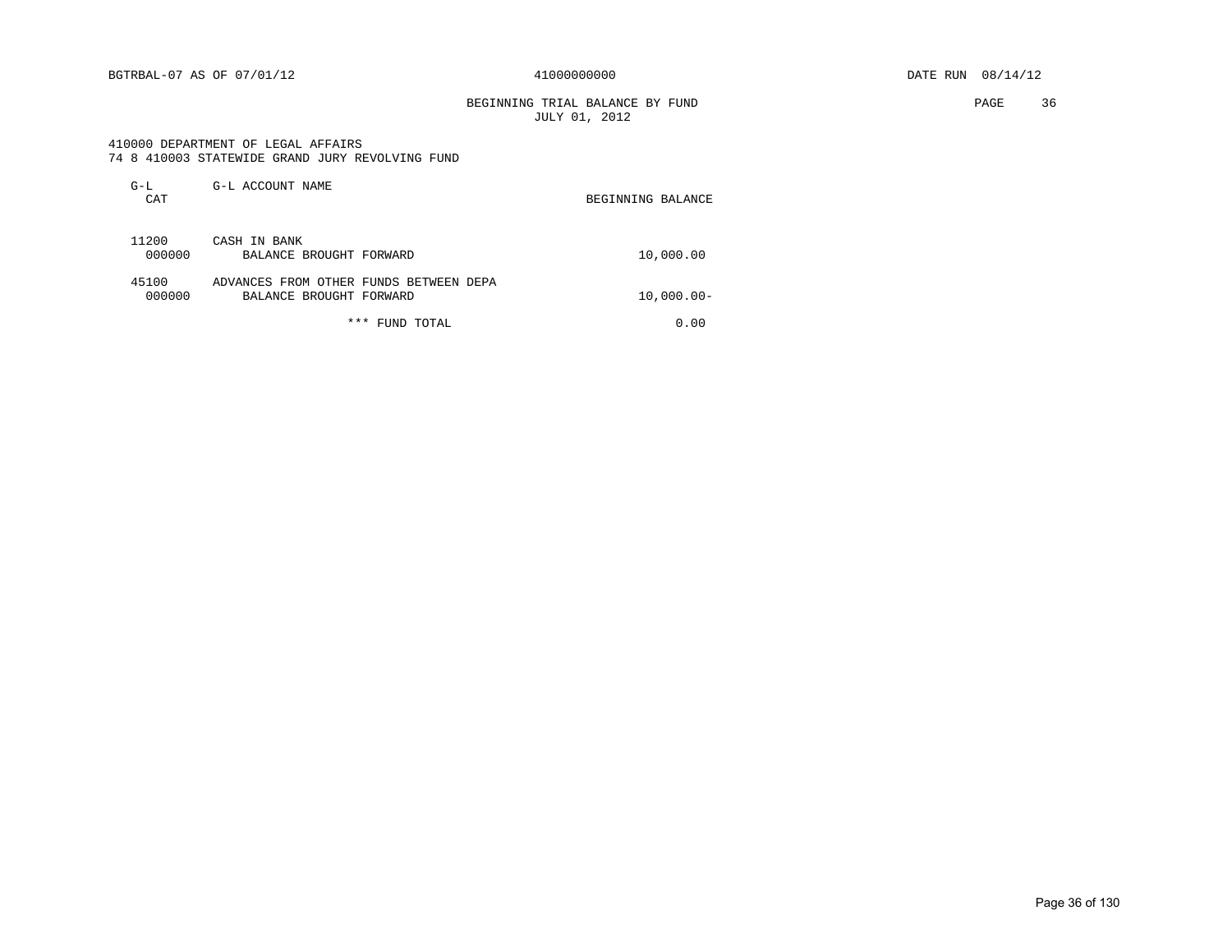BGTRBAL-07 AS OF 07/01/12 41000000000 DATE RUN 08/14/12

BEGINNING TRIAL BALANCE BY FUND **PAGE** 37 JULY 01, 2012

#### 410000 DEPARTMENT OF LEGAL AFFAIRS

|  |  |  |  |  | 74 8 410004 STATEWIDE GRAND JURY INFORMATION & EVIDENCE FUND |  |  |  |
|--|--|--|--|--|--------------------------------------------------------------|--|--|--|
|--|--|--|--|--|--------------------------------------------------------------|--|--|--|

| $G-L$<br>CAT    | G-L ACCOUNT NAME                                                  | BEGINNING BALANCE |
|-----------------|-------------------------------------------------------------------|-------------------|
| 11200<br>000000 | CASH IN BANK<br>BALANCE BROUGHT FORWARD                           | 2,000.00          |
| 16800<br>000000 | DUE FROM STATE FUNDS - REVOLVING FUND<br>BALANCE BROUGHT FORWARD  | 0.00              |
| 45100<br>000000 | ADVANCES FROM OTHER FUNDS BETWEEN DEPA<br>BALANCE BROUGHT FORWARD | $2,000.00 -$      |
|                 | * * *<br>FUND TOTAL                                               | 0.00              |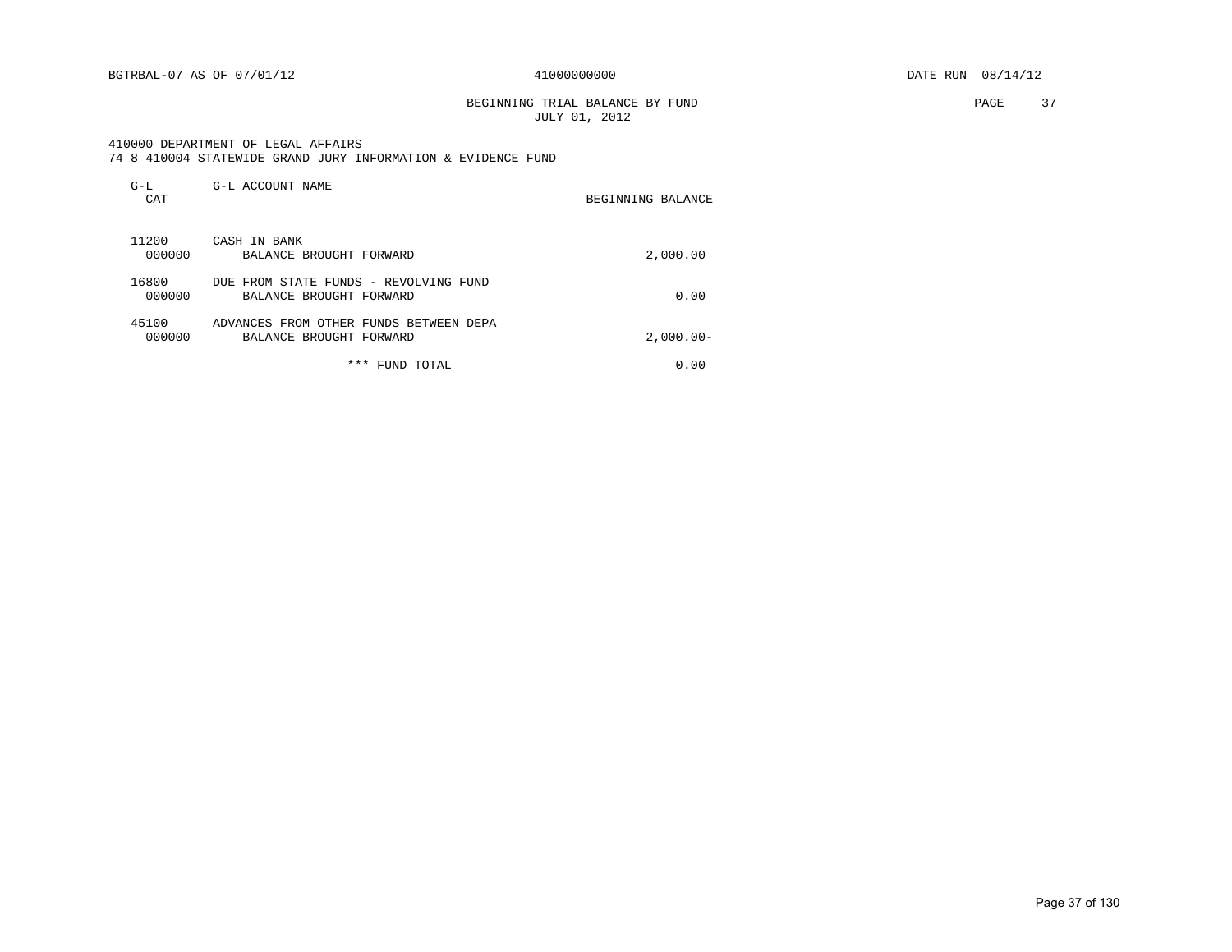#### BEGINNING TRIAL BALANCE BY FUND PAGE 38 JULY 01, 2012

#### 410000 DEPARTMENT OF LEGAL AFFAIRS 74 8 410005 ATTORNEY GENERAL'S INFORMATION & EVIDENCE FUND

| G-L<br>CAT      | G-L ACCOUNT NAME                                                 | BEGINNING BALANCE |
|-----------------|------------------------------------------------------------------|-------------------|
| 16800<br>000000 | DUE FROM STATE FUNDS - REVOLVING FUND<br>BALANCE BROUGHT FORWARD | 0.00              |

\*\*\* FUND TOTAL 0.00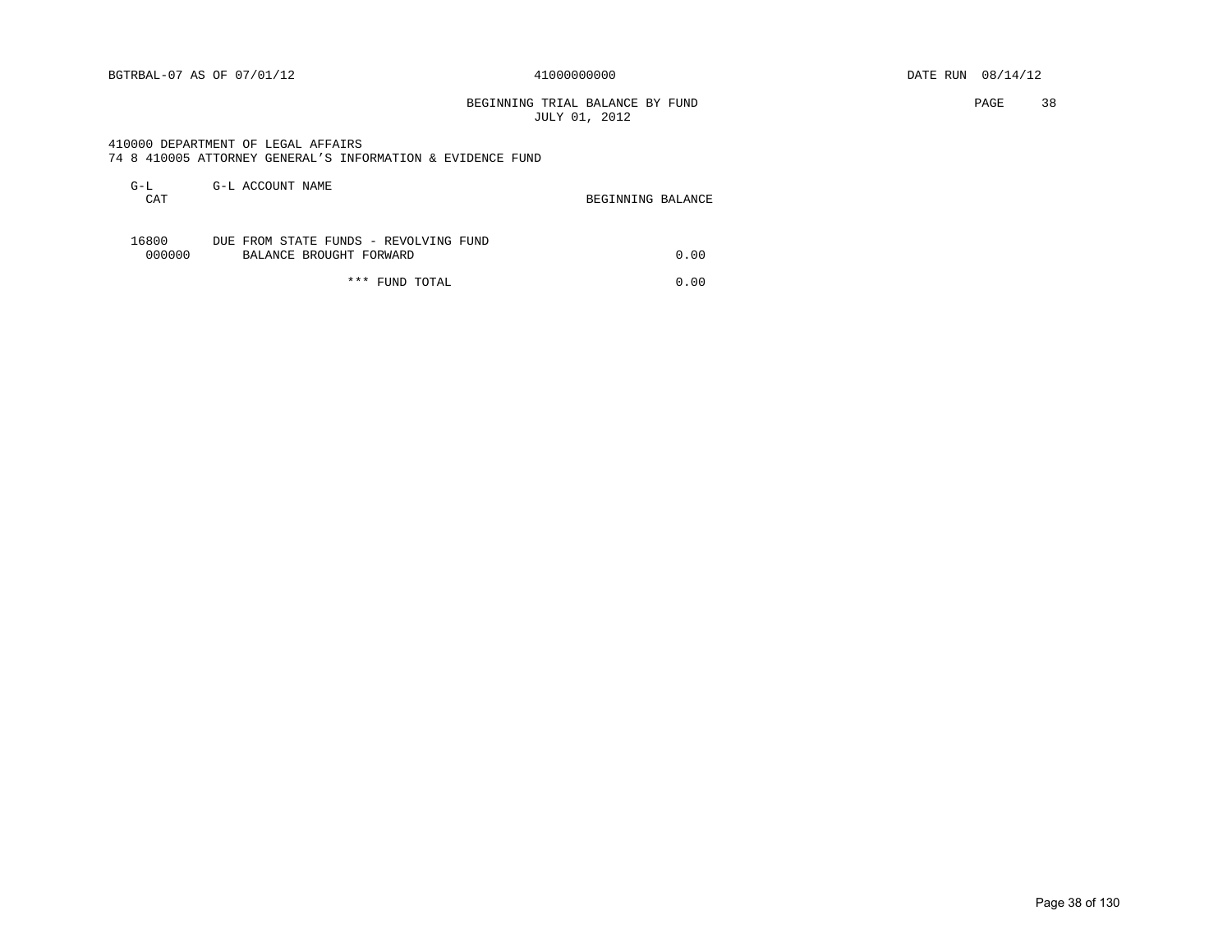BGTRBAL-07 AS OF 07/01/12  $410000000000$  DATE RUN 08/14/12

 BEGINNING TRIAL BALANCE BY FUND PAGE 39 JULY 01, 2012

#### 410000 DEPARTMENT OF LEGAL AFFAIRS 74 8 410006 CRIMES COMPENSATION REVOLVING FUND

| G-L<br><b>CAT</b> | G-L ACCOUNT NAME                                                 | BEGINNING BALANCE |
|-------------------|------------------------------------------------------------------|-------------------|
| 16800<br>000000   | DUE FROM STATE FUNDS - REVOLVING FUND<br>BALANCE BROUGHT FORWARD | 0.00              |

\*\*\* FUND TOTAL 0.00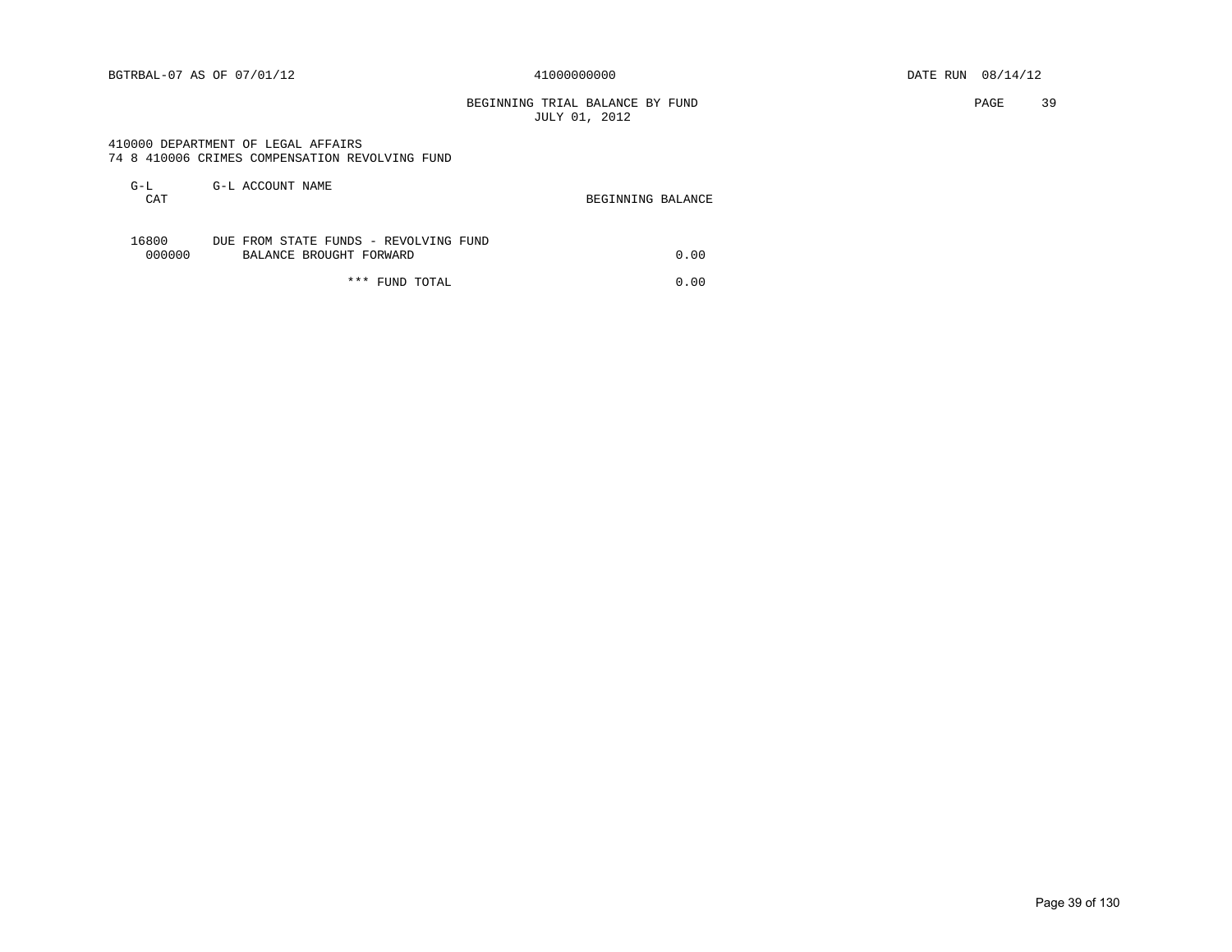#### BEGINNING TRIAL BALANCE BY FUND **PAGE** 40 JULY 01, 2012

#### 410000 DEPARTMENT OF LEGAL AFFAIRS

74 8 410008 FLORIDA ELECTIONS COMMISSION REVOLVING FUND

| $G-L$<br>CAT    | G-L ACCOUNT NAME                                                 | BEGINNING BALANCE |
|-----------------|------------------------------------------------------------------|-------------------|
| 11200<br>000000 | CASH IN BANK<br>BALANCE BROUGHT FORWARD                          | 0.00              |
| 16800<br>000000 | DUE FROM STATE FUNDS - REVOLVING FUND<br>BALANCE BROUGHT FORWARD | 0.00              |
|                 | * * *<br>FUND TOTAL                                              | 0.00              |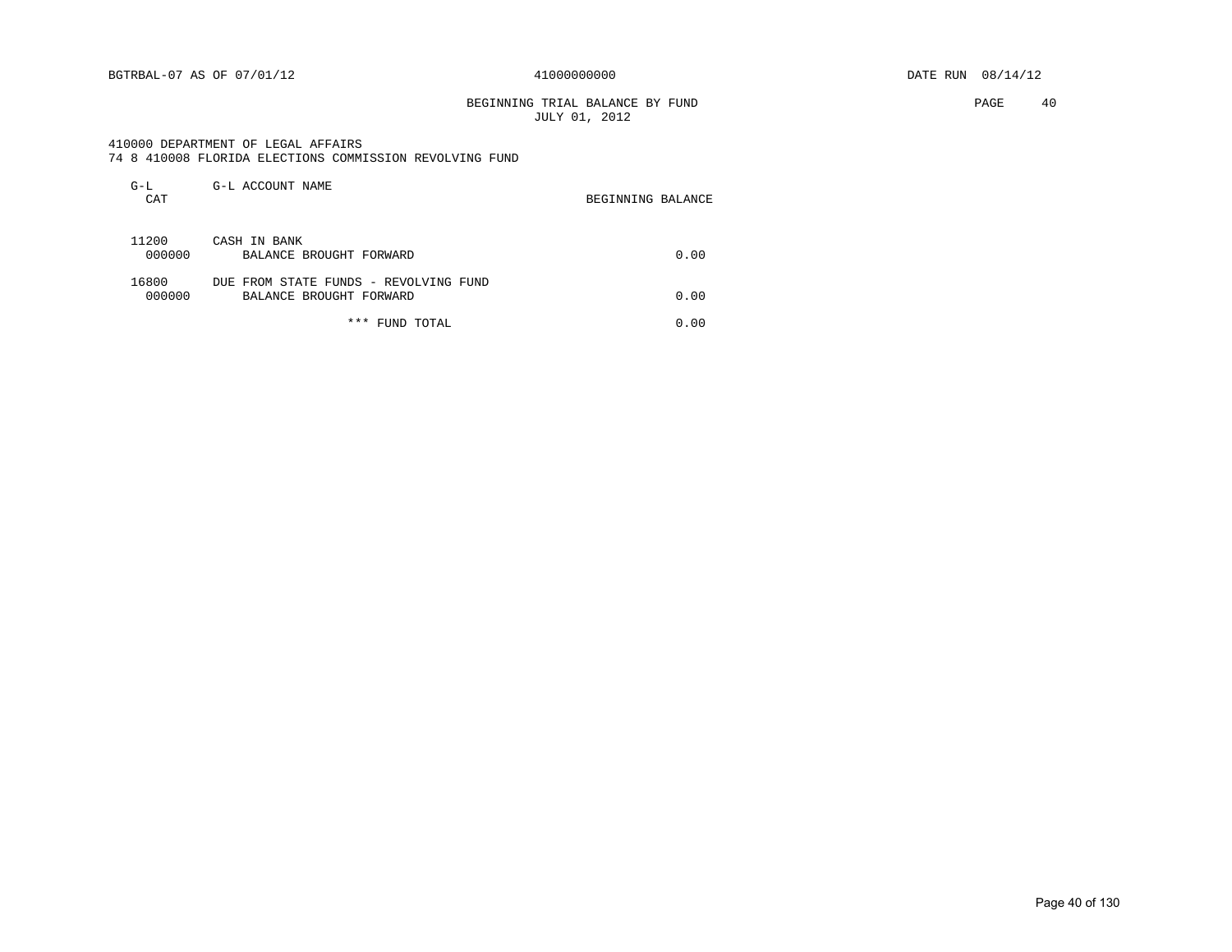#### BEGINNING TRIAL BALANCE BY FUND **PAGE 41** JULY 01, 2012

#### 410000 DEPARTMENT OF LEGAL AFFAIRS 80 9 410005 GENERAL FIXED ASSETS

| G-L ACCOUNT NAME |
|------------------|
|------------------|

CAT GENERAL BEGINNING BALANCE

 27600 FURNITURE AND EQUIPMENT 000000 BALANCE BROUGHT FORWARD 12, 159, 134.03 040000 EXPENSES 535,187.22 060000 OPERATING CAPITAL OUTLAY 674,788.97- 100001 ATTY GENERAL'S LAW LIBRARY 6,289.05- 100021 ACQUISITION/MOTOR VEHICLES 1,503,295.60 100118 STATEWIDE PROSECUTION 103,813.09 100119 ANTITRUST INVESTIGATIONS 129,341.28- 100120 COMMISSION/STATUS OF WOMEN 16,267.46 100124 CATEGORY NAME NOT ON TITLE FILE 262,412.32- 101020 ECONOMIC CRIME LITIGATION 526,690.19 102550 CATEGORY NAME NOT ON TITLE FILE 3,327.00- 103220 CATEGORY NAME NOT ON TITLE FILE 583,910.88- 103744 TRANSITION ASSISTANCE 14,258.02 104133 G/A-VICTIM ASSISTANCE SVCS 1,261.24 210014 OTHER DATA PROCESSING SVCS 2,124,876.19- \*\* GL 27600 TOTAL 10,874,961.16 27700 ACC DEPR - FURNITURE & EQUIPMENT 040000 EXPENSES 341,646.19- 060000 OPERATING CAPITAL OUTLAY 4,873,004.32- 100001 ATTY GENERAL'S LAW LIBRARY 3,686.32- 100021 ACQUISITION/MOTOR VEHICLES 1,457,050.20- 100118 STATEWIDE PROSECUTION 221,660.63- 100119 ANTITRUST INVESTIGATIONS 41 AND 100119 100120 COMMISSION/STATUS OF WOMEN 6,163.98-100124 CATEGORY NAME NOT ON TITLE FILE 17,055.70- 101020 ECONOMIC CRIME LITIGATION 356,866.70- 102550 CATEGORY NAME NOT ON TITLE FILE 60.00 103220 CATEGORY NAME NOT ON TITLE FILE 273,962.59- 103744 TRANSITION ASSISTANCE 3,246.62- 104133 G/A-VICTIM ASSISTANCE SVCS 683.28- 210014 OTHER DATA PROCESSING SVCS 456,929.10- \*\* GL 27700 TOTAL 8,327,124.94- 28200 LIBRARY RESOURCES 000000 BALANCE BROUGHT FORWARD **1000000** 0.00

### 54900 COMMITTED FUND BALANCE 000000 BALANCE BROUGHT FORWARD 2,547,836.22-

\*\*\* FUND TOTAL 0.00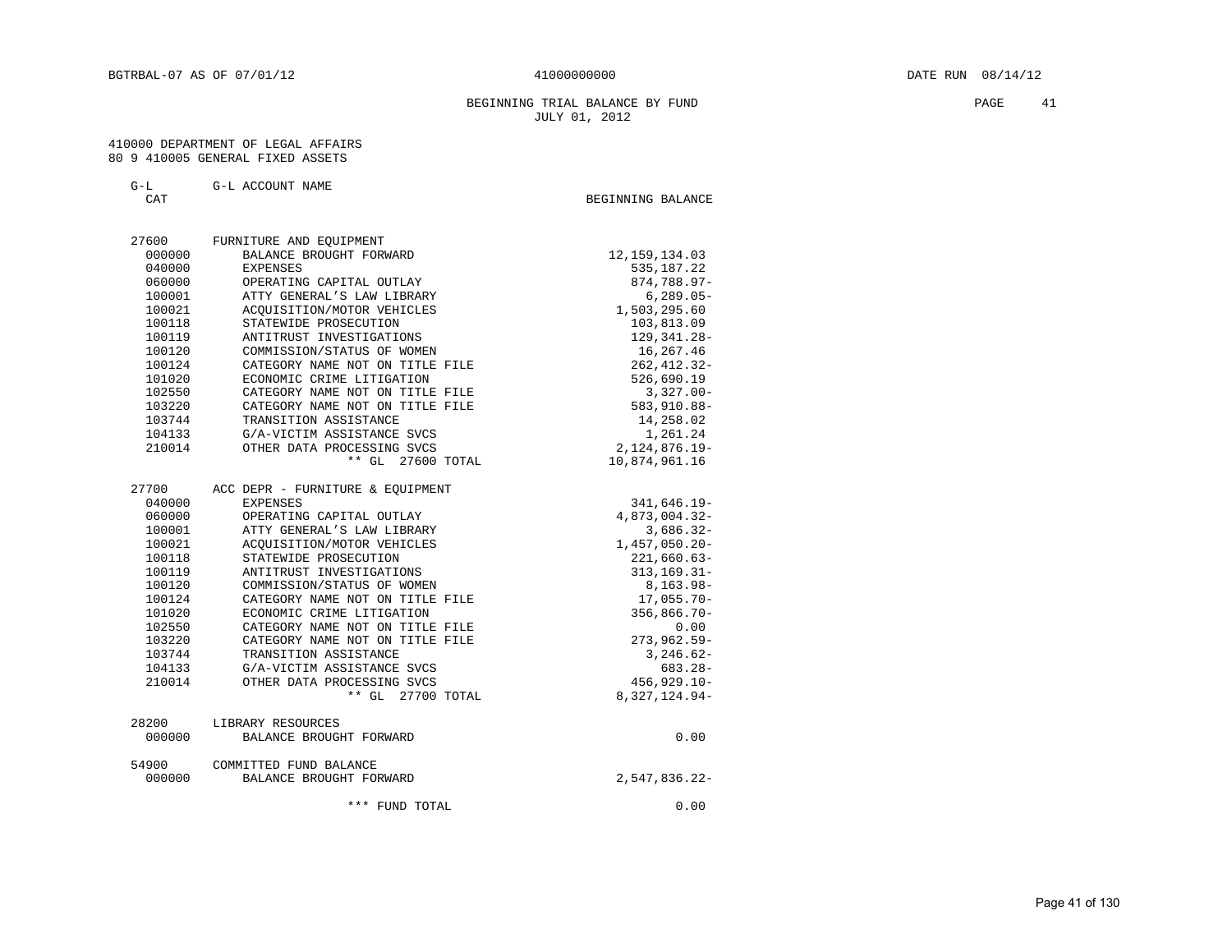BEGINNING TRIAL BALANCE BY FUND **PAGE** 42 JULY 01, 2012

#### 410000 DEPARTMENT OF LEGAL AFFAIRS 90 9 410010 LONG-TERM DEBT

| $G-L$<br>CAT    | G-L ACCOUNT NAME                                                  | BEGINNING BALANCE |
|-----------------|-------------------------------------------------------------------|-------------------|
| 38600<br>000000 | CURRENT COMPENSATED ABSENCES LIABILITY<br>BALANCE BROUGHT FORWARD | 1,577,212.73-     |
| 48600<br>000000 | COMPENSATED ABSENCES LIABILITY<br>BALANCE BROUGHT FORWARD         | $5,383,486.66 -$  |
| 54900<br>000000 | COMMITTED FUND BALANCE<br>BALANCE BROUGHT FORWARD                 | 6,960,699.39      |
|                 | ***<br>FUND TOTAL                                                 | $0.00$ E          |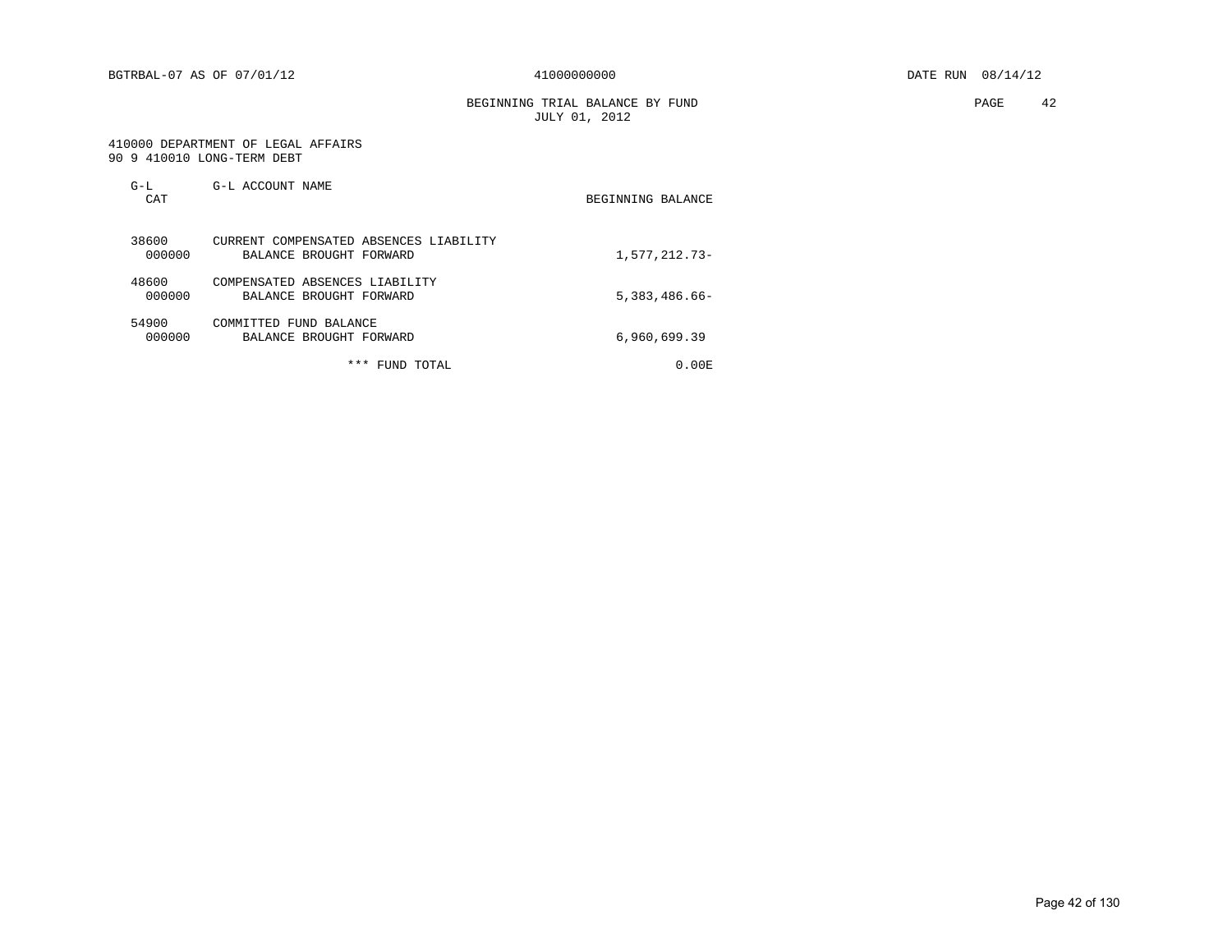# **Schedule I Series**

in the control of the control of the control of the control of the control of the control of the control of the control of the control of the control of the control of the control of the control of the control of the contr

# **Department of Legal Affairs**

## **Administrative Trust Fund**

## **2021**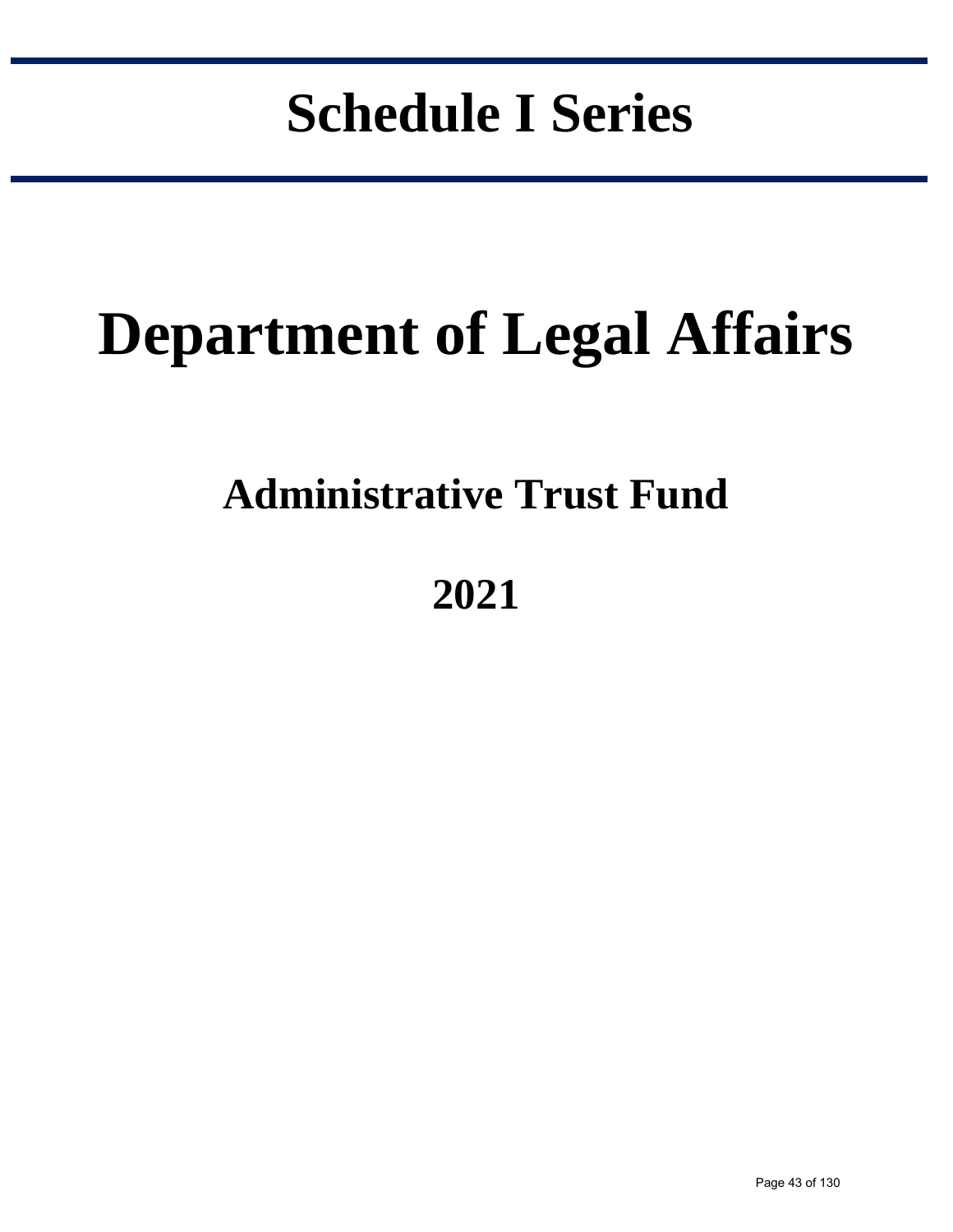### Revenue Estimating Methodology Narrative Administrative Trust Fund LAS/PBS Code 2021

Revenue estimates are based on current and projected operating expenses of the Department's other trust funds and the indirect costs charged to these trust funds and transferred into the Administrative Trust Fund to cover administration costs. The indirect costs assessed on the other trust funds are based upon the negotiated rate approved by the Department's federal cognizant agency, the Department of Justice.

The full federally approved rate is assessed on the Medicaid Fraud Control Unit program funded in part by a federal grant from the Department of Health and Human Services.

The Elections Commission Trust Fund administrative transfer is based on 8.3% of the salaries and benefits of the Commission.

The Legal Services Trust Fund indirect cost rates that are assessed are negotiated into the contracts and currently stand at 5%.

Motor Vehicle Warranty TF is a low estimate based on their diminished revenues due to the economic downturn.

For other funds, the assessed rate is the federally approved rate less Florida State's SWCAP percentage applicable to the Department of Legal Affairs.

All indirect costs assessed are transferred to the Administrative Trust Fund via non-operating transfers solely for the purpose of funding the Department's Administrative overhead. For the period in question, the anticipated indirect cost transfers per fund are presented below:

| Transfers in from other Trust Funds | FY 12-13  | FY 13-14  |
|-------------------------------------|-----------|-----------|
| Crimes Compensation TF, #2149       | 689,331   | 728,993   |
| Crime Stopper TF, #2202             | 14,327    | 15,152    |
| FCPTI Revolving TF, #2302           | 21,491    | 22,728    |
| Operating TF, #2510                 | 49,049    | 51,871    |
| Legal Affairs Rev. TF, #2439        | 1,102,050 | 1,165,459 |
| Motor Vehicle Warranty TF, #2492    | 100,000   | 100,000   |
| Legal Services TF, #2438            | 1,768,265 | 1,870,005 |
| FL Elections Commission TF, #2511   | 77,427    | 80,411    |
| Federal Grants TF, #2261            | 1,014,072 | 1,072,419 |
| Grants & Donations TF, #2339        |           |           |
| Total                               | 4.836.013 | 5,107,037 |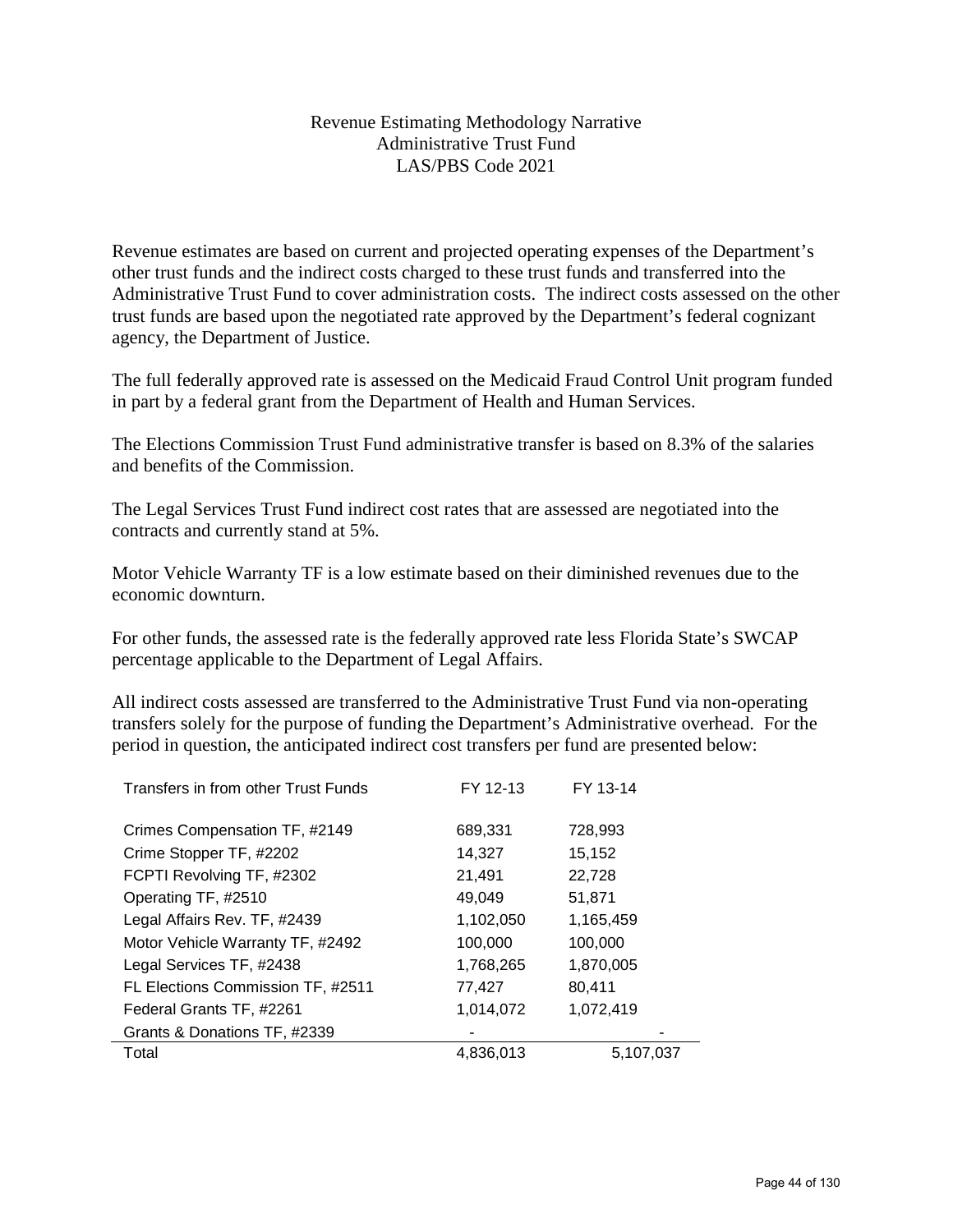## **Adjustment Narrative**

| 2021 | <b>FUND: ADMINISTRATIVE TRUST FUND</b> |                              |                                     |                                                |
|------|----------------------------------------|------------------------------|-------------------------------------|------------------------------------------------|
|      | <b>SECTION III: ADJUSTMENTS</b>        | <b>OBJECT</b><br><b>CODE</b> | COL A01<br>ACT PR YR<br>EXP 2011-12 | Narrative                                      |
| 15   | REVERSAL OF PY A/P NOT CF              | 991000                       | 4,188                               | adjustments to prior year A/P not<br>certified |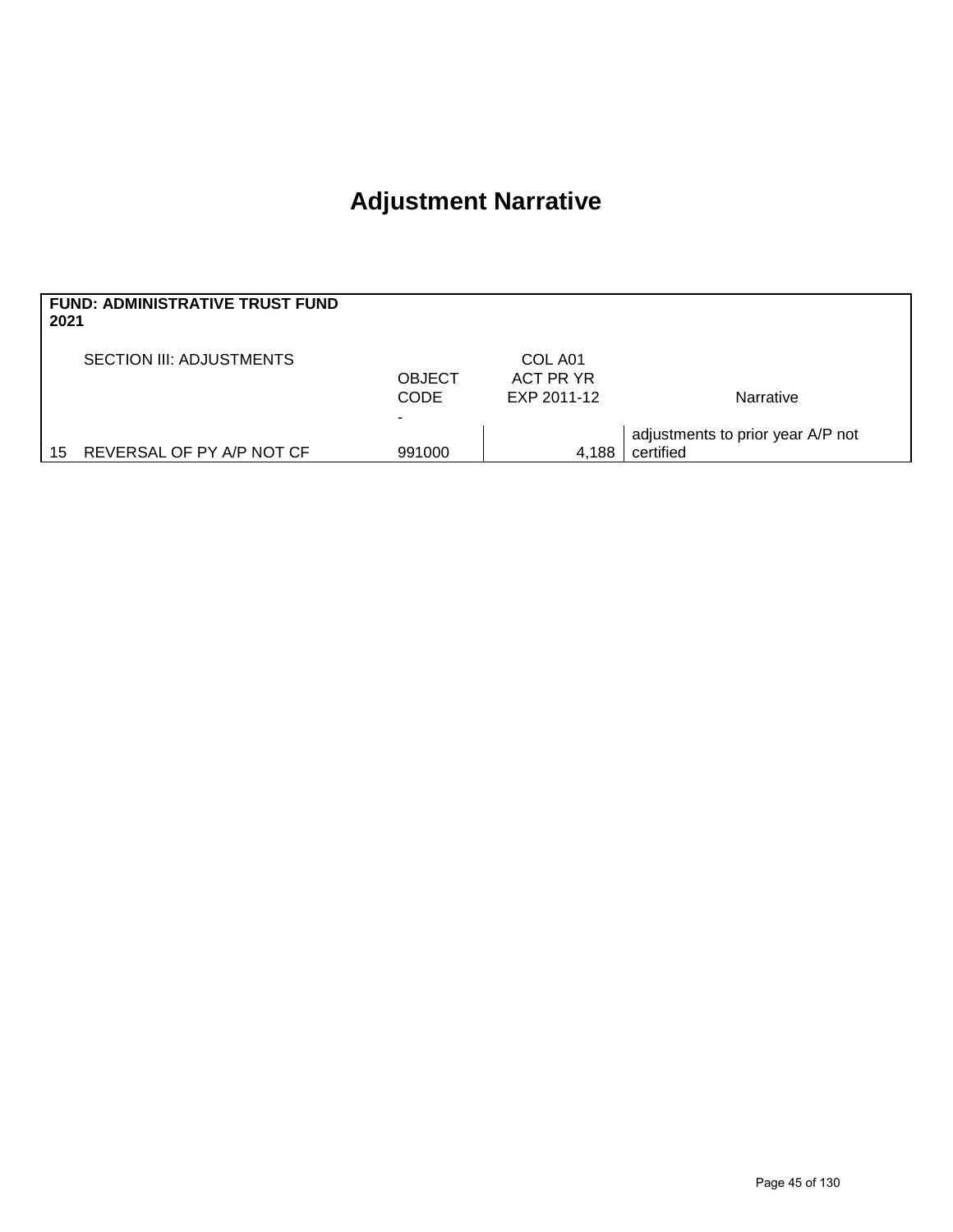### **SCHEDULE IC: RECONCILIATION OF UNRESERVED FUND BALANCE**

| <b>Trust Fund Title:</b>                             | <b>Administrative Trust Fund</b>  |                             |                                   |
|------------------------------------------------------|-----------------------------------|-----------------------------|-----------------------------------|
| <b>Budget Entity:</b><br><b>LAS/PBS Fund Number:</b> | 2021                              |                             |                                   |
|                                                      | <b>Balance as of</b><br>6/30/2012 | SWFS*<br><b>Adjustments</b> | <b>Adjusted</b><br><b>Balance</b> |
| <b>Chief Financial Officer's (CFO) Cash Balance</b>  | 502,139.28 (A)                    | (723.82)                    | 501,415.46                        |
| ADD: Other Cash (See Instructions)                   | (B)                               |                             | 0.00                              |
| ADD: Investments                                     | (C)                               |                             | $0.00\,$                          |
| ADD: Outstanding Accounts Receivable                 | (D)<br>357,665.41                 |                             | 357,665.41                        |
|                                                      | (E)                               |                             | $0.00\,$                          |
| <b>Total Cash plus Accounts Receivable</b>           | 859,804.69<br>(F)                 |                             | 859,080.87                        |
| LESS Allowances for Uncollectibles                   | (G)                               |                             | $0.00\,$                          |
| LESS Approved "A" Certified Forwards                 | $(2,517.04)$ (H)                  |                             | (2,517.04)                        |
| Approved "B" Certified Forwards                      | (H)                               |                             | $0.00\,$                          |
| Approved "FCO" Certified Forwards                    | (H)                               |                             | $0.00\,$                          |
| LESS: Other Accounts Payable (Nonoperating)          | $(137,080.71)$ (I)                |                             | (137,080.71)                      |
| LESS: $\qquad \qquad$                                | (J)                               |                             | 0.00                              |
| <b>Unreserved Fund Balance, 07/01/2011</b>           | 720,206.94 (K)                    |                             | 719,483.12 **                     |

**= Statewide Financial Statement** 

**\*\* This amount should agree with Line I, Section IV of the Schedule I for the most recent completed fiscal year and Line A for the following year.**

*Office of Policy and Budget - July 2012*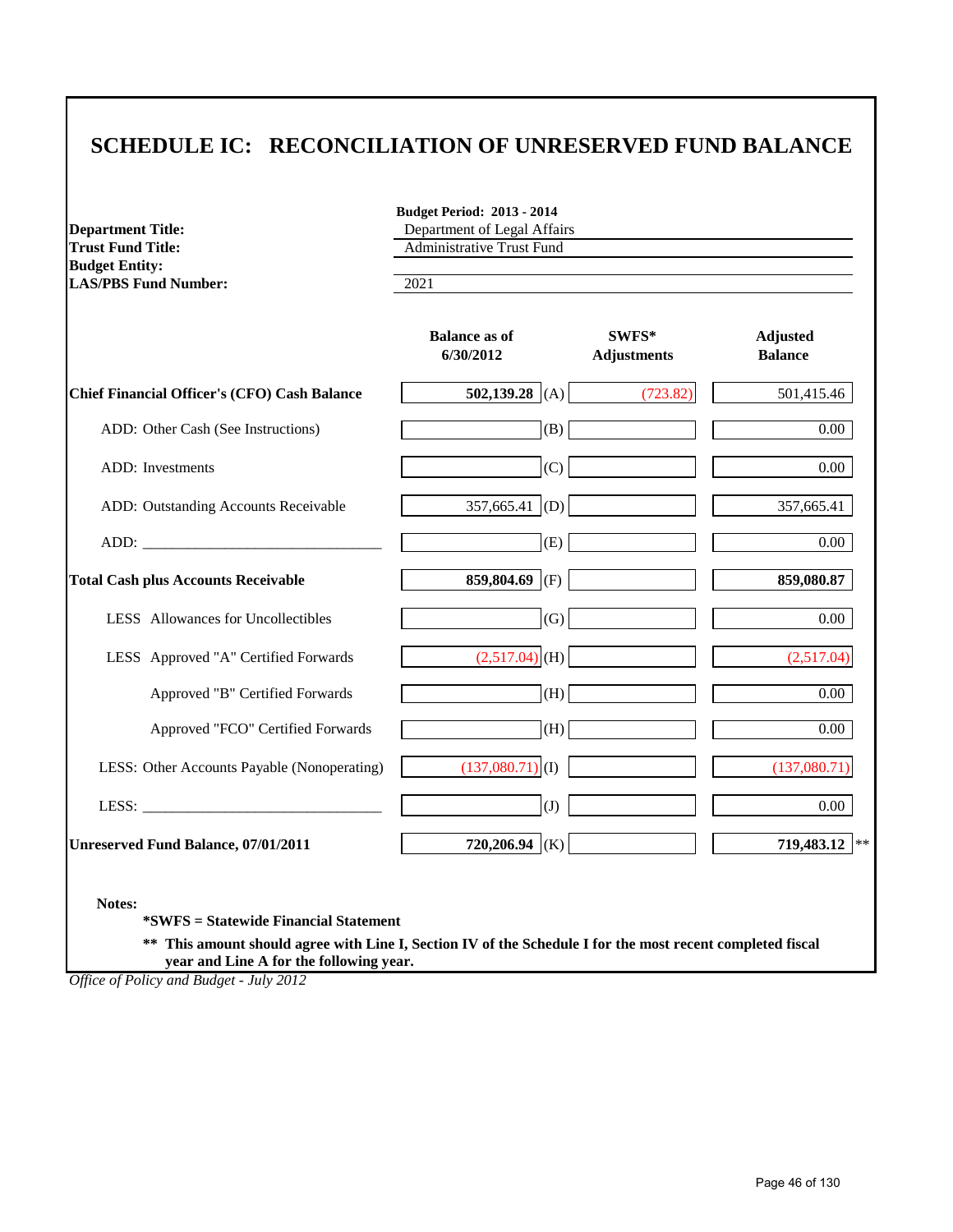#### **RECONCILIATION: BEGINNING TRIAL BALANCE TO SCHEDULE I and IC**

|                                          | <b>Budget Period: 2013 - 2014</b>                              |                  |
|------------------------------------------|----------------------------------------------------------------|------------------|
| <b>Department Title:</b>                 | Department of Legal Affairs                                    |                  |
| <b>Trust Fund Title:</b>                 | <b>Administrative Trust Fund</b>                               |                  |
| 2021<br><b>LAS/PBS Fund Number:</b>      |                                                                |                  |
| <b>BEGINNING TRIAL BALANCE:</b>          |                                                                |                  |
|                                          | <b>Total Fund Balance Per FLAIR Trial Balance, 07/01/12</b>    |                  |
|                                          | Total all GLC's 5XXXX for governmental funds;                  | 720,206.94       |
|                                          | GLC 539XX for proprietary and fiduciary funds                  |                  |
|                                          | <b>Subtract Nonspendable Fund Balance (GLC 56XXX)</b>          | (B)              |
|                                          | Add/Subtract Statewide Financial Statement (SWFS)Adjustments : |                  |
|                                          | SWFS Adjustment # and Description                              | (723.82<br>(C)   |
|                                          | B4100001 to balance cash                                       |                  |
|                                          | SWFS Adjustment # and Description                              | (C)              |
|                                          | <b>Add/Subtract Other Adjustment(s):</b>                       |                  |
|                                          | Approved "B" Carry Forward (Encumbrances) per LAS/PBS          | (D)              |
|                                          | Approved "C" Carry Forward Total (FCO) per LAS/PBS             | (D)              |
|                                          | A/P not C/F-Operating Categories                               | (D)              |
|                                          | <b>Compensated Absences Liability</b>                          | (D)              |
|                                          |                                                                | (D)              |
|                                          |                                                                | (D)              |
| <b>ADJUSTED BEGINNING TRIAL BALANCE:</b> |                                                                | $719,483.12$ (E) |
|                                          | UNRESERVED FUND BALANCE, SCHEDULE IC (Line I)                  | $719,483.12$ (F) |
| <b>DIFFERENCE:</b>                       |                                                                | $(G)*$<br>0.00   |
| *SHOULD EQUAL ZERO.                      |                                                                |                  |
|                                          |                                                                |                  |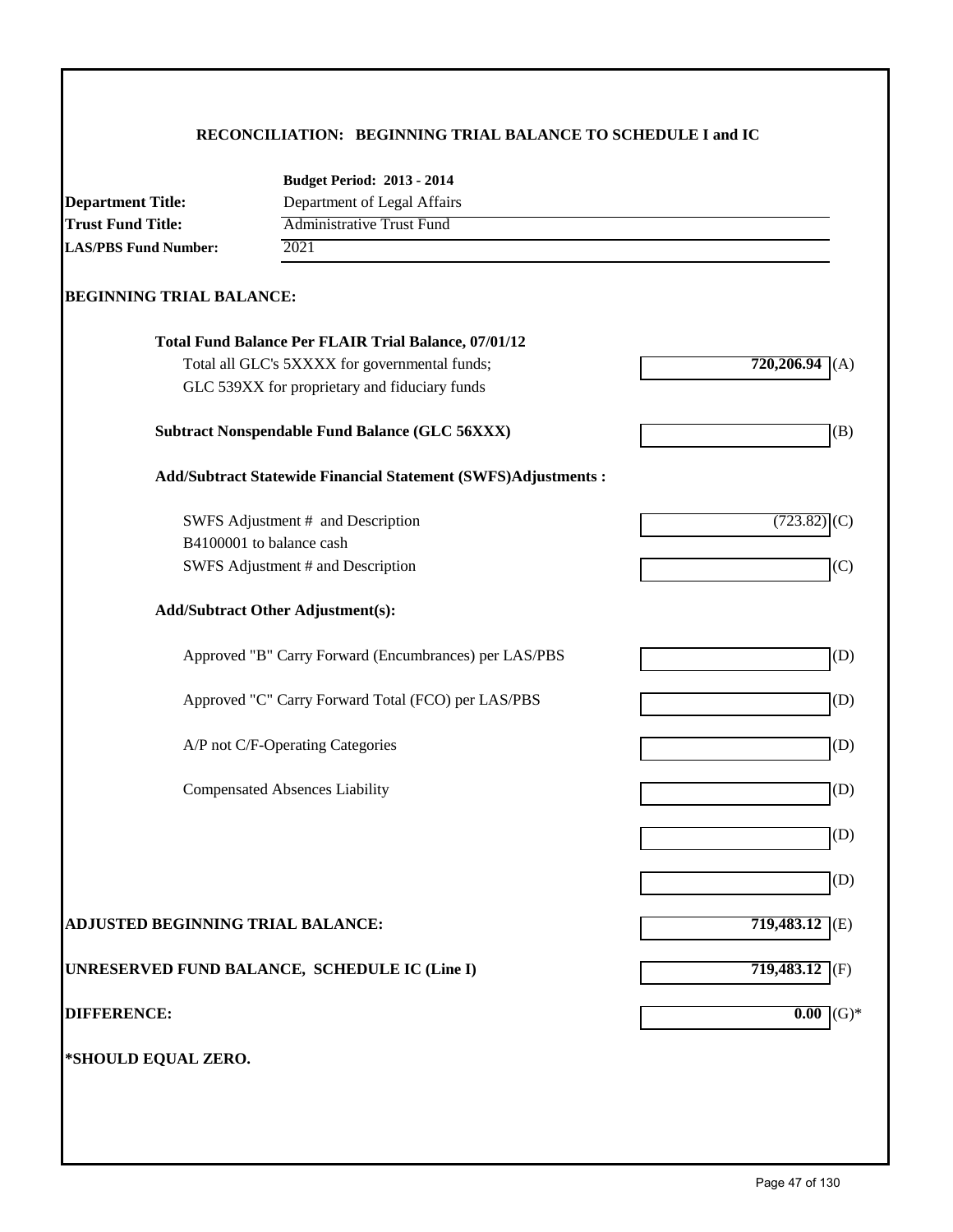#### **SCHEDULE ID: REQUEST FOR CREATION, RE-CREATION, RETENTION, TERMINATION, OR MODIFICATION OF A TRUST FUND**

| Department:             | Legal Affairs                                                                   |
|-------------------------|---------------------------------------------------------------------------------|
| Fund Name:              | <b>Administrative Trust Fund</b>                                                |
| FLAIR #:                | 021034                                                                          |
| Name                    |                                                                                 |
| Position                | Sarah Nortelus                                                                  |
| Telephone No. of Person | <b>Budget Director</b>                                                          |
| Completing Form:        | 850-414-3414                                                                    |
| <b>Type of Action</b>   | <b>Re-create without modification</b><br><b>Exempt From Termination</b>         |
| <b>Requested:</b>       | (last action was initial create)                                                |
| (Check one)             | <b>Retain without modification</b><br><b>Re-create/Retain with modification</b> |
|                         | (last action was re-create)                                                     |
|                         | <b>Create New Fund</b><br><b>Terminate Existing Fund</b>                        |

\* Enter ONLY the six-digit code. Not applicable for requests to **Create** trust fund.

For **All Trust Funds scheduled for review this year,** answer questions 1-6.

| $\mathbf{1}$   | Cite the statutory authority for the trust fund<br>(Florida Statutes or, if none, Laws of Florida).<br>Give the statutory purpose, if stated, for the trust<br>fund.          | Established by the Administration Commission                                                                                                                                                                                                                                                                                                                                                                                                                                                                                            |
|----------------|-------------------------------------------------------------------------------------------------------------------------------------------------------------------------------|-----------------------------------------------------------------------------------------------------------------------------------------------------------------------------------------------------------------------------------------------------------------------------------------------------------------------------------------------------------------------------------------------------------------------------------------------------------------------------------------------------------------------------------------|
| $\overline{2}$ | List the specific sources of receipts to the trust<br>fund and the statutory references for those<br>receipts.                                                                | The Administrative TF's revenues are based on current and<br>projected operating expenses of the DLA's administrative<br>offices and other indirect operating costs. Those costs are<br>charged to the following trust funds for the day-to-day<br>operating of the office: Crimes Compensation TF, Crime<br>Stoppers TF, Elections Commission TF, Florida Crime<br>Prevention Training TF, Grants & Donations TF, Legal<br>Services TF, Legal Affairs Revolving TF, Motor Vehicle<br>Warranty TF, Operating TF, and Federal Grants TF. |
| $\overline{3}$ | If state or federal law requires or prohibits<br>specific expenditures from the trust fund, list the<br>requirements or prohibitions and the statutory<br>citations for them. | Not Applicable                                                                                                                                                                                                                                                                                                                                                                                                                                                                                                                          |
| $\overline{4}$ | If any source of receipts is federal, describe any<br>restrictions on those receipts that are inconsistent<br>with how the state does business.                               | The indirect cost assessments made on the Medicaid Fraud<br>federal grant, a cost reimbursement grant, are deposited<br>into this trust fund. These indirect costs assessments are<br>allowed by federal and state laws.                                                                                                                                                                                                                                                                                                                |
| 5              | If this trust fund could be combined with other<br>agency trust funds that accomplish a similar<br>purpose, list those trust funds.                                           | None                                                                                                                                                                                                                                                                                                                                                                                                                                                                                                                                    |
| 6              | If General Revenue funding supports the same<br>programs or activities that the trust fund supports,<br>provide a justification.                                              | General Revenue does not support the activities or<br>supplant the purpose of this fund.                                                                                                                                                                                                                                                                                                                                                                                                                                                |

Page 1 of 2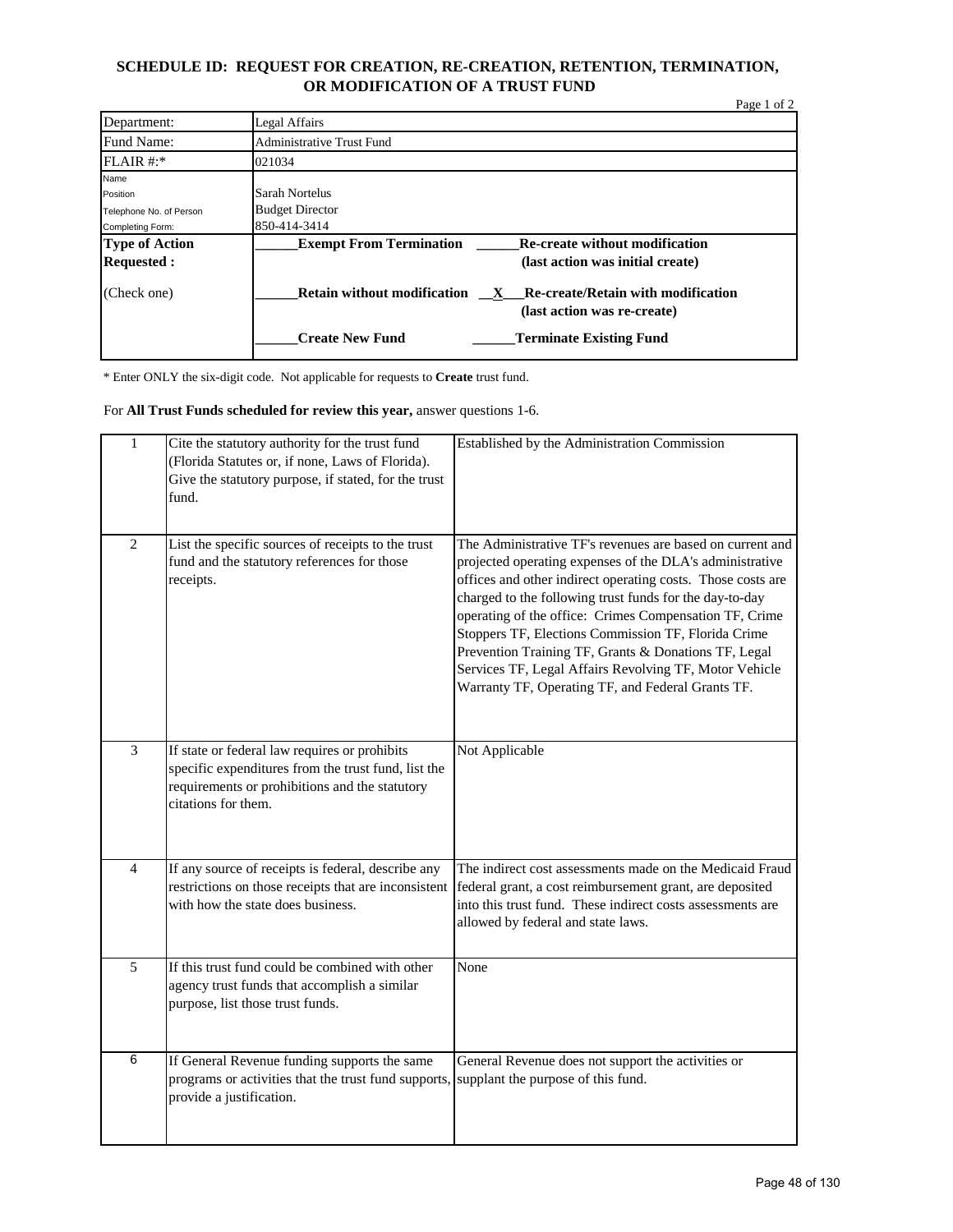For Trust Funds that the agency believes are **Exempt from Termination** answer question 7.

| If this trust fund is exempt from termination              | N/A |
|------------------------------------------------------------|-----|
| according to Article III, section $19(f)(3)$ of the        |     |
| <i>Florida Constitution</i> , list the specific exemptions |     |
| that apply.                                                |     |
|                                                            |     |

For Trust Funds that the agency recommends should be **Re-created/Retained with or without modification** answer questions 8 and 9 and attach draft legislation as requested.

| 8 | Give the specific reasons that continuation (re-<br>creation after initial creation or retention after<br>subsequent re-creation) of this trust fund is<br>necessary. List agency activities (based on the<br>activity detail report) supported by the trust fund. | The trust fund allows for the aggregation on non-operating<br>transfers that support the funding of the Department's<br>administrative functions and obligations, including<br>transfers to General Revenue.<br>Activities: All Executive Direction Activities |
|---|--------------------------------------------------------------------------------------------------------------------------------------------------------------------------------------------------------------------------------------------------------------------|----------------------------------------------------------------------------------------------------------------------------------------------------------------------------------------------------------------------------------------------------------------|
| 9 | Describe any modifications the agency is<br>requesting when this fund is re-created/retained.<br>Attach draft legislation to accomplish the<br>requested change.                                                                                                   | None                                                                                                                                                                                                                                                           |

For Trust Funds that the agency recommends should be **Terminated** answer question 10 and attach draft legislation as requested.

| 10 | Explain how the current cash balance and all       | N/A |
|----|----------------------------------------------------|-----|
|    | current receipts of the trust fund will be         |     |
|    | distributed. Attach draft legislation that removes |     |
|    | reference to the trust fund from the statutes.     |     |
|    |                                                    |     |

For **New** Trust Funds that the agency recommends should be **Created** answer questions 11-13 and attach draft legislation as requested.

| 11 | Describe the purpose of the trust fund and<br>identify its revenue sources. Attach draft<br>legislation that meets the requirements of section<br>215.3207, Florida Statutes. | N/A |
|----|-------------------------------------------------------------------------------------------------------------------------------------------------------------------------------|-----|
| 12 | Describe the specific impact on any other trust<br>fund or the General Revenue Fund from the<br>creation of this new trust fund.                                              | N/A |
| 13 | Describe the period of time for which this new<br>trust fund will be needed, or the circumstances<br>under which it will no longer be needed.                                 | N/A |

*Office of Policy and Budget - July 2012*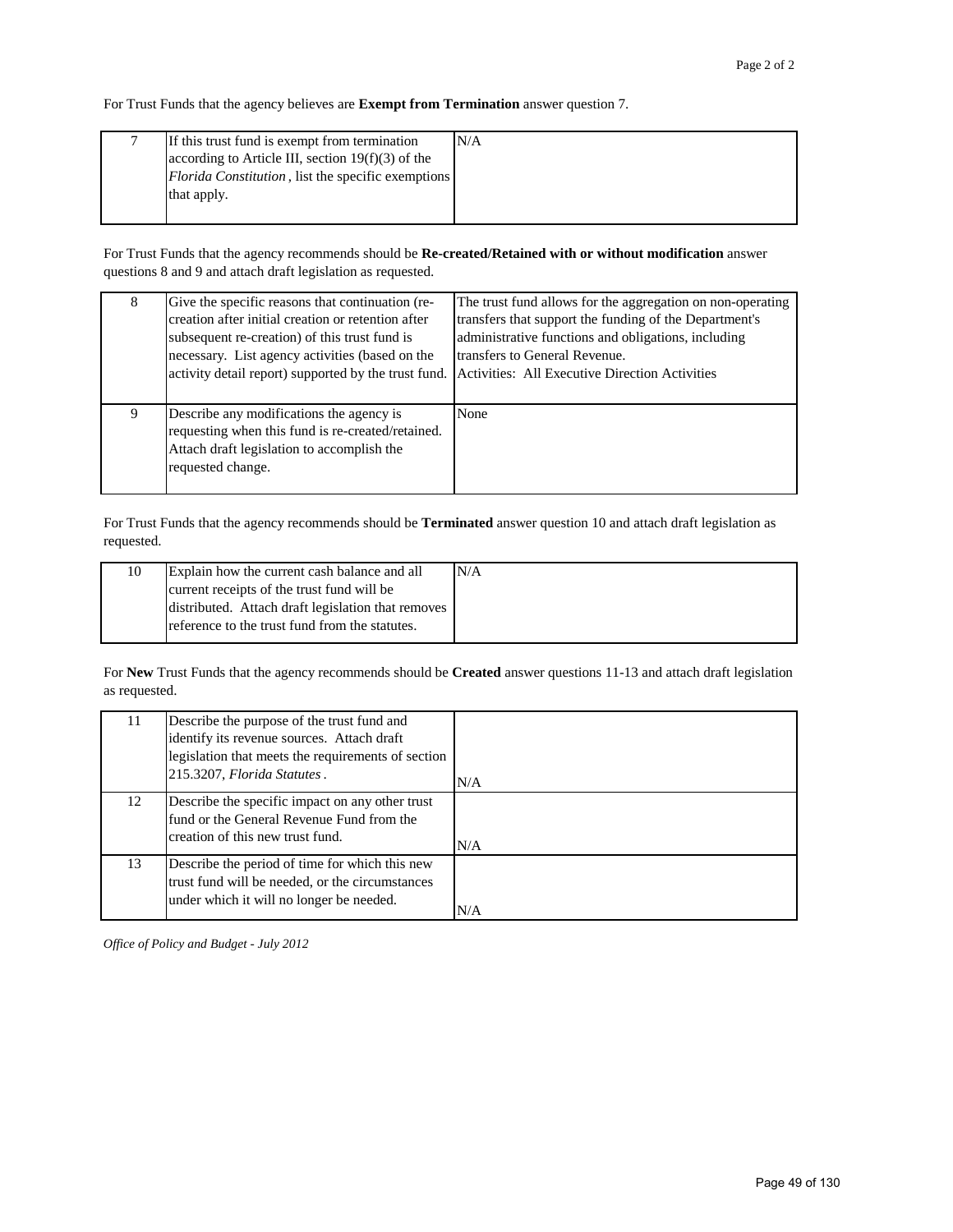# **Schedule I Series**

in the control of the control of the control of the control of the control of the control of the control of the control of the control of the control of the control of the control of the control of the control of the contr

# **Department of Legal Affairs**

## **Crimes Compensation Trust Fund**

## **2149**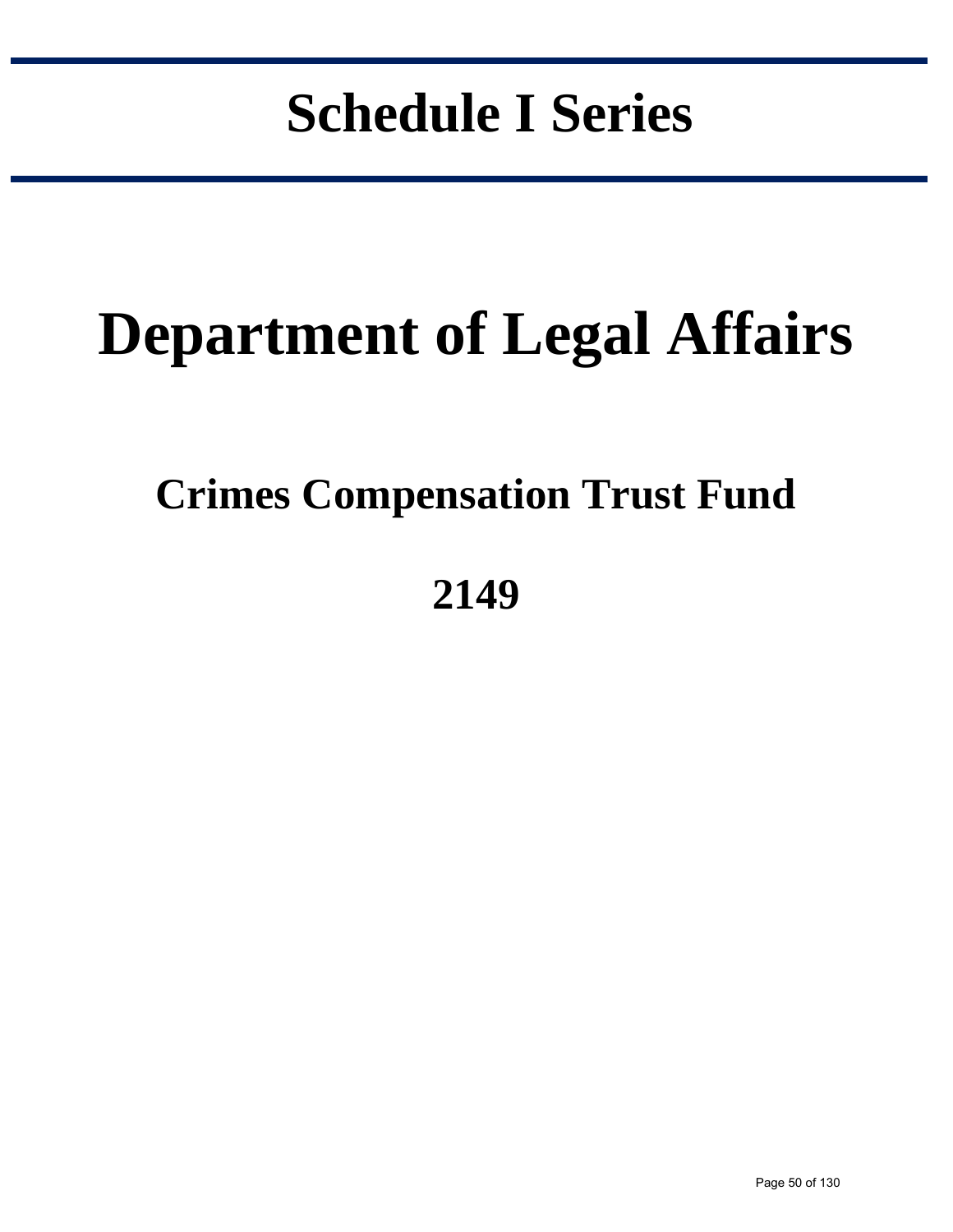### Revenue Estimating Methodology Narrative Crimes Compensation Trust Fund LAS/PBS Code 2149

Revenue estimate calculations for Fiscal Year 2012-13 and 2013-14 are based on the following methodology:

Revenue categories within the Crimes Compensation Trust Fund were estimated based upon a 4% increase over the previous fiscal year in Other Grants and Donations; Fines, Forfeitures, Judgments and Penalties; Restitution.

Due to the economic recession revenue collections have been lower than projected. The collection is estimated to increase as the economy improves. Therefore, no reduction in unfunded budget is needed. These funds fund the crime victim compensation program.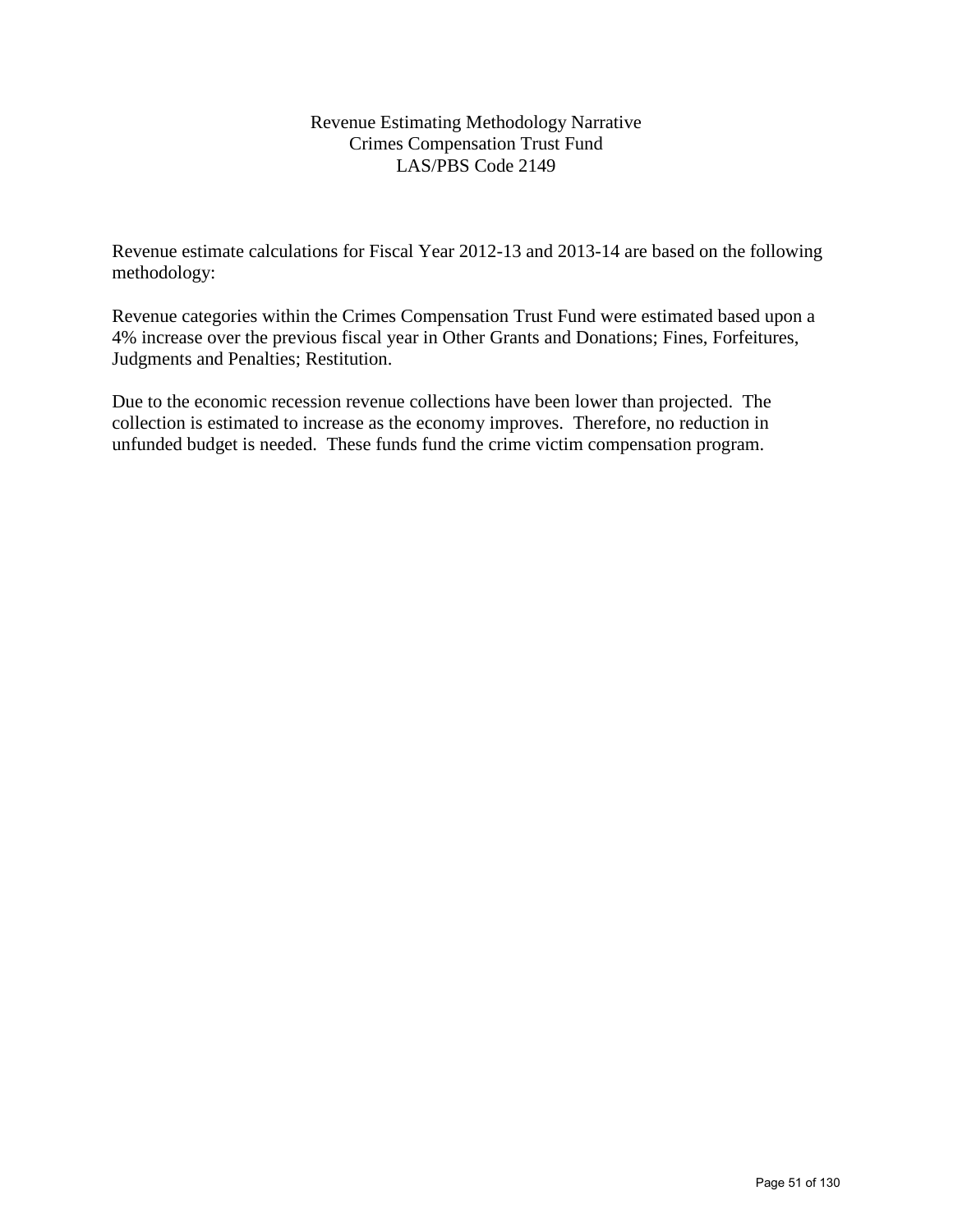## **Adjustment Narrative**

| <b>FUND: CRIMES COMPENSATION TF</b><br>2149 |                                      |               |                      |                                                                |
|---------------------------------------------|--------------------------------------|---------------|----------------------|----------------------------------------------------------------|
|                                             | <b>SECTION III: ADJUSTMENTS</b>      | <b>OBJECT</b> | COL A01<br>ACT PR YR |                                                                |
|                                             |                                      | <b>CODE</b>   | EXP 2011-12          | Narrative                                                      |
|                                             |                                      |               |                      |                                                                |
|                                             |                                      |               |                      | reversion of CF                                                |
| 01                                          | 9/30 CF REVERSIONS                   | 991000        | 571                  | appropriations                                                 |
| 14                                          | ADJ TO BALANCE TO SCHEDULE IC-LINE K | 991000        | 1.307                | Adjustment required to<br>balance Schedule I to<br>Schedule IC |
|                                             |                                      |               |                      | Adjustment to prior year                                       |
| 16                                          | PRIOR YEAR AP NOT CF                 | 991000        | 3,697                | A/P not certified                                              |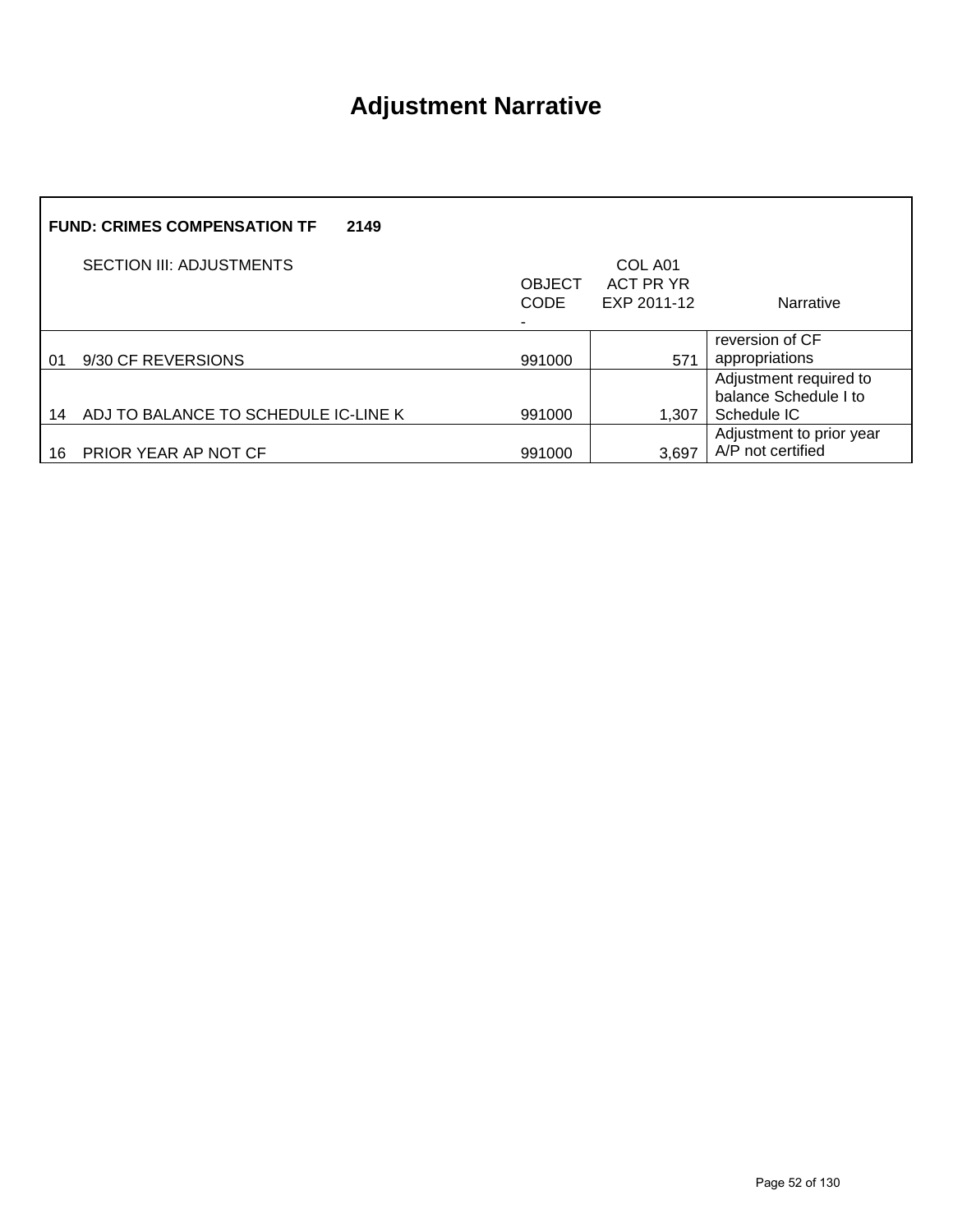### **5 Percent Trust Fund Reserve Calculation Crimes Compensation Trust Fund LAS/PBS Fund 2149**

| \$21,758,111     |
|------------------|
|                  |
| \$<br>(689, 331) |
|                  |
| (1,472,508)      |
|                  |
| \$19,596,272     |
| 5%<br>X          |
|                  |
| œ<br>979,814     |
|                  |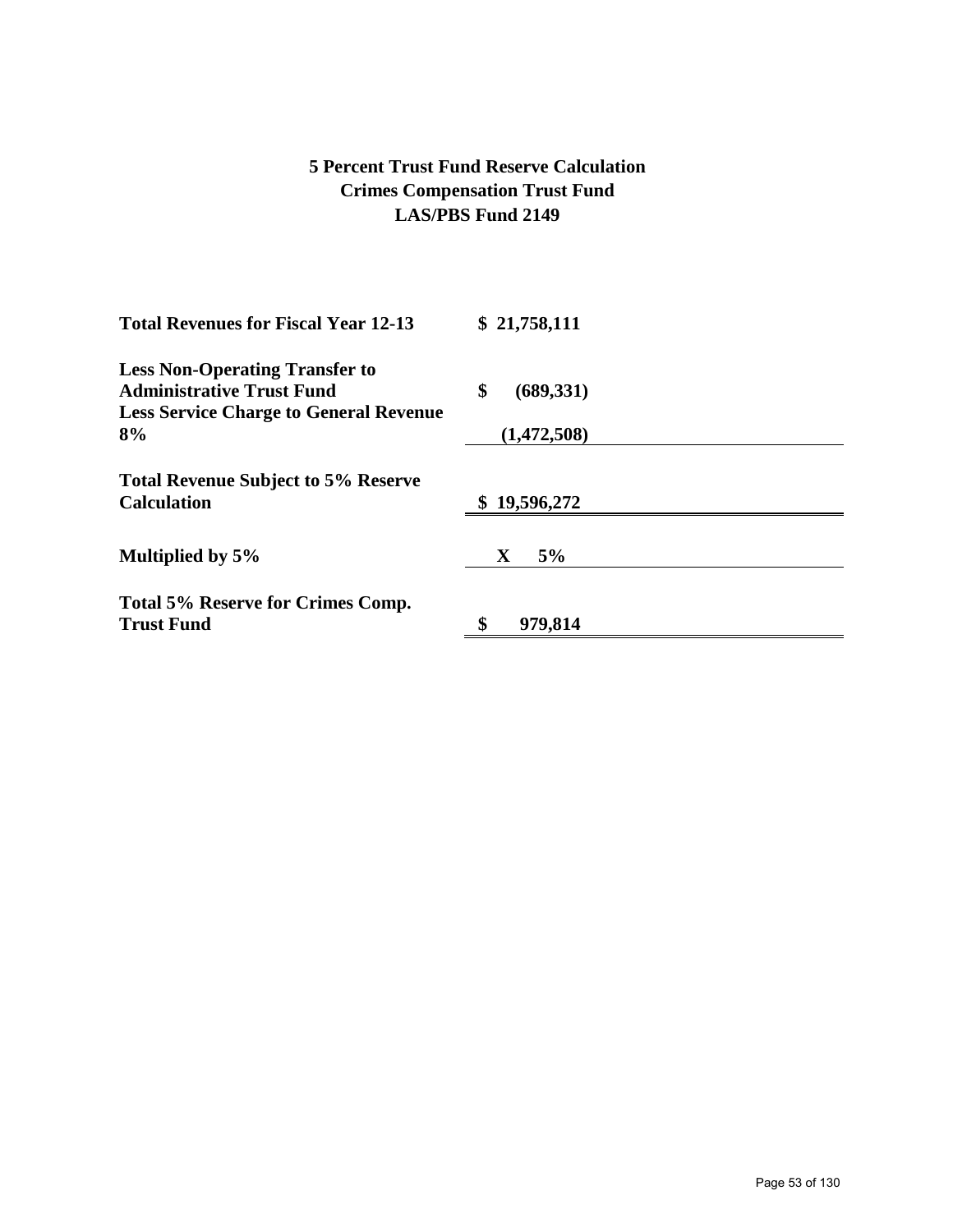### **SCHEDULE IC: RECONCILIATION OF UNRESERVED FUND BALANCE**

| <b>Department Title:</b>                          | <b>Budget Period: 2013 - 2014</b><br>Department of Legal Affairs<br><b>Crimes Compensation Trust Fund</b> |                             |                                   |
|---------------------------------------------------|-----------------------------------------------------------------------------------------------------------|-----------------------------|-----------------------------------|
| <b>Trust Fund Title:</b><br><b>Budget Entity:</b> |                                                                                                           |                             |                                   |
| <b>LAS/PBS Fund Number:</b>                       | 2149                                                                                                      |                             |                                   |
|                                                   | <b>Balance as of</b><br>6/30/2012                                                                         | SWFS*<br><b>Adjustments</b> | <b>Adjusted</b><br><b>Balance</b> |
| Chief Financial Officer's (CFO) Cash Balance      | 10,570,702.71 (A)                                                                                         |                             | 10,570,702.71                     |
| ADD: Other Cash (See Instructions)                | $91,714.87$ (B)                                                                                           |                             | 91,714.87                         |
| ADD: Investments                                  | (C)                                                                                                       |                             | 0.00                              |
| ADD: Outstanding Accounts Receivable              | 9,946,963.54 (D)                                                                                          |                             | 9,946,963.54                      |
| ADD: Long-Term Deferred Revenue                   | $(2,407,362.90)$ <sup>(E)</sup>                                                                           |                             | (2,407,362.90)                    |
| <b>Total Cash plus Accounts Receivable</b>        | 18,202,018.22 (F)                                                                                         |                             | 18,202,018.22                     |
| <b>LESS</b> Allowances for Uncollectibles         | $(7,377,946.90)$ (G)                                                                                      |                             | (7,377,946.90)                    |
| LESS Approved "A" Certified Forwards              | $(89,225.16)$ (H)                                                                                         |                             | (89, 225.16)                      |
| Approved "B" Certified Forwards                   | (H)                                                                                                       |                             | 0.00                              |
| Approved "FCO" Certified Forwards                 | (H)                                                                                                       |                             | 0.00                              |
| LESS: Other Accounts Payable (Nonoperating)       | $(401, 418.98)$ (I)                                                                                       |                             | (401, 418.98)                     |
| LESS: Deferred Revenue                            | $(9,089.86)$ (J)                                                                                          |                             | (9,089.86)                        |
| Unreserved Fund Balance, 07/01/2011               | 10,324,337.32 (K)                                                                                         |                             | 10,324,337.32<br>$\ast$ $\ast$    |

**Notes:**

**\*SWFS = Statewide Financial Statement** 

**\*\* This amount should agree with Line I, Section IV of the Schedule I for the most recent completed fiscal year and Line A for the following year.**

*Office of Policy and Budget - July 2012*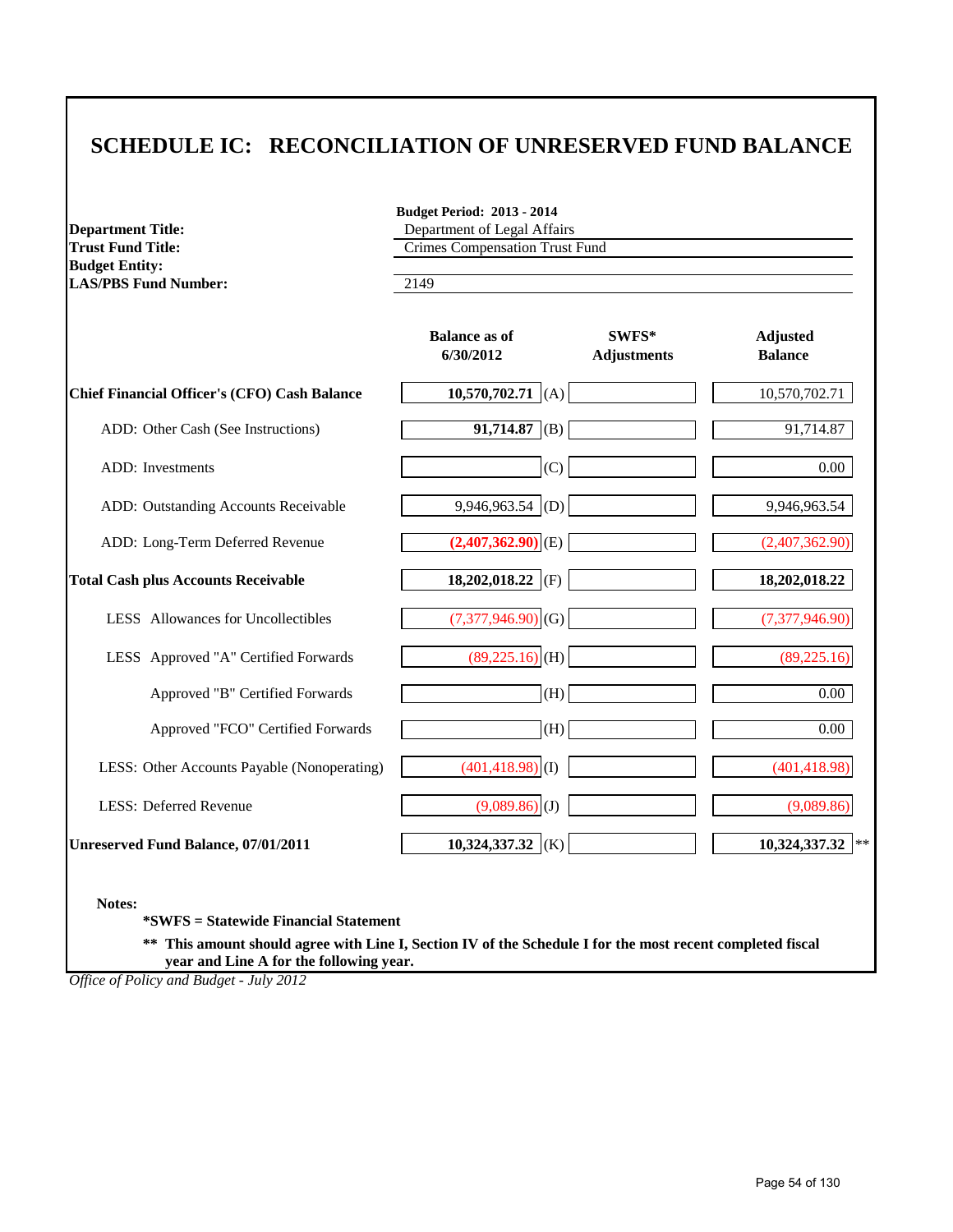#### **RECONCILIATION: BEGINNING TRIAL BALANCE TO SCHEDULE I and IC**

|                                   | <b>Budget Period: 2013 - 2014</b>                                    |                     |  |
|-----------------------------------|----------------------------------------------------------------------|---------------------|--|
| <b>Department Title:</b>          | Department of Legal Affairs<br><b>Crimes Compensation Trust Fund</b> |                     |  |
| <b>Trust Fund Title:</b>          |                                                                      |                     |  |
| <b>LAS/PBS Fund Number:</b>       | 2149                                                                 |                     |  |
| <b>BEGINNING TRIAL BALANCE:</b>   |                                                                      |                     |  |
|                                   | Total Fund Balance Per FLAIR Trial Balance, 07/01/12                 |                     |  |
|                                   | Total all GLC's 5XXXX for governmental funds;                        | $10,323,857.41$ (A) |  |
|                                   | GLC 539XX for proprietary and fiduciary funds                        |                     |  |
|                                   | <b>Subtract Nonspendable Fund Balance (GLC 56XXX)</b>                | (B)                 |  |
|                                   | Add/Subtract Statewide Financial Statement (SWFS)Adjustments :       |                     |  |
|                                   | SWFS Adjustment # and Description                                    | (C)                 |  |
|                                   | SWFS Adjustment # and Description                                    | (C)                 |  |
|                                   | <b>Add/Subtract Other Adjustment(s):</b>                             |                     |  |
|                                   | Approved "B" Carry Forward (Encumbrances) per LAS/PBS                | (D)                 |  |
|                                   | Approved "C" Carry Forward Total (FCO) per LAS/PBS                   | (D)                 |  |
|                                   | A/P not C/F-Operating Categories                                     | 429.03<br>(D)       |  |
|                                   | <b>Compensated Absences Liability</b>                                | 50.88<br>(D)        |  |
|                                   |                                                                      | (D)                 |  |
|                                   |                                                                      | (D)                 |  |
| ADJUSTED BEGINNING TRIAL BALANCE: |                                                                      | $10,324,337.32$ (E) |  |
|                                   | UNRESERVED FUND BALANCE, SCHEDULE IC (Line I)                        | 10,324,337.32 (F)   |  |
| <b>DIFFERENCE:</b>                |                                                                      | 0.00<br>$(G)*$      |  |
|                                   |                                                                      |                     |  |
| *SHOULD EQUAL ZERO.               |                                                                      |                     |  |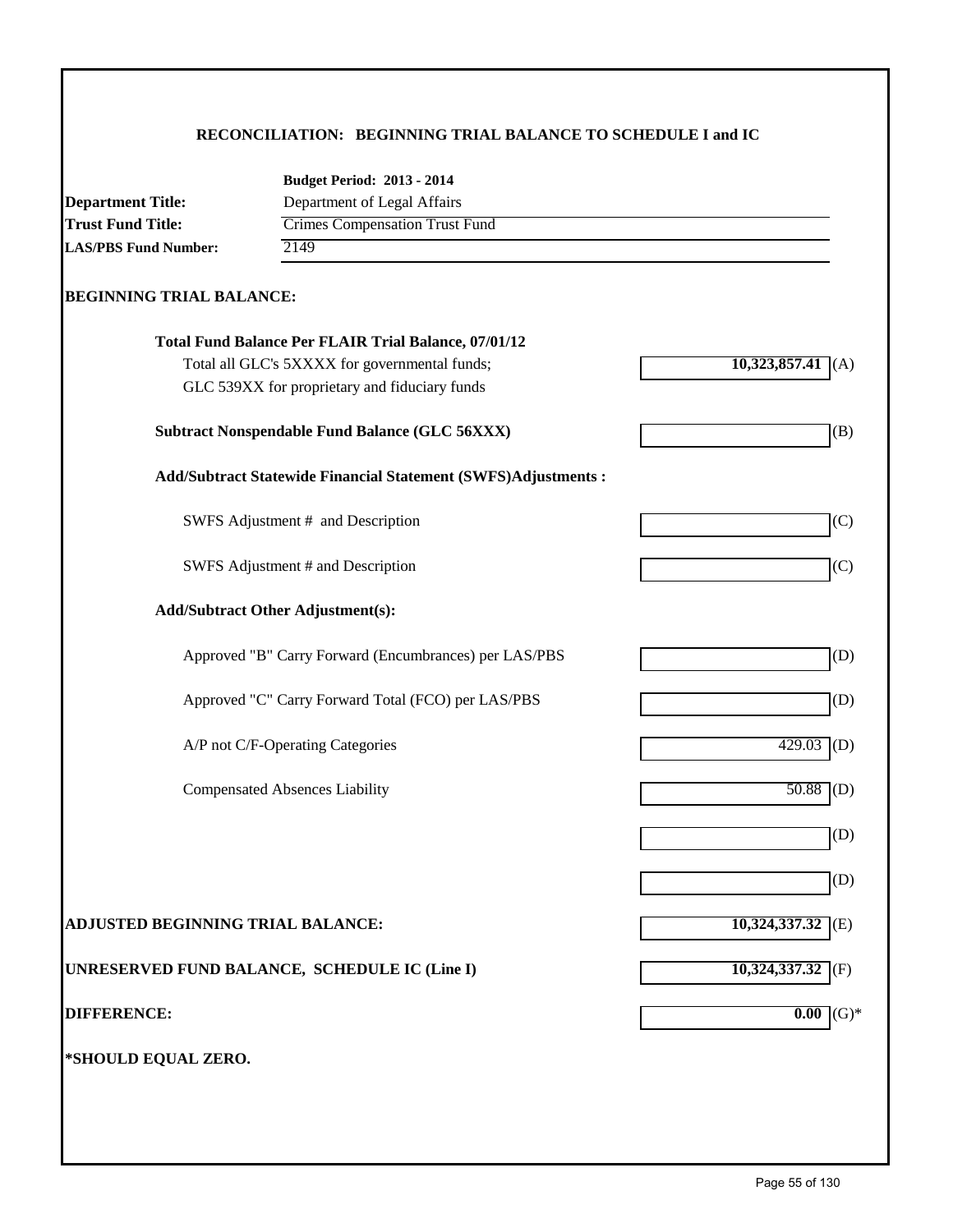#### **SCHEDULE ID: REQUEST FOR CREATION, RE-CREATION, RETENTION, TERMINATION, OR MODIFICATION OF A TRUST FUND**

|                         |                                                                                                                     | Page 1 of 2 |
|-------------------------|---------------------------------------------------------------------------------------------------------------------|-------------|
| Department:             | Legal Affairs                                                                                                       |             |
| Fund Name:              | <b>Crimes Compensation Trust Fund</b>                                                                               |             |
| $FLAIR$ #:*             | 149001                                                                                                              |             |
| Name                    |                                                                                                                     |             |
| Position                | Sarah Nortelus                                                                                                      |             |
| Telephone No. of Person | <b>Budget Director</b>                                                                                              |             |
| Completing Form:        | 850-414-3414                                                                                                        |             |
| <b>Type of Action</b>   | <b>Exempt From Termination</b><br><b>Re-create without modification</b>                                             |             |
| <b>Requested:</b>       | (last action was initial create)                                                                                    |             |
| (Check one)             | <b>Retain without modification</b><br><b>Re-create/Retain with modification</b><br>X<br>(last action was re-create) |             |
|                         | <b>Create New Fund</b><br><b>Terminate Existing Fund</b>                                                            |             |

\* Enter ONLY the six-digit code. Not applicable for requests to **Create** trust fund.

For **All Trust Funds scheduled for review this year,** answer questions 1-6.

| $\mathbf{1}$   | Cite the statutory authority for the trust fund<br>(Florida Statutes or, if none, Laws of Florida).<br>Give the statutory purpose, if stated, for the trust<br>fund.          | Chapter 960.21 F.S., creates the Crimes Compensation<br>Trust Fund. Money placed in the funds are for the<br>compensation of victims of crime. All administrative costs<br>associated with running the crime victim's assistance<br>program and the service charge provided for in chapter<br>215, F.S., shall be paid out of monies collected in the fund.                                                                                                          |
|----------------|-------------------------------------------------------------------------------------------------------------------------------------------------------------------------------|----------------------------------------------------------------------------------------------------------------------------------------------------------------------------------------------------------------------------------------------------------------------------------------------------------------------------------------------------------------------------------------------------------------------------------------------------------------------|
| $\overline{2}$ | List the specific sources of receipts to the trust<br>fund and the statutory references for those<br>receipts.                                                                | The moneys placed in the Crimes Compensation Trust<br>Fund shall consist of all moneys appropriated by the<br>Legislature for the purpose of compensating the victims of<br>crime and other claimants under this act, and of moneys<br>recovered on behalf of the department by subrogation or<br>other action, recovered through restitution, received from<br>additional court costs, received from fines, or received<br>from any other public or private source. |
| $\overline{3}$ | If state or federal law requires or prohibits<br>specific expenditures from the trust fund, list the<br>requirements or prohibitions and the statutory<br>citations for them. | State law permits the distribution of compensation to<br>victims of crime from this funds and allows for the<br>administration of the program to be funded from the<br>receipts.                                                                                                                                                                                                                                                                                     |
| $\overline{4}$ | If any source of receipts is federal, describe any<br>restrictions on those receipts that are inconsistent<br>with how the state does business.                               | None                                                                                                                                                                                                                                                                                                                                                                                                                                                                 |
| $\overline{5}$ | If this trust fund could be combined with other<br>agency trust funds that accomplish a similar<br>purpose, list those trust funds.                                           | None                                                                                                                                                                                                                                                                                                                                                                                                                                                                 |
| 6              | If General Revenue funding supports the same<br>programs or activities that the trust fund supports,<br>provide a justification.                                              | General Revenue does not support the activities or<br>supplant the purpose of this fund.                                                                                                                                                                                                                                                                                                                                                                             |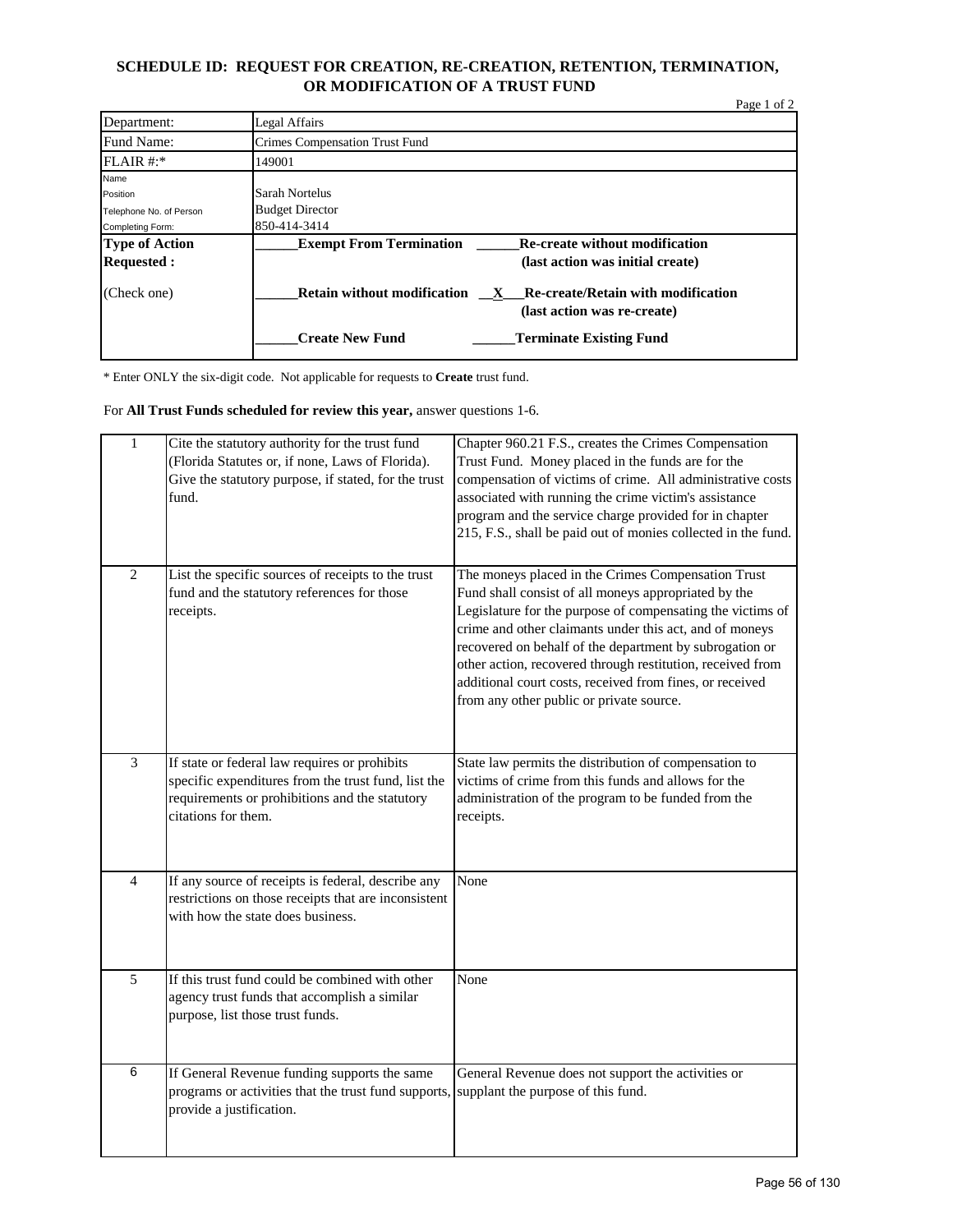For Trust Funds that the agency believes are **Exempt from Termination** answer question 7.

| If this trust fund is exempt from termination              | N/A |
|------------------------------------------------------------|-----|
| according to Article III, section $19(f)(3)$ of the        |     |
| <i>Florida Constitution</i> , list the specific exemptions |     |
| that apply.                                                |     |
|                                                            |     |

For Trust Funds that the agency recommends should be **Re-created/Retained with or without modification** answer questions 8 and 9 and attach draft legislation as requested.

| 8 | Give the specific reasons that continuation (re-<br>creation after initial creation or retention after<br>subsequent re-creation) of this trust fund is<br>necessary. List agency activities (based on the<br>activity detail report) supported by the trust fund. | The trust fund is necessary to continue the express intent of<br>the Florida Legislature to compensate the victims of crime<br>through funds appropriated or raised on their behalf<br>through restitution.<br>Activities: Victims of Crime Advocacy Grants, Victim<br>Compensation and Victim Notification |
|---|--------------------------------------------------------------------------------------------------------------------------------------------------------------------------------------------------------------------------------------------------------------------|-------------------------------------------------------------------------------------------------------------------------------------------------------------------------------------------------------------------------------------------------------------------------------------------------------------|
| 9 | Describe any modifications the agency is<br>requesting when this fund is re-created/retained.<br>Attach draft legislation to accomplish the<br>requested change.                                                                                                   | None                                                                                                                                                                                                                                                                                                        |

For Trust Funds that the agency recommends should be **Terminated** answer question 10 and attach draft legislation as requested.

| 10 | Explain how the current cash balance and all       | N/A |
|----|----------------------------------------------------|-----|
|    | current receipts of the trust fund will be         |     |
|    | distributed. Attach draft legislation that removes |     |
|    | reference to the trust fund from the statutes.     |     |
|    |                                                    |     |

For **New** Trust Funds that the agency recommends should be **Created** answer questions 11-13 and attach draft legislation as requested.

| 11 | Describe the purpose of the trust fund and<br>identify its revenue sources. Attach draft<br>legislation that meets the requirements of section<br>215.3207, Florida Statutes. | N/A |
|----|-------------------------------------------------------------------------------------------------------------------------------------------------------------------------------|-----|
| 12 | Describe the specific impact on any other trust<br>fund or the General Revenue Fund from the<br>creation of this new trust fund.                                              | N/A |
| 13 | Describe the period of time for which this new<br>trust fund will be needed, or the circumstances<br>under which it will no longer be needed.                                 | N/A |

*Office of Policy and Budget - July 2012*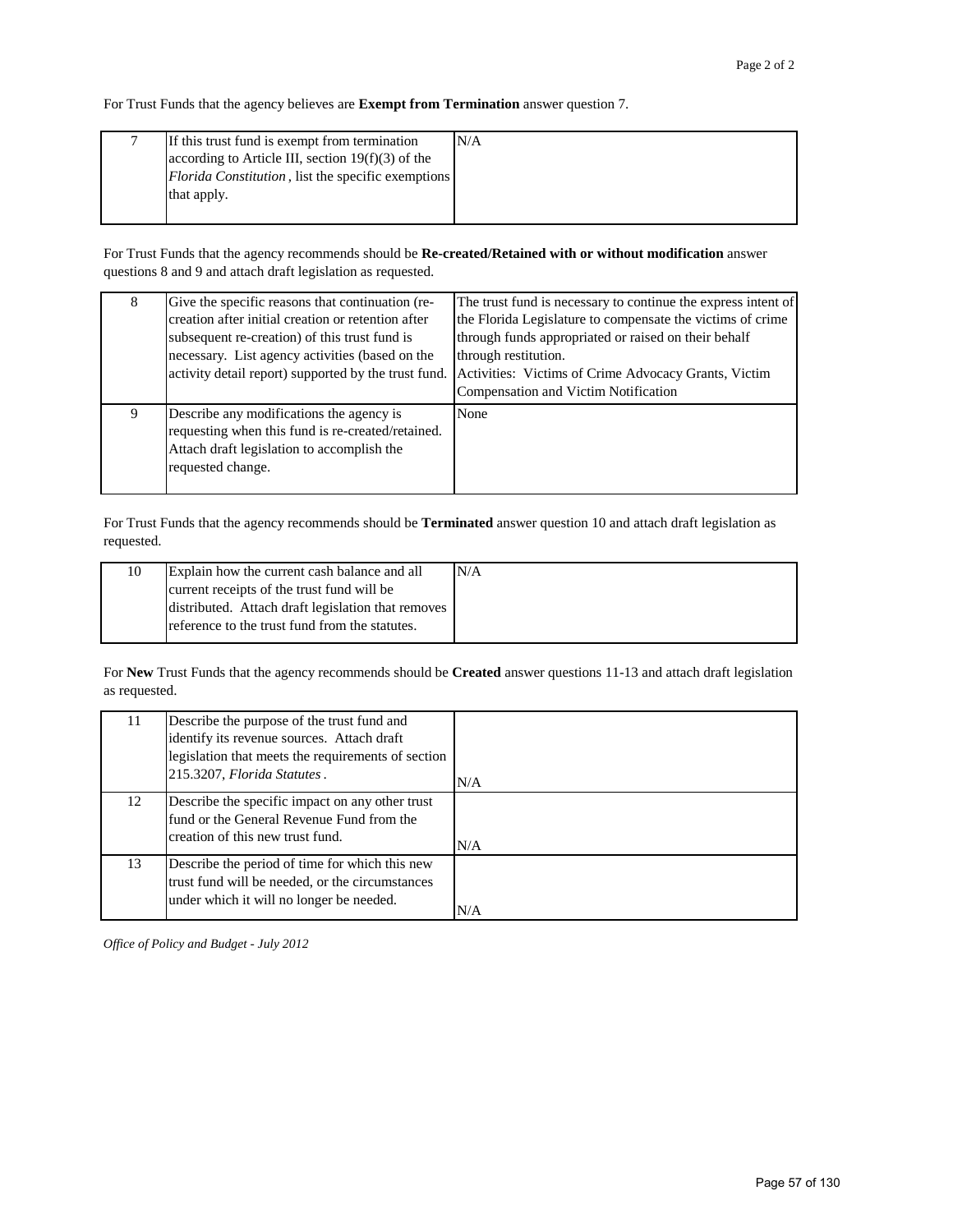# **Schedule I Series**

in the control of the control of the control of the control of the control of the control of the control of the control of the control of the control of the control of the control of the control of the control of the contr

# **Department of Legal Affairs**

## **Crime Stoppers Trust Fund**

## **2202**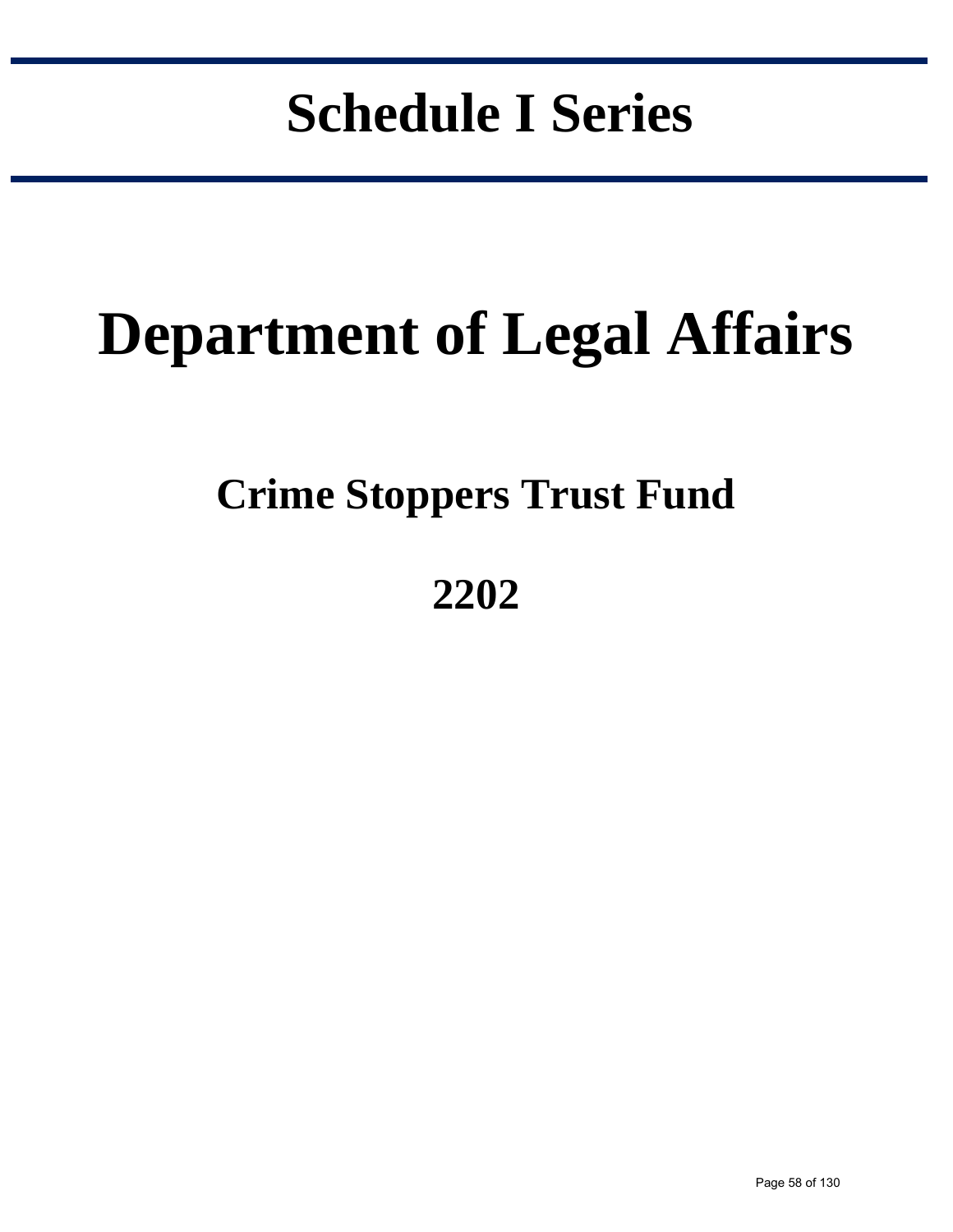#### Revenue Estimating Methodology Narrative Crime Stoppers Trust Fund LAS/PBS Code 2202

Revenue estimate calculations for Fiscal Year 2012-13 and 2013-14 are based on the following methodology:

Revenue categories for the Crime Stoppers Trust Fund include only Fines, Forfeitures and Judgments. Revenues have been projected assuming an annual 3% growth rate year over year for the projection period through Fiscal Year 2013-14.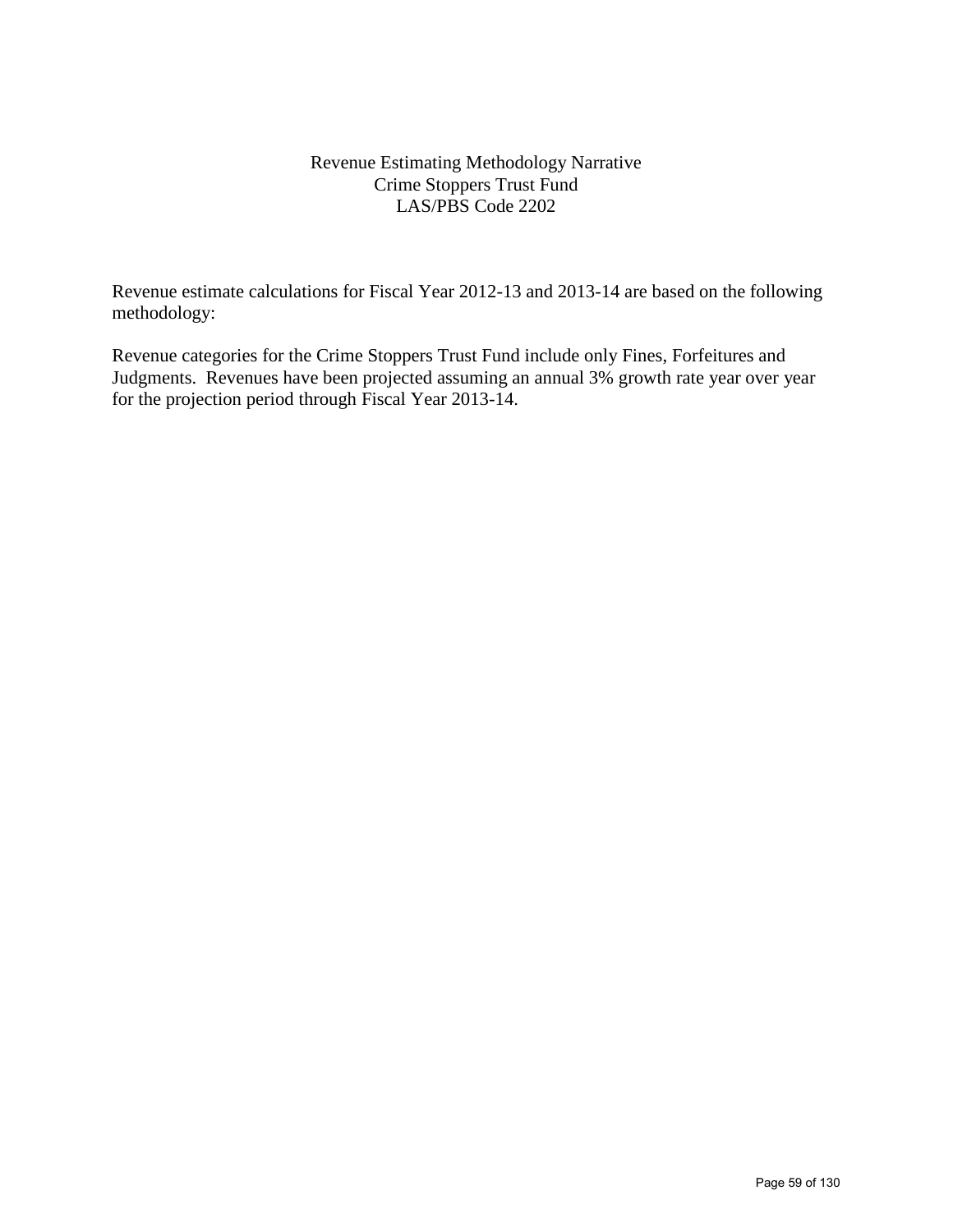## **Adjustment Narrative**

| ΤF | <b>FUND: CRIME STOPPERS</b><br>2202   |                              |                                     |                                     |                            |
|----|---------------------------------------|------------------------------|-------------------------------------|-------------------------------------|----------------------------|
|    | SECTION III:<br><b>ADJUSTMENTS</b>    | <b>OBJECT</b><br><b>CODE</b> | COL A01<br>ACT PR YR<br>EXP 2011-12 | COL A01<br>ACT PR YR<br>EXP 2012-13 | Narrative                  |
| 03 | <b>ROUNDING</b>                       | 991000                       | -6                                  |                                     | Adjustment due to rounding |
| 07 | <b>SEPTEMBER</b><br><b>REVERSIONS</b> | 991000                       | 28,045                              | 835,350                             | reversion of CF            |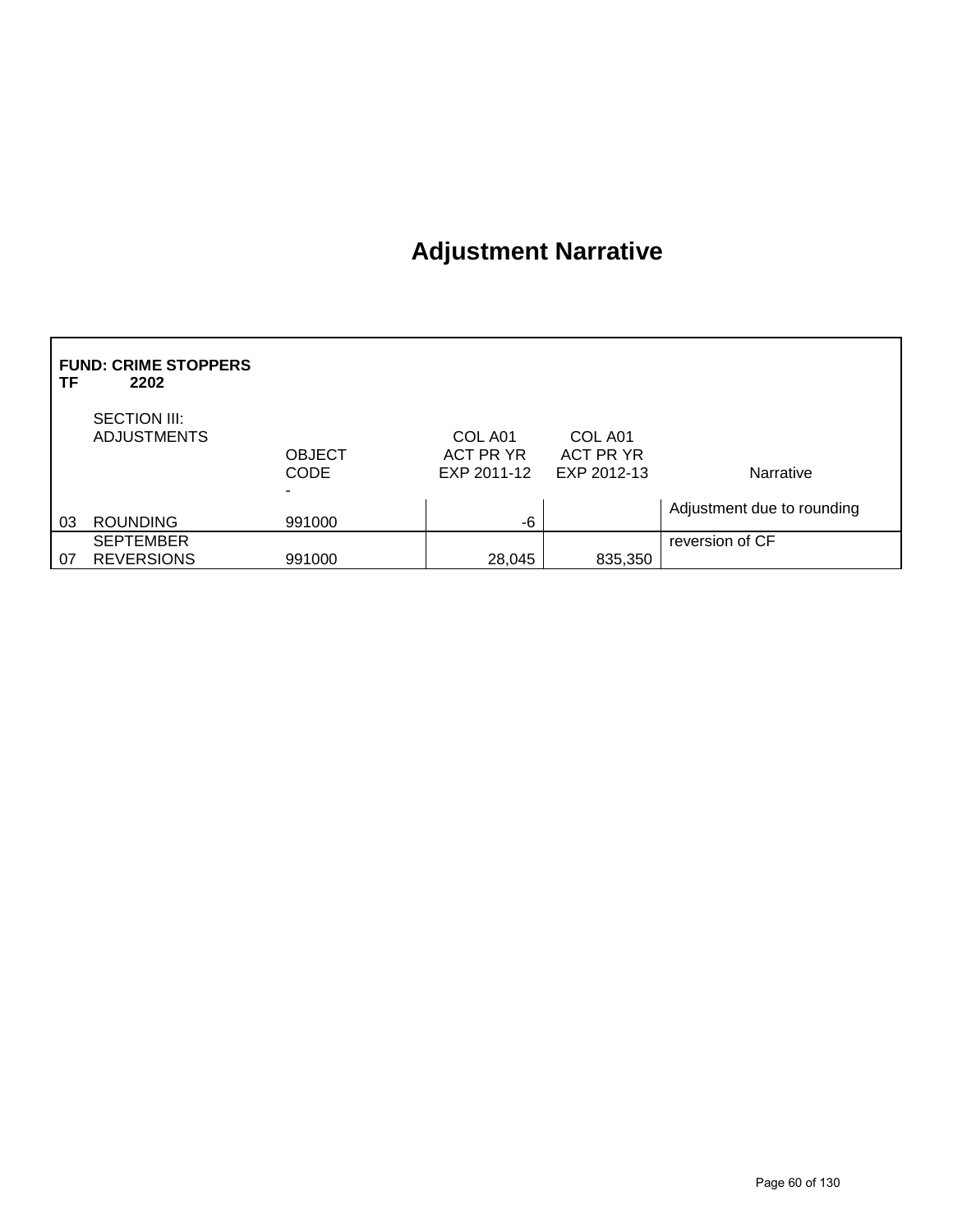### **5 Percent Trust Fund Reserve Calculation Crime Stoppers Trust Fund LAS/PBS Fund 2202**

| <b>Total Revenues for Fiscal Year 12-13</b>                      | \$<br>4,041,026   |
|------------------------------------------------------------------|-------------------|
| <b>Less Non-Operating Transfer to</b>                            |                   |
| <b>Administrative Trust Fund</b>                                 | (14,327)          |
| <b>Less Service Charge to General Revenue</b>                    |                   |
| $8.0\%$                                                          | (372, 265)        |
| <b>Total Revenue Subject to 5% Reserve</b><br><b>Calculation</b> | 3,654,434         |
| Multiplied by 5%                                                 | 5%<br>$\mathbf X$ |
| <b>Total 5% Reserve for Crime Stoppers</b><br><b>Trust Fund</b>  | ¢<br>182,722      |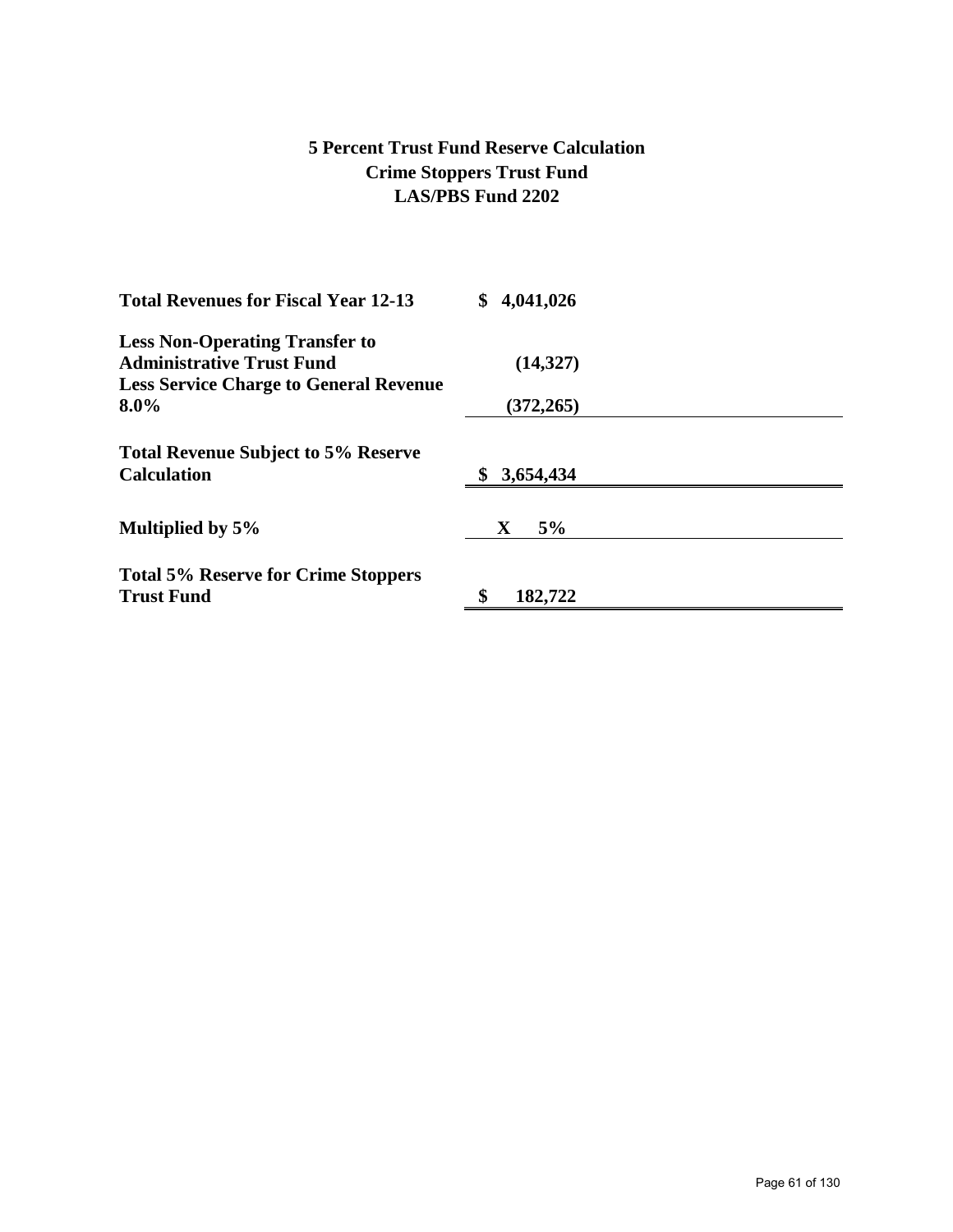### **SCHEDULE IC: RECONCILIATION OF UNRESERVED FUND BALANCE**

| <b>Department Title:</b><br><b>Trust Fund Title:</b>                                                                                                                                                                           | Department of Legal Affairs<br>Crime Stoppers Trust Fund<br>2202 |                             |                                   |  |
|--------------------------------------------------------------------------------------------------------------------------------------------------------------------------------------------------------------------------------|------------------------------------------------------------------|-----------------------------|-----------------------------------|--|
| <b>Budget Entity:</b><br><b>LAS/PBS Fund Number:</b>                                                                                                                                                                           |                                                                  |                             |                                   |  |
|                                                                                                                                                                                                                                | <b>Balance as of</b><br>6/30/2012                                | SWFS*<br><b>Adjustments</b> | <b>Adjusted</b><br><b>Balance</b> |  |
| <b>Chief Financial Officer's (CFO) Cash Balance</b>                                                                                                                                                                            | 6,964,308.44 (A)                                                 |                             | 6,964,308.44                      |  |
| ADD: Other Cash (See Instructions)                                                                                                                                                                                             | $\overline{5,455.74}$ (B)                                        |                             | $\overline{5,455.74}$             |  |
| ADD: Investments                                                                                                                                                                                                               | (C)                                                              |                             | 0.00                              |  |
| ADD: Outstanding Accounts Receivable                                                                                                                                                                                           | 1,058.54 (D)                                                     |                             | 1,058.54                          |  |
| ADD: The contract of the contract of the contract of the contract of the contract of the contract of the contract of the contract of the contract of the contract of the contract of the contract of the contract of the contr | (E)                                                              |                             | $0.00\,$                          |  |
| <b>Total Cash plus Accounts Receivable</b>                                                                                                                                                                                     | 6,970,822.72 (F)                                                 |                             | 6,970,822.72                      |  |
| LESS Allowances for Uncollectibles                                                                                                                                                                                             | (G)                                                              |                             | $0.00\,$                          |  |
| LESS Approved "A" Certified Forwards                                                                                                                                                                                           | $(1,465,840.80)$ (H)                                             |                             | (1,465,840.80)                    |  |
| Approved "B" Certified Forwards                                                                                                                                                                                                | (H)                                                              |                             | $\overline{0.00}$                 |  |
| Approved "FCO" Certified Forwards                                                                                                                                                                                              | (H)                                                              |                             | $0.00\,$                          |  |
| LESS: Other Accounts Payable (Nonoperating)                                                                                                                                                                                    | $(108,310.51)$ (I)                                               |                             | (108, 310.51)                     |  |
| LESS: $\qquad \qquad$                                                                                                                                                                                                          | (J)                                                              |                             | $0.00\,$                          |  |
| Unreserved Fund Balance, 07/01/2011                                                                                                                                                                                            | 5,396,671.41 (K)                                                 |                             | 5,396,671.41 **                   |  |

**\*\* This amount should agree with Line I, Section IV of the Schedule I for the most recent completed fiscal** 

 **year and Line A for the following year.**

*Office of Policy and Budget - July 2011*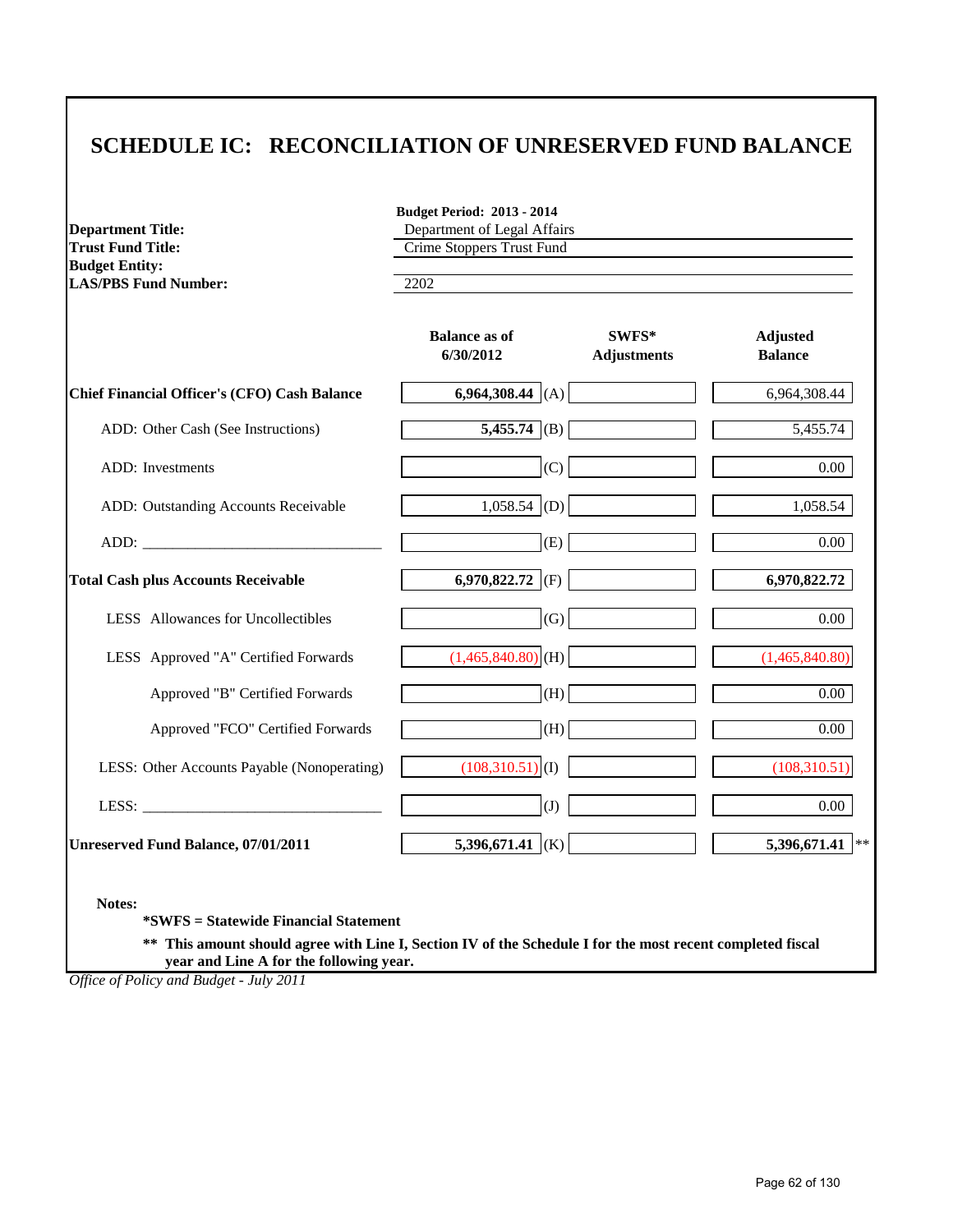#### **RECONCILIATION: BEGINNING TRIAL BALANCE TO SCHEDULE I and IC**

|                                          | <b>Budget Period: 2013 - 2014</b>                              |                                 |  |
|------------------------------------------|----------------------------------------------------------------|---------------------------------|--|
| <b>Department Title:</b>                 | Department of Legal Affairs                                    |                                 |  |
| <b>Trust Fund Title:</b>                 | Crime Stoppers Trust Fund                                      |                                 |  |
| 2202<br><b>LAS/PBS Fund Number:</b>      |                                                                |                                 |  |
| <b>BEGINNING TRIAL BALANCE:</b>          |                                                                |                                 |  |
|                                          | <b>Total Fund Balance Per FLAIR Trial Balance, 07/01/12</b>    |                                 |  |
|                                          | Total all GLC's 5XXXX for governmental funds;                  | $5,396,671.41$ (A)              |  |
|                                          | GLC 539XX for proprietary and fiduciary funds                  |                                 |  |
|                                          | <b>Subtract Nonspendable Fund Balance (GLC 56XXX)</b>          | (B)                             |  |
|                                          | Add/Subtract Statewide Financial Statement (SWFS)Adjustments : |                                 |  |
|                                          | SWFS Adjustment # and Description                              | (C)                             |  |
|                                          | SWFS Adjustment # and Description                              | (C)                             |  |
|                                          | <b>Add/Subtract Other Adjustment(s):</b>                       |                                 |  |
|                                          | Approved "B" Carry Forward (Encumbrances) per LAS/PBS          | (D)                             |  |
|                                          | Approved "C" Carry Forward Total (FCO) per LAS/PBS             | (D)                             |  |
|                                          | A/P not C/F-Operating Categories                               | (D)                             |  |
|                                          | <b>Compensated Absences Liability</b>                          | (D)                             |  |
|                                          |                                                                | (D)                             |  |
|                                          |                                                                | (D)                             |  |
| <b>ADJUSTED BEGINNING TRIAL BALANCE:</b> |                                                                | 5,396,671.41<br>$\mathsf{I}(E)$ |  |
|                                          | UNRESERVED FUND BALANCE, SCHEDULE IC (Line I)                  | $5,396,671.41$ (F)              |  |
| <b>DIFFERENCE:</b>                       |                                                                | 0.00<br>$(G)*$                  |  |
| *SHOULD EQUAL ZERO.                      |                                                                |                                 |  |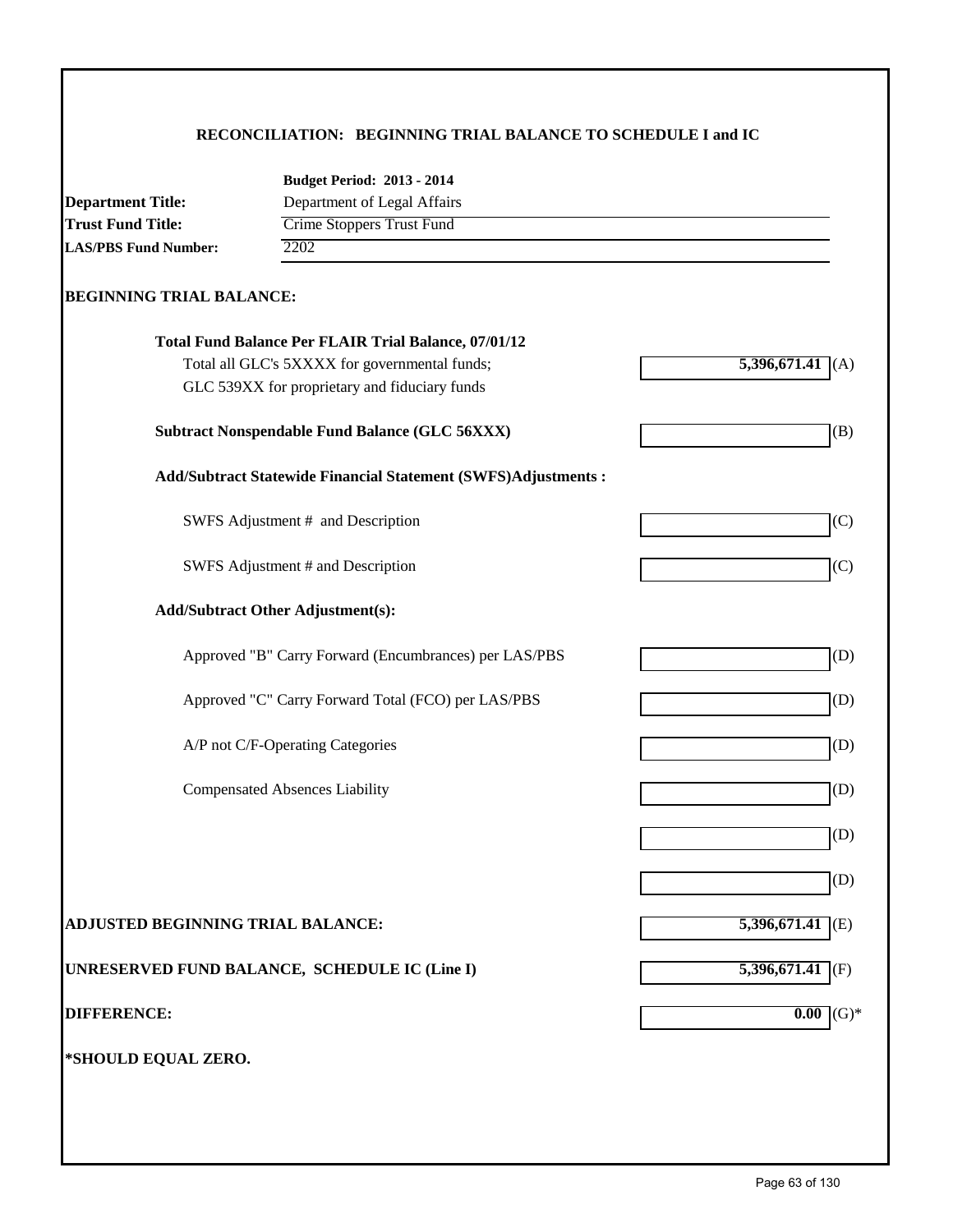#### **SCHEDULE ID: REQUEST FOR CREATION, RE-CREATION, RETENTION, TERMINATION, OR MODIFICATION OF A TRUST FUND**

|                         |                                                                                                           | Page 1 of 2 |
|-------------------------|-----------------------------------------------------------------------------------------------------------|-------------|
| Department:             | Legal Affairs                                                                                             |             |
| Fund Name:              | Crime Stoppers Trust Fund                                                                                 |             |
| $FLAIR$ #:*             | 202001                                                                                                    |             |
| Name                    |                                                                                                           |             |
| Position                | Sarah Nortelus                                                                                            |             |
| Telephone No. of Person | <b>Budget Director</b>                                                                                    |             |
| Completing Form:        | 850-414-3414                                                                                              |             |
| <b>Type of Action</b>   | <b>Exempt From Termination</b><br><b>Re-create without modification</b>                                   |             |
| <b>Requested:</b>       | (last action was initial create)                                                                          |             |
| (Check one)             | <b>Retain without modification</b><br>X Re-create/Retain with modification<br>(last action was re-create) |             |
|                         | <b>Create New Fund</b><br><b>Terminate Existing Fund</b>                                                  |             |

\* Enter ONLY the six-digit code. Not applicable for requests to **Create** trust fund.

For **All Trust Funds scheduled for review this year,** answer questions 1-6.

| $\mathbf{1}$   | Cite the statutory authority for the trust fund<br>(Florida Statutes or, if none, Laws of Florida).<br>Give the statutory purpose, if stated, for the trust<br>fund.          | Chapter 16.555 F.S., creates the Crime Stoppers Trust<br>Fund. The Trust Fund funds Crime Stoppers and their<br>crime fighting programs within the units of a local<br>government of the state. The proceeds of the court cost<br>imposed by s. 938.06 are deposited in the trust fund and<br>designated according to the judicial circuit in which they<br>were collected.                                                                                                                                                                                                                                                                                                                                                                                                                                 |
|----------------|-------------------------------------------------------------------------------------------------------------------------------------------------------------------------------|-------------------------------------------------------------------------------------------------------------------------------------------------------------------------------------------------------------------------------------------------------------------------------------------------------------------------------------------------------------------------------------------------------------------------------------------------------------------------------------------------------------------------------------------------------------------------------------------------------------------------------------------------------------------------------------------------------------------------------------------------------------------------------------------------------------|
| $\overline{2}$ | List the specific sources of receipts to the trust<br>fund and the statutory references for those<br>receipts.                                                                | Chapter 938.06 F.S., In addition to any fine prescribed by<br>law, when a person is convicted of any criminal offense,<br>the county or circuit court shall assess a court cost of \$20.<br>The clerk of the court shall collect and forward, on a<br>monthly basis, all costs assessed under this section, less \$3<br>per assessment as a service charge to be retained by the<br>clerk, to the Department of Revenue for deposit in the<br>Crime Stoppers Trust Fund, to be used as provided in s.<br>16.555.                                                                                                                                                                                                                                                                                            |
| $\overline{3}$ | If state or federal law requires or prohibits<br>specific expenditures from the trust fund, list the<br>requirements or prohibitions and the statutory<br>citations for them. | Chapter $16.555(5)(a)$ The department shall be the disbursing<br>authority for distribution of funding to units of local government,<br>upon their application to the department for funding assistance.<br>(b) Funds deposited in the trust fund pursuant to paragraph $(4)(b)$<br>shall be disbursed as provided in this paragraph. Any county may<br>apply to the department for a grant from the funds collected in the<br>judicial circuit in which the county is located under s. 938.06. A<br>grant may be awarded only to counties which are served by an<br>official member of the Florida Association of Crime Stoppers and<br>may only be used to support Crime Stoppers and their crime<br>fighting programs. Only one such official member shall be<br>eligible for support within any county. |
| $\overline{4}$ | If any source of receipts is federal, describe any<br>restrictions on those receipts that are inconsistent with<br>how the state does business.                               | None                                                                                                                                                                                                                                                                                                                                                                                                                                                                                                                                                                                                                                                                                                                                                                                                        |
| $\overline{5}$ | If this trust fund could be combined with other agency<br>trust funds that accomplish a similar purpose, list those<br>trust funds.                                           | None                                                                                                                                                                                                                                                                                                                                                                                                                                                                                                                                                                                                                                                                                                                                                                                                        |
| 6              | If General Revenue funding supports the same<br>programs or activities that the trust fund supports,<br>provide a justification.                                              | General Revenue does not support the activities or<br>supplant the purpose of this fund.                                                                                                                                                                                                                                                                                                                                                                                                                                                                                                                                                                                                                                                                                                                    |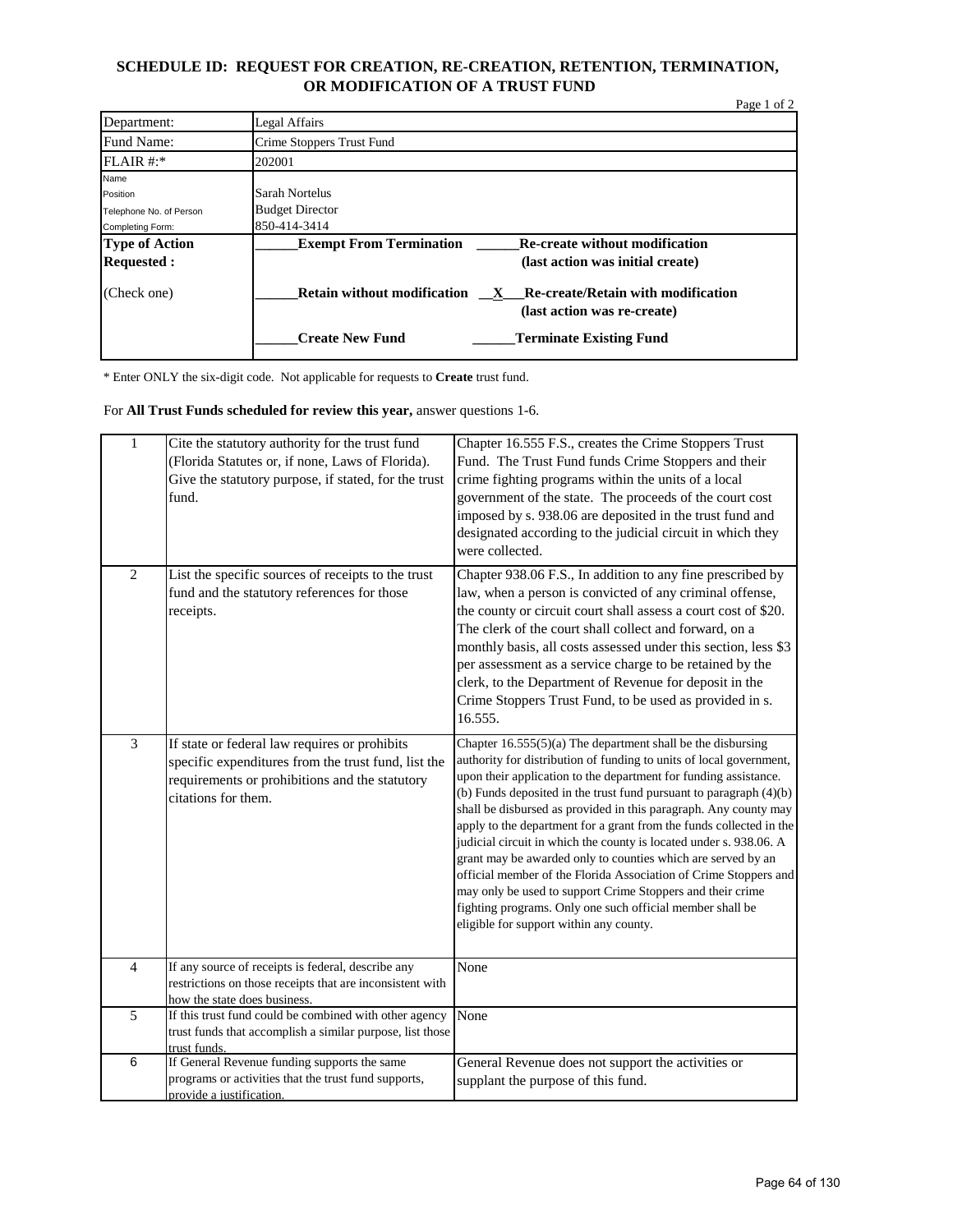For Trust Funds that the agency believes are **Exempt from Termination** answer question 7.

| If this trust fund is exempt from termination       | N/A |
|-----------------------------------------------------|-----|
| according to Article III, section $19(f)(3)$ of the |     |
| Florida Constitution, list the specific exemptions  |     |
| that apply.                                         |     |
|                                                     |     |

For Trust Funds that the agency recommends should be **Re-created/Retained with or without modification** answer questions 8 and 9 and attach draft legislation as requested.

| 8 | Give the specific reasons that continuation (re-<br>creation after initial creation or retention after<br>subsequent re-creation) of this trust fund is<br>necessary. List agency activities (based on the<br>activity detail report) supported by the trust fund. | This trust fund is necessary to continue the express intent<br>of the Florida Legislature to fund Crime Stoppers and their<br>crime fighting programs.<br>Activities: Crime Stoppers |
|---|--------------------------------------------------------------------------------------------------------------------------------------------------------------------------------------------------------------------------------------------------------------------|--------------------------------------------------------------------------------------------------------------------------------------------------------------------------------------|
| 9 | Describe any modifications the agency is<br>requesting when this fund is re-created/retained.<br>Attach draft legislation to accomplish the<br>requested change.                                                                                                   | None                                                                                                                                                                                 |

For Trust Funds that the agency recommends should be **Terminated** answer question 10 and attach draft legislation as requested.

| 10 | Explain how the current cash balance and all       | N/A |
|----|----------------------------------------------------|-----|
|    | current receipts of the trust fund will be         |     |
|    | distributed. Attach draft legislation that removes |     |
|    | reference to the trust fund from the statutes.     |     |
|    |                                                    |     |

For **New** Trust Funds that the agency recommends should be **Created** answer questions 11-13 and attach draft legislation as requested.

| 11 | Describe the purpose of the trust fund and<br>identify its revenue sources. Attach draft<br>legislation that meets the requirements of section<br>215.3207, Florida Statutes. | N/A |
|----|-------------------------------------------------------------------------------------------------------------------------------------------------------------------------------|-----|
| 12 | Describe the specific impact on any other trust<br>fund or the General Revenue Fund from the<br>creation of this new trust fund.                                              | N/A |
| 13 | Describe the period of time for which this new<br>trust fund will be needed, or the circumstances<br>under which it will no longer be needed.                                 | N/A |

*Office of Policy and Budget - July 2012*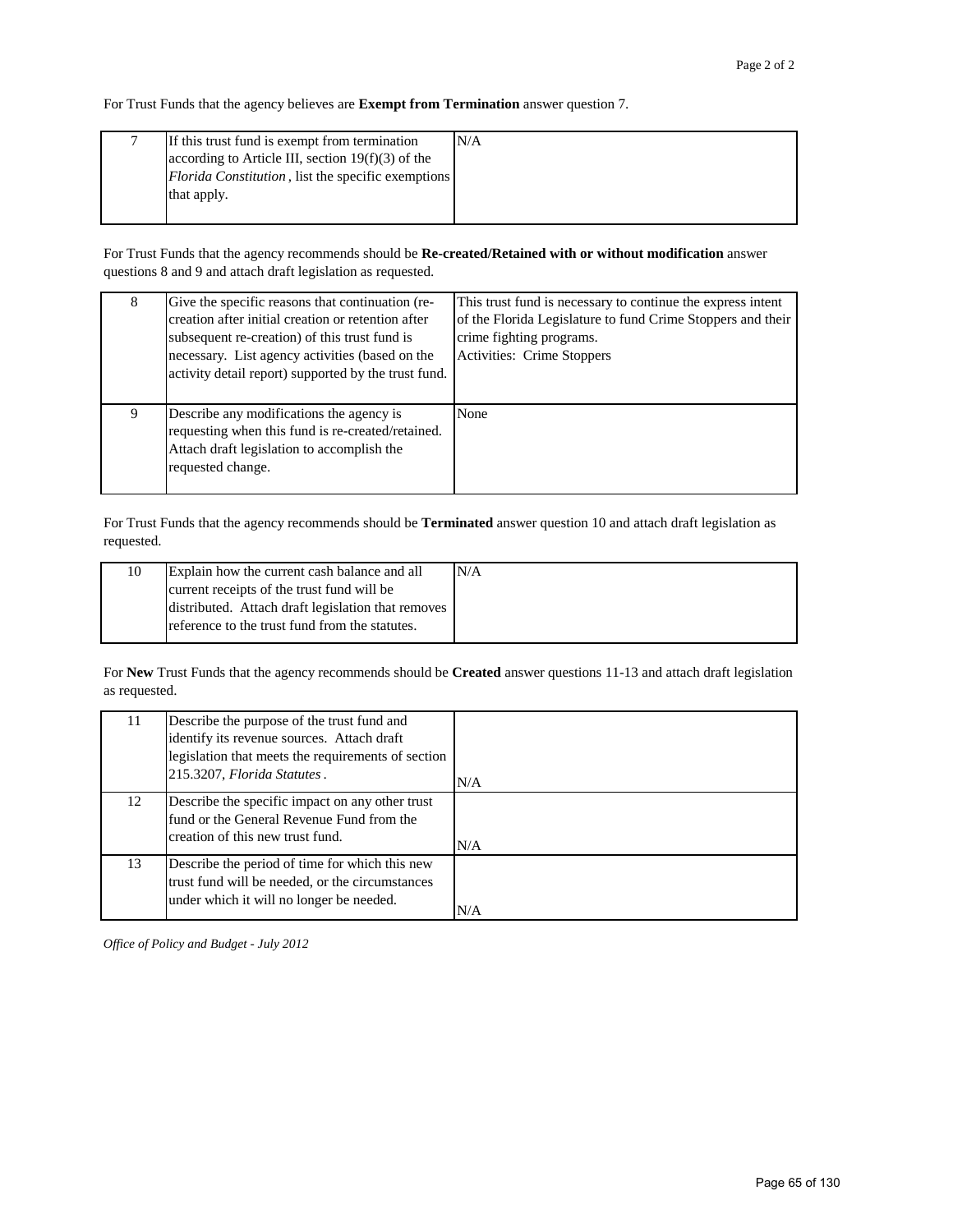# **Schedule I Series**

in the control of the control of the control of the control of the control of the control of the control of the control of the control of the control of the control of the control of the control of the control of the contr

# **Department of Legal Affairs**

## **Federal Grants Trust Fund**

## **2261**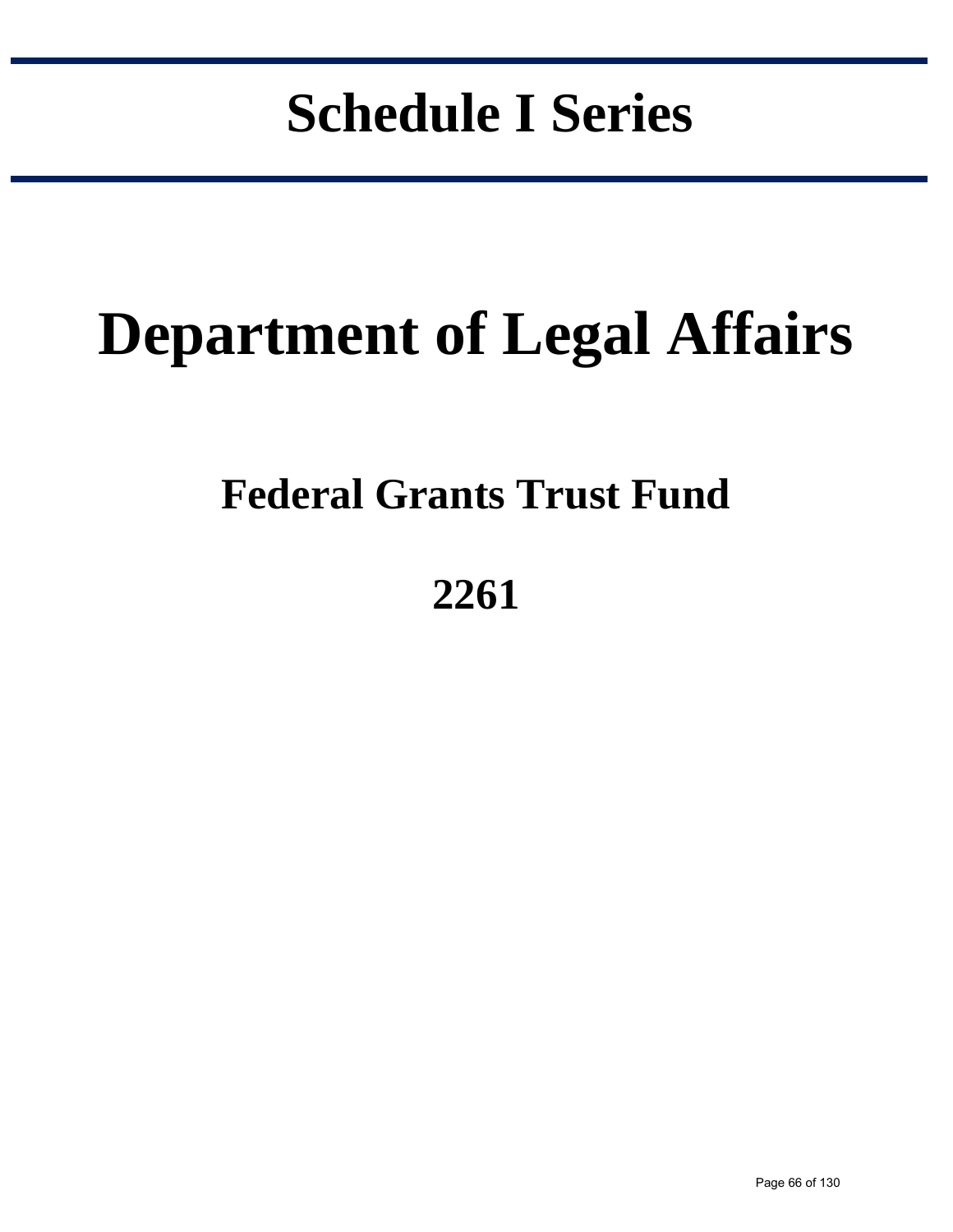### Revenue Estimating Methodology Narrative Federal Grants Trust Fund LAS/PBS Code 2261

Revenue estimate calculations for Fiscal Year 2012-13 and 2013-14 are based on the following methodology:

The projected grant revenues for Fiscal Year 2012-13 are based on the confirmed and grant award from the US Department of Justice for the Victim Compensation Grant and Victim Assistance Grant and from the US Department of Health and Human Services for the Medicaid Fraud Control Unit.

Fiscal Year 2013-14 revenues are based on federal awards being similar to current year.

City and County Grants are estimated at a 4 year average for Fiscal Year 2012-12 and a 3% increase over that for Fiscal Year 2013-14 to smooth volatility and randomness.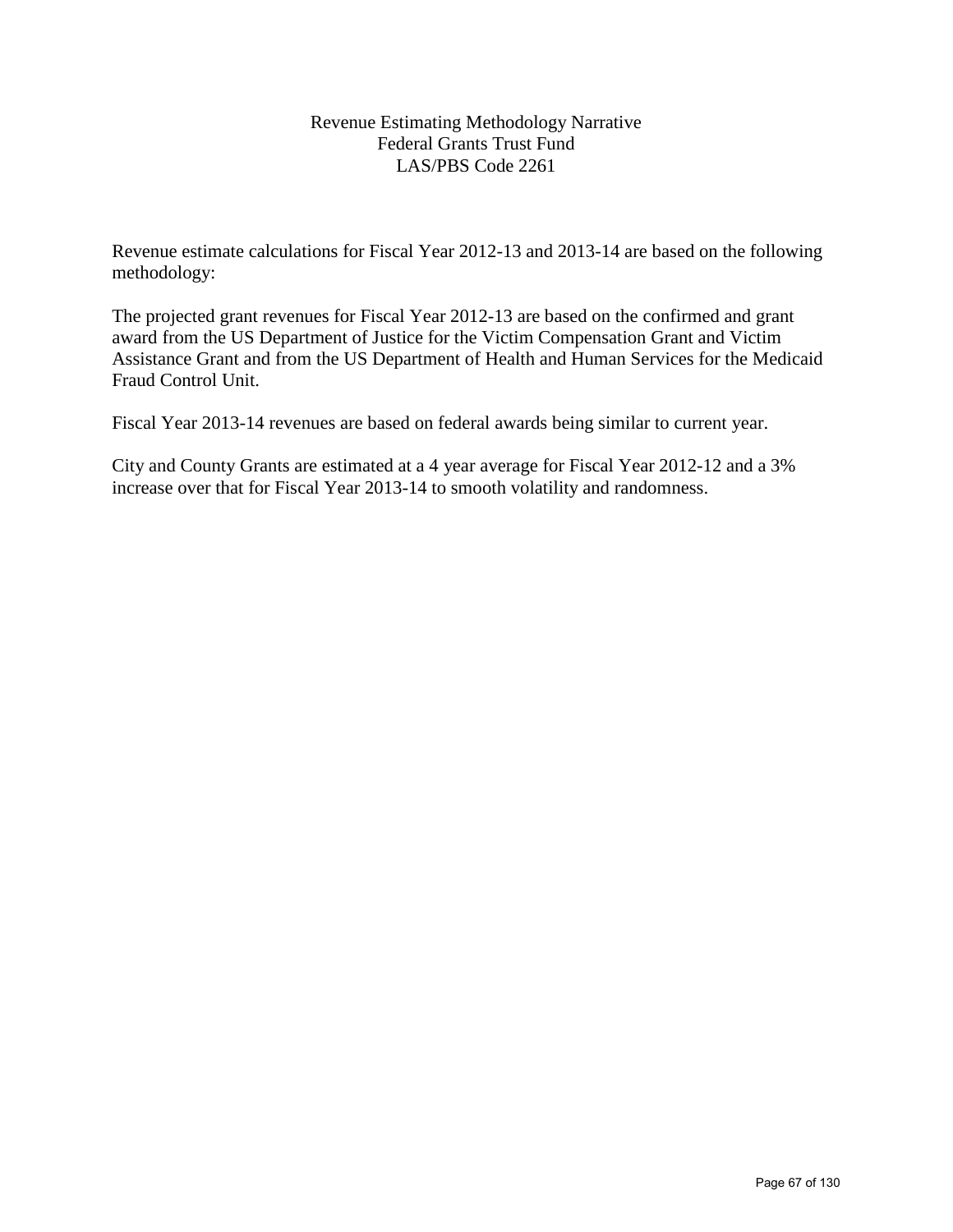## **Adjustment Narrative**

|     | <b>FUND: Federal Grants Trust</b><br><b>Fund 2261</b>        |                              |                                     |                                     |                                                                                 |
|-----|--------------------------------------------------------------|------------------------------|-------------------------------------|-------------------------------------|---------------------------------------------------------------------------------|
|     | SECTION III:<br><b>ADJUSTMENTS</b>                           | <b>OBJECT</b><br><b>CODE</b> | COL A01<br>ACT PR YR<br>EXP 2011-12 | COL A01<br>ACT PR YR<br>EXP 2012-13 | Narrative                                                                       |
| 01  | ADJ TO BALANCE TO<br><b>SCHEDULE IC-LINE K</b>               | 991000                       | 6460                                |                                     | Adjustment required to<br>balance Schedule I to<br>Schedule IC                  |
| 02. | CF REVERSIONS 9/30                                           | 991000                       | 353,891                             | 155,178                             | reversion of CF<br>appropriations                                               |
| 03  | ADJUSTMENT-A/P NOT<br><b>CF PRIOR YEAR</b>                   | 991000                       | 82,303                              |                                     | adjustment to prior year A/P<br>not certified                                   |
| 04  | APPROVED CF<br><b>ENCUMBERANCES</b>                          | 991000                       | 2,364                               |                                     | adjustment for approved CF<br>encumbrances                                      |
| 05  | ADJ TO LINE A-<br><b>DIFFERENCE IN</b><br><b>COMPENSATED</b> | 991000                       | 5,103                               |                                     | adjustment for difference in<br>calculation of compensated<br>absence liability |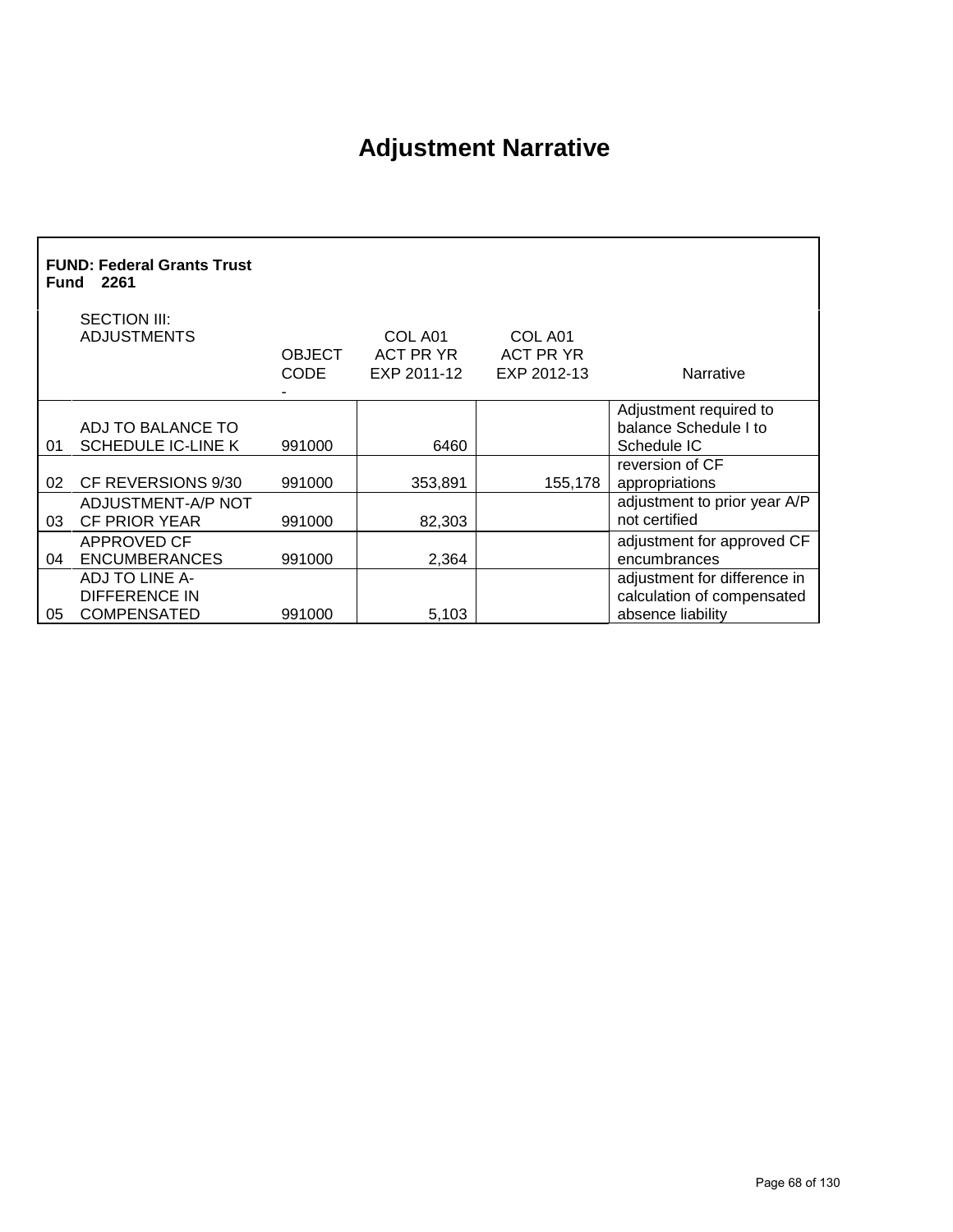#### **Executive Office of the Governor Inter-Agency Transfers Reported on Schedule I**

#### **Agency Name: Department of Legal Affairs**

List all transfers totaling \$100,000 or more. Provide the applicable agency name and fund number, the transfer category used, and the amount of the transfer for each of the fiscal years indicated, as well as the name and phone number of the person at the other agency who confirmed the amount of the transfer. If transferred in/out to the General Revenue Fund, do not include on this form; however, on Schedule I be sure to include "To GR" or "From GR" in the description field.

| <b>Fund Name and Number:</b>                                                                          |                             | Federal Grants Trust Fund (2261) |                                 |                          |                       |
|-------------------------------------------------------------------------------------------------------|-----------------------------|----------------------------------|---------------------------------|--------------------------|-----------------------|
| <b>Transfers In</b><br>(Provide Agency and Fund Number Received From)                                 | <b>Transfer</b><br>Category | Amount<br>FY 10-11 (A01)         | <b>Amount</b><br>FY 11-12 (A02) | Amount<br>FY 12-13 (A03) | <b>Confirmed By</b>   |
|                                                                                                       |                             |                                  |                                 |                          |                       |
|                                                                                                       |                             |                                  |                                 |                          |                       |
|                                                                                                       |                             |                                  |                                 |                          |                       |
|                                                                                                       |                             |                                  |                                 |                          |                       |
|                                                                                                       |                             |                                  |                                 |                          |                       |
|                                                                                                       |                             |                                  |                                 |                          |                       |
|                                                                                                       |                             |                                  |                                 |                          |                       |
|                                                                                                       |                             |                                  |                                 |                          |                       |
|                                                                                                       |                             |                                  |                                 |                          |                       |
| <b>Transfers Out (Operating and Non-Operating)</b><br>(Provide Agency and Fund Number Transferred To) | <b>Transfer</b><br>Category |                                  |                                 |                          |                       |
| Department of Education                                                                               | 001510                      | 25,963.00                        |                                 |                          | Cliff Sowell 245-0685 |
|                                                                                                       |                             |                                  |                                 |                          |                       |
|                                                                                                       |                             |                                  |                                 |                          |                       |
|                                                                                                       |                             |                                  |                                 |                          |                       |
|                                                                                                       |                             |                                  |                                 |                          |                       |
|                                                                                                       |                             |                                  |                                 |                          |                       |
|                                                                                                       |                             |                                  |                                 |                          |                       |
|                                                                                                       |                             |                                  |                                 |                          |                       |
|                                                                                                       |                             |                                  |                                 |                          |                       |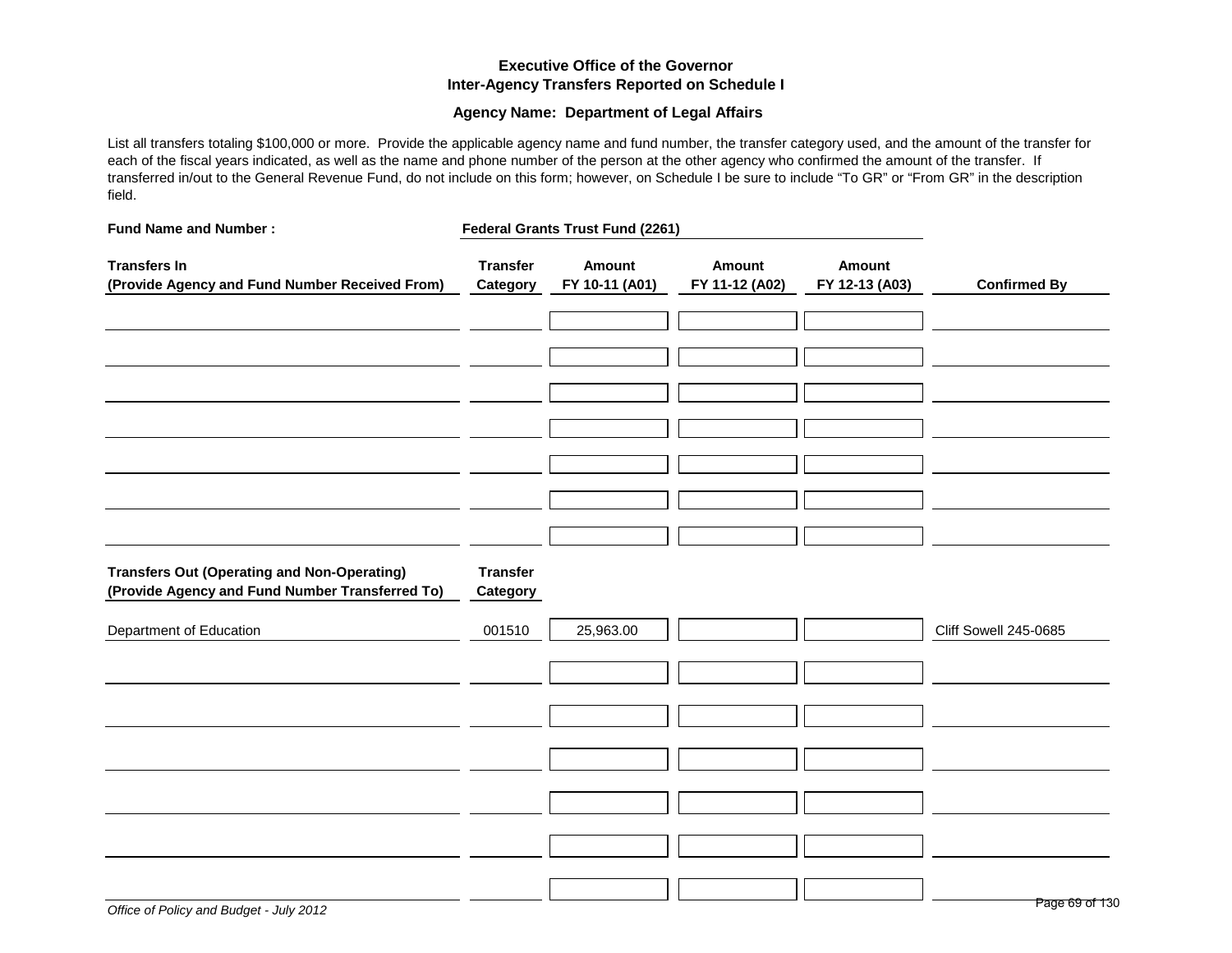### **SCHEDULE IC: RECONCILIATION OF UNRESERVED FUND BALANCE**

| <b>Department Title:</b><br><b>Trust Fund Title:</b> | <b>Budget Period: 2013 - 2014</b><br>Department of Legal Affairs<br><b>Federal Grants Trust Fund</b> |                             |                                   |  |  |
|------------------------------------------------------|------------------------------------------------------------------------------------------------------|-----------------------------|-----------------------------------|--|--|
| <b>Budget Entity:</b><br><b>LAS/PBS Fund Number:</b> | 2261                                                                                                 |                             |                                   |  |  |
|                                                      | <b>Balance as of</b><br>6/30/2012                                                                    | SWFS*<br><b>Adjustments</b> | <b>Adjusted</b><br><b>Balance</b> |  |  |
| <b>Chief Financial Officer's (CFO) Cash Balance</b>  | 2,652,147.45 (A)                                                                                     |                             | 2,652,147.45                      |  |  |
| ADD: Other Cash (See Instructions)                   | $\overline{11,633.08}$ (B)                                                                           |                             | 11,633.08                         |  |  |
| ADD: Investments                                     | (C)                                                                                                  |                             | $0.00\,$                          |  |  |
| ADD: Outstanding Accounts Receivable                 | $1,647,430.98$ (D)                                                                                   |                             | 1,647,430.98                      |  |  |
|                                                      | (E)                                                                                                  |                             | $0.00\,$                          |  |  |
| <b>Total Cash plus Accounts Receivable</b>           | 4,311,211.51 (F)                                                                                     |                             | 4,311,211.51                      |  |  |
| LESS Allowances for Uncollectibles                   | (G)                                                                                                  |                             | $0.00\,$                          |  |  |
| LESS Approved "A" Certified Forwards                 | $(3,297,812.23)$ (H)                                                                                 |                             | (3,297,812.23)                    |  |  |
| Approved "B" Certified Forwards                      | $(2,364.28)$ (H)                                                                                     |                             | (2,364.28)                        |  |  |
| Approved "FCO" Certified Forwards                    | (H)                                                                                                  |                             | $0.00\,$                          |  |  |
| LESS: Other Accounts Payable (Nonoperating)          | $(48,317.05)$ (I)                                                                                    |                             | (48,317.05)                       |  |  |
|                                                      | (J)                                                                                                  |                             | $0.00\,$                          |  |  |
| Unreserved Fund Balance, 07/01/2011                  | 962,717.95 (K)                                                                                       |                             | 962,717.95                        |  |  |

**\*\* This amount should agree with Line I, Section IV of the Schedule I for the most recent completed fiscal year and Line A for the following year.**

*Office of Policy and Budget - July 2012*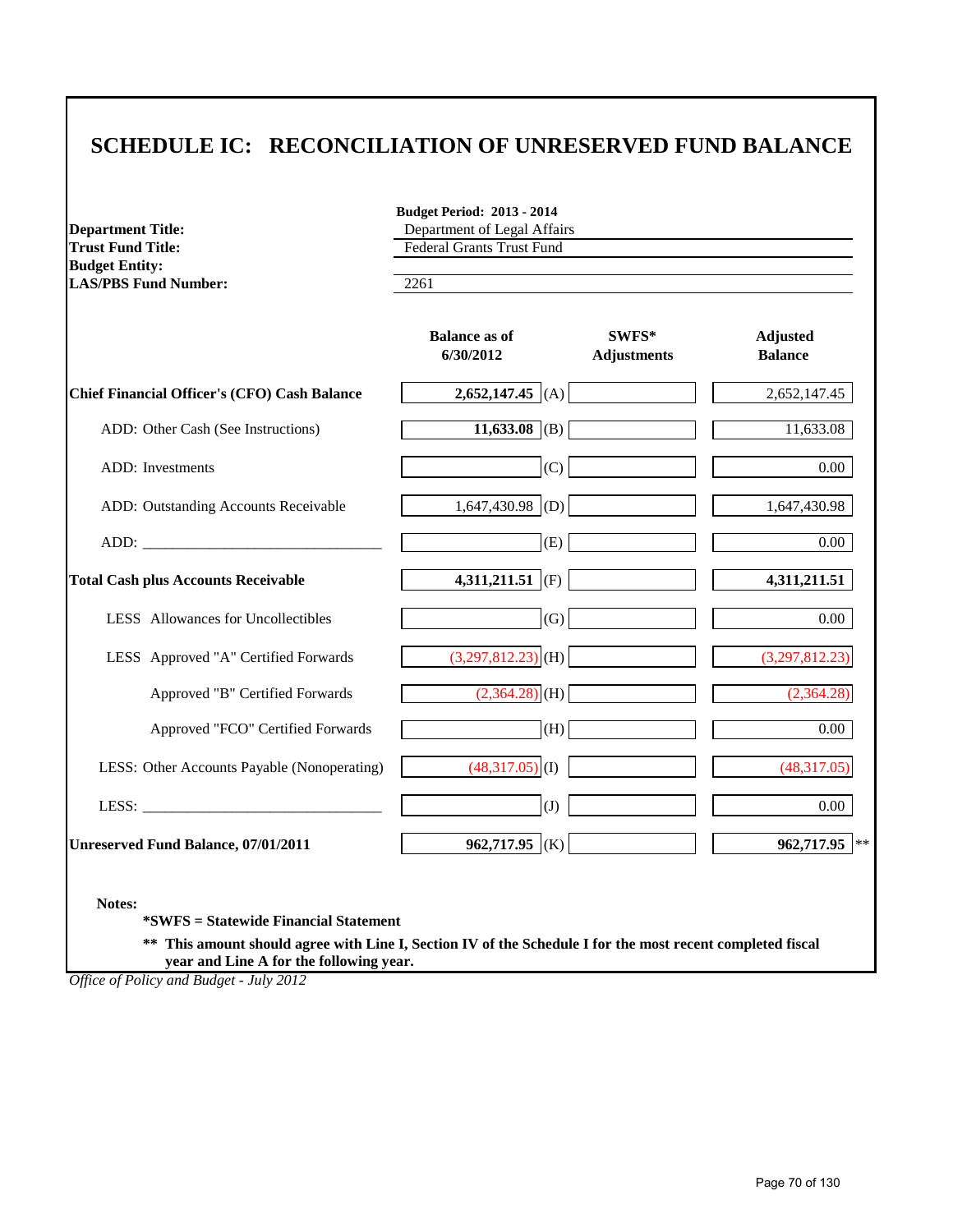#### **RECONCILIATION: BEGINNING TRIAL BALANCE TO SCHEDULE I and IC**

|                                   | <b>Budget Period: 2013 - 2014</b>                              |                   |  |  |
|-----------------------------------|----------------------------------------------------------------|-------------------|--|--|
| <b>Department Title:</b>          | Department of Legal Affairs                                    |                   |  |  |
| <b>Trust Fund Title:</b>          | <b>Federal Grants Trust Fund</b>                               |                   |  |  |
| <b>LAS/PBS Fund Number:</b>       | 2261                                                           |                   |  |  |
| <b>BEGINNING TRIAL BALANCE:</b>   |                                                                |                   |  |  |
|                                   | Total Fund Balance Per FLAIR Trial Balance, 07/01/12           |                   |  |  |
|                                   | Total all GLC's 5XXXX for governmental funds;                  | 506,858.48<br>(A) |  |  |
|                                   | GLC 539XX for proprietary and fiduciary funds                  |                   |  |  |
|                                   | <b>Subtract Nonspendable Fund Balance (GLC 56XXX)</b>          | (B)               |  |  |
|                                   | Add/Subtract Statewide Financial Statement (SWFS)Adjustments : |                   |  |  |
|                                   | SWFS Adjustment # and Description                              | (C)               |  |  |
|                                   | SWFS Adjustment # and Description                              | (C)               |  |  |
|                                   | <b>Add/Subtract Other Adjustment(s):</b>                       |                   |  |  |
|                                   | Approved "B" Carry Forward (Encumbrances) per LAS/PBS          | (2,364.28)<br>(D) |  |  |
|                                   | Approved "C" Carry Forward Total (FCO) per LAS/PBS             | (D)               |  |  |
|                                   | A/P not C/F-Operating Categories                               | 448,247.09<br>(D) |  |  |
|                                   | <b>Compensated Absences Liability</b>                          | $9,976.66$ (D)    |  |  |
|                                   |                                                                | (D)               |  |  |
|                                   |                                                                | (D)               |  |  |
| ADJUSTED BEGINNING TRIAL BALANCE: |                                                                | $962,717.95$ (E)  |  |  |
|                                   | UNRESERVED FUND BALANCE, SCHEDULE IC (Line I)                  | $962,717.95$ (F)  |  |  |
| <b>DIFFERENCE:</b>                |                                                                | 0.00<br>$(G)*$    |  |  |
| *SHOULD EQUAL ZERO.               |                                                                |                   |  |  |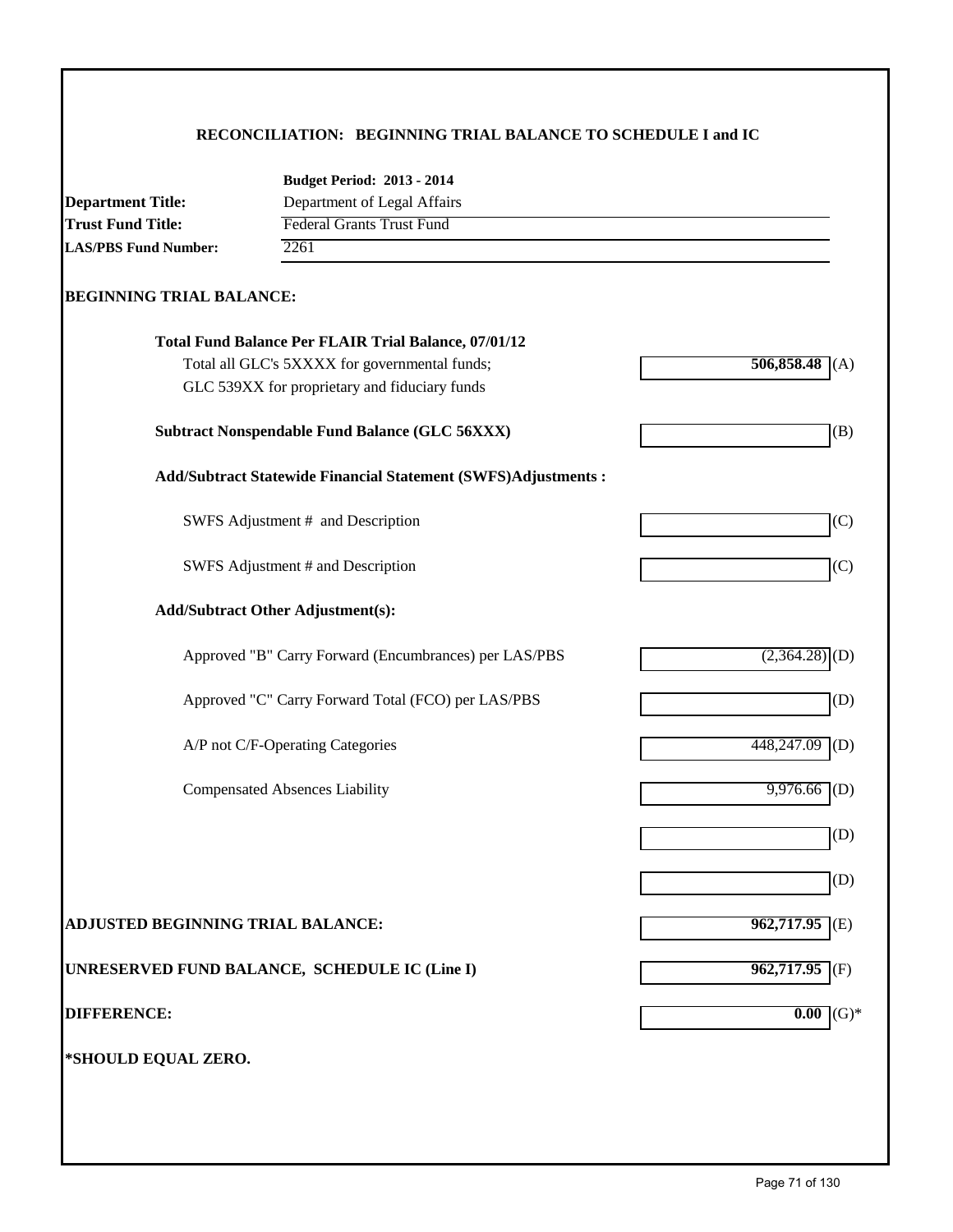#### **SCHEDULE ID: REQUEST FOR CREATION, RE-CREATION, RETENTION, TERMINATION, OR MODIFICATION OF A TRUST FUND**

|                         |                                                                                                                                | Page 1 of 2 |
|-------------------------|--------------------------------------------------------------------------------------------------------------------------------|-------------|
| Department:             | Legal Affairs                                                                                                                  |             |
| Fund Name:              | <b>Federal Grants Trust Fund</b>                                                                                               |             |
| FLAIR #:                | 261021                                                                                                                         |             |
| Name                    |                                                                                                                                |             |
| Position                | Sarah Nortelus                                                                                                                 |             |
| Telephone No. of Person | <b>Budget Director</b>                                                                                                         |             |
| Completing Form:        | 850-414-3414                                                                                                                   |             |
| <b>Type of Action</b>   | <b>Re-create without modification</b><br><b>Exempt From Termination</b>                                                        |             |
| <b>Requested:</b>       | (last action was initial create)                                                                                               |             |
| (Check one)             | <b>Retain without modification</b><br><b>Re-create/Retain with modification</b><br>$\mathbf{X}$<br>(last action was re-create) |             |
|                         | <b>Create New Fund</b><br><b>Terminate Existing Fund</b>                                                                       |             |

\* Enter ONLY the six-digit code. Not applicable for requests to **Create** trust fund.

For **All Trust Funds scheduled for review this year,** answer questions 1-6.

|                | Cite the statutory authority for the trust fund<br>(Florida Statutes or, if none, Laws of Florida).<br>Give the statutory purpose, if stated, for the trust<br>fund.          | Chapter 20.112 F.S., creates the Federal Grants Trust<br>Fund. The trust fund is established for use as a depository<br>for funds to be used for allowable grant activities funded<br>by restricted program revenues from federal sources. |
|----------------|-------------------------------------------------------------------------------------------------------------------------------------------------------------------------------|--------------------------------------------------------------------------------------------------------------------------------------------------------------------------------------------------------------------------------------------|
| $\overline{2}$ | List the specific sources of receipts to the trust<br>fund and the statutory references for those<br>receipts.                                                                | Chapter 20.112 F.S., Moneys to be credited to the trust<br>fund shall consist of grants and funding from the Federal<br>Government, interest earnings, and cash advances from<br>other trust funds.                                        |
| 3              | If state or federal law requires or prohibits<br>specific expenditures from the trust fund, list the<br>requirements or prohibitions and the statutory<br>citations for them. | Chapter 215.32(2)(b)(2)(g) F.S., Federal grant trust fund,<br>for use as a depository for funds to be used for allowable<br>grant activities funded by restricted program revenues from<br>federal sources.                                |
| $\overline{4}$ | If any source of receipts is federal, describe any<br>restrictions on those receipts that are inconsistent<br>with how the state does business.                               | The only receipts shall be federal receipts from federal<br>grant revenue.                                                                                                                                                                 |
| 5              | If this trust fund could be combined with other<br>agency trust funds that accomplish a similar<br>purpose, list those trust funds.                                           | None                                                                                                                                                                                                                                       |
| 6              | If General Revenue funding supports the same<br>programs or activities that the trust fund supports,<br>provide a justification.                                              | General Revenue partially supports the Medicaid Fraud<br>Control Unit with a 25% match required by the terms of<br>the federal grant. General Revenue does not supplant the<br>purpose of this fund.                                       |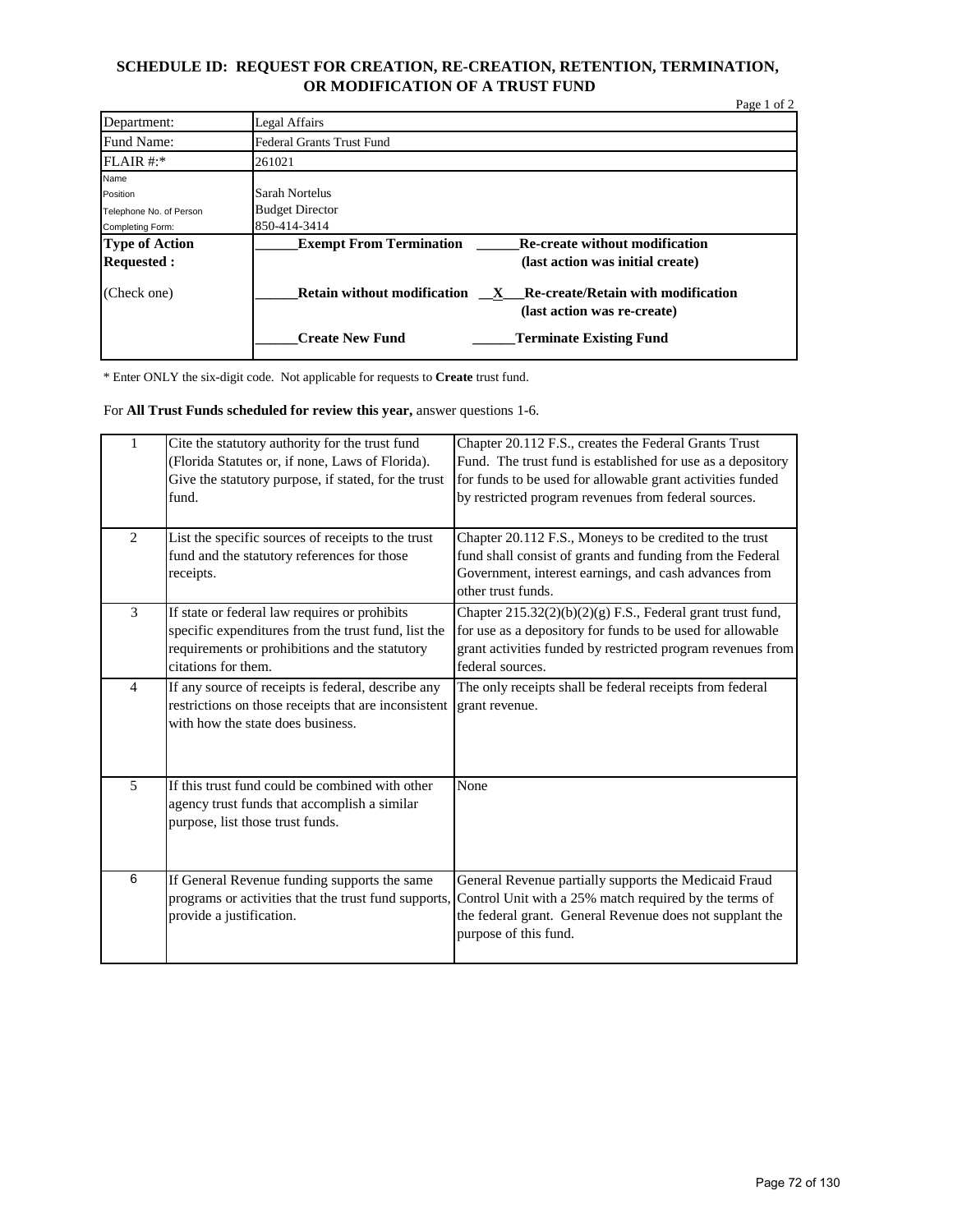For Trust Funds that the agency believes are **Exempt from Termination** answer question 7.

| If this trust fund is exempt from termination       | N/A |
|-----------------------------------------------------|-----|
| according to Article III, section $19(f)(3)$ of the |     |
| Florida Constitution, list the specific exemptions  |     |
| that apply.                                         |     |
|                                                     |     |

For Trust Funds that the agency recommends should be **Re-created/Retained with or without modification** answer questions 8 and 9 and attach draft legislation as requested.

| 8 | Give the specific reasons that continuation (re-<br>creation after initial creation or retention after<br>subsequent re-creation) of this trust fund is<br>necessary. List agency activities (based on the<br>activity detail report) supported by the trust fund. | This trust fund is necessary to continue the express intent<br>of the Florida Legislature to segregate funds to be used for<br>grant activates funded by restricted program revenues from<br>federal sources.<br>Activities: Medicaid Fraud Control, Victims Notification,<br>Investigation and Prosecution of Multi Circuit Organized<br>Crime. |
|---|--------------------------------------------------------------------------------------------------------------------------------------------------------------------------------------------------------------------------------------------------------------------|--------------------------------------------------------------------------------------------------------------------------------------------------------------------------------------------------------------------------------------------------------------------------------------------------------------------------------------------------|
| 9 | Describe any modifications the agency is<br>requesting when this fund is re-created/retained.<br>Attach draft legislation to accomplish the<br>requested change.                                                                                                   | None                                                                                                                                                                                                                                                                                                                                             |

For Trust Funds that the agency recommends should be **Terminated** answer question 10 and attach draft legislation as requested.

| Explain how the current cash balance and all       | N/A |
|----------------------------------------------------|-----|
| current receipts of the trust fund will be         |     |
| distributed. Attach draft legislation that removes |     |
| reference to the trust fund from the statutes.     |     |

For **New** Trust Funds that the agency recommends should be **Created** answer questions 11-13 and attach draft legislation as requested.

| 11. | Describe the purpose of the trust fund and<br>identify its revenue sources. Attach draft<br>legislation that meets the requirements of section<br>215.3207, Florida Statutes. | N/A |
|-----|-------------------------------------------------------------------------------------------------------------------------------------------------------------------------------|-----|
| 12  | Describe the specific impact on any other trust<br>fund or the General Revenue Fund from the<br>creation of this new trust fund.                                              | N/A |
| 13  | Describe the period of time for which this new<br>trust fund will be needed, or the circumstances<br>under which it will no longer be needed.                                 | N/A |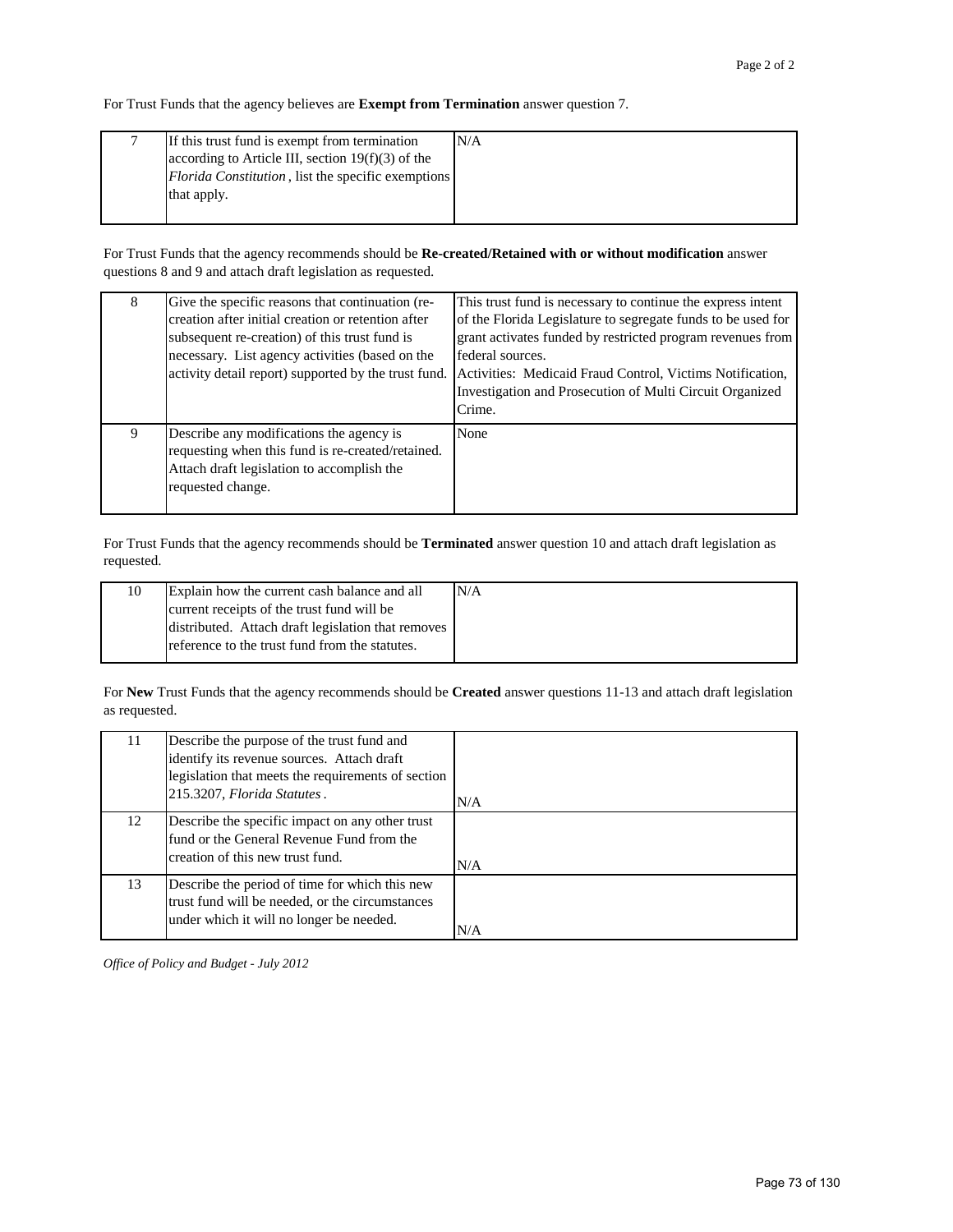# **Schedule I Series**

in the control of the control of the control of the control of the control of the control of the control of the control of the control of the control of the control of the control of the control of the control of the contr

# **Department of Legal Affairs**

## **Florida Crime Prevention and Training Institute Revolving Trust Fund**

**2302**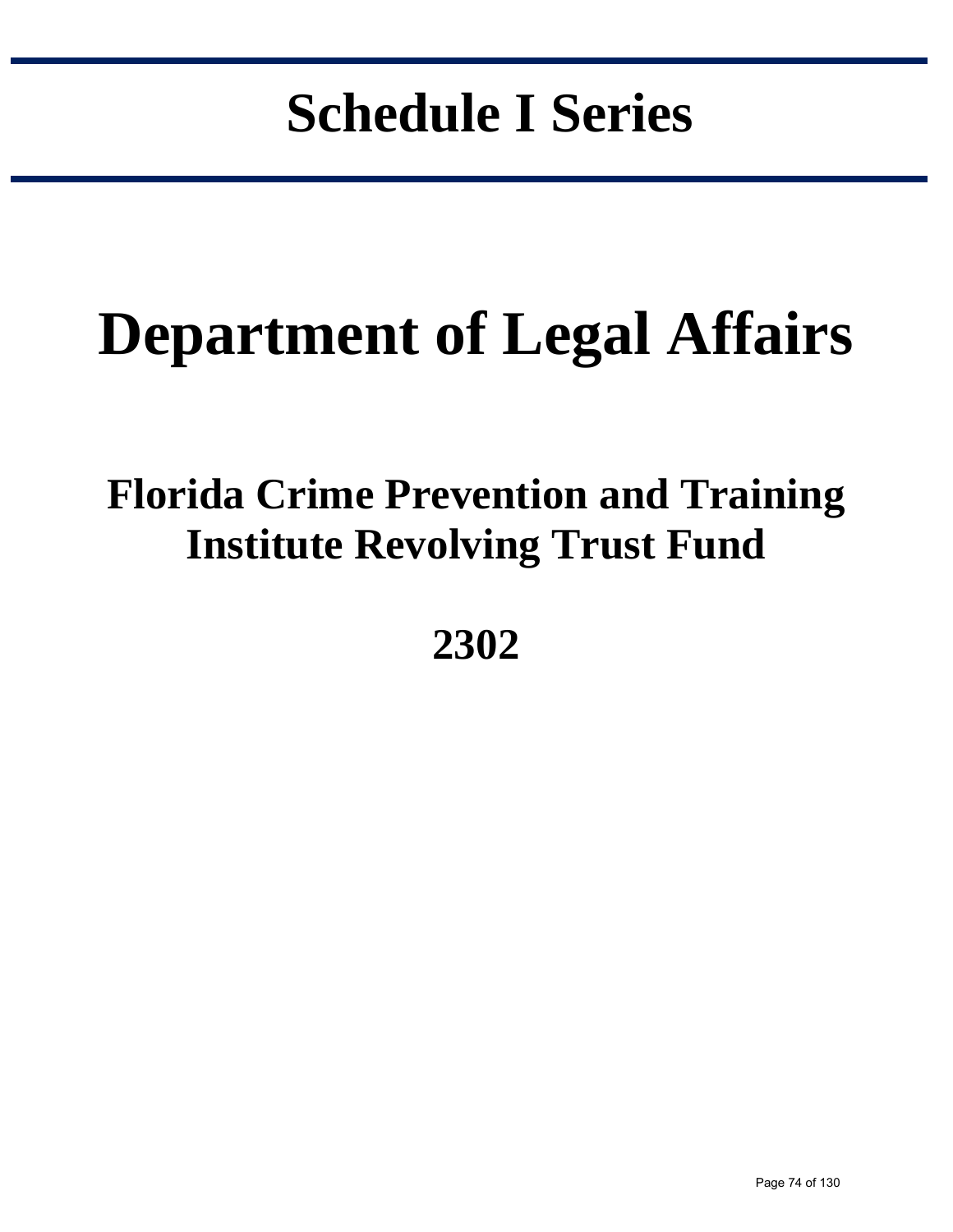#### Revenue Estimating Methodology Narrative Florida Crime Prevention Training Institute Revolving Trust Fund LAS/PBS Code 2302

Revenue estimate calculations for Fiscal Year 2012-13 and 2013-14 are based on the following methodology:

For Fiscal Year 2012-13 and Fiscal Year 2013-14 Sales of Goods/Services to State Agencies and Sales of Services Outside State Government are based on a 5% projected growth rate over the previous year.

Due to the economic recession revenue collections have been lower than projected. The collection is estimated to increase as the economy improves and state and local law enforcement agencies have funds to send officers to training classes offered by the Office of the Attorney General. Therefore, a reduction to account for unfunded budget is not needed at this time.

This trust fund funds the Florida Crime Prevention Training Institute (FCPTI) which provides quality crime prevention training since its establishment in 1982. The Institute continues to offer successful Florida Practitioner Designated Programs in the following fields: Crime Prevention, Crime Prevention through Environmental Design, Elder Crime, School Resource Officer and Victims Services.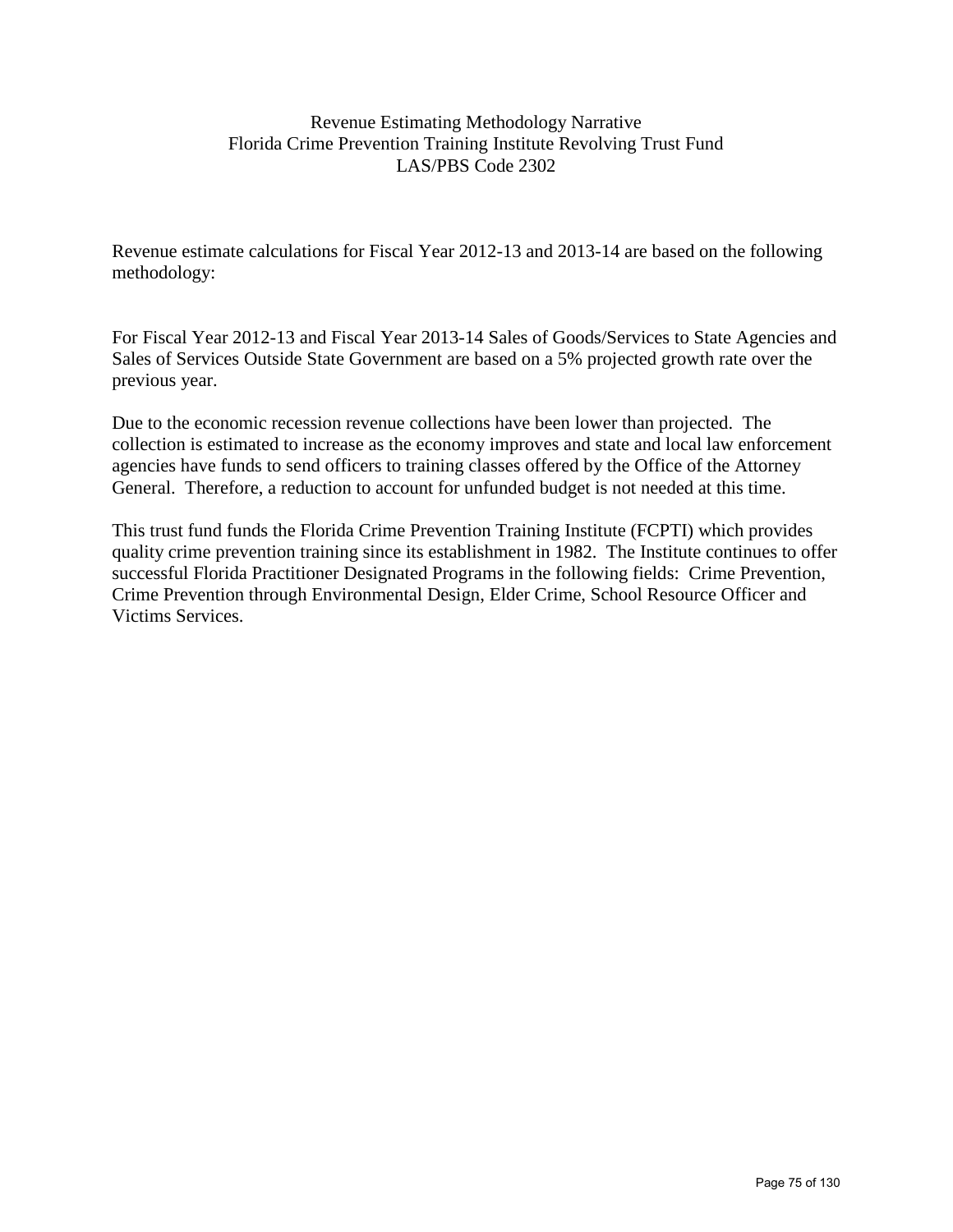### **Adjustment Narrative**

|    | FUND: FL.CRIME PREV TR IN REV TF 2302            |                       |                                     |                                                                                 |  |
|----|--------------------------------------------------|-----------------------|-------------------------------------|---------------------------------------------------------------------------------|--|
|    | SECTION III: ADJUSTMENTS                         | <b>OBJECT</b><br>CODE | COL A01<br>ACT PR YR<br>EXP 2011-12 | Narrative                                                                       |  |
| 04 | <b>Rounding Error</b>                            | 991000                | -69                                 | Rounding error                                                                  |  |
| 10 | SWFS ADJUSTMENT TO COMPENSATED<br><b>ABSENCE</b> | 991000                | 2,469                               | adjustment for difference in<br>calculation of compensated<br>absence liability |  |
|    | LINE A ADJ-A/P NOT CF PRIOR YEAR                 | 991000                | 3                                   | adjustments to prior year A/P not<br>certified                                  |  |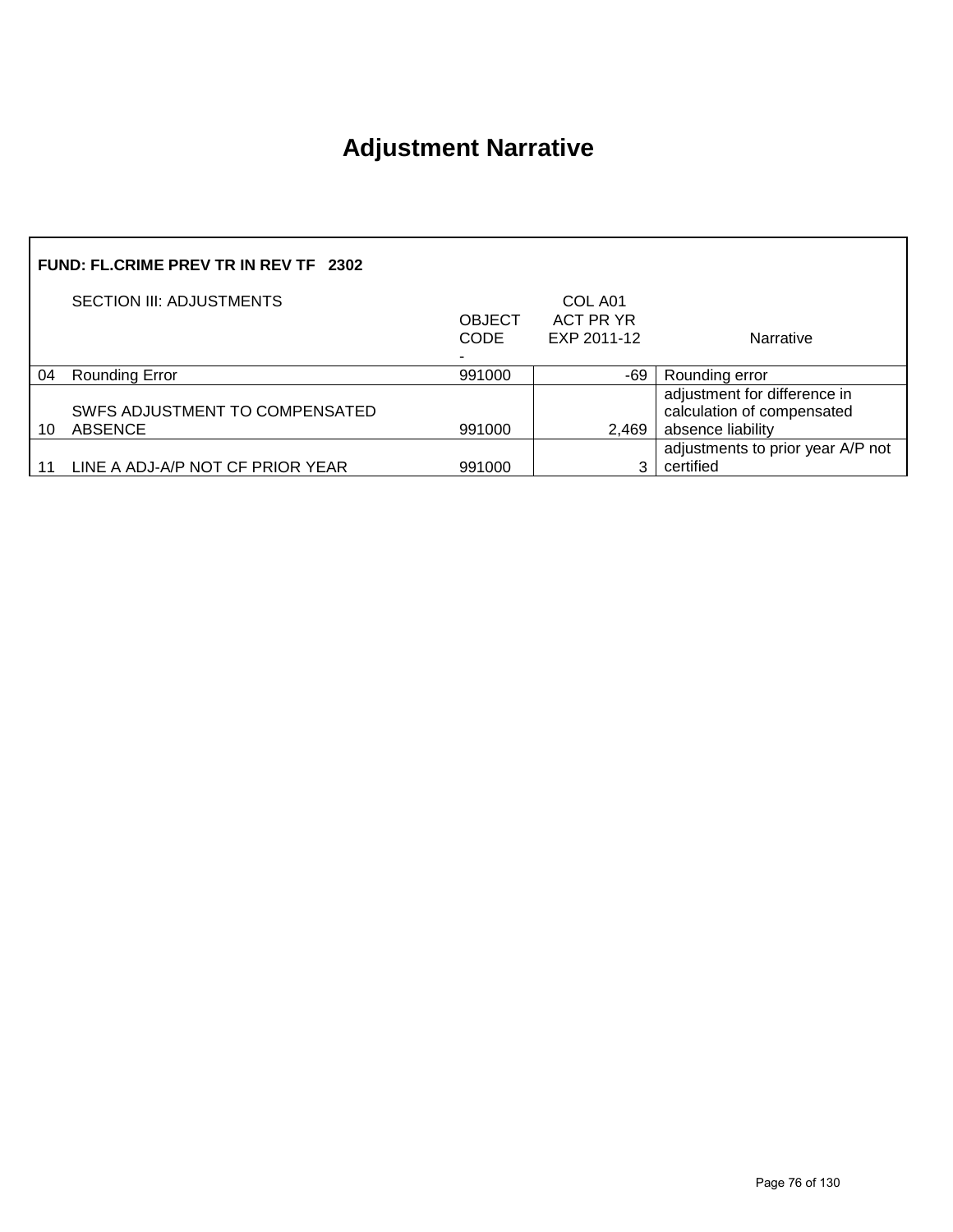#### **5 Percent Trust Fund Reserve Calculation FL Crime Prevention Training Institute Revolving Trust Fund LAS/PBS Fund 2302**

| <b>Total Revenues for Fiscal Year 12-13</b>   | 483,047.00        |  |
|-----------------------------------------------|-------------------|--|
| <b>Less Non-Operating Transfer to</b>         |                   |  |
| <b>Administrative TF:</b>                     | (21, 491)         |  |
| <b>Less Service Charge to General Revenue</b> |                   |  |
| $8%$ :                                        | (37, 921)         |  |
| <b>Total Revenue Subject to 5% Reserve</b>    |                   |  |
| <b>Calculation</b>                            | \$<br>423,635     |  |
|                                               |                   |  |
| Multiplied by 5%                              | 5%<br>$\mathbf X$ |  |
| <b>Total 5% Reserve for FCPTIR Trust</b>      |                   |  |
| <b>Fund</b>                                   | 21,182            |  |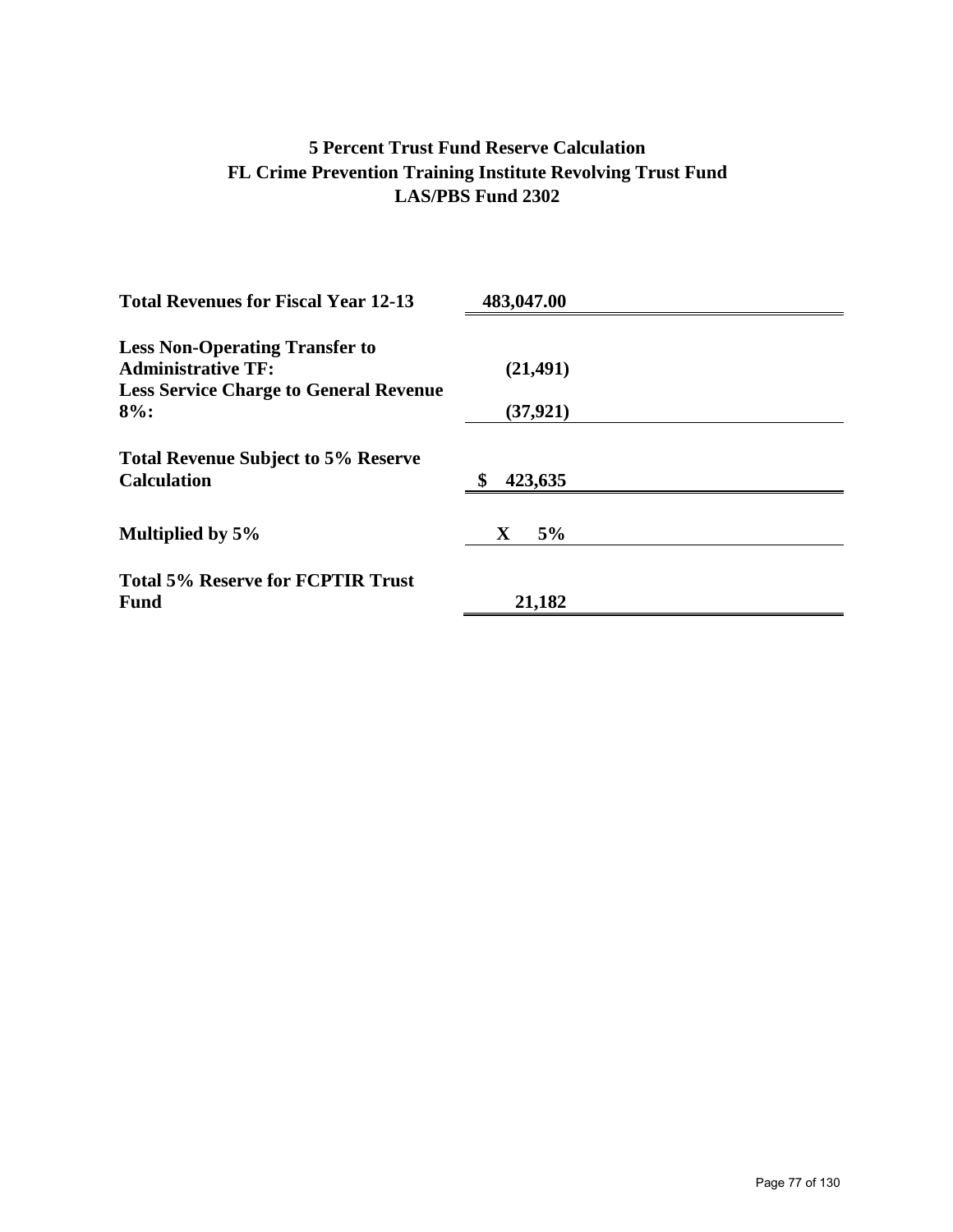#### **SCHEDULE IC: RECONCILIATION OF UNRESERVED FUND BALANCE**

| <b>Department Title:</b><br><b>Trust Fund Title:</b> | Department of Legal Affairs<br>FL Crime Prevention Training Institute Revolving Trust Fund |                             |                                   |  |
|------------------------------------------------------|--------------------------------------------------------------------------------------------|-----------------------------|-----------------------------------|--|
| <b>Budget Entity:</b><br><b>LAS/PBS Fund Number:</b> | 2302                                                                                       |                             |                                   |  |
|                                                      | <b>Balance as of</b><br>6/30/2012                                                          | SWFS*<br><b>Adjustments</b> | <b>Adjusted</b><br><b>Balance</b> |  |
| Chief Financial Officer's (CFO) Cash Balance         | 183,706.02 (A)                                                                             |                             | 183,706.02                        |  |
| ADD: Other Cash (See Instructions)                   | 1,875.00 (B)                                                                               |                             | 1,875.00                          |  |
| ADD: Investments                                     | (C)                                                                                        |                             | 0.00                              |  |
| ADD: Outstanding Accounts Receivable                 | $18,162.80$ (D)                                                                            |                             | 18,162.80                         |  |
|                                                      | (E)                                                                                        |                             | 0.00                              |  |
| <b>Total Cash plus Accounts Receivable</b>           | 203,743.82 (F)                                                                             |                             | 203,743.82                        |  |
| LESS Allowances for Uncollectibles                   | (G)                                                                                        |                             | 0.00                              |  |
| LESS Approved "A" Certified Forwards                 | $(22,940.52)$ (H)                                                                          |                             | (22,940.52)                       |  |
| Approved "B" Certified Forwards                      | (H)                                                                                        |                             | 0.00                              |  |
| Approved "FCO" Certified Forwards                    | (H)                                                                                        |                             | $0.00\,$                          |  |
| LESS: Other Accounts Payable (Nonoperating)          | $(10,034.84)$ <sup>(I)</sup>                                                               |                             | (10,034.84)                       |  |
|                                                      | (J)                                                                                        |                             | $0.00\,$                          |  |
| Unreserved Fund Balance, 07/01/2011                  | 170,768.46 (K)                                                                             |                             | 170,768.46                        |  |

**\*SWFS = Statewide Financial Statement** 

**\*\* This amount should agree with Line I, Section IV of the Schedule I for the most recent completed fiscal year and Line A for the following year.**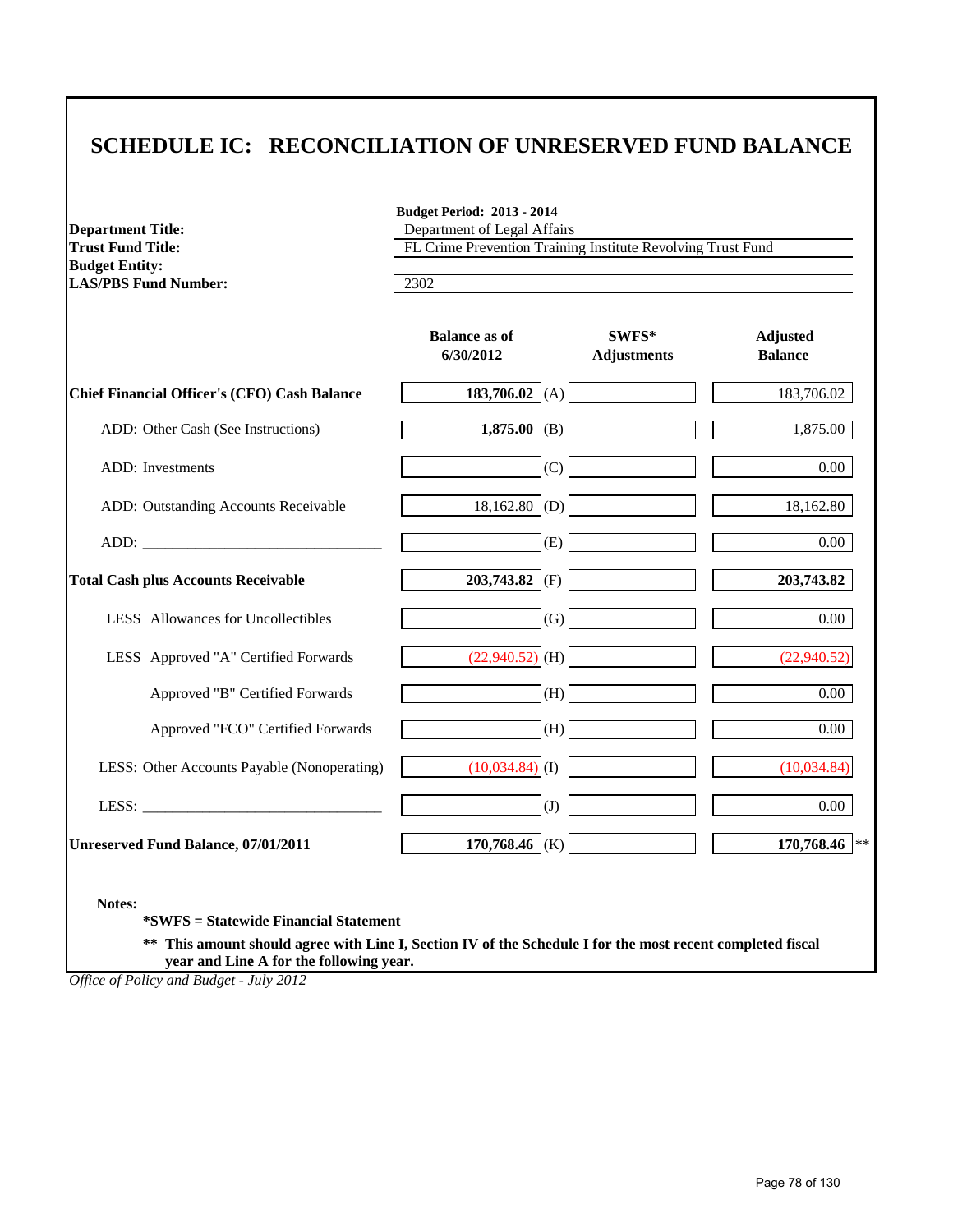#### **RECONCILIATION: BEGINNING TRIAL BALANCE TO SCHEDULE I and IC**

| Florida Crime Prevention Training Institute Revolving Trust Fund<br>$149,214.45$ <sup>(A)</sup> |
|-------------------------------------------------------------------------------------------------|
|                                                                                                 |
|                                                                                                 |
|                                                                                                 |
|                                                                                                 |
|                                                                                                 |
|                                                                                                 |
|                                                                                                 |
| (B)                                                                                             |
| Add/Subtract Statewide Financial Statement (SWFS)Adjustments :                                  |
| (C)                                                                                             |
| (C)                                                                                             |
|                                                                                                 |
| Approved "B" Carry Forward (Encumbrances) per LAS/PBS<br>(D)                                    |
| Approved "C" Carry Forward Total (FCO) per LAS/PBS<br>(D)                                       |
| (D)                                                                                             |
| $21,554.01$ (D)                                                                                 |
| (D)                                                                                             |
| (D)                                                                                             |
| $170,768.46$ (E)                                                                                |
| $170,768.46$ (F)                                                                                |
| 0.00<br>$\rm I(G)^*$                                                                            |
|                                                                                                 |
|                                                                                                 |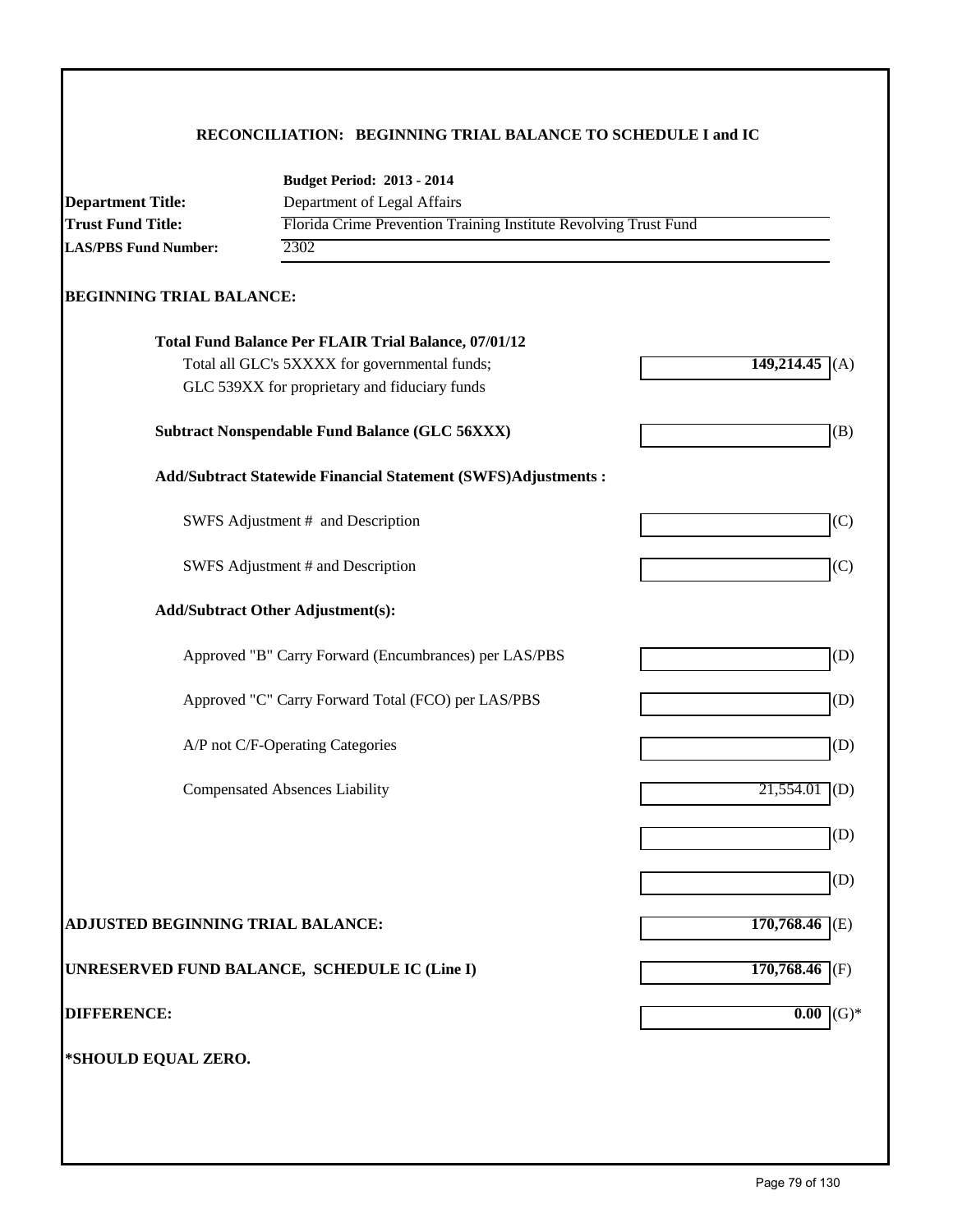#### **SCHEDULE ID: REQUEST FOR CREATION, RE-CREATION, RETENTION, TERMINATION, OR MODIFICATION OF A TRUST FUND**

|                         | Page 1 of 2                                                                                                             |
|-------------------------|-------------------------------------------------------------------------------------------------------------------------|
| Department:             | Legal Affairs                                                                                                           |
| Fund Name:              | Florida Crime Prevention Training Institute Revolving Trust Fund                                                        |
| $FLAIR$ #:*             | 302001                                                                                                                  |
| Name                    |                                                                                                                         |
| Position                | Sarah Nortelus                                                                                                          |
| Telephone No. of Person | <b>Budget Director</b>                                                                                                  |
| Completing Form:        | 850-414-3414                                                                                                            |
| <b>Type of Action</b>   | <b>Exempt From Termination</b><br><b>Re-create without modification</b>                                                 |
| <b>Requested:</b>       | (last action was initial create)                                                                                        |
| (Check one)             | <b>Retain without modification</b><br>Re-create/Retain with modification<br>$\mathbf{X}$<br>(last action was re-create) |
|                         | <b>Create New Fund</b><br><b>Terminate Existing Fund</b>                                                                |

\* Enter ONLY the six-digit code. Not applicable for requests to **Create** trust fund.

For **All Trust Funds scheduled for review this year,** answer questions 1-6.

| $\mathbf{1}$   | Cite the statutory authority for the trust fund<br>(Florida Statutes or, if none, Laws of Florida).<br>Give the statutory purpose, if stated, for the trust<br>fund.          | Chapter 16.55, F.S., There is established within the<br>Department of Legal Affairs the Florida Crime Prevention<br>Training Institute Revolving Trust Fund to be used<br>exclusively for the purposes of this section.                                                                                                                                                                                                                                                                                     |
|----------------|-------------------------------------------------------------------------------------------------------------------------------------------------------------------------------|-------------------------------------------------------------------------------------------------------------------------------------------------------------------------------------------------------------------------------------------------------------------------------------------------------------------------------------------------------------------------------------------------------------------------------------------------------------------------------------------------------------|
| $\overline{2}$ | List the specific sources of receipts to the trust<br>fund and the statutory references for those<br>receipts.                                                                | Chapter 16.55, F.S., All moneys, fees, donations, or grants<br>collected by the department on behalf of the institute shall<br>be deposited into the Florida Crime Prevention Training<br>Institute Revolving Trust Fund. and shall be applied to<br>cover all costs incurred in establishing and conducting the<br>crime prevention training programs authorized under this<br>section, including, but not limited to, salaries for<br>instructors and costs of materials connected with such<br>programs. |
| 3              | If state or federal law requires or prohibits<br>specific expenditures from the trust fund, list the<br>requirements or prohibitions and the statutory<br>citations for them. | Chapter 16.55, F.S., directs that the funds shall be applied<br>to cover all costs incurred in establishing and conducting<br>the crime prevention training programs authorized under<br>this section, including, but not limited to, salaries for<br>instructors and costs of materials connected with such<br>programs.                                                                                                                                                                                   |
| $\overline{4}$ | If any source of receipts is federal, describe any<br>restrictions on those receipts that are inconsistent<br>with how the state does business.                               | None                                                                                                                                                                                                                                                                                                                                                                                                                                                                                                        |
| 5              | If this trust fund could be combined with other<br>agency trust funds that accomplish a similar<br>purpose, list those trust funds.                                           | None                                                                                                                                                                                                                                                                                                                                                                                                                                                                                                        |
| 6              | If General Revenue funding supports the same<br>programs or activities that the trust fund supports, supplant the purpose of this fund.<br>provide a justification.           | General Revenue does not support the activities or                                                                                                                                                                                                                                                                                                                                                                                                                                                          |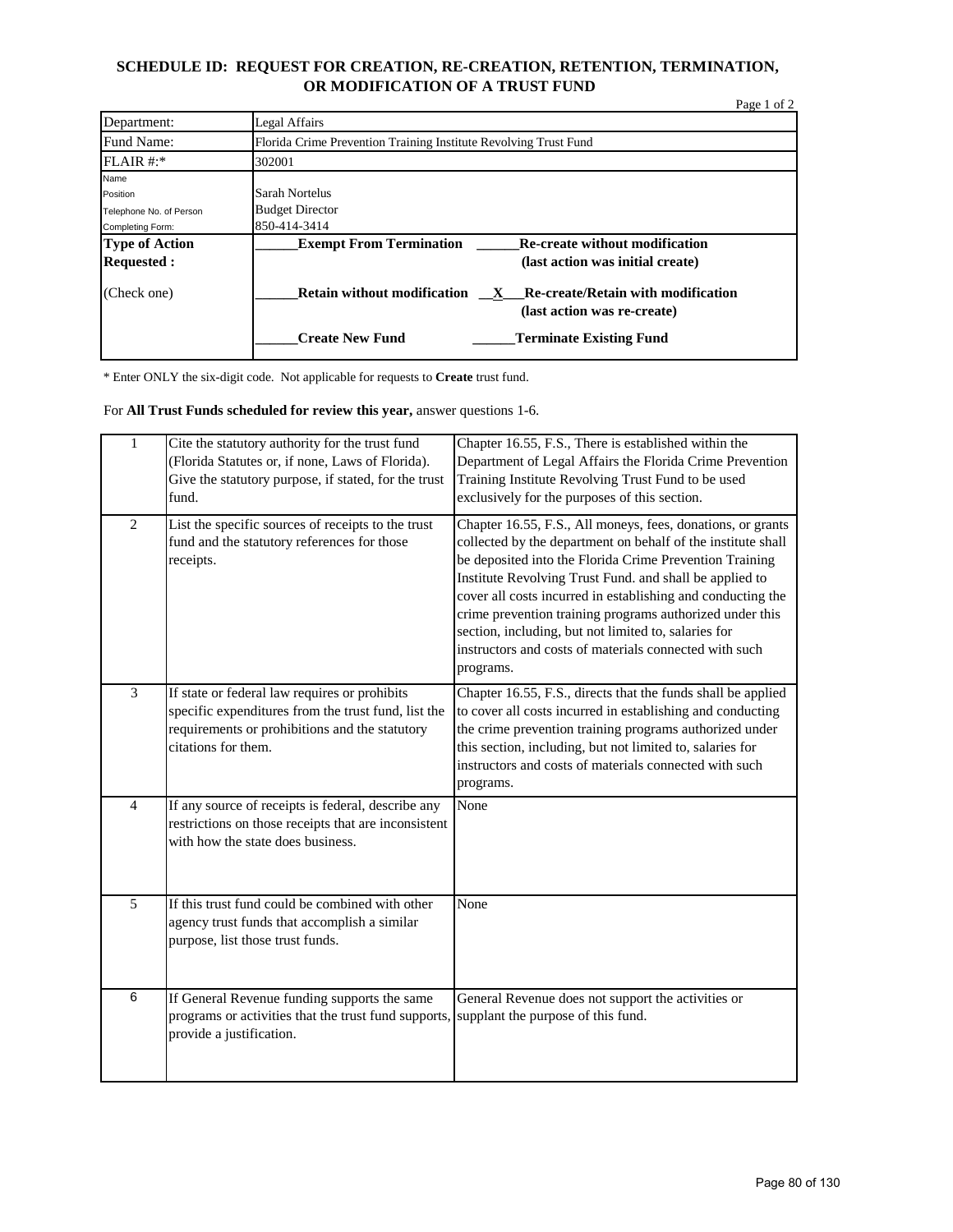For Trust Funds that the agency believes are **Exempt from Termination** answer question 7.

| If this trust fund is exempt from termination       | N/A |
|-----------------------------------------------------|-----|
| according to Article III, section $19(f)(3)$ of the |     |
| Florida Constitution, list the specific exemptions  |     |
| that apply.                                         |     |
|                                                     |     |

For Trust Funds that the agency recommends should be **Re-created/Retained with or without modification** answer questions 8 and 9 and attach draft legislation as requested.

| 8 | Give the specific reasons that continuation (re-<br>creation after initial creation or retention after<br>subsequent re-creation) of this trust fund is<br>necessary. List agency activities (based on the | This trust fund is necessary to continue the express intent<br>of the Florida Legislature to fund a crime prevention<br>training program.<br>Activities: Crime Prevention Training |
|---|------------------------------------------------------------------------------------------------------------------------------------------------------------------------------------------------------------|------------------------------------------------------------------------------------------------------------------------------------------------------------------------------------|
|   | Describe any modifications the agency is<br>requesting when this fund is re-created/retained.<br>Attach draft legislation to accomplish the<br>requested change.                                           | None                                                                                                                                                                               |

For Trust Funds that the agency recommends should be **Terminated** answer question 10 and attach draft legislation as requested.

| Explain how the current cash balance and all       | N/A |
|----------------------------------------------------|-----|
| current receipts of the trust fund will be         |     |
| distributed. Attach draft legislation that removes |     |
| reference to the trust fund from the statutes.     |     |

For **New** Trust Funds that the agency recommends should be **Created** answer questions 11-13 and attach draft legislation as requested.

| 11 | Describe the purpose of the trust fund and<br>identify its revenue sources. Attach draft<br>legislation that meets the requirements of section<br>215.3207, Florida Statutes. | N/A |
|----|-------------------------------------------------------------------------------------------------------------------------------------------------------------------------------|-----|
| 12 | Describe the specific impact on any other trust<br>fund or the General Revenue Fund from the<br>creation of this new trust fund.                                              | N/A |
| 13 | Describe the period of time for which this new<br>trust fund will be needed, or the circumstances<br>under which it will no longer be needed.                                 | N/A |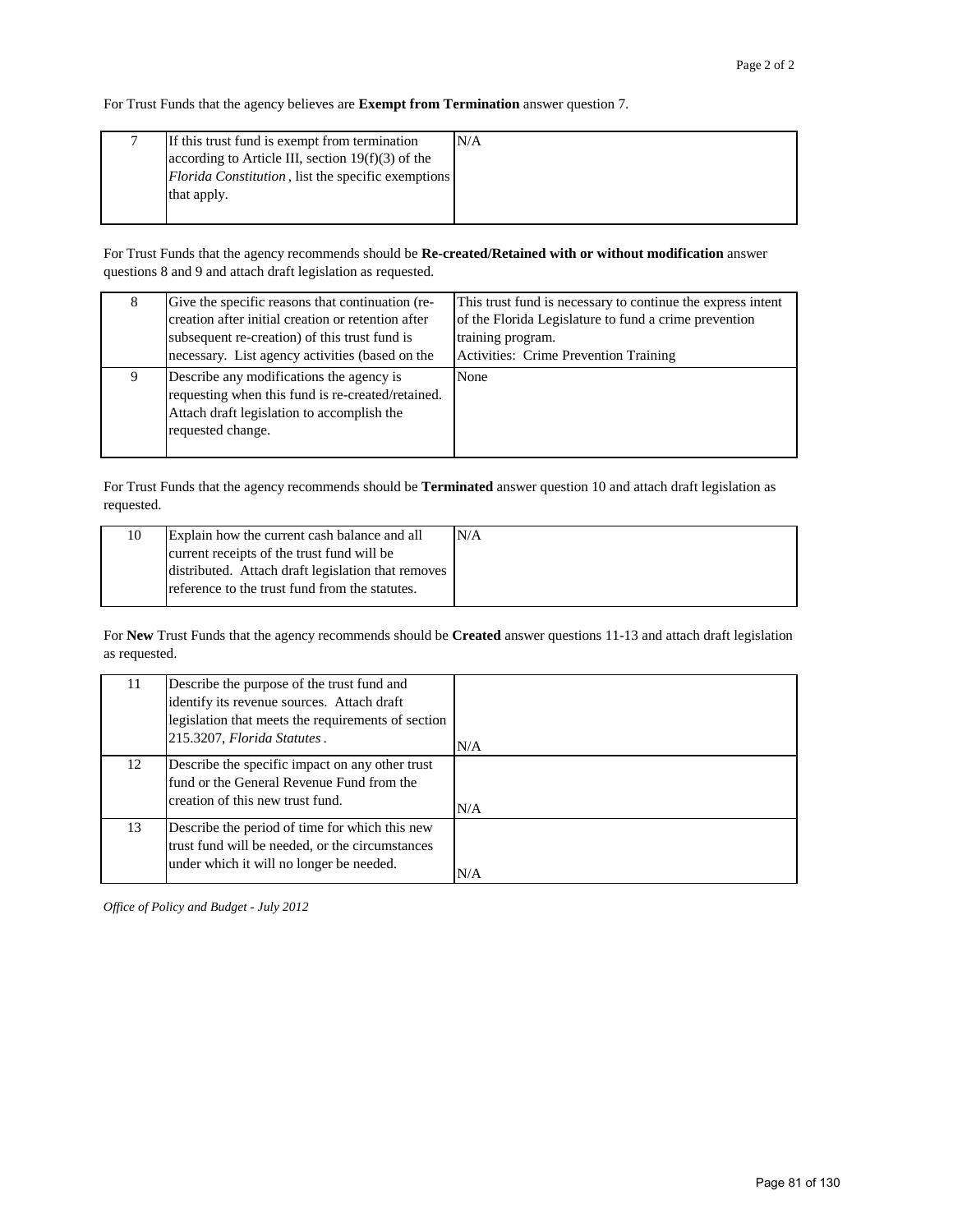# **Schedule I Series**

in the control of the control of the control of the control of the control of the control of the control of the control of the control of the control of the control of the control of the control of the control of the contr

# **Department of Legal Affairs**

### **Grants and Donations Trust Fund**

**2339**

Page 82 of 130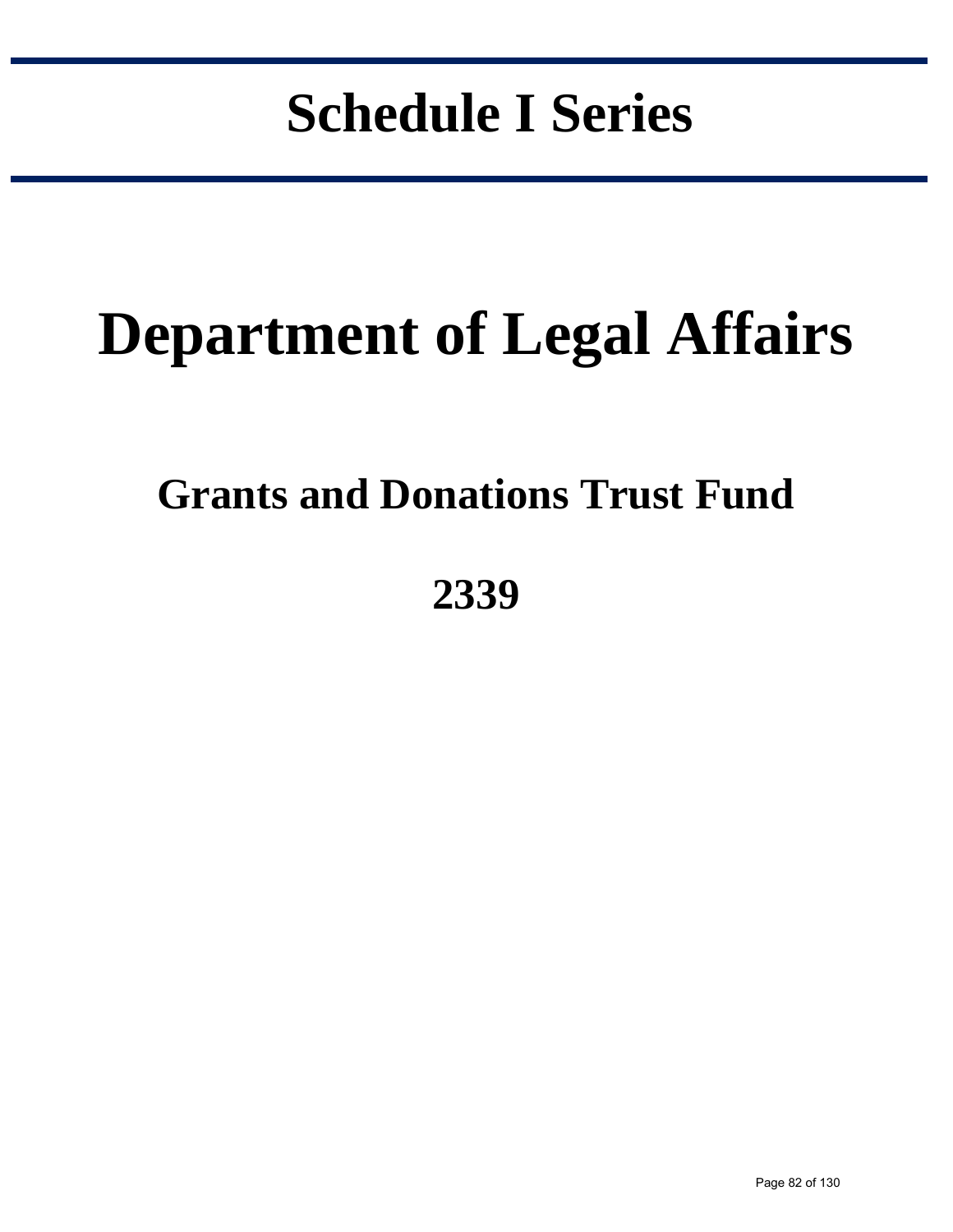#### Revenue Estimating Methodology Narrative Grants and Donations Trust Fund LAS/PBS Code 2339

Revenue estimate calculations for Fiscal Year 2012-13 and 2013-14 are based on the following methodology:

Revenues are based on a 3 year average for funds received from the federal asset-sharing program with the US Department of Justice and Section 937.701 Florida Statutes, the Florida Contraband Forfeiture Act for Fiscal Year 2012-13 and a 3% increase over the previous year for Fiscal Year 2013-14 to smooth volatility and randomness.

US DOJ Federal Asset Sharing Funds received under the federal asset-sharing program cannot be co-mingled with other funds, according to the federal instructions. In FY 2008-09 the Department requested the creation of the Federal Law Enforcement TF. This request was not approved by the Legislature.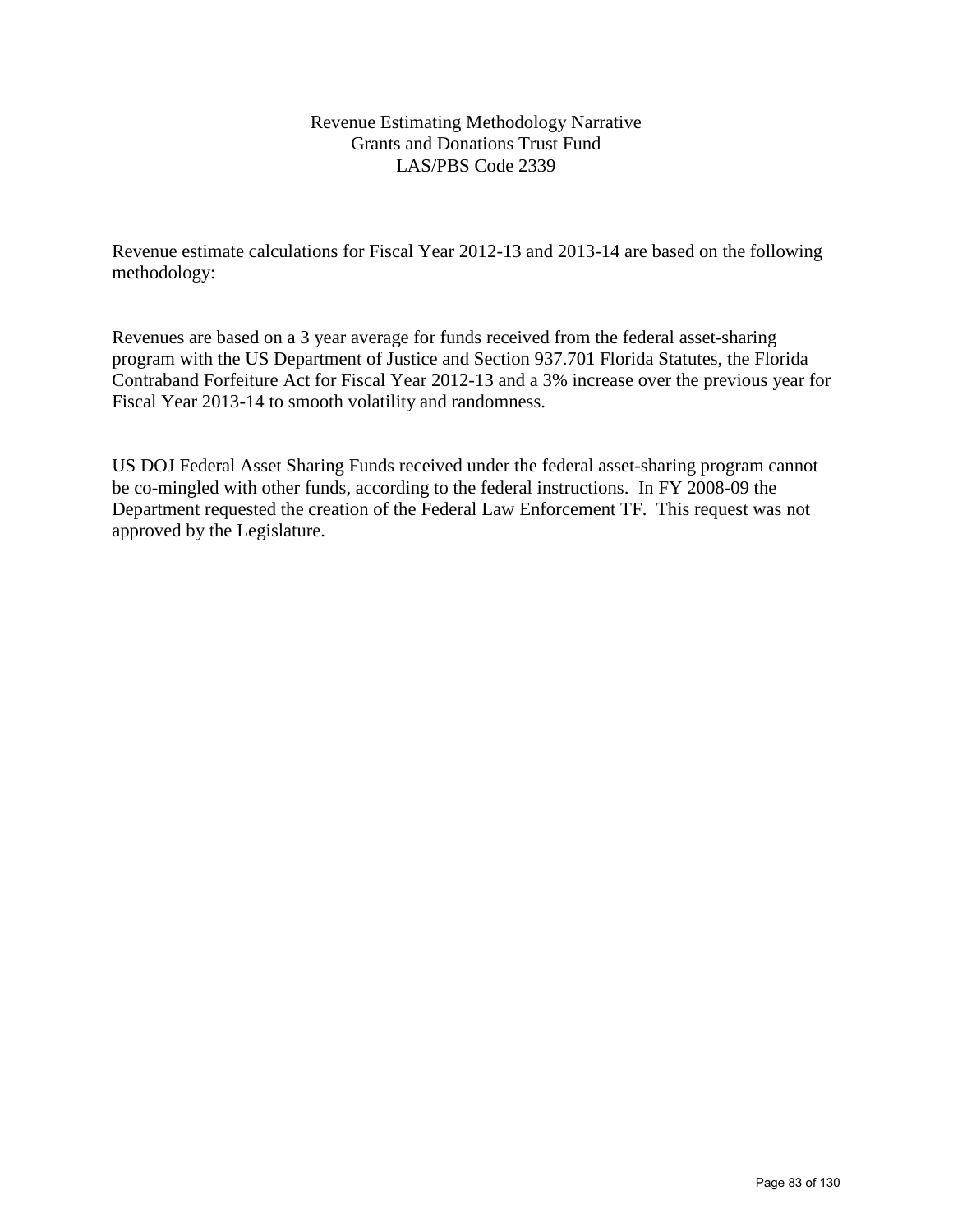#### **5 Percent Trust Fund Reserve Calculation Grants and Donations Trust Fund LAS/PBS Fund 2339**

| <b>Total Revenues for Fiscal Year 12-13</b> | 558,591.00    |  |
|---------------------------------------------|---------------|--|
| <b>Less Service Charge to General</b>       |               |  |
| <b>Revenue 8%:</b>                          |               |  |
|                                             | (44, 687)     |  |
| <b>Total Revenue Subject to 5% Reserve</b>  |               |  |
| <b>Calculation</b>                          | 513,904<br>\$ |  |
|                                             |               |  |
|                                             |               |  |
| Multiplied by 5%                            | 5%<br>X       |  |
|                                             |               |  |
| <b>Total 5% Reserve for FCPTIR Trust</b>    |               |  |
| <b>Fund</b>                                 | 25,695        |  |
|                                             |               |  |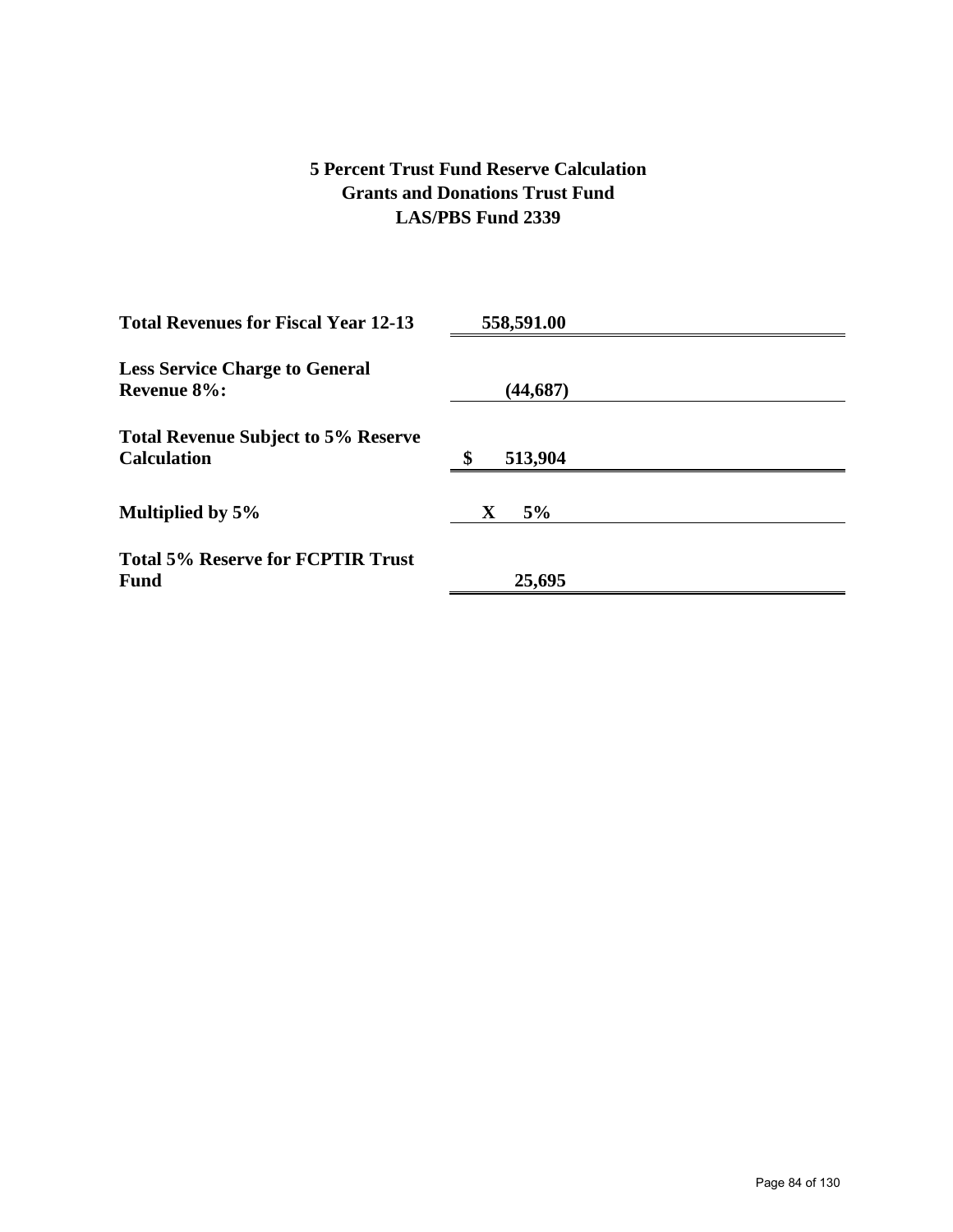#### **SCHEDULE IC: RECONCILIATION OF UNRESERVED FUND BALANCE**

| <b>Department Title:</b><br><b>Trust Fund Title:</b> | Department of Legal Affairs<br><b>Grants and Donations Trust Fund</b> |                             |                                   |
|------------------------------------------------------|-----------------------------------------------------------------------|-----------------------------|-----------------------------------|
| <b>Budget Entity:</b>                                |                                                                       |                             |                                   |
| <b>LAS/PBS Fund Number:</b>                          | 2339                                                                  |                             |                                   |
|                                                      | <b>Balance as of</b><br>6/30/2012                                     | SWFS*<br><b>Adjustments</b> | <b>Adjusted</b><br><b>Balance</b> |
| <b>Chief Financial Officer's (CFO) Cash Balance</b>  | 3,381,676.98 (A)                                                      |                             | 3,381,676.98                      |
| ADD: Other Cash (See Instructions)                   | (B)                                                                   |                             | $0.00\,$                          |
| ADD: Investments                                     | (C)                                                                   |                             | 0.00                              |
| ADD: Outstanding Accounts Receivable                 | $1,006.76$ (D)                                                        |                             | 1,006.76                          |
|                                                      | (E)                                                                   |                             | 0.00                              |
| <b>Total Cash plus Accounts Receivable</b>           | 3,382,683.74 (F)                                                      |                             | 3,382,683.74                      |
| LESS Allowances for Uncollectibles                   | (G)                                                                   |                             | 0.00                              |
| LESS Approved "A" Certified Forwards                 | (H)                                                                   |                             | 0.00                              |
| Approved "B" Certified Forwards                      | (H)                                                                   |                             | $\overline{0.00}$                 |
| Approved "FCO" Certified Forwards                    | (H)                                                                   |                             | $0.00\,$                          |
| LESS: Other Accounts Payable (Nonoperating)          | (I)                                                                   |                             | $0.00\,$                          |
| LESS: $\overline{\phantom{a}}$                       | (J)                                                                   |                             | 0.00                              |
| <b>Unreserved Fund Balance, 07/01/2011</b>           | 3,382,683.74 (K)                                                      |                             | 3,382,683.74 **                   |

**= Statewide Financial Statement** 

**\*\* This amount should agree with Line I, Section IV of the Schedule I for the most recent completed fiscal year and Line A for the following year.**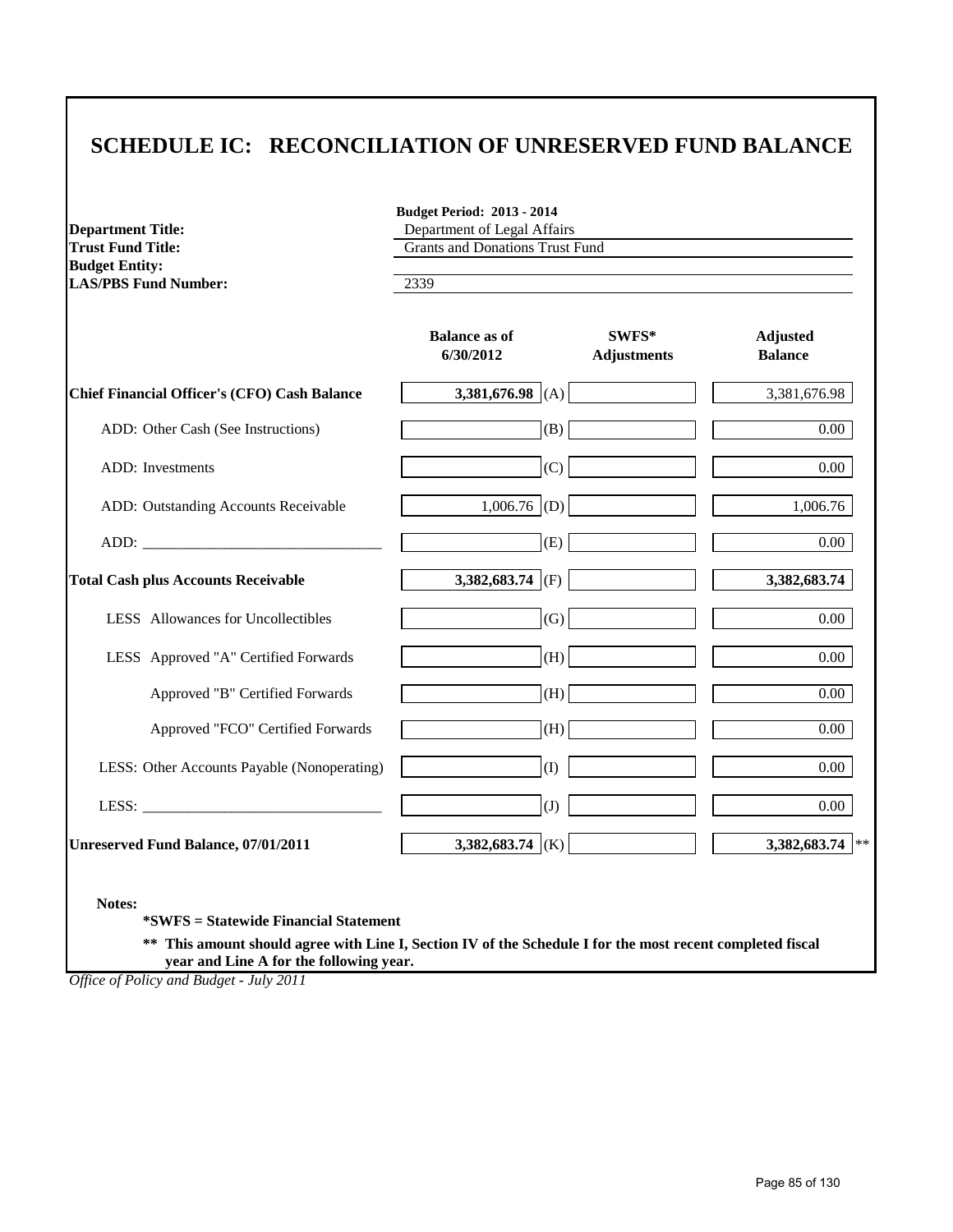#### **RECONCILIATION: BEGINNING TRIAL BALANCE TO SCHEDULE I and IC**

|                                                         | <b>Budget Period: 2012 - 2013</b>                              |                    |
|---------------------------------------------------------|----------------------------------------------------------------|--------------------|
| Department of Legal Affairs<br><b>Department Title:</b> |                                                                |                    |
| <b>Trust Fund Title:</b>                                | <b>Grants and Donations Trust Fund</b>                         |                    |
| <b>LAS/PBS Fund Number:</b>                             | 2339                                                           |                    |
| <b>BEGINNING TRIAL BALANCE:</b>                         |                                                                |                    |
|                                                         | Total Fund Balance Per FLAIR Trial Balance, 07/01/12           |                    |
|                                                         | Total all GLC's 5XXXX for governmental funds;                  | $3,382,683.74$ (A) |
|                                                         | GLC 539XX for proprietary and fiduciary funds                  |                    |
|                                                         | <b>Subtract Nonspendable Fund Balance (GLC 56XXX)</b>          | (B)                |
|                                                         | Add/Subtract Statewide Financial Statement (SWFS)Adjustments : |                    |
|                                                         | SWFS Adjustment # and Description                              | (C)                |
|                                                         | SWFS Adjustment # and Description                              | (C)                |
|                                                         | <b>Add/Subtract Other Adjustment(s):</b>                       |                    |
|                                                         | Approved "B" Carry Forward (Encumbrances) per LAS/PBS          | (D)                |
|                                                         | Approved "C" Carry Forward Total (FCO) per LAS/PBS             | (D)                |
|                                                         | A/P not C/F-Operating Categories                               | (D)                |
|                                                         | <b>Compensated Absences Liability</b>                          | (D)                |
|                                                         |                                                                | (D)                |
|                                                         |                                                                | (D)                |
| ADJUSTED BEGINNING TRIAL BALANCE:                       |                                                                | $3,382,683.74$ (E) |
|                                                         | UNRESERVED FUND BALANCE, SCHEDULE IC (Line I)                  | $3,382,683.74$ (F) |
| <b>DIFFERENCE:</b>                                      |                                                                | 0.00<br>$(G)*$     |
|                                                         |                                                                |                    |
| *SHOULD EQUAL ZERO.                                     |                                                                |                    |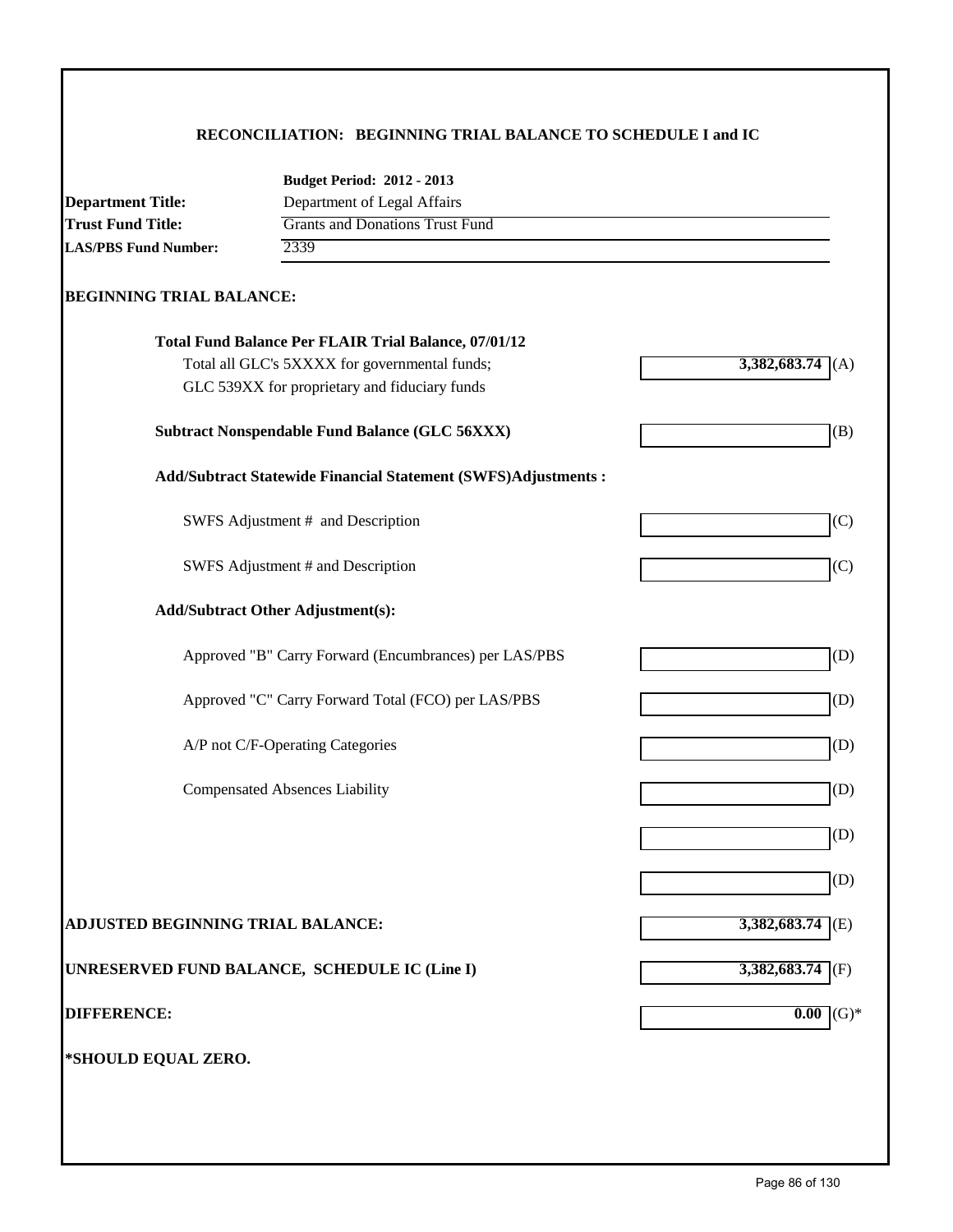#### **SCHEDULE ID: REQUEST FOR CREATION, RE-CREATION, RETENTION, TERMINATION, OR MODIFICATION OF A TRUST FUND**

| Department:             | Legal Affairs                                                                                           |
|-------------------------|---------------------------------------------------------------------------------------------------------|
| Fund Name:              | <b>Grants and Donations Trust Fund</b>                                                                  |
| FLAIR #:                | 339001                                                                                                  |
| Name                    |                                                                                                         |
| Position                | Sarah Nortelus                                                                                          |
| Telephone No. of Person | <b>Budget Director</b>                                                                                  |
| Completing Form:        | 850-414-3414                                                                                            |
| <b>Type of Action</b>   | <b>Exempt From Termination</b><br><b>Re-create without modification</b>                                 |
| <b>Requested:</b>       | (last action was initial create)                                                                        |
| (Check one)             | Re-create/Retain with modification<br><b>Retain without modification</b><br>(last action was re-create) |
|                         |                                                                                                         |

\* Enter ONLY the six-digit code. Not applicable for requests to **Create** trust fund.

For **All Trust Funds scheduled for review this year,** answer questions 1-6.

|                | Cite the statutory authority for the trust fund<br>(Florida Statutes or, if none, Laws of Florida).<br>Give the statutory purpose, if stated, for the trust<br>fund. | Laws of Florida                                                                          |
|----------------|----------------------------------------------------------------------------------------------------------------------------------------------------------------------|------------------------------------------------------------------------------------------|
| 2              | List the specific sources of receipts to the trust<br>fund and the statutory references for those<br>receipts.                                                       | Non-Federal Grants and Donations                                                         |
| 3              | If state or federal law requires or prohibits                                                                                                                        | None                                                                                     |
| $\overline{4}$ | If any source of receipts is federal, describe any<br>restrictions on those receipts that are inconsistent<br>with how the state does business.                      | None                                                                                     |
| 5              | If this trust fund could be combined with other<br>agency trust funds that accomplish a similar<br>purpose, list those trust funds.                                  | None                                                                                     |
| 6              | If General Revenue funding supports the same<br>programs or activities that the trust fund supports,<br>provide a justification.                                     | General Revenue does not support the activities or<br>supplant the purpose of this fund. |

Page 1 of 2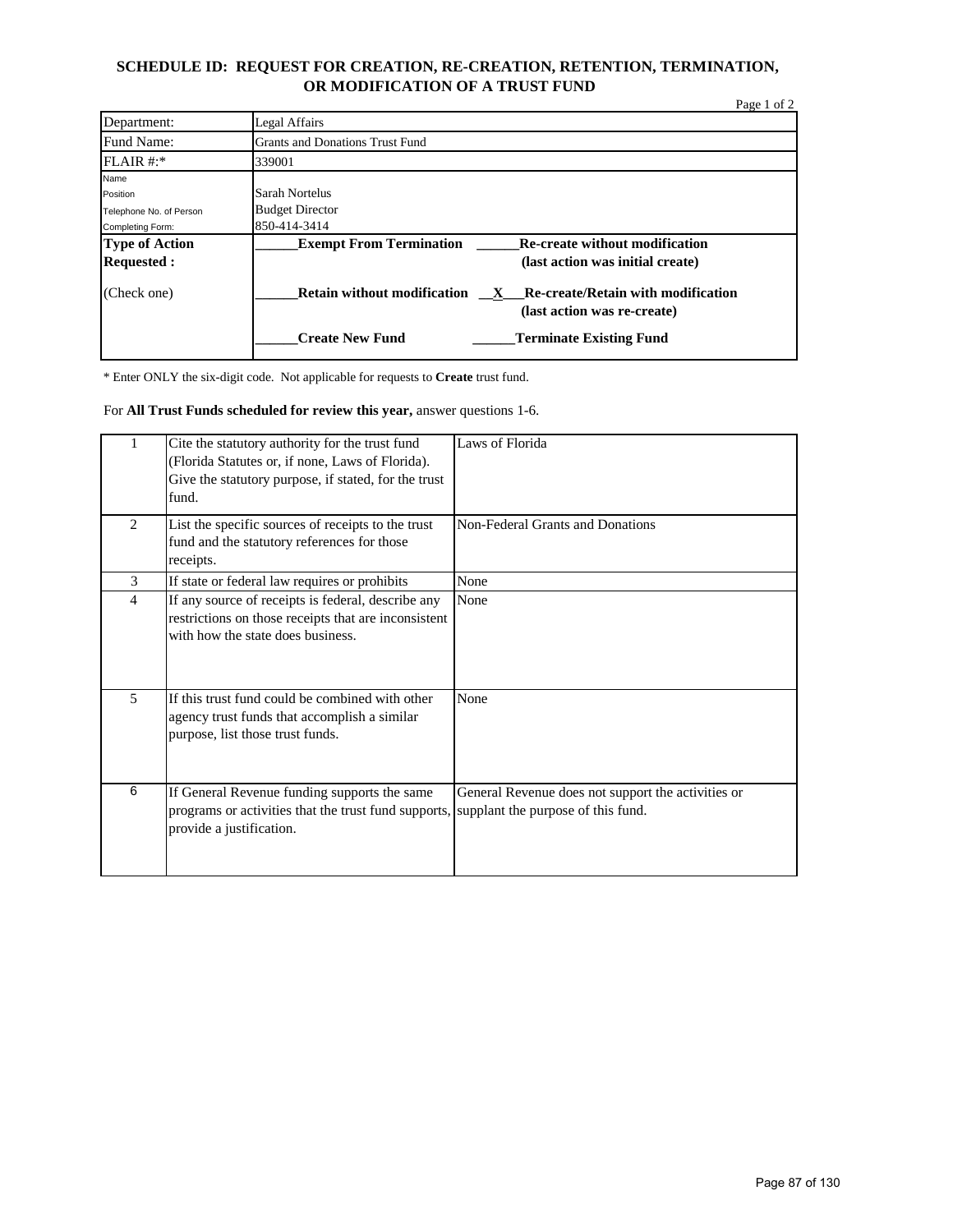For Trust Funds that the agency believes are **Exempt from Termination** answer question 7.

| If this trust fund is exempt from termination       | N/A |
|-----------------------------------------------------|-----|
| according to Article III, section $19(f)(3)$ of the |     |
| Florida Constitution, list the specific exemptions  |     |
| that apply.                                         |     |
|                                                     |     |

For Trust Funds that the agency recommends should be **Re-created/Retained with or without modification** answer questions 8 and 9 and attach draft legislation as requested.

| 8 | Give the specific reasons that continuation (re-                                                                                                                 | This trust fund Needs to be retained to accept and retain |
|---|------------------------------------------------------------------------------------------------------------------------------------------------------------------|-----------------------------------------------------------|
|   | creation after initial creation or retention after                                                                                                               | non-federal grants and donations.                         |
|   | subsequent re-creation) of this trust fund is                                                                                                                    | Activities: Medicaid Fraud Control, Investigation and     |
|   | necessary. List agency activities (based on the                                                                                                                  | Presecution of Multi Circuit Organized Crime              |
| 9 | Describe any modifications the agency is<br>requesting when this fund is re-created/retained.<br>Attach draft legislation to accomplish the<br>requested change. | None                                                      |

For Trust Funds that the agency recommends should be **Terminated** answer question 10 and attach draft legislation as requested.

| 10 | Explain how the current cash balance and all       | N/A |
|----|----------------------------------------------------|-----|
|    | current receipts of the trust fund will be         |     |
|    | distributed. Attach draft legislation that removes |     |
|    | reference to the trust fund from the statutes.     |     |

For **New** Trust Funds that the agency recommends should be **Created** answer questions 11-13 and attach draft legislation as requested.

| 11 | Describe the purpose of the trust fund and<br>identify its revenue sources. Attach draft<br>legislation that meets the requirements of section<br>215.3207, Florida Statutes. | N/A |
|----|-------------------------------------------------------------------------------------------------------------------------------------------------------------------------------|-----|
| 12 | Describe the specific impact on any other trust<br>fund or the General Revenue Fund from the<br>creation of this new trust fund.                                              | N/A |
| 13 | Describe the period of time for which this new<br>trust fund will be needed, or the circumstances<br>under which it will no longer be needed.                                 | N/A |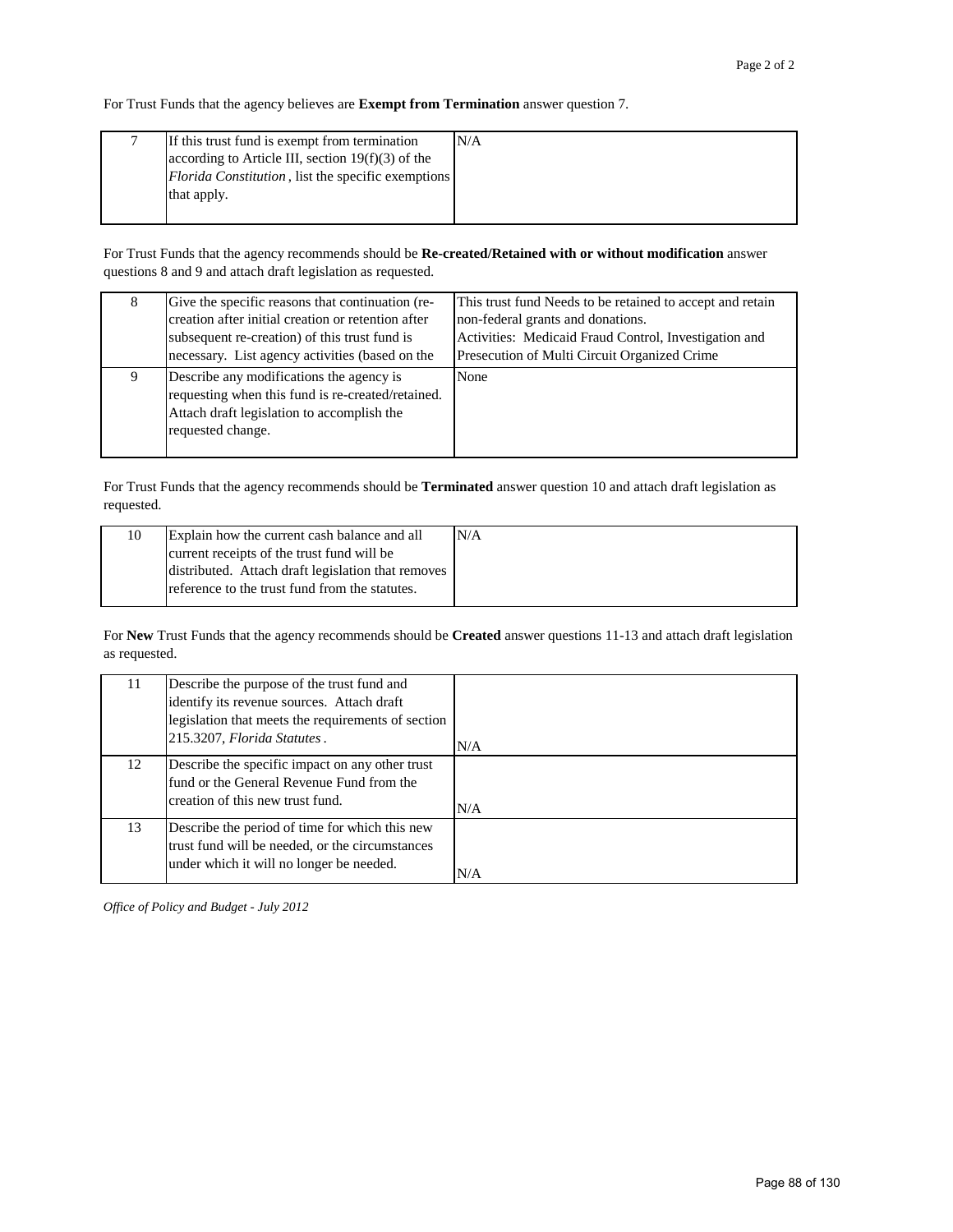# **Schedule I Series**

in the control of the control of the control of the control of the control of the control of the control of the control of the control of the control of the control of the control of the control of the control of the contr

# **Department of Legal Affairs**

### **Legal Services Trust Fund**

### **2438**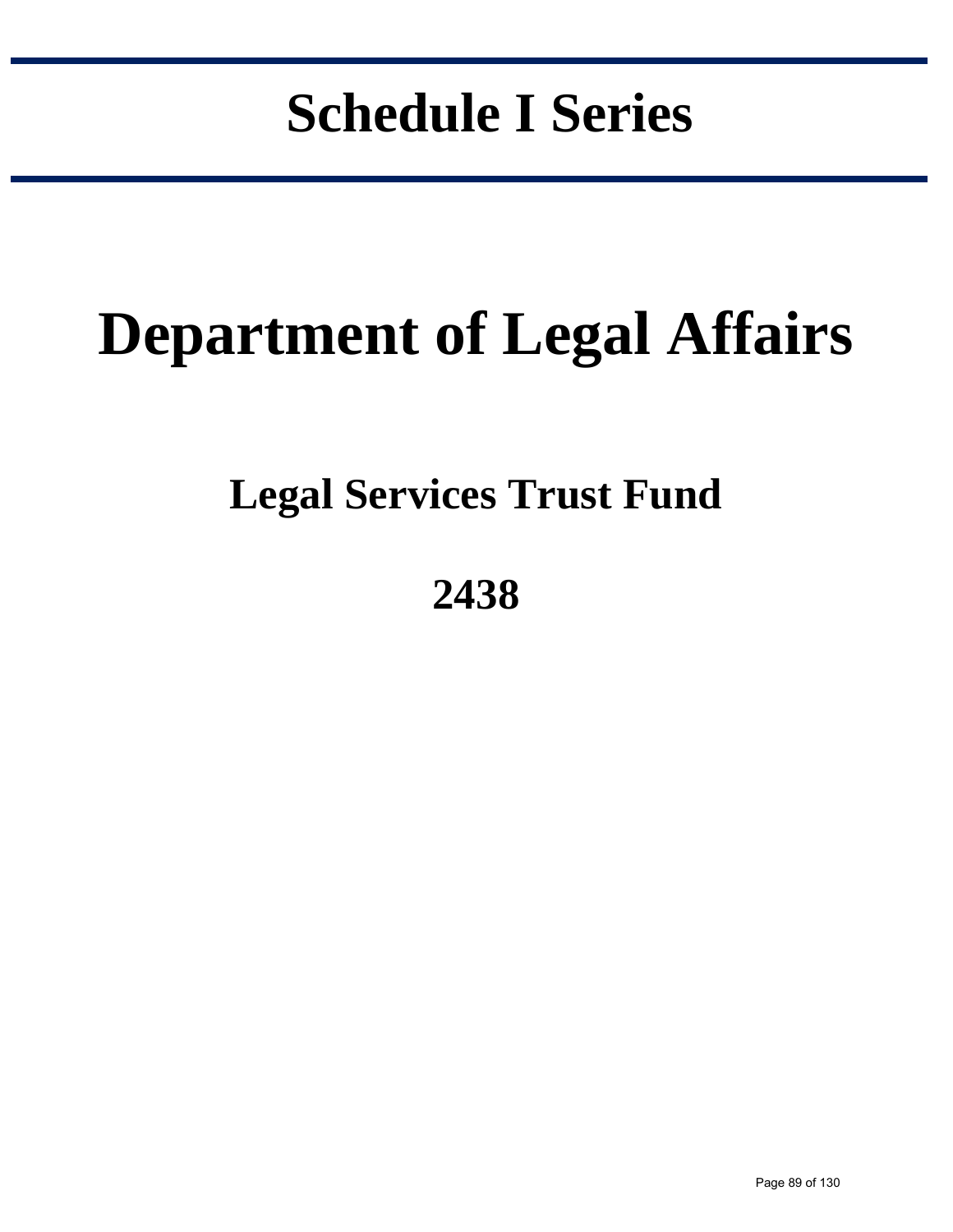#### Revenue Estimating Methodology Narrative Legal Services Trust Fund LAS/PBS Code 2438

Revenue estimate calculations for Fiscal Year 2012-13 and 2013-14 are based on the following methodology:

Fines, Forfeitures and Judgments have been projected assuming an annual 3% growth rate year over year for Fiscal Year 2012-13 and Fiscal Year 2013-14.

Sales of Goods/Services to State Agencies were estimated for Fiscal Year 2012-13 using a four year average. Fiscal Year 2013-14 was projected assuming a three percent growth rate. This rate of increase is a result of an agency effort to increase work from other agencies.

The Inter-Agency Transfer forms reflect the actual prior year payments from agencies. Out years are not estimated due to the nature of legal cases.

Due to the economic recession revenue collections have been lower than projected. As the economy continues to improve the revenue collections are projected to increase. There is not a need for a reduction in the appropriation because it is anticipated the revenues will continue to increase to previous levels.

This trust fund funds the following retainer contracts/attorneys: Complex Litigation, Revenue Litigation, Tort Litigation, Children's Legal Services, Eminent Domain, Corrections Litigation, Administrative Law, Employment Litigation, Child Support Enforcement and other General Civil Litigation retainer contracts.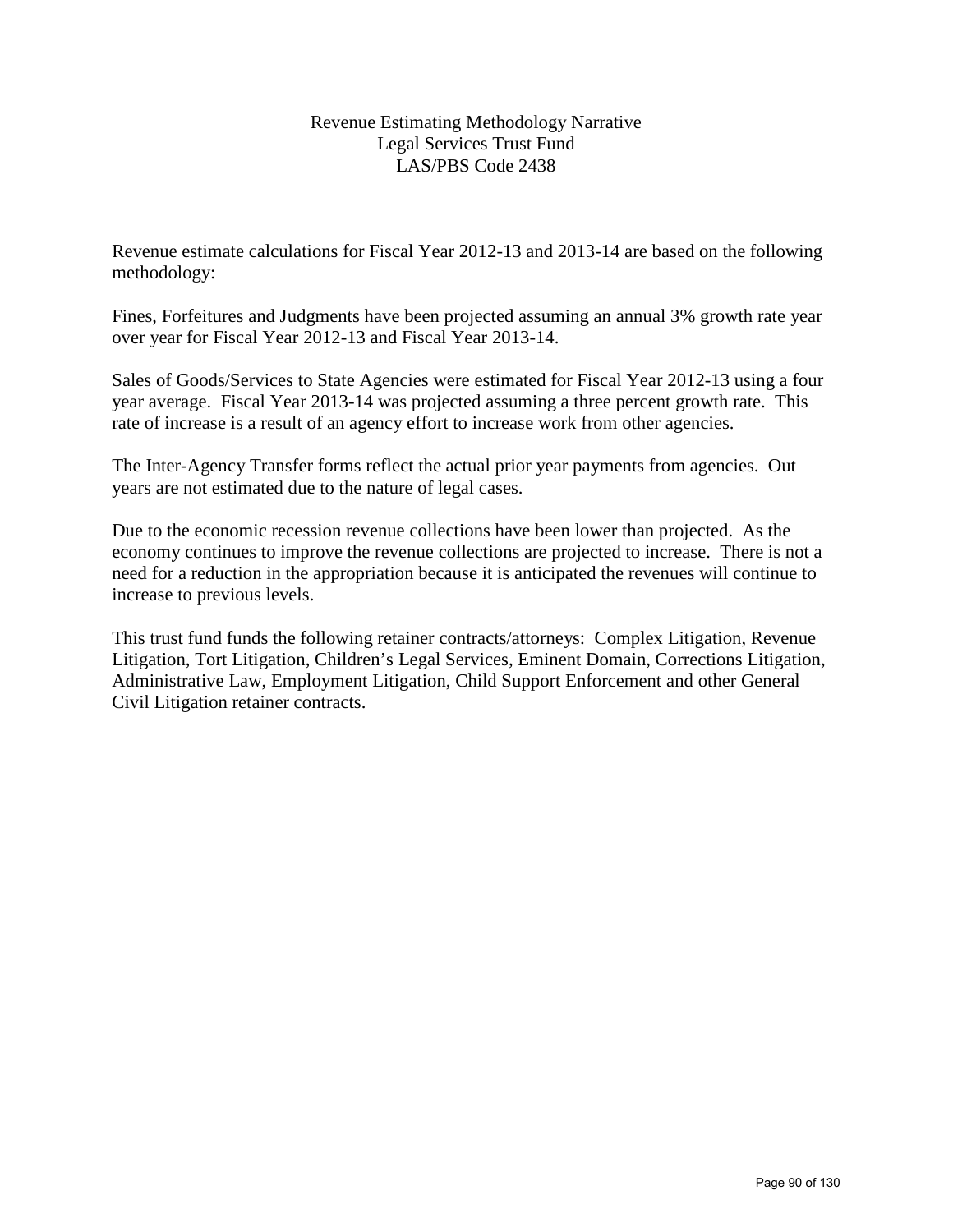### **Adjustment Narrative**

|    | <b>FUND: LEGAL SERVICES</b><br>TRUST FUND 2438 |               |             |                          |                                                             |  |  |
|----|------------------------------------------------|---------------|-------------|--------------------------|-------------------------------------------------------------|--|--|
|    | SECTION III:<br><b>ADJUSTMENTS</b>             |               | COL A01     | COL A01<br><b>ACT PR</b> |                                                             |  |  |
|    |                                                | <b>OBJECT</b> | ACT PR YR   | YR.<br>EXP               |                                                             |  |  |
|    |                                                | <b>CODE</b>   | EXP 2011-12 | 2012-13                  | Narrative                                                   |  |  |
| 01 | CF REVERSIONS 9/30                             | 991000        | 24,690      | 58,553                   | reversion of CF appropriations as of<br>09/30               |  |  |
|    | <b>ADJUSTMENT TO</b><br><b>BALANCE TO</b>      |               |             |                          | Adjustment required to balance<br>Schedule I to Schedule IC |  |  |
| 13 | <b>SCHEDULE IC</b>                             | 991000        | 3,664       |                          |                                                             |  |  |
|    | LINE A ADJUSTMENT-<br>A/P NOT CF PRIOR         |               |             |                          | Adjustment to prior year A/P not<br>certified               |  |  |
| 16 | <b>YEAR</b>                                    | 991000        | 241,420     |                          |                                                             |  |  |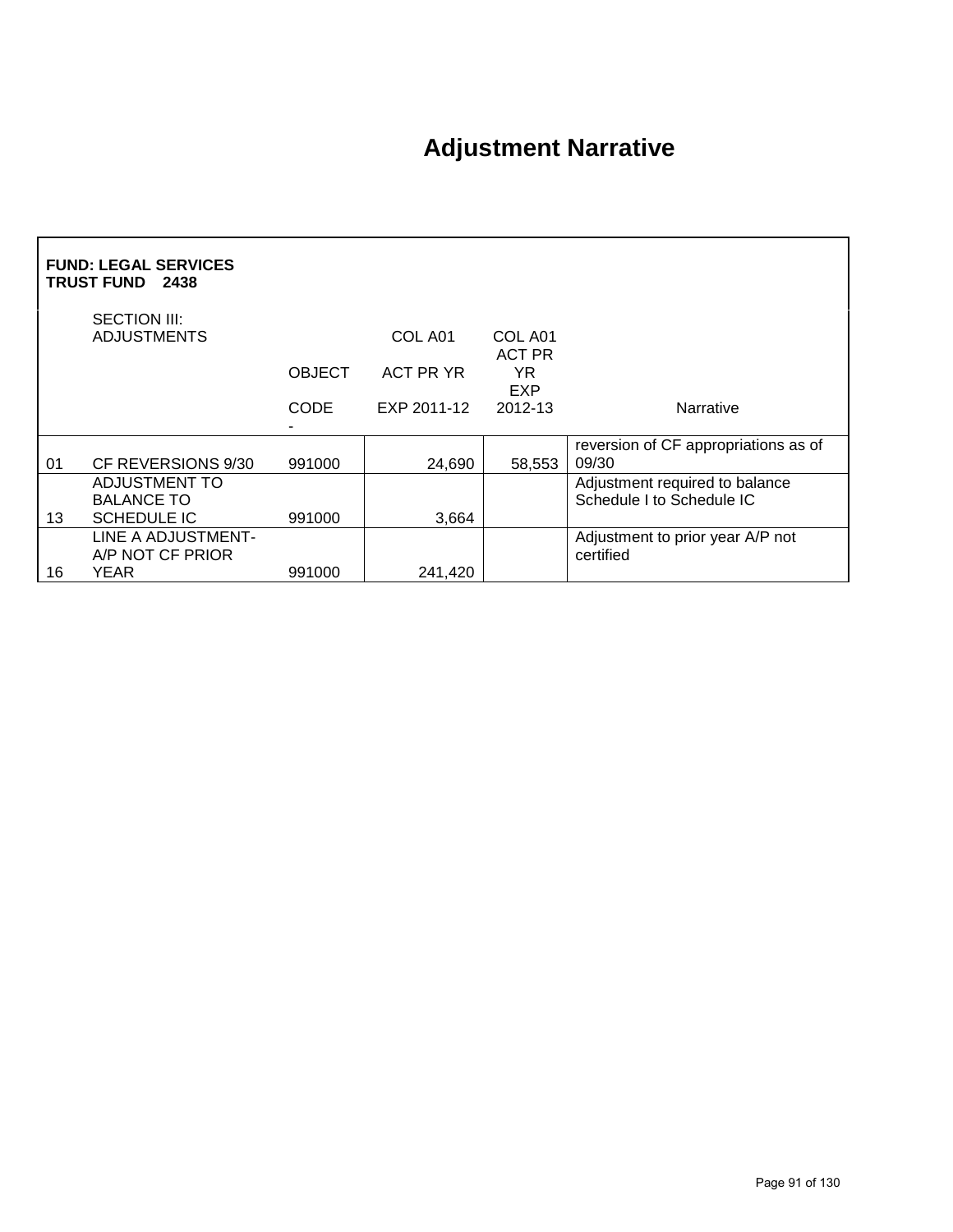#### **Executive Office of the Governor Inter-Agency Transfers Reported on Schedule I**

#### **Agency Name Department of Legal Affairs**

List all transfers totaling \$100,000 or more. Provide the applicable agency name and fund number, the transfer category used, and the amount of the transfer for each of the fiscal years indicated, as well as the name and phone number of the person at the other agency who confirmed the amount of the transfer. If transferred in/out to the General Revenue Fund, do not include on this form; however, on Schedule I be sure to include "To GR" or "From GR" in the description field.

| <b>Fund Name and Number:</b>                                                                                                                                                                                                                                                       | Legal Services Trust Fund - 60-2-438001 |                          |                          |                          |                     |
|------------------------------------------------------------------------------------------------------------------------------------------------------------------------------------------------------------------------------------------------------------------------------------|-----------------------------------------|--------------------------|--------------------------|--------------------------|---------------------|
| <b>Transfers In</b><br>(Provide Agency and Fund Number Received From)                                                                                                                                                                                                              | <b>Transfer</b><br>Category             | Amount<br>FY 10-11 (A01) | Amount<br>FY 11-12 (A02) | Amount<br>FY 12-13 (A03) | <b>Confirmed By</b> |
| LEG - 000499                                                                                                                                                                                                                                                                       | 030000                                  | 285,630.00               |                          |                          |                     |
| DEP - 348020                                                                                                                                                                                                                                                                       | 084108                                  | 271,177.44               |                          |                          |                     |
| DFS - 078001                                                                                                                                                                                                                                                                       | 100904                                  | 4,931,728.64             |                          |                          |                     |
| DCF - 000326                                                                                                                                                                                                                                                                       | 001800                                  | 288,175.56               |                          |                          |                     |
| DCF - 261015                                                                                                                                                                                                                                                                       | 103034                                  | 8,036,488.25             |                          |                          |                     |
| DCF - 516015                                                                                                                                                                                                                                                                       | 100777                                  | 252,520.21               |                          |                          |                     |
| DOH - 168001                                                                                                                                                                                                                                                                       | 100497                                  | 208,985.50               |                          |                          |                     |
| DOH - 352001                                                                                                                                                                                                                                                                       | 100777                                  | 1,147,443.72             |                          |                          |                     |
| ACHA - 021010                                                                                                                                                                                                                                                                      | 100777                                  | 444,588.82               |                          |                          |                     |
| DOC - 000364                                                                                                                                                                                                                                                                       | 030000                                  | 181,542.83               |                          |                          |                     |
| DOC - 000364                                                                                                                                                                                                                                                                       | 040000                                  | 708,862.29               |                          |                          |                     |
| DOR - 261017                                                                                                                                                                                                                                                                       | 102877                                  | 6,674,989.77             |                          |                          |                     |
| DOR - 510022                                                                                                                                                                                                                                                                       | 100777                                  | 1,344,738.56             |                          |                          |                     |
| DBPR - 547001<br>$O(t)$ = $\leq$ $\leq$ $D-l$ = $\leq$ $\leq$ $\leq$ $D$ = $l$ $\leq$ $\leq$ $\leq$ $\leq$ $\leq$ $\leq$ $\leq$ $\leq$ $\leq$ $\leq$ $\leq$ $\leq$ $\leq$ $\leq$ $\leq$ $\leq$ $\leq$ $\leq$ $\leq$ $\leq$ $\leq$ $\leq$ $\leq$ $\leq$ $\leq$ $\leq$ $\leq$ $\leq$ | 100047                                  | 899,080.00               |                          |                          |                     |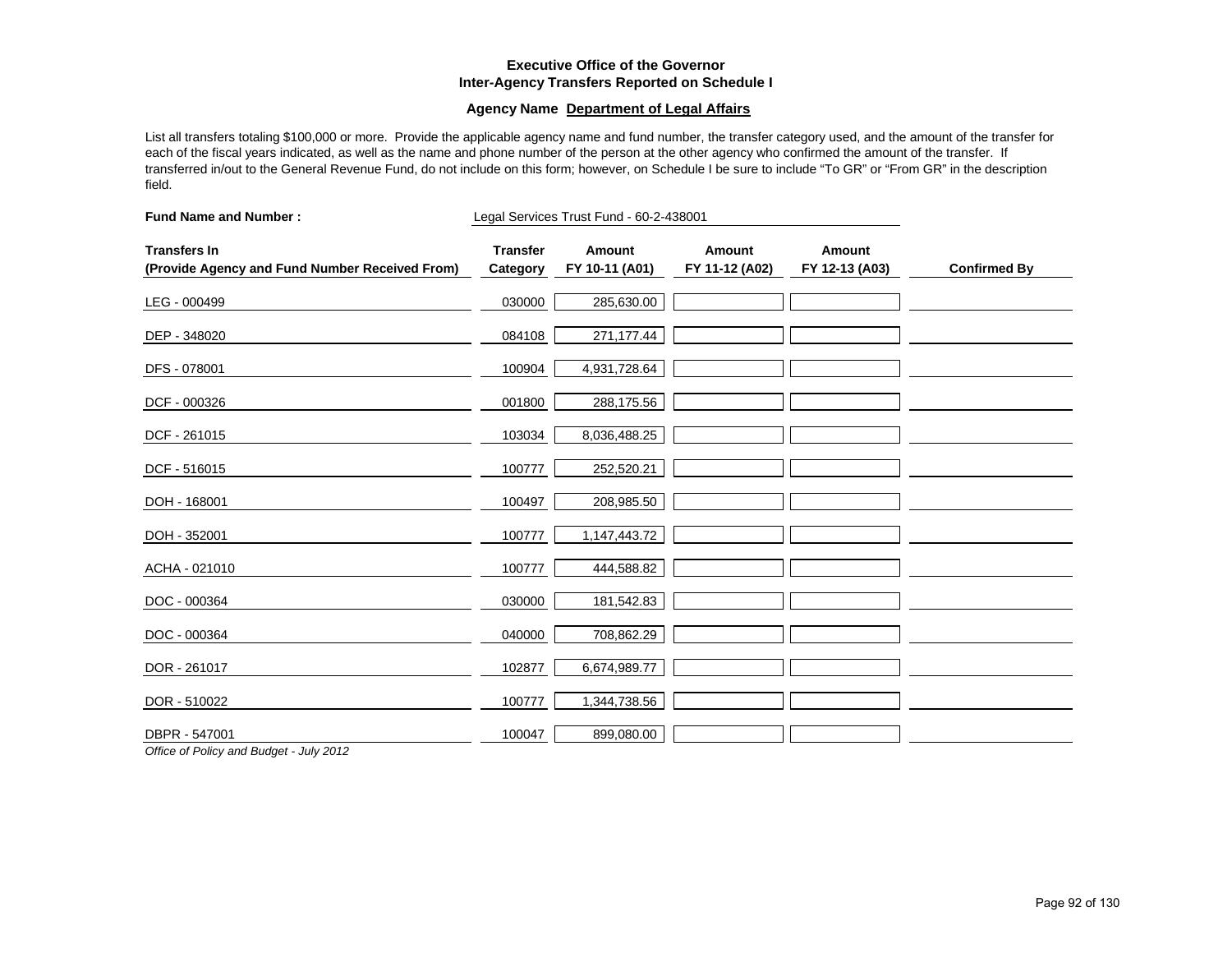#### **SCHEDULE IC: RECONCILIATION OF UNRESERVED FUND BALANCE**

| <b>Department Title:</b>                                                                                                                                                                                                       | <b>Budget Period: 2013 - 2014</b><br>Department of Legal Affairs<br><b>Legal Services Trust Fund</b><br>2438 |                             |                                   |  |  |
|--------------------------------------------------------------------------------------------------------------------------------------------------------------------------------------------------------------------------------|--------------------------------------------------------------------------------------------------------------|-----------------------------|-----------------------------------|--|--|
| <b>Trust Fund Title:</b>                                                                                                                                                                                                       |                                                                                                              |                             |                                   |  |  |
| <b>Budget Entity:</b><br><b>LAS/PBS Fund Number:</b>                                                                                                                                                                           |                                                                                                              |                             |                                   |  |  |
|                                                                                                                                                                                                                                | <b>Balance as of</b><br>6/30/2012                                                                            | SWFS*<br><b>Adjustments</b> | <b>Adjusted</b><br><b>Balance</b> |  |  |
| <b>Chief Financial Officer's (CFO) Cash Balance</b>                                                                                                                                                                            | 854,084.12 $(A)$                                                                                             | 723.82                      | 854,807.94                        |  |  |
| ADD: Other Cash (See Instructions)                                                                                                                                                                                             | (B)                                                                                                          |                             | 0.00                              |  |  |
| ADD: Investments                                                                                                                                                                                                               | (C)                                                                                                          |                             | 0.00                              |  |  |
| ADD: Outstanding Accounts Receivable                                                                                                                                                                                           | 2,495,781.74<br>(D)                                                                                          |                             | 2,495,781.74                      |  |  |
| ADD: The contract of the contract of the contract of the contract of the contract of the contract of the contract of the contract of the contract of the contract of the contract of the contract of the contract of the contr | (E)                                                                                                          |                             | 0.00                              |  |  |
| <b>Total Cash plus Accounts Receivable</b>                                                                                                                                                                                     | 3,349,865.86<br>(F)                                                                                          |                             | 3,350,589.68                      |  |  |
| LESS Allowances for Uncollectibles                                                                                                                                                                                             | (G)                                                                                                          |                             | $0.00\,$                          |  |  |
| LESS Approved "A" Certified Forwards                                                                                                                                                                                           | $(598, 524.17)$ (H)                                                                                          |                             | (598, 524.17)                     |  |  |
| Approved "B" Certified Forwards                                                                                                                                                                                                | $(1,838.86)$ (H)                                                                                             |                             | (1,838.86)                        |  |  |
| Approved "FCO" Certified Forwards                                                                                                                                                                                              | (H)                                                                                                          |                             | $0.00\,$                          |  |  |
| LESS: Other Accounts Payable (Nonoperating)                                                                                                                                                                                    | $(924, 326.44)$ <sup>(I)</sup>                                                                               |                             | (924, 326.44)                     |  |  |
| <b>LESS: Unearned Revenue</b>                                                                                                                                                                                                  | $(237,722.71)$ (J)                                                                                           |                             | (237, 722.71)                     |  |  |
| Unreserved Fund Balance, 07/01/2011                                                                                                                                                                                            | 1,587,453.68 (K)                                                                                             |                             | $\ast$ $\ast$<br>1,588,177.50     |  |  |

**Notes:**

**\*SWFS = Statewide Financial Statement** 

**\*\* This amount should agree with Line I, Section IV of the Schedule I for the most recent completed fiscal year and Line A for the following year.**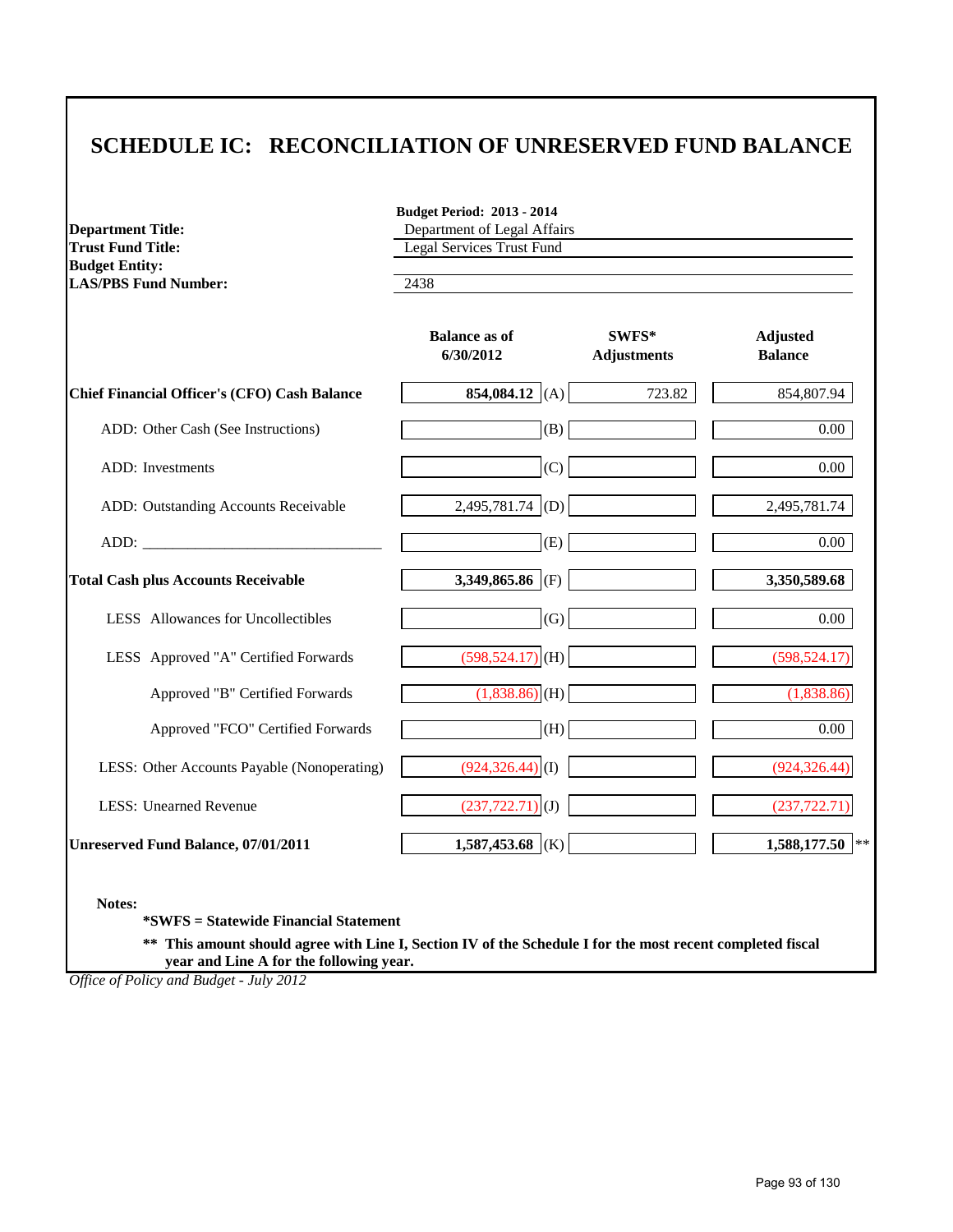#### **RECONCILIATION: BEGINNING TRIAL BALANCE TO SCHEDULE I and IC**

|                                                   | <b>Budget Period: 2013 - 2014</b>                              |                             |  |  |  |
|---------------------------------------------------|----------------------------------------------------------------|-----------------------------|--|--|--|
| <b>Department Title:</b>                          | Department of Legal Affairs                                    |                             |  |  |  |
| <b>Trust Fund Title:</b>                          | <b>Legal Services Trust Fund</b>                               |                             |  |  |  |
| 2438<br><b>LAS/PBS Fund Number:</b>               |                                                                |                             |  |  |  |
| <b>BEGINNING TRIAL BALANCE:</b>                   |                                                                |                             |  |  |  |
|                                                   | <b>Total Fund Balance Per FLAIR Trial Balance, 07/01/12</b>    |                             |  |  |  |
|                                                   | Total all GLC's 5XXXX for governmental funds;                  | $(1,147,220.73)$ (A)        |  |  |  |
|                                                   | GLC 539XX for proprietary and fiduciary funds                  |                             |  |  |  |
|                                                   | <b>Subtract Nonspendable Fund Balance (GLC 56XXX)</b>          | (B)                         |  |  |  |
|                                                   | Add/Subtract Statewide Financial Statement (SWFS)Adjustments : |                             |  |  |  |
|                                                   | SWFS Adjustment # and Description                              | 723.82<br>(C)               |  |  |  |
|                                                   | B41000002 - adjust cash and expenditures                       |                             |  |  |  |
|                                                   | SWFS Adjustment # and Description                              | (47, 821.90)                |  |  |  |
| B41000004 - adjust compensated absences liability |                                                                |                             |  |  |  |
|                                                   | <b>Add/Subtract Other Adjustment(s):</b>                       |                             |  |  |  |
|                                                   | Approved "B" Carry Forward (Encumbrances) per LAS/PBS          | $(1,838.86)$ (D)            |  |  |  |
|                                                   | Approved "C" Carry Forward Total (FCO) per LAS/PBS             | (D)                         |  |  |  |
|                                                   | A/P not C/F-Operating Categories                               | $484.96$ (D)                |  |  |  |
|                                                   | <b>Compensated Absences Liability</b>                          | 2,783,850.21<br>$\vert$ (D) |  |  |  |
|                                                   |                                                                | (D)                         |  |  |  |
|                                                   |                                                                | (D)                         |  |  |  |
| <b>ADJUSTED BEGINNING TRIAL BALANCE:</b>          |                                                                | $1,588,177.50$ (E)          |  |  |  |
|                                                   | UNRESERVED FUND BALANCE, SCHEDULE IC (Line I)                  | $1,588,177.50$ (F)          |  |  |  |
| <b>DIFFERENCE:</b>                                |                                                                | 0.00<br>$(G)*$              |  |  |  |
|                                                   |                                                                |                             |  |  |  |
| *SHOULD EQUAL ZERO.                               |                                                                |                             |  |  |  |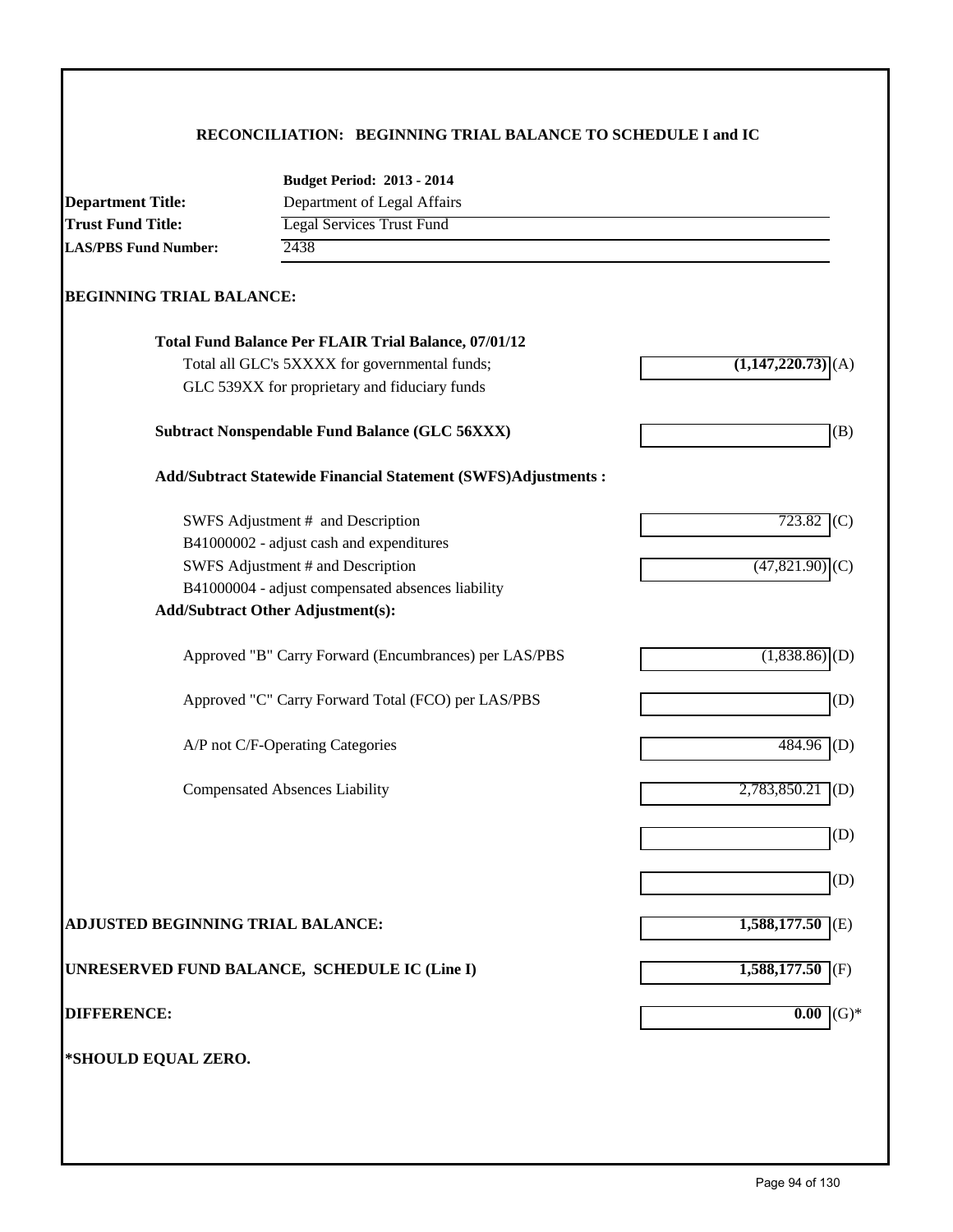#### **SCHEDULE ID: REQUEST FOR CREATION, RE-CREATION, RETENTION, TERMINATION, OR MODIFICATION OF A TRUST FUND**

| Department:             | Legal Affairs                                                                                                  |
|-------------------------|----------------------------------------------------------------------------------------------------------------|
| Fund Name:              | Legal Services Trust Fund                                                                                      |
| FLAIR #:                | 438001                                                                                                         |
| Name                    |                                                                                                                |
| Position                | Sarah Nortelus                                                                                                 |
| Telephone No. of Person | <b>Budget Director</b>                                                                                         |
| Completing Form:        | 850-414-3414                                                                                                   |
| <b>Type of Action</b>   | <b>Exempt From Termination</b><br><b>Re-create without modification</b>                                        |
| <b>Requested:</b>       | (last action was initial create)                                                                               |
| (Check one)             | <b>Retain without modification</b><br><b>Re-create/Retain with modification</b><br>(last action was re-create) |
|                         | <b>Create New Fund</b><br><b>Terminate Existing Fund</b>                                                       |

\* Enter ONLY the six-digit code. Not applicable for requests to **Create** trust fund.

For **All Trust Funds scheduled for review this year,** answer questions 1-6.

| 1              | Cite the statutory authority for the trust fund<br>(Florida Statutes or, if none, Laws of Florida).<br>Give the statutory purpose, if stated, for the trust<br>fund.          | Chapter 16.535, F.S., There is created in the State Treasury<br>the Legal Services Trust Fund to be used by the Attorney<br>General in providing legal services to agencies on a<br>contractual basis.                                                            |
|----------------|-------------------------------------------------------------------------------------------------------------------------------------------------------------------------------|-------------------------------------------------------------------------------------------------------------------------------------------------------------------------------------------------------------------------------------------------------------------|
| $\overline{2}$ | List the specific sources of receipts to the trust<br>fund and the statutory references for those<br>receipts.                                                                | Chapter 16.535, F.S., Legal Services Trust Fund<br>State agencies contracting for legal services with the<br>Department of Legal Affairs are authorized to make<br>advance payments on a quarterly basis.                                                         |
| 3              | If state or federal law requires or prohibits<br>specific expenditures from the trust fund, list the<br>requirements or prohibitions and the statutory<br>citations for them. | There are no laws prohibiting expenditures from this fund.                                                                                                                                                                                                        |
| $\overline{4}$ | If any source of receipts is federal, describe any<br>restrictions on those receipts that are inconsistent<br>with how the state does business.                               | None                                                                                                                                                                                                                                                              |
| 5              | If this trust fund could be combined with other<br>agency trust funds that accomplish a similar<br>purpose, list those trust funds.                                           | None                                                                                                                                                                                                                                                              |
| 6              | If General Revenue funding supports the same<br>programs or activities that the trust fund supports,<br>provide a justification.                                              | General Revenue does not support the activities or<br>supplant the purpose of this fund. General Revenue does<br>fund legal services provided to the State of Florida in<br>general, but not the specific services contracted under the<br>auspices of this fund. |

Page 1 of 2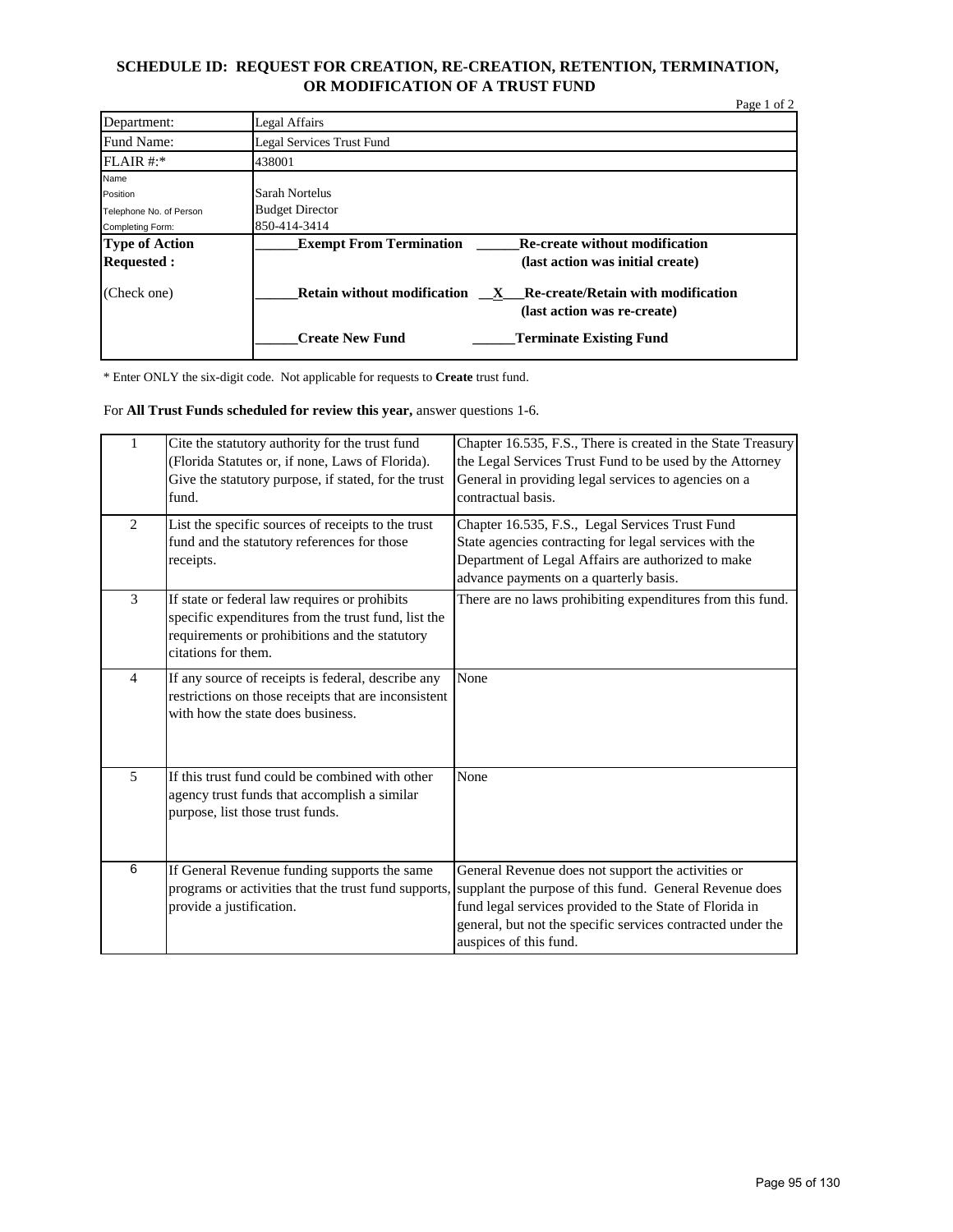For Trust Funds that the agency believes are **Exempt from Termination** answer question 7.

| If this trust fund is exempt from termination              | N/A |
|------------------------------------------------------------|-----|
| according to Article III, section $19(f)(3)$ of the        |     |
| <i>Florida Constitution</i> , list the specific exemptions |     |
| that apply.                                                |     |
|                                                            |     |

For Trust Funds that the agency recommends should be **Re-created/Retained with or without modification** answer questions 8 and 9 and attach draft legislation as requested.

| 8 | Give the specific reasons that continuation (re-<br>creation after initial creation or retention after<br>subsequent re-creation) of this trust fund is<br>necessary. List agency activities (based on the<br>activity detail report) supported by the trust fund. | This trust fund is necessary to continue the express intent<br>of the Florida Legislature to have the Attorney General<br>provide cost-effective legal services to state agencies and<br>account for these services appropriately.<br>Activities: Children's Legal Services, Child Support<br>Enforcement, Administrative Law, Tax Law, Civil<br>Litigation Defense of the State |
|---|--------------------------------------------------------------------------------------------------------------------------------------------------------------------------------------------------------------------------------------------------------------------|----------------------------------------------------------------------------------------------------------------------------------------------------------------------------------------------------------------------------------------------------------------------------------------------------------------------------------------------------------------------------------|
| 9 | Describe any modifications the agency is<br>requesting when this fund is re-created/retained.<br>Attach draft legislation to accomplish the<br>requested change.                                                                                                   | None                                                                                                                                                                                                                                                                                                                                                                             |

For Trust Funds that the agency recommends should be **Terminated** answer question 10 and attach draft legislation as requested.

| Explain how the current cash balance and all       | N/A |
|----------------------------------------------------|-----|
| current receipts of the trust fund will be         |     |
| distributed. Attach draft legislation that removes |     |
| reference to the trust fund from the statutes.     |     |

For **New** Trust Funds that the agency recommends should be **Created** answer questions 11-13 and attach draft legislation as requested.

| 11. | Describe the purpose of the trust fund and<br>identify its revenue sources. Attach draft<br>legislation that meets the requirements of section<br>215.3207, Florida Statutes. | N/A |
|-----|-------------------------------------------------------------------------------------------------------------------------------------------------------------------------------|-----|
| 12  | Describe the specific impact on any other trust<br>fund or the General Revenue Fund from the<br>creation of this new trust fund.                                              | N/A |
| 13  | Describe the period of time for which this new<br>trust fund will be needed, or the circumstances<br>under which it will no longer be needed.                                 | N/A |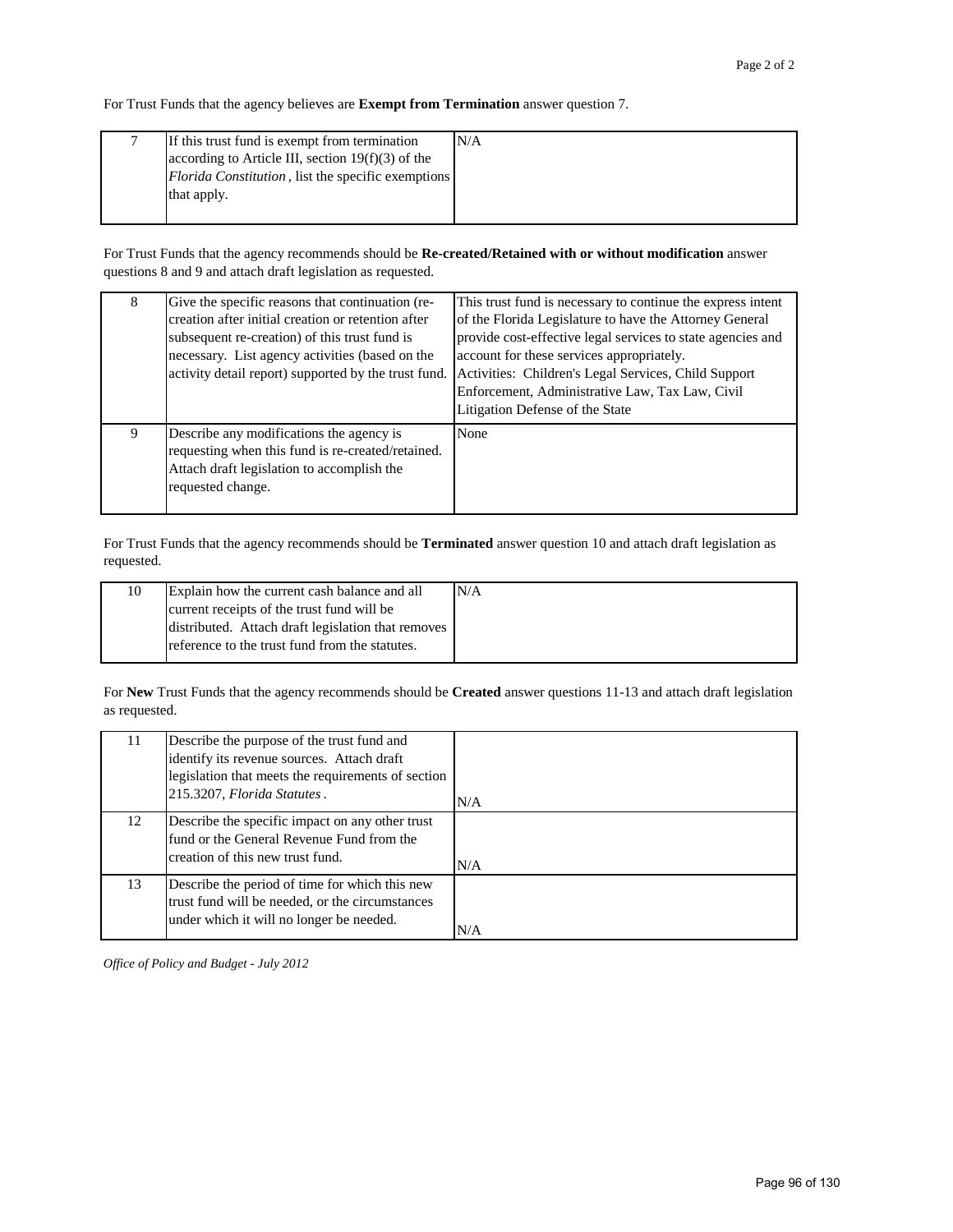# **Schedule I Series**

in the control of the control of the control of the control of the control of the control of the control of the control of the control of the control of the control of the control of the control of the control of the contr

# **Department of Legal Affairs**

### **Legal Affairs Revolving Trust Fund**

**2439**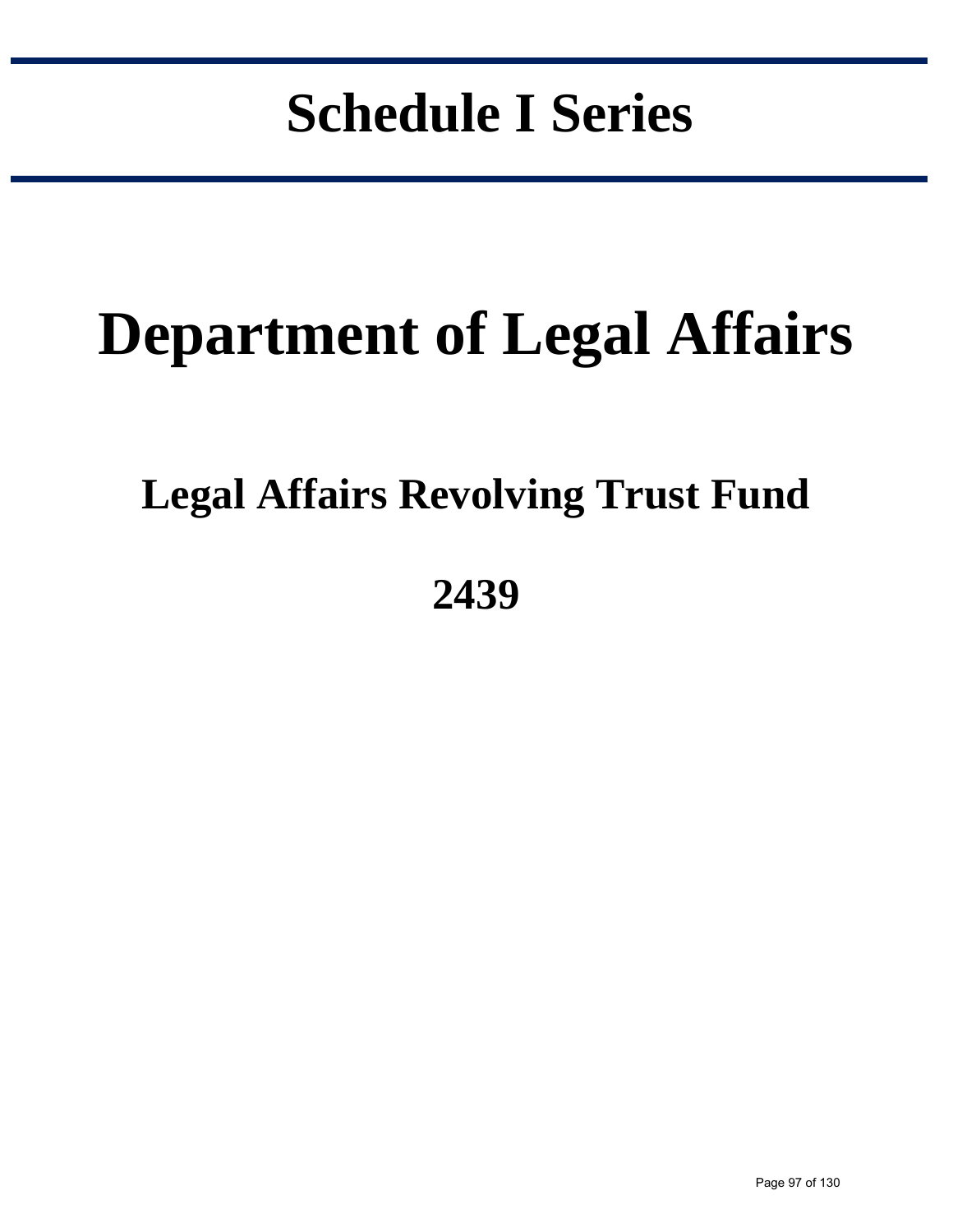#### Revenue Estimating Methodology Narrative Legal Affairs Revolving Trust Fund LAS/PBS Code 2439

Revenue estimate calculations for Fiscal Year 2012-13 and 2013-14 are based on the following methodology:

Sales of Goods/Services Outside State Government and Fines, Forfeitures and Judgments have been projected using a four year average for Fiscal Year 2012-13 and an annual 3% growth rate for Fiscal Year 2013-14 to smooth the volatility of these collections.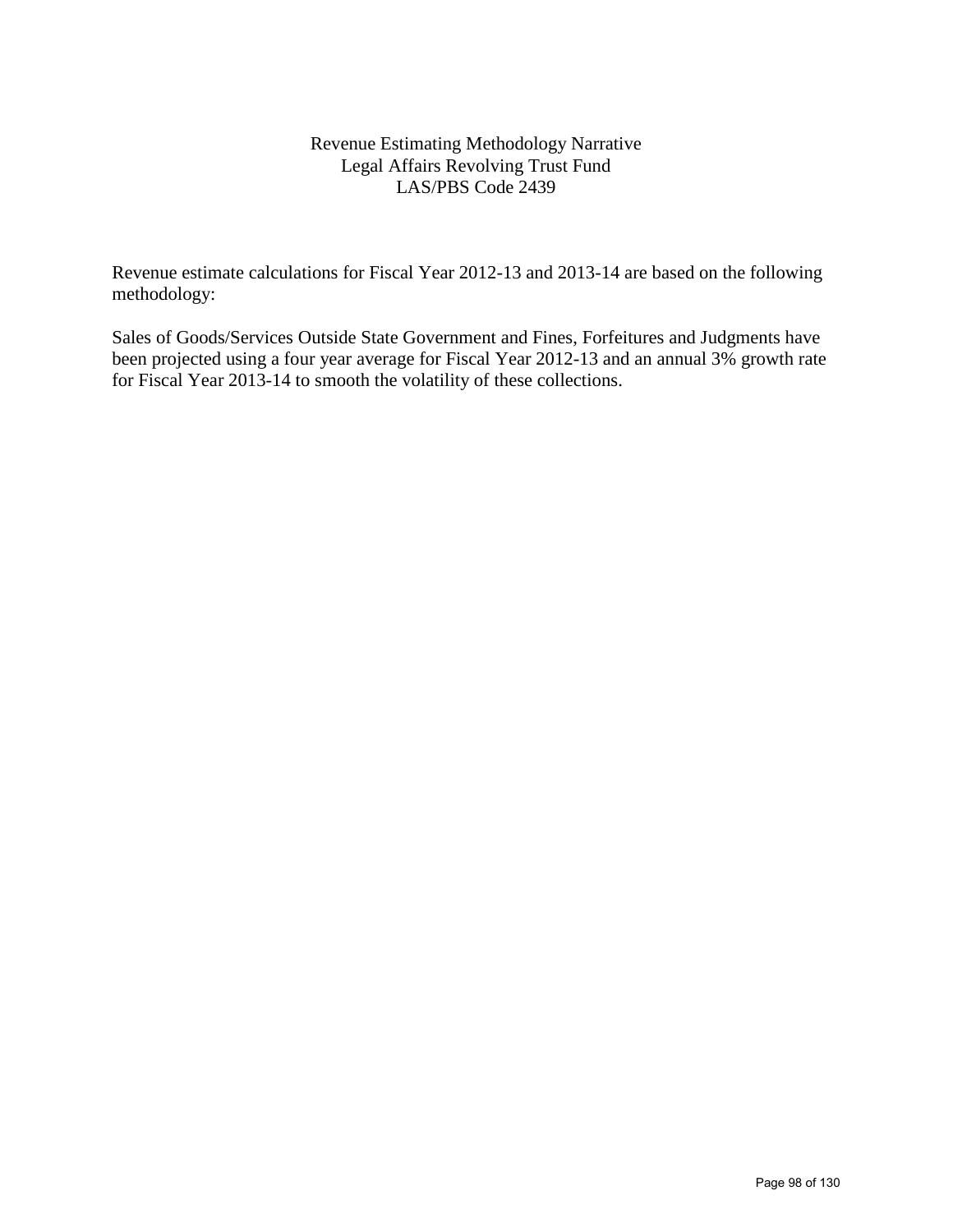### **Adjustment Narrative**

| <b>FUND: LEGAL AFFAIRS</b><br><b>REVOLVING TF 2439</b> |                                    |                              |                                     |                                     |                                        |  |  |
|--------------------------------------------------------|------------------------------------|------------------------------|-------------------------------------|-------------------------------------|----------------------------------------|--|--|
|                                                        | SECTION III:<br><b>ADJUSTMENTS</b> | <b>OBJECT</b><br><b>CODE</b> | COL A01<br>ACT PR YR<br>EXP 2011-12 | COL A01<br>ACT PR YR<br>EXP 2012-13 | <b>Narrative</b>                       |  |  |
|                                                        | <b>CERTIFIED FORWARD</b>           |                              |                                     |                                     | reversion of CF appropriations         |  |  |
| 01                                                     | REVERSION 9/30                     | 991000                       | 3.224                               | 4,076                               |                                        |  |  |
|                                                        | ADJUSTMENT TO LINE                 |                              |                                     |                                     | adjustment to reverse a prior year A/P |  |  |
| 17                                                     | A - PY A/P NOT CF                  | 991000                       | 17,858                              |                                     | not certified                          |  |  |
|                                                        | ADJUST LINE A TO                   |                              |                                     |                                     | Adjustment required to balance         |  |  |
|                                                        | <b>BALANCE SCHEDULE IC</b>         |                              |                                     |                                     | Schedule I to Schedule IC              |  |  |
| 21                                                     | LINE K                             | 991000                       | -42                                 |                                     |                                        |  |  |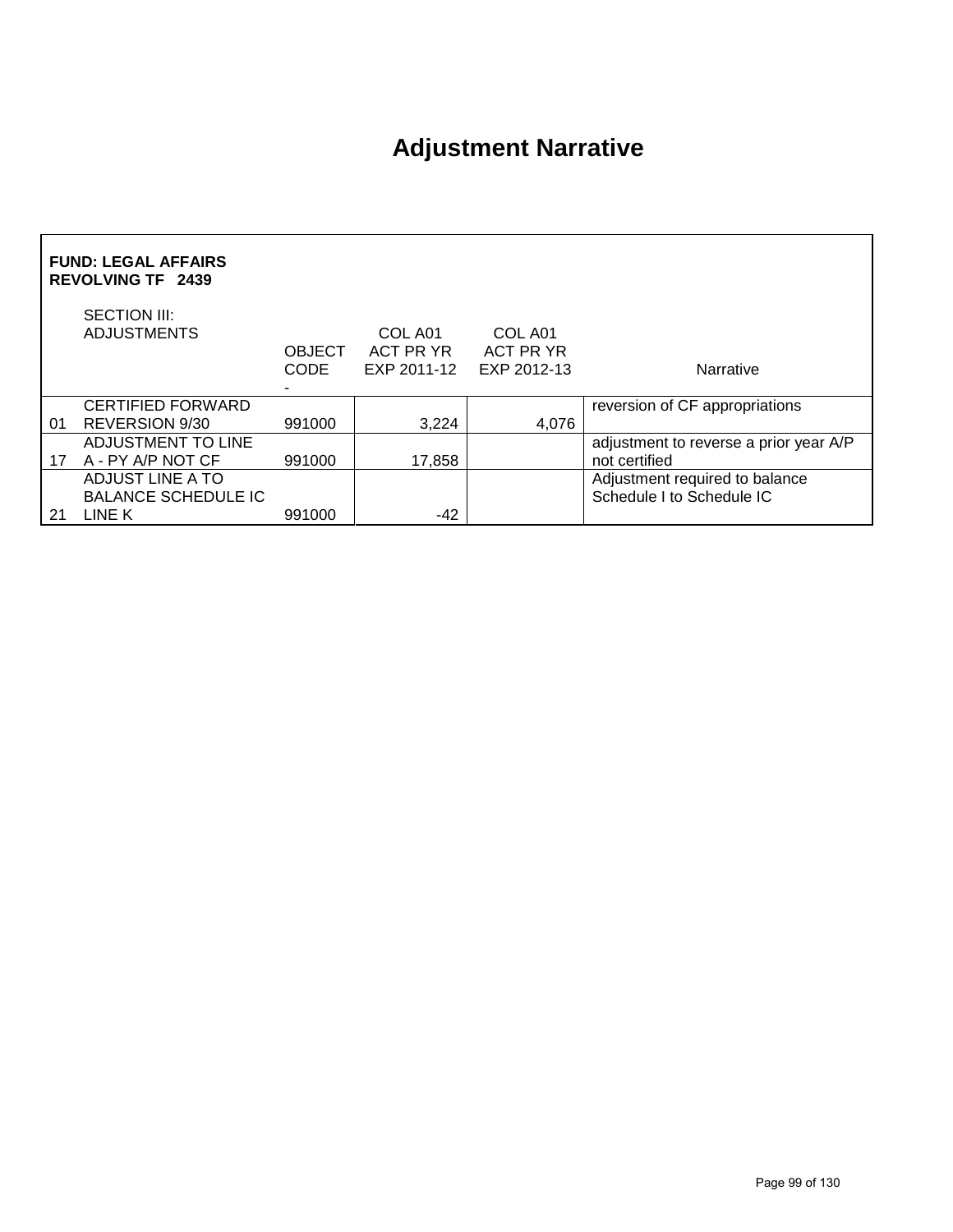#### **5 Percent Trust Fund Reserve Calculation Legal Affairs Revolving Trust Fund LAS/PBS Fund 2439**

| <b>Total Revenues for Fiscal Year 12-13</b>   | \$16,619,699  |
|-----------------------------------------------|---------------|
| <b>Less Non-Operating Transfer to</b>         |               |
| <b>Administrative Trust Fund</b>              | (1,102,050)   |
| <b>Less Service Charge to General Revenue</b> |               |
| $8.0\%$                                       | 1,329,576     |
| <b>Total Revenue Subject to 5% Reserve</b>    |               |
| <b>Calculation</b>                            | \$16,847,225  |
| Multiplied by 5%                              | 5%<br>X       |
| <b>Total 5% Reserve for Motor Vehicle</b>     |               |
| <b>Warranty Trust Fund</b>                    | \$<br>842,361 |
|                                               |               |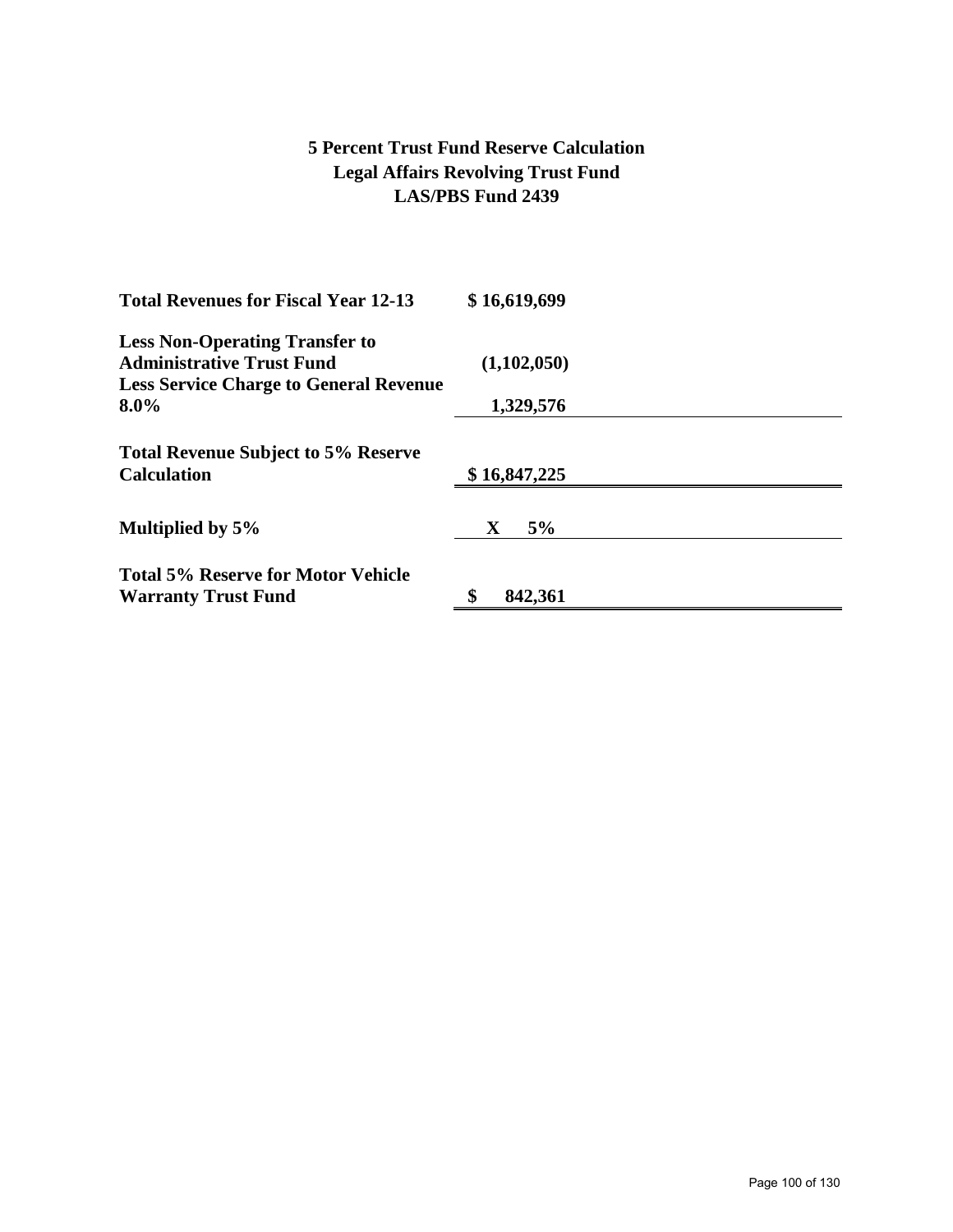#### **SCHEDULE IC: RECONCILIATION OF UNRESERVED FUND BALANCE**

| <b>Department Title:</b><br><b>Trust Fund Title:</b> | <b>Budget Period: 2013 - 2014</b><br>Department of Legal Affairs<br>Legal Affairs Revolving Trust Fund<br>2439 |                               |                                   |  |  |
|------------------------------------------------------|----------------------------------------------------------------------------------------------------------------|-------------------------------|-----------------------------------|--|--|
| <b>Budget Entity:</b><br><b>LAS/PBS Fund Number:</b> |                                                                                                                |                               |                                   |  |  |
|                                                      | <b>Balance as of</b><br>6/30/2012                                                                              | $SWFS*$<br><b>Adjustments</b> | <b>Adjusted</b><br><b>Balance</b> |  |  |
| <b>Chief Financial Officer's (CFO) Cash Balance</b>  | 21,723,737.92 (A)                                                                                              |                               | 21,723,737.92                     |  |  |
| ADD: Other Cash (See Instructions)                   | $10,000.00$ (B)                                                                                                |                               | 10,000.00                         |  |  |
| <b>ADD</b> : Investments                             | (C)                                                                                                            |                               | $0.00\,$                          |  |  |
| ADD: Outstanding Accounts Receivable                 | 6,584,689.76 (D)                                                                                               |                               | 6,584,689.76                      |  |  |
|                                                      | (E)                                                                                                            |                               | 0.00                              |  |  |
| <b>Total Cash plus Accounts Receivable</b>           | 28,318,427.68 (F)                                                                                              |                               | 28,318,427.68                     |  |  |
| LESS Allowances for Uncollectibles                   | $(2,589,124.23)$ (G)                                                                                           |                               | (2,589,124.23)                    |  |  |
| LESS Approved "A" Certified Forwards                 | $(422, 645.73)$ (H)                                                                                            |                               | (422, 645.73)                     |  |  |
| Approved "B" Certified Forwards                      | $(15,308.27)$ (H)                                                                                              |                               | (15,308.27)                       |  |  |
| Approved "FCO" Certified Forwards                    | (H)                                                                                                            |                               | $0.00\,$                          |  |  |
| LESS: Other Accounts Payable (Nonoperating)          | $(690,980.31)$ <sup>(I)</sup>                                                                                  |                               | (690, 980.31)                     |  |  |
| <b>LESS: Deferred Revenue</b>                        | $(1,071,129.62)$ <sub>(J)</sub>                                                                                |                               | (1,071,129.62)                    |  |  |
| Unreserved Fund Balance, 07/01/2011                  | 23,529,239.52 (K)                                                                                              |                               | 23,529,239.52                     |  |  |

**Notes:**

**\*SWFS = Statewide Financial Statement** 

**\*\* This amount should agree with Line I, Section IV of the Schedule I for the most recent completed fiscal year and Line A for the following year.**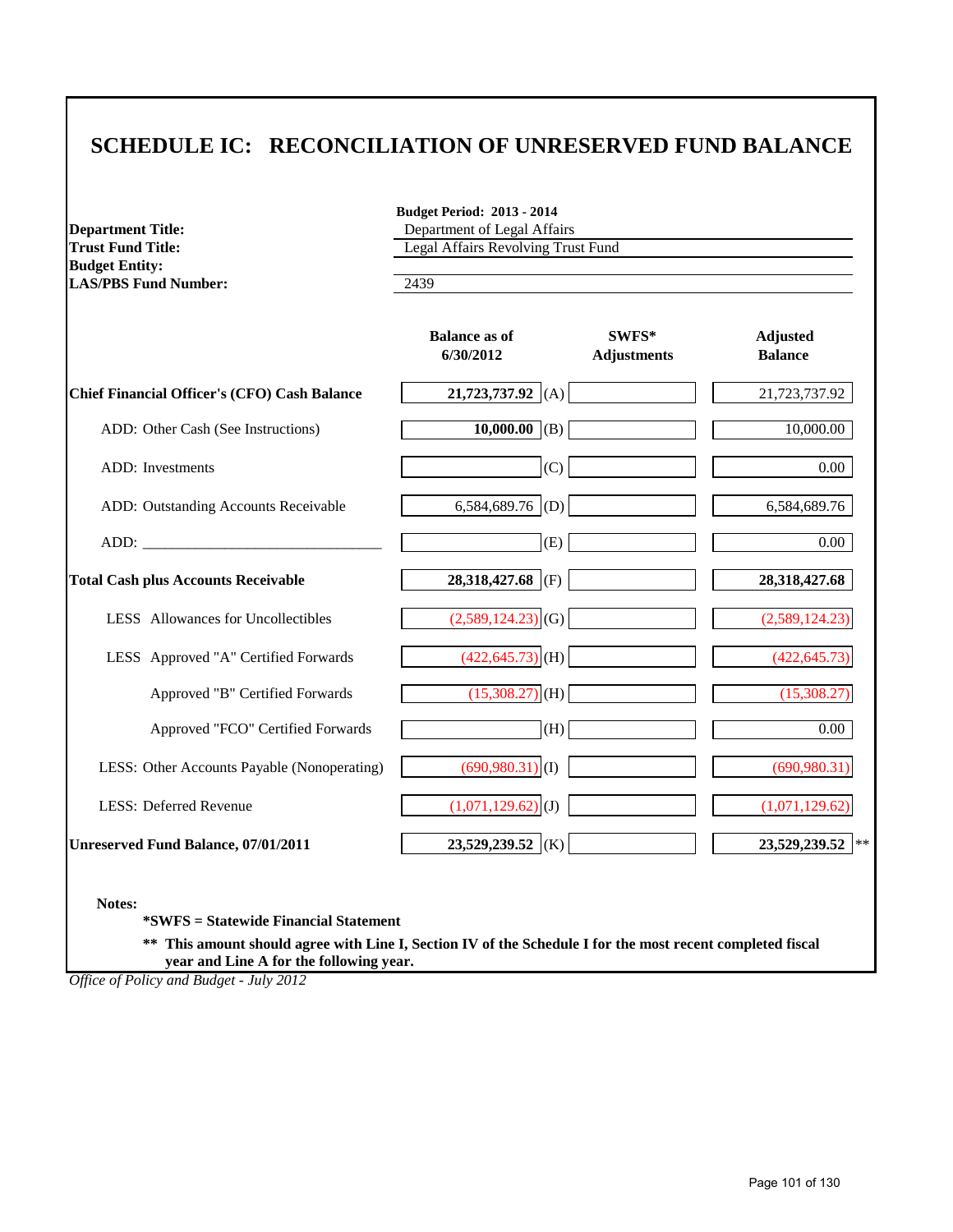#### **RECONCILIATION: BEGINNING TRIAL BALANCE TO SCHEDULE I and IC**

| 23,540,888.99<br>(A)<br>(B) |
|-----------------------------|
|                             |
|                             |
|                             |
|                             |
|                             |
|                             |
|                             |
|                             |
|                             |
| (C)                         |
| (C)                         |
|                             |
| (15,308.27)<br>(D)          |
| (D)                         |
| 1,049.81<br>(D)             |
| $2,608.99$ (D)              |
| (D)                         |
| (D)                         |
| 23,529,239.52<br>(E)        |
| $23,529,239.52$ (F)         |
| 0.00<br>$(G)*$              |
|                             |
|                             |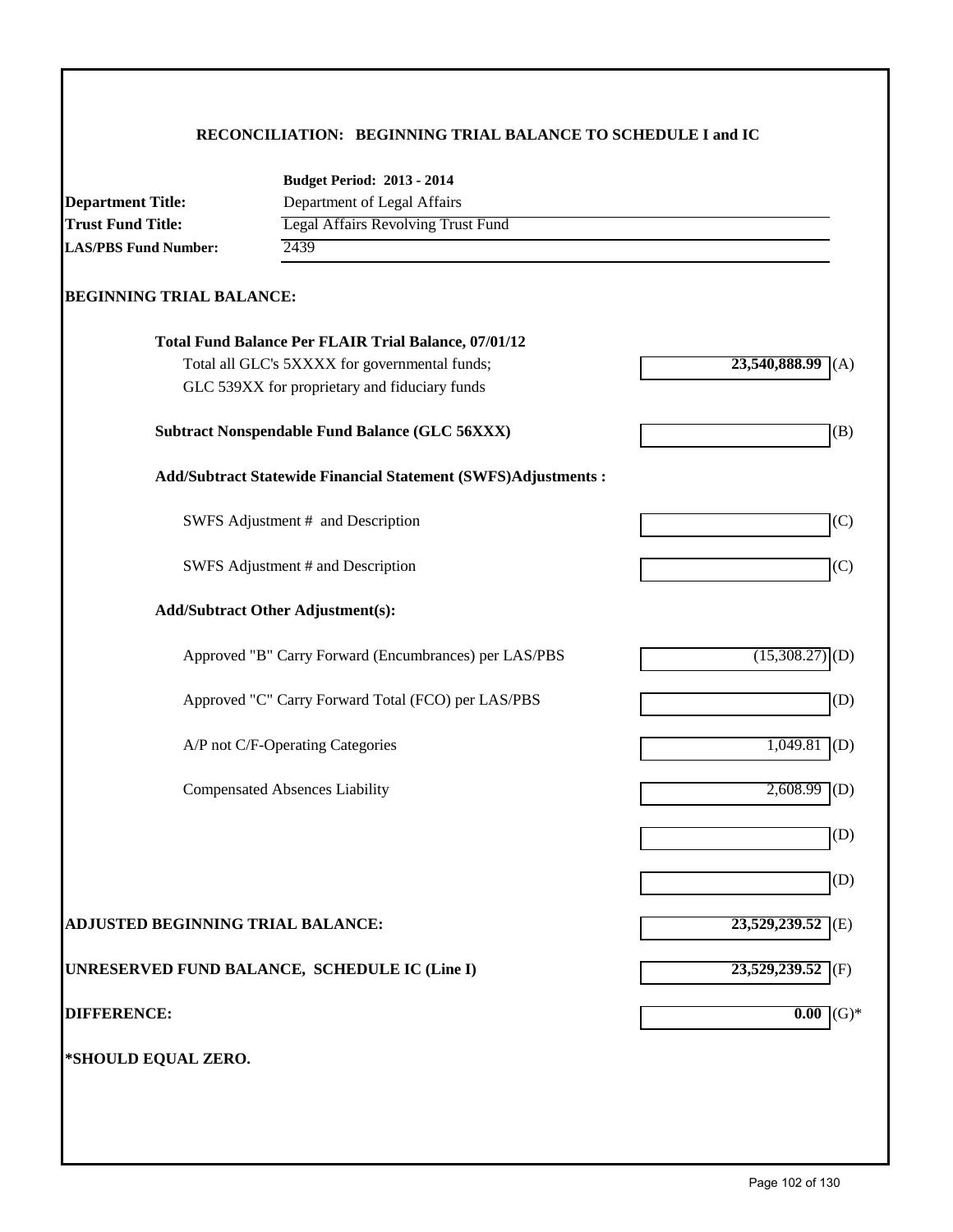#### **SCHEDULE ID: REQUEST FOR CREATION, RE-CREATION, RETENTION, TERMINATION, OR MODIFICATION OF A TRUST FUND**

|                         | Page 1 of 2                                                                                                    |  |
|-------------------------|----------------------------------------------------------------------------------------------------------------|--|
| Department:             | Legal Affairs                                                                                                  |  |
| Fund Name:              | Legal Affairs Revolving Trust Fund                                                                             |  |
| FLAIR #:                | 439001                                                                                                         |  |
| Name                    |                                                                                                                |  |
| Position                | Sarah Nortelus                                                                                                 |  |
| Telephone No. of Person | <b>Budget Director</b>                                                                                         |  |
| Completing Form:        | 850-414-3414                                                                                                   |  |
| <b>Type of Action</b>   | <b>Exempt From Termination</b><br><b>Re-create without modification</b>                                        |  |
| <b>Requested:</b>       | (last action was initial create)                                                                               |  |
| (Check one)             | <b>Retain without modification</b><br><b>Re-create/Retain with modification</b><br>(last action was re-create) |  |
|                         | <b>Create New Fund</b><br><b>Terminate Existing Fund</b>                                                       |  |

\* Enter ONLY the six-digit code. Not applicable for requests to **Create** trust fund.

For **All Trust Funds scheduled for review this year,** answer questions 1-6.

| $\mathbf{1}$            | Cite the statutory authority for the trust fund<br>(Florida Statutes or, if none, Laws of Florida).<br>Give the statutory purpose, if stated, for the trust<br>fund.          | 16.53, F.S. Legal Affairs Revolving Trust Fund - (1)<br>There is created in the State Treasury the Legal Affairs<br>Revolving Trust Fund, from which the Legislature may<br>appropriate funds for the purpose of funding investigation,<br>prosecution, and enforcement by the Attorney General of<br>the provisions of the Racketeer Influenced and Corrupt<br>Organization Act, the Florida Deceptive and Unfair Trade<br>Practices Act, the Florida False Claims Act, or state or<br>federal antitrust laws.                                                                                                                                                                                                                                                                                                                                                                                                                        |
|-------------------------|-------------------------------------------------------------------------------------------------------------------------------------------------------------------------------|----------------------------------------------------------------------------------------------------------------------------------------------------------------------------------------------------------------------------------------------------------------------------------------------------------------------------------------------------------------------------------------------------------------------------------------------------------------------------------------------------------------------------------------------------------------------------------------------------------------------------------------------------------------------------------------------------------------------------------------------------------------------------------------------------------------------------------------------------------------------------------------------------------------------------------------|
| 2                       | List the specific sources of receipts to the trust<br>fund and the statutory references for those<br>receipts.                                                                | 16.53, F.S. Legal Affairs Revolving Trust Fund -(2)<br>Thirty percent of all moneys recovered by the Attorney<br>General on behalf of the state, its agencies, or units of state<br>government, local governments, or persons resident in this<br>state or, alternatively, attorneys' fees and costs, whichever<br>is greater, in any civil action for violation of state or<br>federal antitrust laws shall be deposited in the fund.<br>(3) All moneys recovered by the Attorney General under<br>s. 68.086(1) in any civil action for violation of the Florida<br>False Claims Act shall be deposited in the fund.<br>(4) Subject to the provisions of s. 895.09, when the<br>Attorney General files an action pursuant to s. 895.05,<br>funds provided to the Department of Legal Affairs<br>pursuant to s. 895.09(2)(a) or, alternatively, attorneys' fees<br>and costs, whichever is greater, shall be deposited in the<br>fund. |
| $\overline{\mathbf{3}}$ | If state or federal law requires or prohibits<br>specific expenditures from the trust fund, list the<br>requirements or prohibitions and the statutory<br>citations for them. | N/A                                                                                                                                                                                                                                                                                                                                                                                                                                                                                                                                                                                                                                                                                                                                                                                                                                                                                                                                    |
| 4                       | If any source of receipts is federal, describe any<br>restrictions on those receipts that are inconsistent<br>with how the state does business.                               | $\overline{N}/A$                                                                                                                                                                                                                                                                                                                                                                                                                                                                                                                                                                                                                                                                                                                                                                                                                                                                                                                       |
| 5                       | If this trust fund could be combined with other<br>agency trust funds that accomplish a similar<br>purpose, list those trust funds.                                           | N/A                                                                                                                                                                                                                                                                                                                                                                                                                                                                                                                                                                                                                                                                                                                                                                                                                                                                                                                                    |
| $\overline{6}$          | If General Revenue funding supports the same<br>programs or activities that the trust fund supports, supplant the purpose of this fund.                                       | General Revenue does not support the activities or                                                                                                                                                                                                                                                                                                                                                                                                                                                                                                                                                                                                                                                                                                                                                                                                                                                                                     |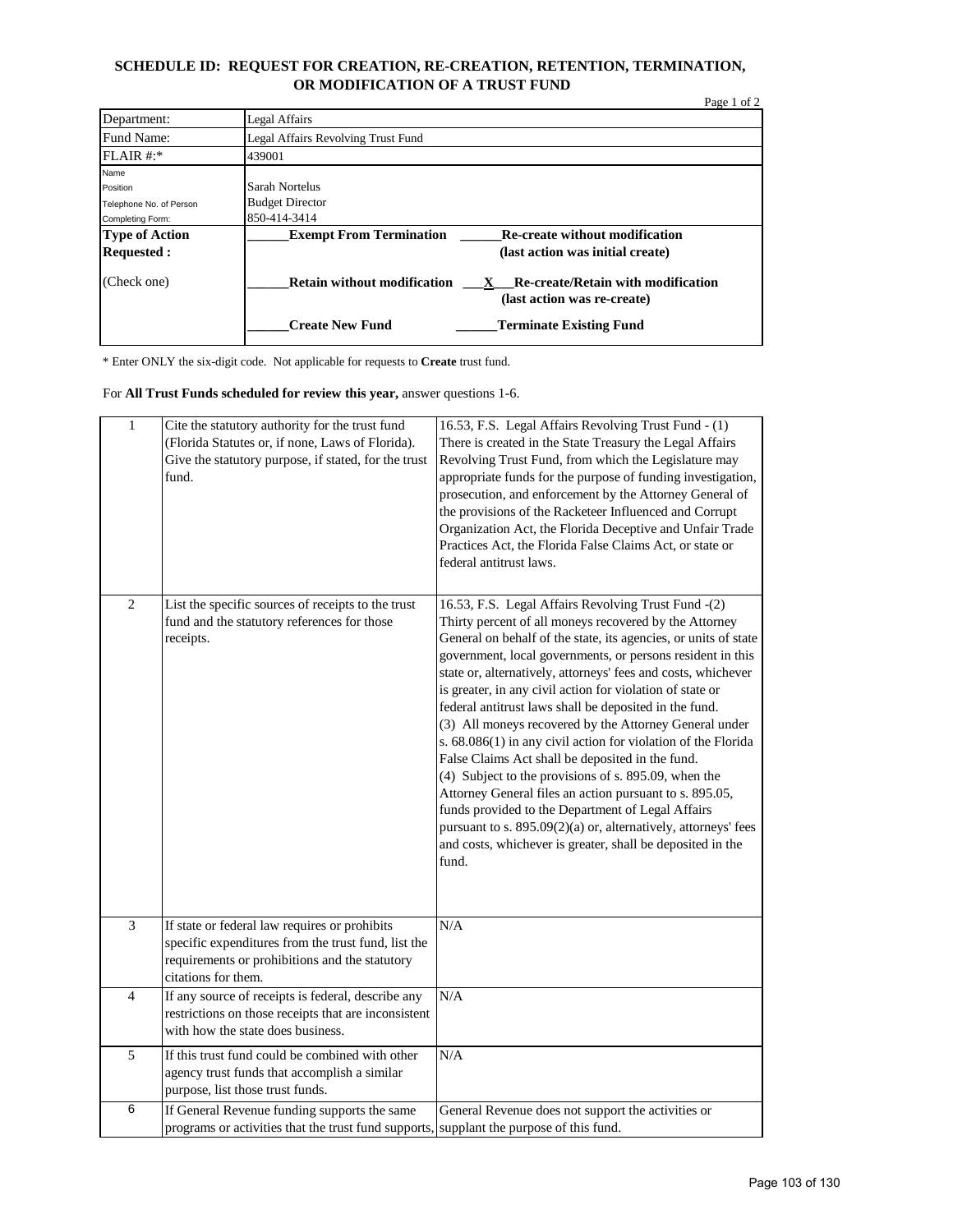For Trust Funds that the agency believes are **Exempt from Termination** answer question 7.

| If this trust fund is exempt from termination              | N/A |
|------------------------------------------------------------|-----|
| according to Article III, section $19(f)(3)$ of the        |     |
| <i>Florida Constitution</i> , list the specific exemptions |     |
| that apply.                                                |     |
|                                                            |     |

For Trust Funds that the agency recommends should be **Re-created/Retained with or without modification** answer questions 8 and 9 and attach draft legislation as requested.

| 8 | Give the specific reasons that continuation (re-<br>creation after initial creation or retention after<br>subsequent re-creation) of this trust fund is<br>necessary. List agency activities (based on the<br>activity detail report) supported by the trust fund. | This fund allows for the prosecution, and enforcement by<br>the Attorney General of the provisions of the Racketeer<br>Influenced and Corrupt Organization Act, the Florida<br>Deceptive and Unfair Trade Practices Act, the Florida<br>False Claims Act, or state or federal antitrust laws.<br>Activities: Antitrust and RICO/Consumer Fraud Activities |
|---|--------------------------------------------------------------------------------------------------------------------------------------------------------------------------------------------------------------------------------------------------------------------|-----------------------------------------------------------------------------------------------------------------------------------------------------------------------------------------------------------------------------------------------------------------------------------------------------------------------------------------------------------|
| 9 | Describe any modifications the agency is<br>requesting when this fund is re-created/retained.<br>Attach draft legislation to accomplish the<br>requested change.                                                                                                   | Retain without Modification                                                                                                                                                                                                                                                                                                                               |

For Trust Funds that the agency recommends should be **Terminated** answer question 10 and attach draft legislation as requested.

| 10 | Explain how the current cash balance and all       | N/A |
|----|----------------------------------------------------|-----|
|    | current receipts of the trust fund will be         |     |
|    | distributed. Attach draft legislation that removes |     |
|    | reference to the trust fund from the statutes.     |     |

For **New** Trust Funds that the agency recommends should be **Created** answer questions 11-13 and attach draft legislation as requested.

| 11 | Describe the purpose of the trust fund and<br>identify its revenue sources. Attach draft<br>legislation that meets the requirements of section<br>215.3207, Florida Statutes. | N/A |
|----|-------------------------------------------------------------------------------------------------------------------------------------------------------------------------------|-----|
| 12 | Describe the specific impact on any other trust<br>fund or the General Revenue Fund from the<br>creation of this new trust fund.                                              | N/A |
| 13 | Describe the period of time for which this new<br>trust fund will be needed, or the circumstances<br>under which it will no longer be needed.                                 | N/A |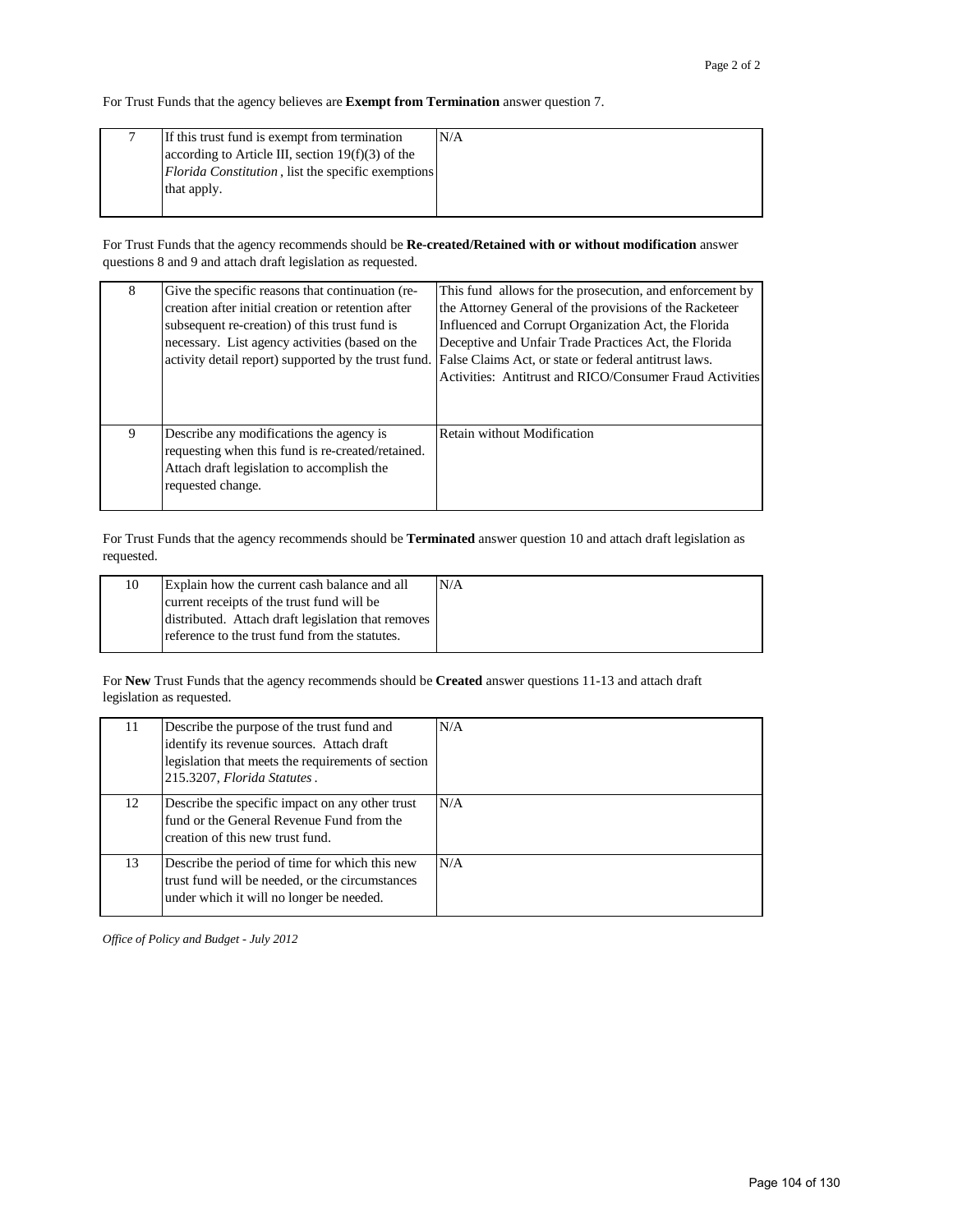# **Schedule I Series**

in the control of the control of the control of the control of the control of the control of the control of the control of the control of the control of the control of the control of the control of the control of the contr

# **Department of Legal Affairs**

### **Motor Vehicle Warranty Trust Fund**

### **2492**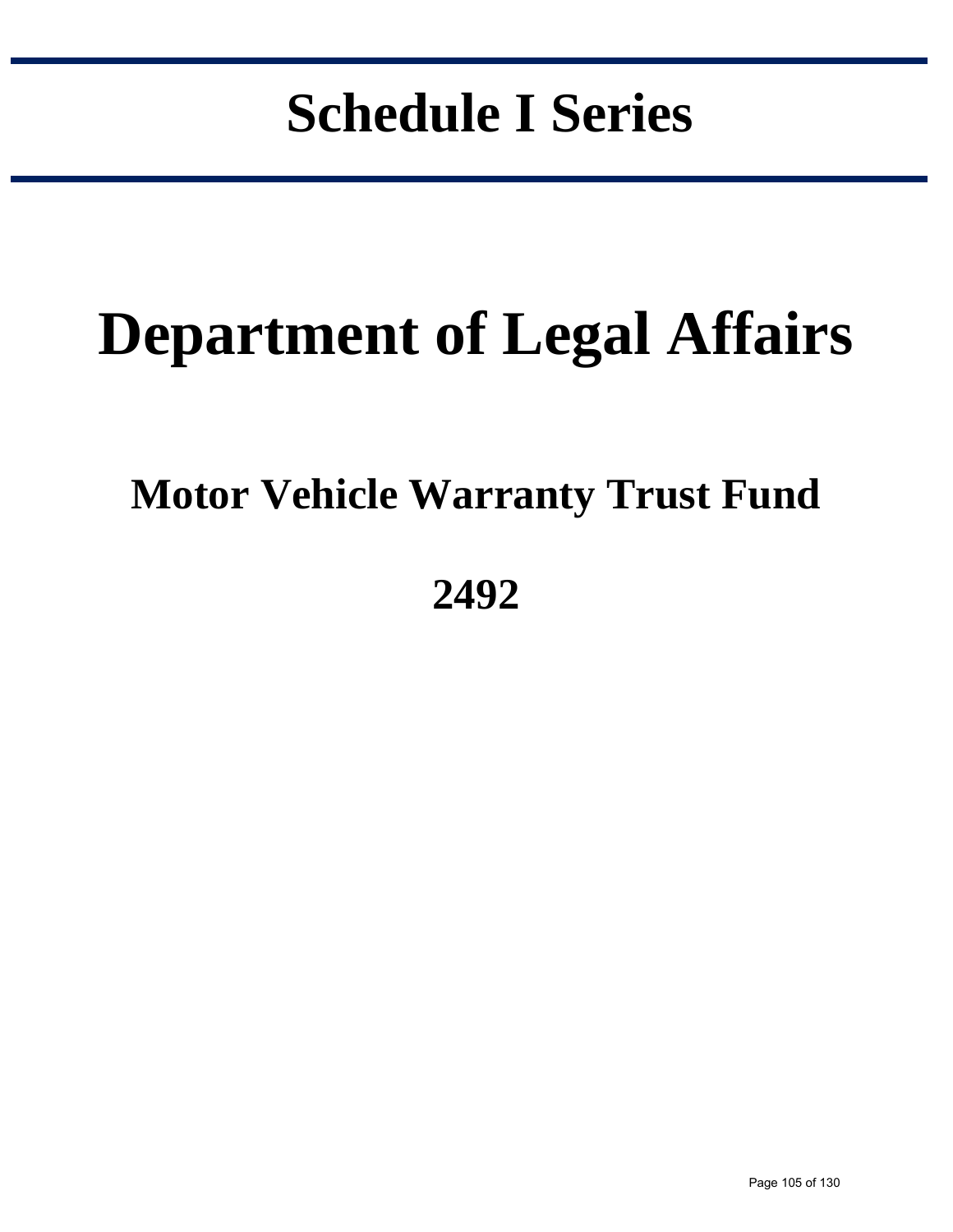#### Revenue Estimating Methodology Narrative Motor Vehicle Warranty Trust Fund LAS/PBS Code 2492

Revenue estimate calculations for Fiscal Year 2012-13 and 2013-14 are based on the following methodology:

Due to the state of the economy, transfers in required by law and Sales of Goods and Transfers in from the Department of Revenue were lower than anticipated for Fiscal Year 2011-12. Revenues for Fiscal Year 2012-13and Fiscal Year 2013-14 in Transfers in from the Department of Revenue and Sale of Goods are based on a 5% annual growth rate. As the economy continues to improve the sale of automobiles will continue to increase.

Due to the economic recession revenue collections have been lower than projected. As the economy continues to improve the revenue collections are projected to increase. There is not a need for a reduction in the appropriation because it is anticipated the revenues will increase to previous levels.

This trust fund funds the Lemon Law Arbitration Program.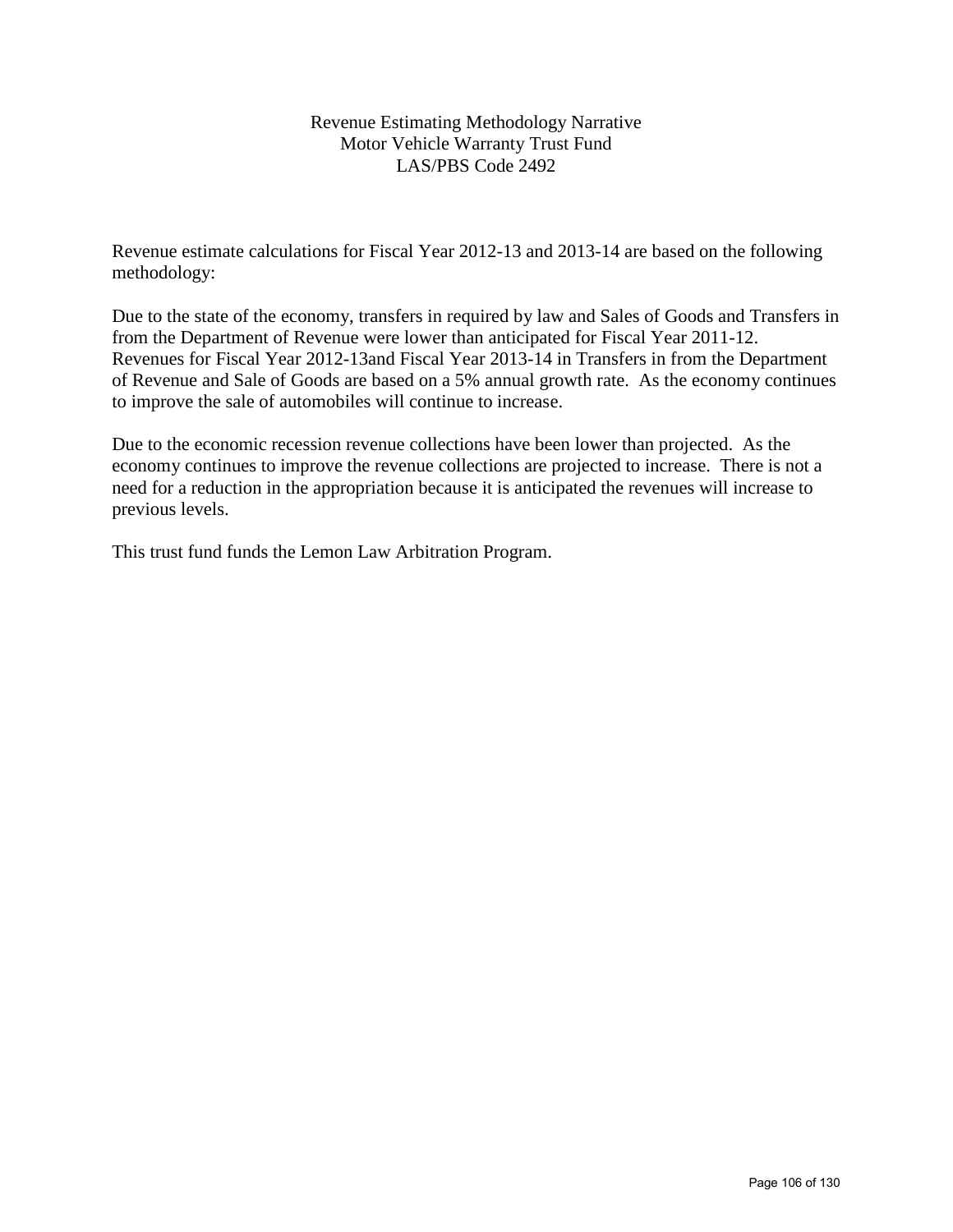### **Adjustment Narrative**

| <b>FUND: MOTOR VEHICLE</b><br><b>WARRANTY TF</b> 2492 |                                 |               |           |                     |                                               |
|-------------------------------------------------------|---------------------------------|---------------|-----------|---------------------|-----------------------------------------------|
|                                                       | <b>SECTION III: ADJUSTMENTS</b> |               | COL A01   | COL A01             |                                               |
|                                                       |                                 | <b>OBJECT</b> | ACT PR YR | <b>ACT PR</b><br>YR |                                               |
|                                                       |                                 |               | EXP 2011- | EXP 2012-           |                                               |
|                                                       |                                 | <b>CODE</b>   | 12        | 13                  | Narrative                                     |
|                                                       |                                 |               |           |                     |                                               |
|                                                       | <b>CERTIFIED FORWARD</b>        |               |           |                     | reversion of CF appropriations                |
| 01                                                    | REVERSION 09/30                 | 991000        | 436       | 9,870               |                                               |
|                                                       |                                 |               |           |                     | Difference due to rounding                    |
| 02                                                    | <b>ROUNDING ERROR</b>           | 991000        | -5        |                     |                                               |
| 08                                                    | PRIOR YEAR A/P NOT CF           | 991000        | 26,659    |                     | Adjustment to prior year A/P not<br>certified |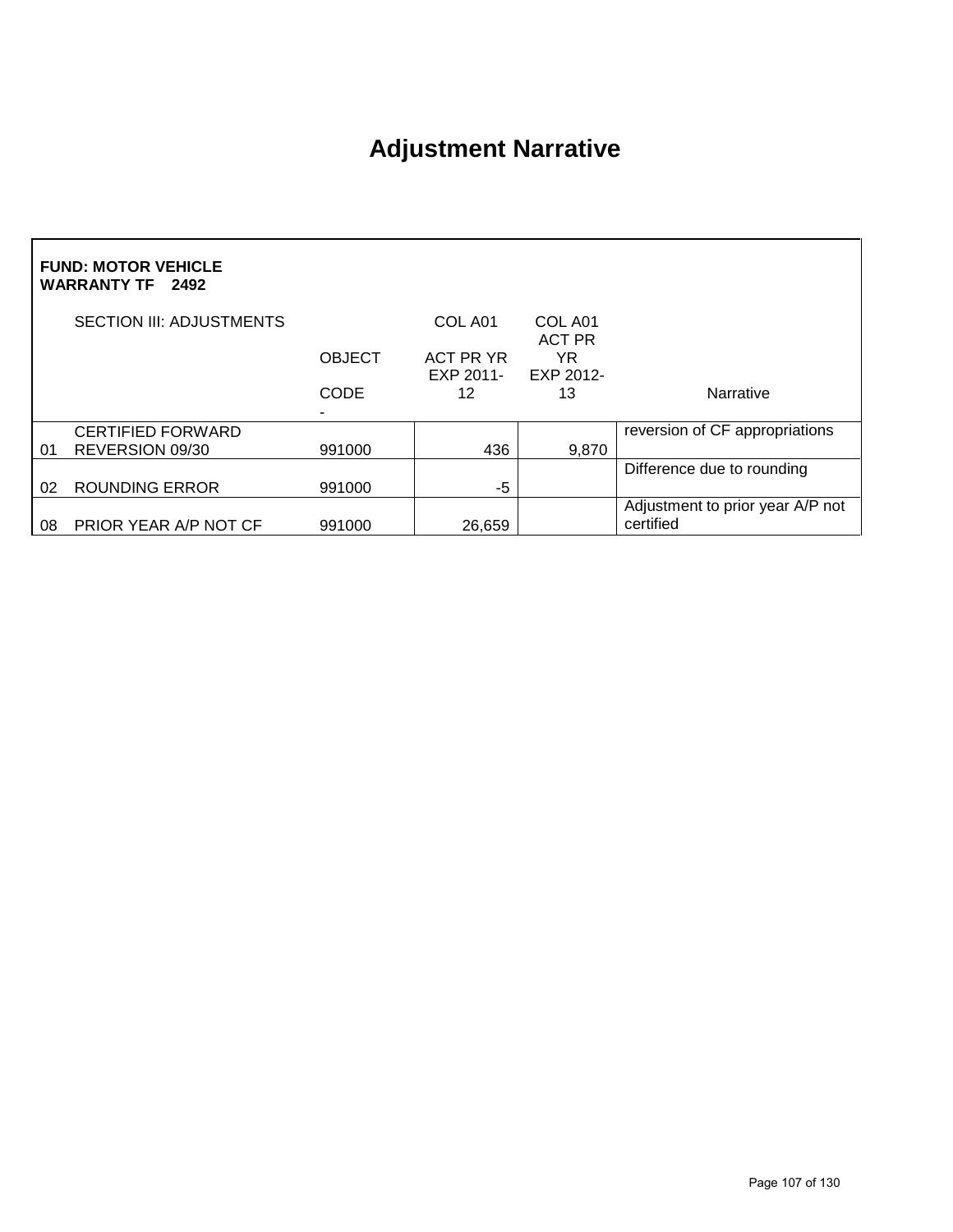#### **5 Percent Trust Fund Reserve Calculation Motor Vehicle Warranty Trust Fund LAS/PBS Fund 2492**

| <b>Total Revenues for Fiscal Year 12-</b>                                                                          |                   |
|--------------------------------------------------------------------------------------------------------------------|-------------------|
| 13                                                                                                                 | 1,649,698<br>\$   |
| <b>Less Non-Operating Transfer to</b><br><b>Administrative Trust Fund</b><br><b>Less Service Charge to General</b> | (100,000)         |
| Revenue 8.0%                                                                                                       | (11, 734)         |
| <b>Total Revenue Subject to 5% Reserve</b>                                                                         |                   |
| <b>Calculation</b>                                                                                                 | 1,537,964         |
| <b>Multiplied by</b>                                                                                               |                   |
| 5%                                                                                                                 | 5%<br>$\mathbf X$ |
| <b>Total 5% Reserve for Motor Vehicle</b>                                                                          |                   |
| <b>Warranty Trust Fund</b>                                                                                         | 76,898            |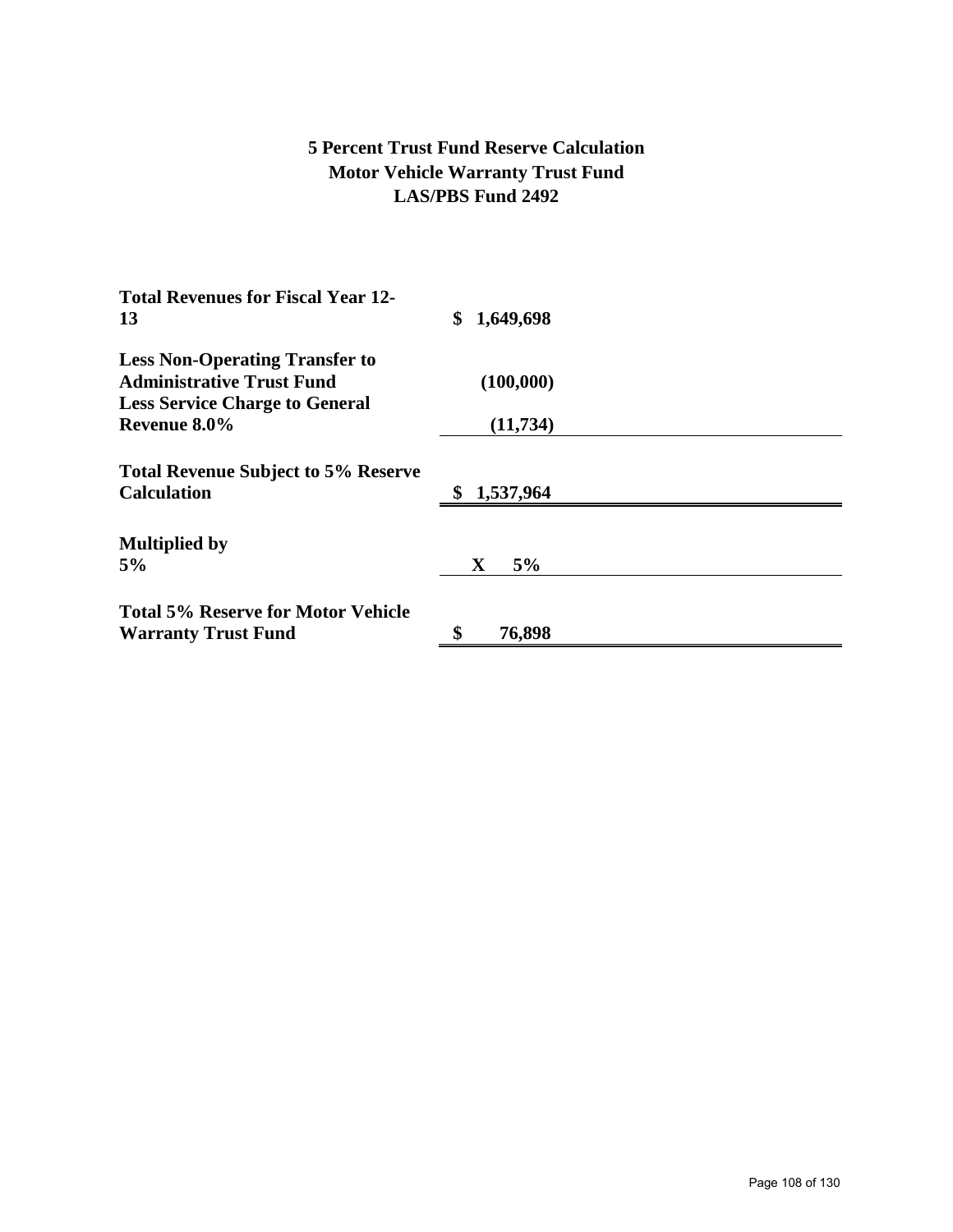#### **SCHEDULE IC: RECONCILIATION OF UNRESERVED FUND BALANCE**

| <b>Department Title:</b><br><b>Trust Fund Title:</b> | Department of Legal Affairs<br>Motor Vehicle Warranty Trust Fund |                             |                                   |
|------------------------------------------------------|------------------------------------------------------------------|-----------------------------|-----------------------------------|
| <b>Budget Entity:</b>                                |                                                                  |                             |                                   |
| <b>LAS/PBS Fund Number:</b>                          | 2492                                                             |                             |                                   |
|                                                      | <b>Balance as of</b><br>6/30/2012                                | SWFS*<br><b>Adjustments</b> | <b>Adjusted</b><br><b>Balance</b> |
| <b>Chief Financial Officer's (CFO) Cash Balance</b>  | 360,166.12 $(A)$                                                 |                             | 360,166.12                        |
| ADD: Other Cash (See Instructions)                   | (B)                                                              |                             | $0.00\,$                          |
| ADD: Investments                                     | (C)                                                              |                             | $0.00\,$                          |
| ADD: Outstanding Accounts Receivable                 | (D)<br>147,127.01                                                |                             | 147, 127.01                       |
|                                                      | (E)                                                              |                             | $0.00\,$                          |
| <b>Total Cash plus Accounts Receivable</b>           | 507,293.13 (F)                                                   |                             | 507,293.13                        |
| LESS Allowances for Uncollectibles                   | (G)                                                              |                             | 0.00                              |
| LESS Approved "A" Certified Forwards                 | $(34,962.91)$ (H)                                                |                             | (34,962.91)                       |
| Approved "B" Certified Forwards                      | $(54,247.05)$ (H)                                                |                             | (54,247.05)                       |
| Approved "FCO" Certified Forwards                    | (H)                                                              |                             | $0.00\,$                          |
| LESS: Other Accounts Payable (Nonoperating)          | $(4,282.00)$ (I)                                                 |                             | (4,282.00)                        |
|                                                      | (J)                                                              |                             | $0.00\,$                          |
| <b>Unreserved Fund Balance, 07/01/2011</b>           | 413,801.17 (K)                                                   |                             | 413,801.17 **                     |

**\*SWFS = Statewide Financial Statement** 

**\*\* This amount should agree with Line I, Section IV of the Schedule I for the most recent completed fiscal year and Line A for the following year.**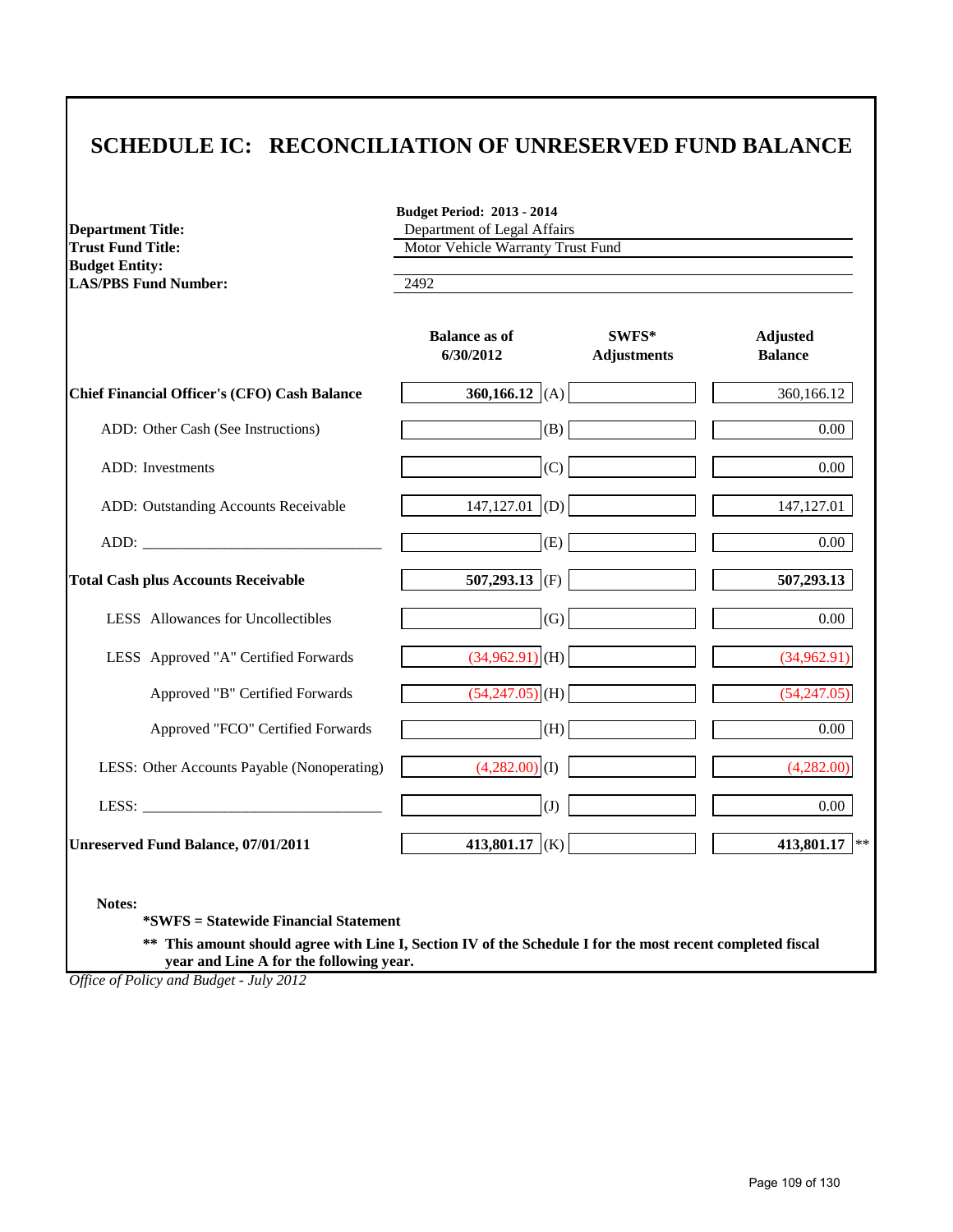#### **RECONCILIATION: BEGINNING TRIAL BALANCE TO SCHEDULE I and IC**

| <b>Department Title:</b><br><b>Trust Fund Title:</b><br><b>LAS/PBS Fund Number:</b> | Department of Legal Affairs                                    |                     |  |
|-------------------------------------------------------------------------------------|----------------------------------------------------------------|---------------------|--|
|                                                                                     |                                                                |                     |  |
|                                                                                     | Motor Vehicle Warranty Trust Fund<br>2492                      |                     |  |
|                                                                                     |                                                                |                     |  |
| <b>BEGINNING TRIAL BALANCE:</b>                                                     |                                                                |                     |  |
|                                                                                     | <b>Total Fund Balance Per FLAIR Trial Balance, 07/01/12</b>    |                     |  |
|                                                                                     | Total all GLC's 5XXXX for governmental funds;                  | 468,048.22<br>(A)   |  |
|                                                                                     | GLC 539XX for proprietary and fiduciary funds                  |                     |  |
|                                                                                     | <b>Subtract Nonspendable Fund Balance (GLC 56XXX)</b>          | (B)                 |  |
|                                                                                     | Add/Subtract Statewide Financial Statement (SWFS)Adjustments : |                     |  |
|                                                                                     | SWFS Adjustment # and Description                              | (C)                 |  |
|                                                                                     | SWFS Adjustment # and Description                              | (C)                 |  |
|                                                                                     | <b>Add/Subtract Other Adjustment(s):</b>                       |                     |  |
|                                                                                     | Approved "B" Carry Forward (Encumbrances) per LAS/PBS          | (54, 247.05)<br>(D) |  |
|                                                                                     | Approved "C" Carry Forward Total (FCO) per LAS/PBS             | (D)                 |  |
|                                                                                     | A/P not C/F-Operating Categories                               | (D)                 |  |
|                                                                                     | <b>Compensated Absences Liability</b>                          | (D)                 |  |
|                                                                                     |                                                                | (D)                 |  |
|                                                                                     |                                                                | (D)                 |  |
| ADJUSTED BEGINNING TRIAL BALANCE:                                                   |                                                                | $413,801.17$ (E)    |  |
|                                                                                     | UNRESERVED FUND BALANCE, SCHEDULE IC (Line I)                  | 413,801.17 (F)      |  |
| <b>DIFFERENCE:</b>                                                                  |                                                                | $0.00$ (G)*         |  |
| *SHOULD EQUAL ZERO.                                                                 |                                                                |                     |  |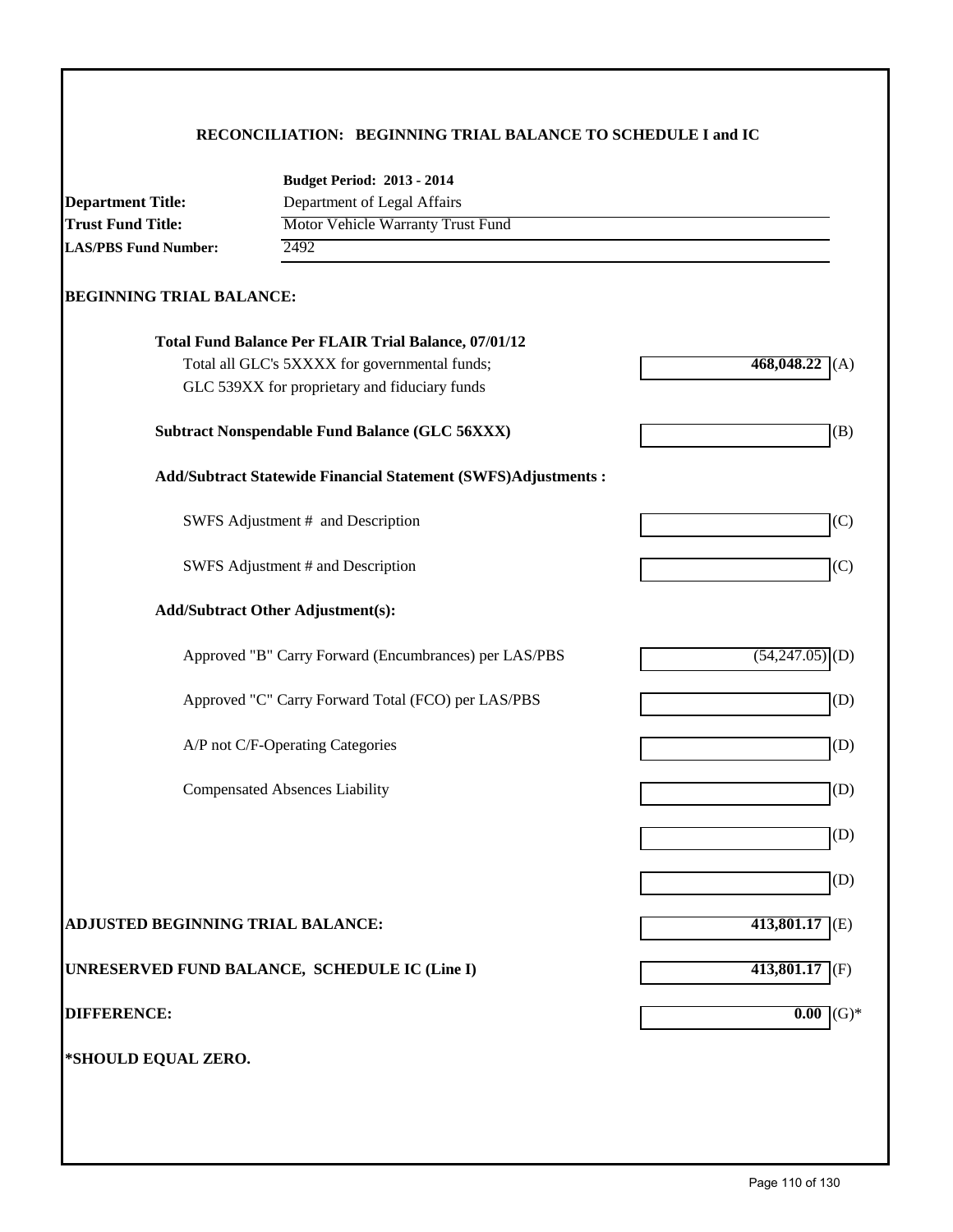#### **SCHEDULE ID: REQUEST FOR CREATION, RE-CREATION, RETENTION, TERMINATION, OR MODIFICATION OF A TRUST FUND**

|                         |                                    | Page 1 of 2                                                              |
|-------------------------|------------------------------------|--------------------------------------------------------------------------|
| Department:             | Legal Affairs                      |                                                                          |
| Fund Name:              | Motor Vehicle Warranty Trust Fund  |                                                                          |
| $FLAIR$ #:*             | 492001                             |                                                                          |
| Name                    |                                    |                                                                          |
| Position                | Sarah Nortelus                     |                                                                          |
| Telephone No. of Person | <b>Budget Director</b>             |                                                                          |
| Completing Form:        | 850-414-3414                       |                                                                          |
| <b>Type of Action</b>   | <b>Exempt From Termination</b>     | <b>Re-create without modification</b>                                    |
| <b>Requested:</b>       |                                    | (last action was initial create)                                         |
| (Check one)             | <b>Retain without modification</b> | <b>Re-create/Retain with modification</b><br>(last action was re-create) |
|                         | <b>Create New Fund</b>             | <b>Terminate Existing Fund</b>                                           |

\* Enter ONLY the six-digit code. Not applicable for requests to **Create** trust fund.

For **All Trust Funds scheduled for review this year,** answer questions 1-6.

| $\mathbf{1}$   | Cite the statutory authority for the trust fund                                                                                                                               | Section 681.110 and 381.117 Florida Statutes.                                                                                                                                                                                                                                                                                                                                                                                                                                                                                                                                                                                                                                                                                                                                          |
|----------------|-------------------------------------------------------------------------------------------------------------------------------------------------------------------------------|----------------------------------------------------------------------------------------------------------------------------------------------------------------------------------------------------------------------------------------------------------------------------------------------------------------------------------------------------------------------------------------------------------------------------------------------------------------------------------------------------------------------------------------------------------------------------------------------------------------------------------------------------------------------------------------------------------------------------------------------------------------------------------------|
|                | (Florida Statutes or, if none, Laws of Florida).<br>Give the statutory purpose, if stated, for the trust                                                                      | To investigate motor vehicle disputes.                                                                                                                                                                                                                                                                                                                                                                                                                                                                                                                                                                                                                                                                                                                                                 |
|                | fund.                                                                                                                                                                         |                                                                                                                                                                                                                                                                                                                                                                                                                                                                                                                                                                                                                                                                                                                                                                                        |
|                |                                                                                                                                                                               |                                                                                                                                                                                                                                                                                                                                                                                                                                                                                                                                                                                                                                                                                                                                                                                        |
| $\overline{2}$ | List the specific sources of receipts to the trust<br>fund and the statutory references for those<br>receipts.                                                                | 681.117 Fee. $-(1)$ A \$2 fee shall be collected by a<br>motor vehicle dealer, or by a person engaged in the<br>business of leasing motor vehicles, from the consumer at<br>the consummation of the sale of a motor vehicle or at the<br>time of entry into a lease agreement for a motor vehicle.<br>Such fees shall be remitted to the county tax collector or<br>private tag agency acting as agent for the Department of<br>Revenue. If the purchaser or lessee removes the motor<br>vehicle from the state for titling and registration outside<br>this state, the fee shall be remitted to the Department of<br>Revenue. All fees, less the cost of administration, shall be<br>transferred monthly to the department for deposit into the<br>Motor Vehicle Warranty Trust Fund. |
|                |                                                                                                                                                                               |                                                                                                                                                                                                                                                                                                                                                                                                                                                                                                                                                                                                                                                                                                                                                                                        |
| $\overline{3}$ | If state or federal law requires or prohibits<br>specific expenditures from the trust fund, list the<br>requirements or prohibitions and the statutory<br>citations for them. | There are no known state or federal laws that prohibit<br>expenditures from this fund.                                                                                                                                                                                                                                                                                                                                                                                                                                                                                                                                                                                                                                                                                                 |
| $\overline{4}$ | If any source of receipts is federal, describe any                                                                                                                            | N/A                                                                                                                                                                                                                                                                                                                                                                                                                                                                                                                                                                                                                                                                                                                                                                                    |
|                | restrictions on those receipts that are inconsistent<br>with how the state does business.                                                                                     |                                                                                                                                                                                                                                                                                                                                                                                                                                                                                                                                                                                                                                                                                                                                                                                        |
|                |                                                                                                                                                                               |                                                                                                                                                                                                                                                                                                                                                                                                                                                                                                                                                                                                                                                                                                                                                                                        |
| 5              | If this trust fund could be combined with other                                                                                                                               | N/A                                                                                                                                                                                                                                                                                                                                                                                                                                                                                                                                                                                                                                                                                                                                                                                    |
|                | agency trust funds that accomplish a similar<br>purpose, list those trust funds.                                                                                              |                                                                                                                                                                                                                                                                                                                                                                                                                                                                                                                                                                                                                                                                                                                                                                                        |
|                |                                                                                                                                                                               |                                                                                                                                                                                                                                                                                                                                                                                                                                                                                                                                                                                                                                                                                                                                                                                        |
| $\overline{6}$ | If General Revenue funding supports the same                                                                                                                                  | General Revenue does not support the direct activities or                                                                                                                                                                                                                                                                                                                                                                                                                                                                                                                                                                                                                                                                                                                              |
|                | programs or activities that the trust fund supports, supplant the purpose of this fund.                                                                                       |                                                                                                                                                                                                                                                                                                                                                                                                                                                                                                                                                                                                                                                                                                                                                                                        |
|                | provide a justification.                                                                                                                                                      |                                                                                                                                                                                                                                                                                                                                                                                                                                                                                                                                                                                                                                                                                                                                                                                        |
|                |                                                                                                                                                                               |                                                                                                                                                                                                                                                                                                                                                                                                                                                                                                                                                                                                                                                                                                                                                                                        |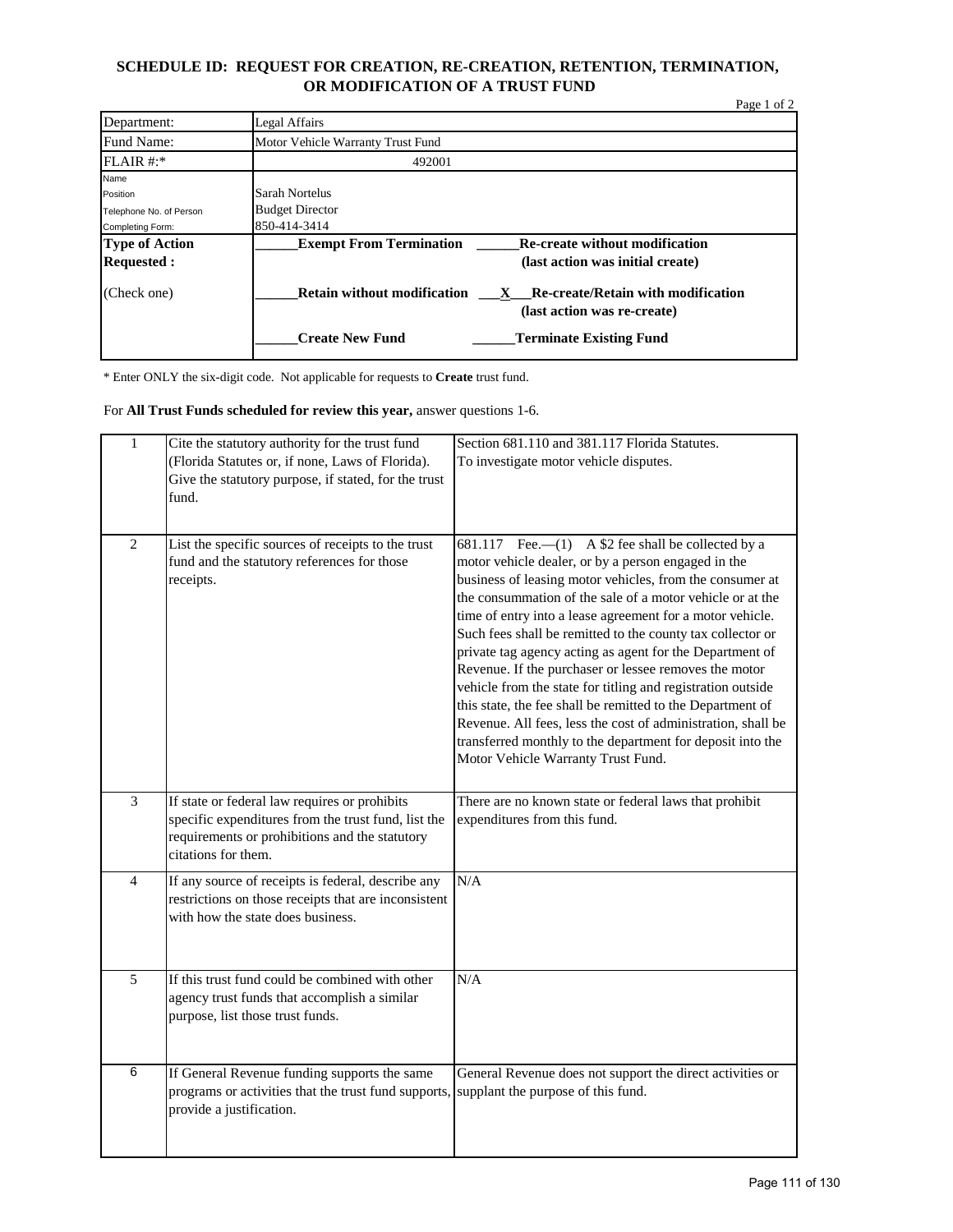For Trust Funds that the agency believes are **Exempt from Termination** answer question 7.

| If this trust fund is exempt from termination              | N/A |
|------------------------------------------------------------|-----|
| according to Article III, section $19(f)(3)$ of the        |     |
| <i>Florida Constitution</i> , list the specific exemptions |     |
| that apply.                                                |     |
|                                                            |     |

For Trust Funds that the agency recommends should be **Re-created/Retained with or without modification** answer questions 8 and 9 and attach draft legislation as requested.

| 8 | Give the specific reasons that continuation (re-<br>creation after initial creation or retention after<br>subsequent re-creation) of this trust fund is<br>necessary. List agency activities (based on the<br>activity detail report) supported by the trust fund. | The trust fund is necessary to continue the express intent of<br>the Florida Legislature with respect to the enforcement of<br>motor vehicle warranties and the protection of consumers<br>from businesses which would otherwise abnegate<br>responsibilities under warranties or state laws.<br>Activities: Lemon Law |
|---|--------------------------------------------------------------------------------------------------------------------------------------------------------------------------------------------------------------------------------------------------------------------|------------------------------------------------------------------------------------------------------------------------------------------------------------------------------------------------------------------------------------------------------------------------------------------------------------------------|
| 9 | Describe any modifications the agency is<br>requesting when this fund is re-created/retained.<br>Attach draft legislation to accomplish the<br>requested change.                                                                                                   | Retain without Modification                                                                                                                                                                                                                                                                                            |

For Trust Funds that the agency recommends should be **Terminated** answer question 10 and attach draft legislation as requested.

| 10 | Explain how the current cash balance and all       | N/A |
|----|----------------------------------------------------|-----|
|    | current receipts of the trust fund will be         |     |
|    | distributed. Attach draft legislation that removes |     |
|    | reference to the trust fund from the statutes.     |     |
|    |                                                    |     |

For **New** Trust Funds that the agency recommends should be **Created** answer questions 11-13 and attach draft legislation as requested.

| 11. | Describe the purpose of the trust fund and<br>identify its revenue sources. Attach draft<br>legislation that meets the requirements of section<br>215.3207, Florida Statutes. | N/A |
|-----|-------------------------------------------------------------------------------------------------------------------------------------------------------------------------------|-----|
| 12  | Describe the specific impact on any other trust<br>fund or the General Revenue Fund from the<br>creation of this new trust fund.                                              | N/A |
| 13  | Describe the period of time for which this new<br>trust fund will be needed, or the circumstances<br>under which it will no longer be needed.                                 | N/A |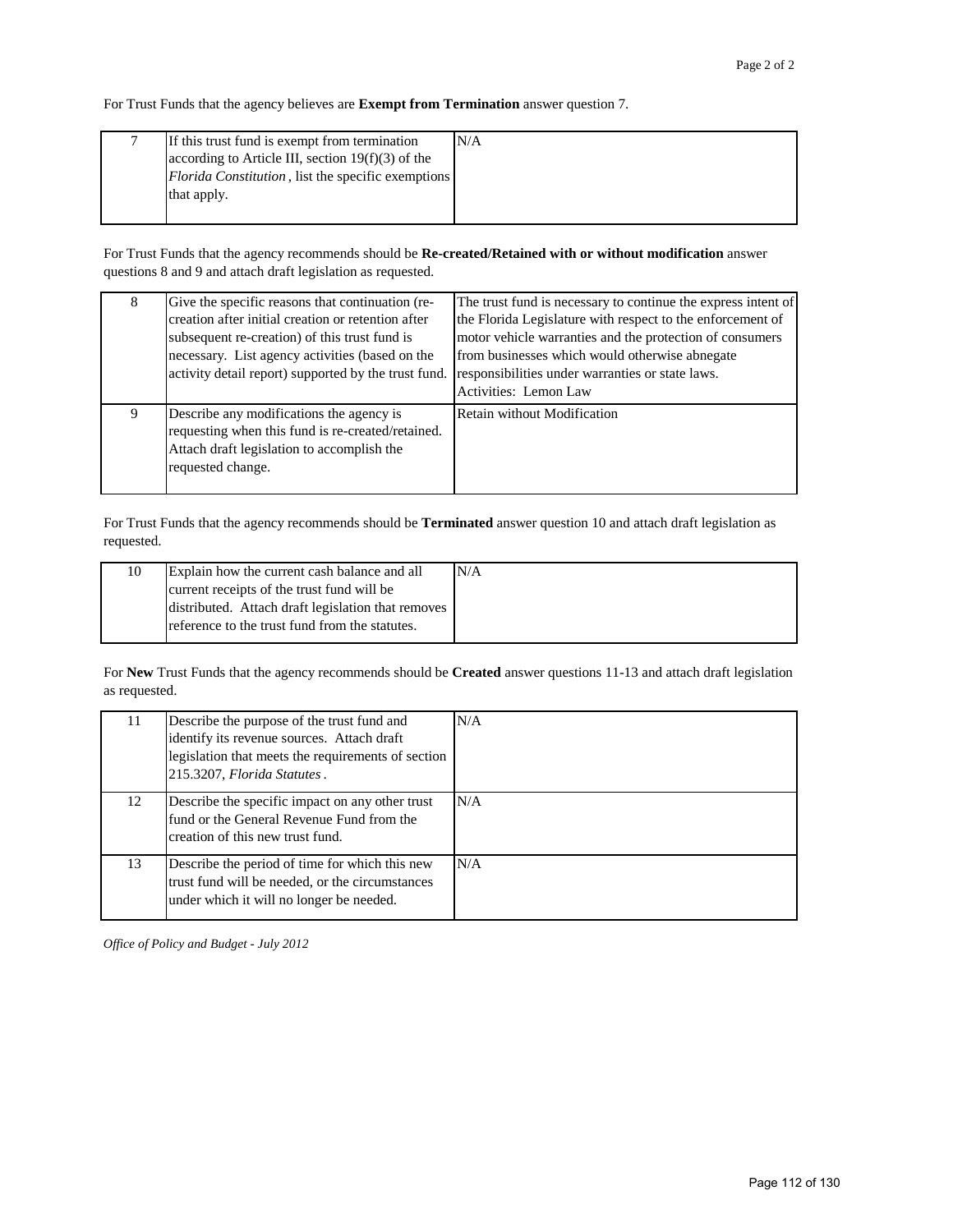# **Schedule I Series**

in the control of the control of the control of the control of the control of the control of the control of the control of the control of the control of the control of the control of the control of the control of the contr

# **Department of Legal Affairs**

## **Operating Trust Fund**

## **2510**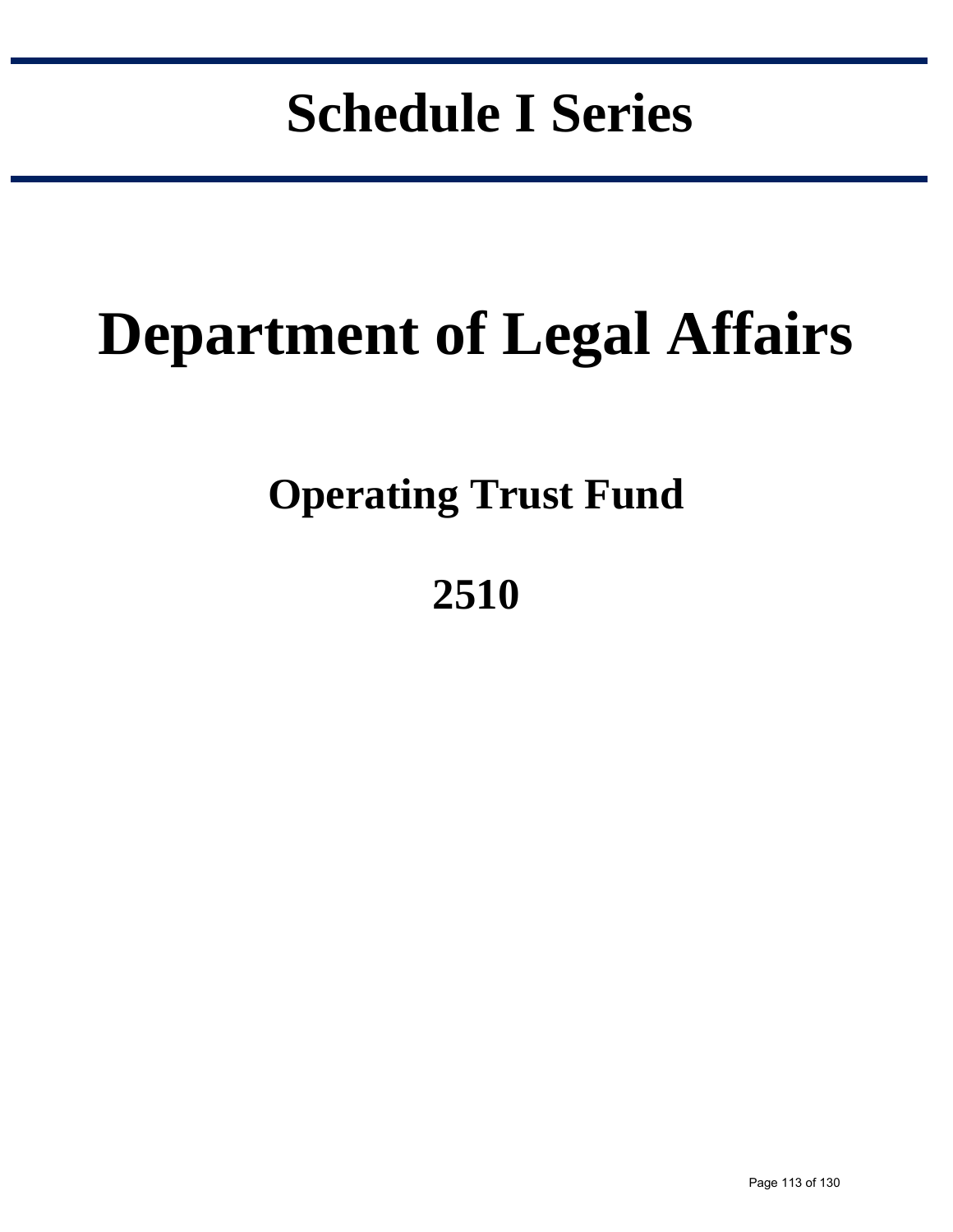#### Revenue Estimating Methodology Narrative Operating Trust Fund LAS/PBS Code 2510

Revenue estimate calculations for Fiscal Year 2012-13 and 2013-14 are based on the following methodology:

Fines, forfeitures and judgments are based on a three percent increase year over year from Fiscal Year 2012-13 and Fiscal Year 2013-14.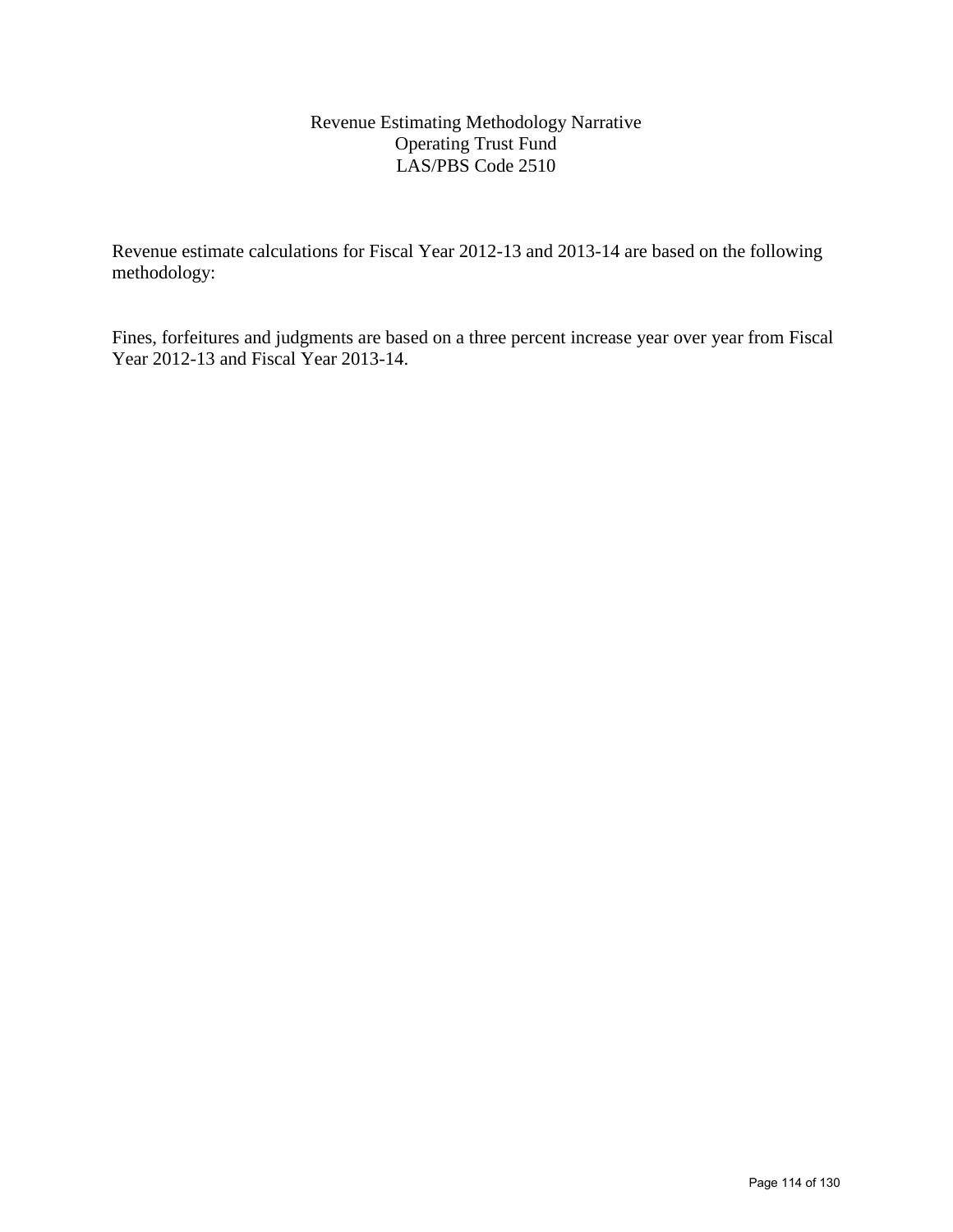### **Adjustment Narrative**

|     | <b>FUND: OPERATING TF 2510</b>  |                                                          |                                     |           |
|-----|---------------------------------|----------------------------------------------------------|-------------------------------------|-----------|
|     | <b>SECTION III: ADJUSTMENTS</b> | <b>OBJECT</b><br><b>CODE</b><br>$\overline{\phantom{0}}$ | COL A01<br>ACT PR YR<br>EXP 2011-12 | Narrative |
| -01 | Rounding                        | 991000                                                   | -6                                  | Rounding  |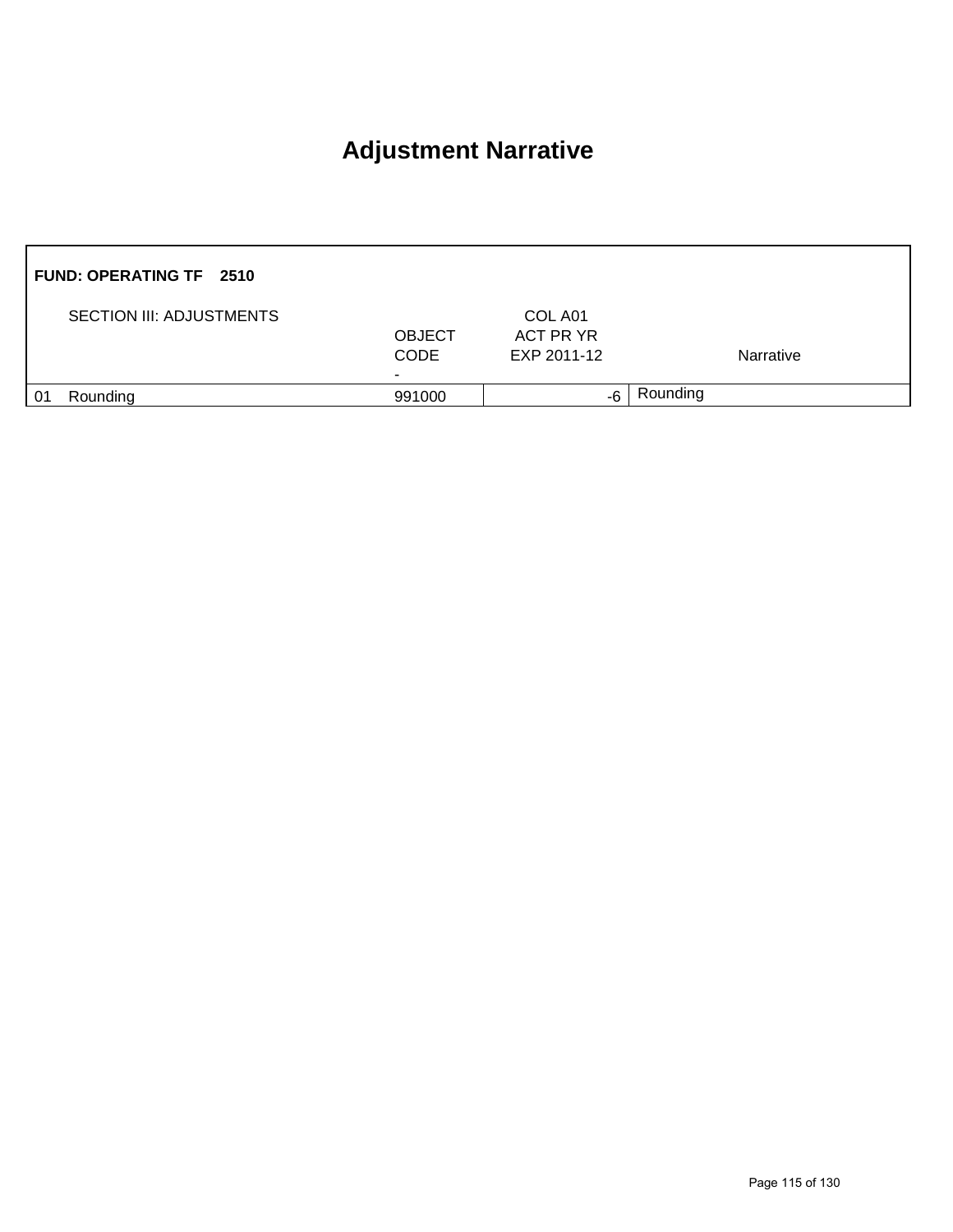#### **5 Percent Trust Fund Reserve Calculation Operating Trust Fund LAS/PBS Fund 2501**

| <b>Total Revenues for Fiscal Year 12-13</b>   | \$3,694,724       |  |
|-----------------------------------------------|-------------------|--|
| <b>Less Non-Operating Transfer to</b>         |                   |  |
| <b>Administrative Trust Fund</b>              | (49, 049)         |  |
| <b>Less Service Charge to General Revenue</b> |                   |  |
| $8.0\%$                                       | (295, 578)        |  |
| <b>Total Revenue Subject to 5% Reserve</b>    |                   |  |
| <b>Calculation</b>                            | \$3,350,097       |  |
| Multiplied by 5%                              | 5%<br>$\mathbf X$ |  |
| <b>Total 5% Reserve for Florida Elections</b> |                   |  |
| <b>Commission Trust Fund</b>                  | 167,505           |  |
|                                               |                   |  |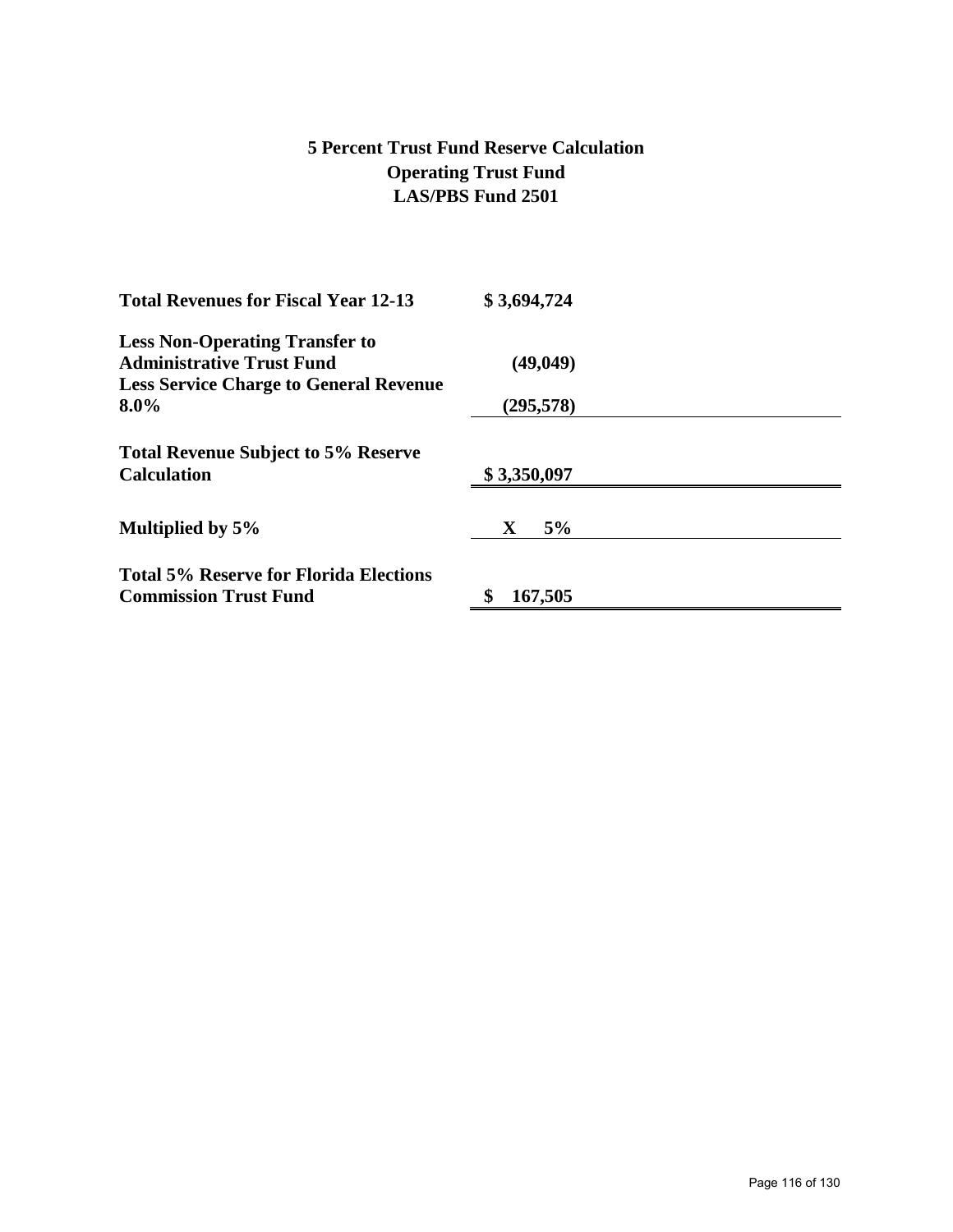#### **SCHEDULE IC: RECONCILIATION OF UNRESERVED FUND BALANCE**

| <b>Department Title:</b>                          | <b>Budget Period: 2013 - 2014</b><br>Department of Legal Affairs |                             |                                   |  |
|---------------------------------------------------|------------------------------------------------------------------|-----------------------------|-----------------------------------|--|
| <b>Trust Fund Title:</b><br><b>Budget Entity:</b> | <b>Operating Trust Fund</b>                                      |                             |                                   |  |
| <b>LAS/PBS Fund Number:</b>                       | 2510                                                             |                             |                                   |  |
|                                                   | <b>Balance as of</b><br>6/30/2012                                | SWFS*<br><b>Adjustments</b> | <b>Adjusted</b><br><b>Balance</b> |  |
| Chief Financial Officer's (CFO) Cash Balance      | $9,023,240.18$ (A)                                               |                             | 9,023,240.18                      |  |
| ADD: Other Cash (See Instructions)                | $12,920.75$ (B)                                                  |                             | 12,920.75                         |  |
| ADD: Investments                                  | (C)                                                              |                             | 0.00                              |  |
| ADD: Outstanding Accounts Receivable              | $10,813,766.03$ (D)                                              |                             | 10,813,766.03                     |  |
| ADD: Long Term Deferred Revenue                   | $(1,824,507.42)$ <sub>(E)</sub>                                  |                             | (1,824,507.42)                    |  |
| <b>Total Cash plus Accounts Receivable</b>        | 18,025,419.54 (F)                                                |                             | 18,025,419.54                     |  |
| LESS Allowances for Uncollectibles                | $(8,566,191.06)$ (G)                                             |                             | (8,566,191.06)                    |  |
| LESS Approved "A" Certified Forwards              | $(38,751.95)$ (H)                                                |                             | (38, 751.95)                      |  |
| Approved "B" Certified Forwards                   | (H)                                                              |                             | 0.00                              |  |
| Approved "FCO" Certified Forwards                 | (H)                                                              |                             | 0.00                              |  |
| LESS: Other Accounts Payable (Nonoperating)       | $(72,685.81)$ (I)                                                |                             | (72, 685.81)                      |  |
| <b>LESS: Deferred Revenue</b>                     | $(326, 273.00)$ <sub>(J)</sub>                                   |                             | (326, 273.00)                     |  |
| Unreserved Fund Balance, 07/01/2011               | $9,021,517.72$ (K)                                               |                             | 9,021,517.72<br>$\ast$ $\ast$     |  |

**Notes:**

**\*SWFS = Statewide Financial Statement** 

**\*\* This amount should agree with Line I, Section IV of the Schedule I for the most recent completed fiscal year and Line A for the following year.**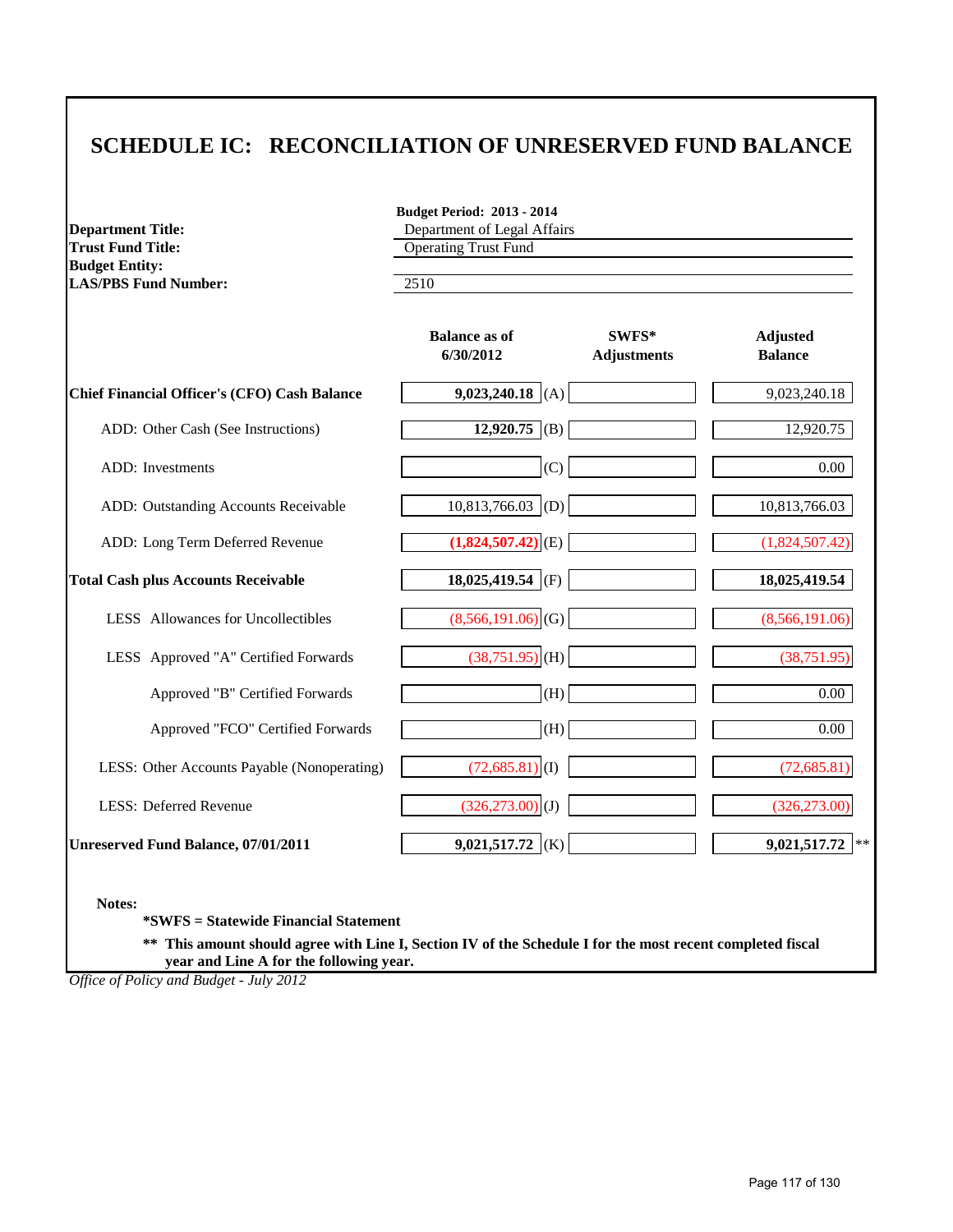#### **RECONCILIATION: BEGINNING TRIAL BALANCE TO SCHEDULE I and IC**

|                                   | <b>Budget Period: 2013 - 2014</b>                              |                     |
|-----------------------------------|----------------------------------------------------------------|---------------------|
| <b>Department Title:</b>          | Department of Legal Affairs                                    |                     |
| <b>Trust Fund Title:</b>          | <b>Operating Trust Fund</b>                                    |                     |
| <b>LAS/PBS Fund Number:</b>       | 2510                                                           |                     |
| <b>BEGINNING TRIAL BALANCE:</b>   |                                                                |                     |
|                                   | Total Fund Balance Per FLAIR Trial Balance, 07/01/12           |                     |
|                                   | Total all GLC's 5XXXX for governmental funds;                  | 9,021,517.72<br>(A) |
|                                   | GLC 539XX for proprietary and fiduciary funds                  |                     |
|                                   | <b>Subtract Nonspendable Fund Balance (GLC 56XXX)</b>          | (B)                 |
|                                   | Add/Subtract Statewide Financial Statement (SWFS)Adjustments : |                     |
|                                   | SWFS Adjustment # and Description                              | (C)                 |
|                                   | SWFS Adjustment # and Description                              | (C)                 |
|                                   | <b>Add/Subtract Other Adjustment(s):</b>                       |                     |
|                                   | Approved "B" Carry Forward (Encumbrances) per LAS/PBS          | (D)                 |
|                                   | Approved "C" Carry Forward Total (FCO) per LAS/PBS             | (D)                 |
|                                   | A/P not C/F-Operating Categories                               | (D)                 |
|                                   | <b>Compensated Absences Liability</b>                          | (D)                 |
|                                   |                                                                | (D)                 |
|                                   |                                                                | (D)                 |
| ADJUSTED BEGINNING TRIAL BALANCE: |                                                                | $9,021,517.72$ (E)  |
|                                   | UNRESERVED FUND BALANCE, SCHEDULE IC (Line I)                  | $9,021,517.72$ (F)  |
| <b>DIFFERENCE:</b>                |                                                                | 0.00<br>$(G)*$      |
| *SHOULD EQUAL ZERO.               |                                                                |                     |
|                                   |                                                                |                     |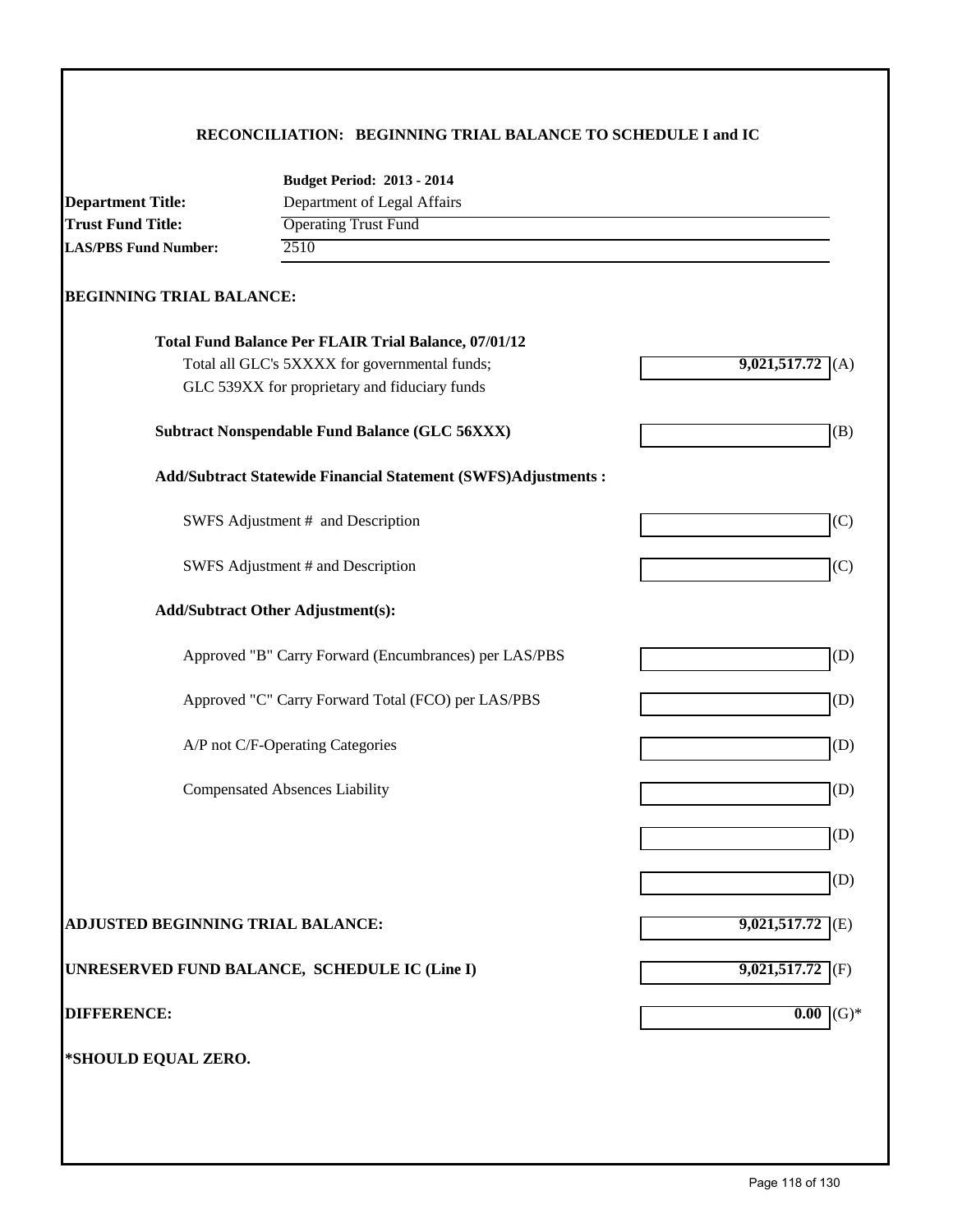#### **SCHEDULE ID: REQUEST FOR CREATION, RE-CREATION, RETENTION, TERMINATION, OR MODIFICATION OF A TRUST FUND**

| Department:             | Legal Affairs                      |                                                                          |
|-------------------------|------------------------------------|--------------------------------------------------------------------------|
| Fund Name:              | <b>Operating Trust Fund</b>        |                                                                          |
| FLAIR #:                | 510010                             |                                                                          |
| Name                    |                                    |                                                                          |
| Position                | Sarah Nortelus                     |                                                                          |
| Telephone No. of Person | <b>Budget Director</b>             |                                                                          |
| Completing Form:        | 850-414-3414                       |                                                                          |
|                         |                                    |                                                                          |
| <b>Type of Action</b>   | <b>Exempt From Termination</b>     | <b>Re-create without modification</b>                                    |
| <b>Requested:</b>       |                                    | (last action was initial create)                                         |
| (Check one)             | <b>Retain without modification</b> | <b>Re-create/Retain with modification</b><br>(last action was re-create) |

\* Enter ONLY the six-digit code. Not applicable for requests to **Create** trust fund.

For **All Trust Funds scheduled for review this year,** answer questions 1-6.

| 1              | Cite the statutory authority for the trust fund<br>(Florida Statutes or, if none, Laws of Florida).<br>Give the statutory purpose, if stated, for the trust<br>fund.          | 20.111 F.S., Creates the Operating Trust Fund within the<br>Department of Legal Affairs-<br>The fund is established for use as a depository for funds to<br>be used for program operations funded by program<br>revenues. |
|----------------|-------------------------------------------------------------------------------------------------------------------------------------------------------------------------------|---------------------------------------------------------------------------------------------------------------------------------------------------------------------------------------------------------------------------|
| $\overline{2}$ | List the specific sources of receipts to the trust<br>fund and the statutory references for those<br>receipts.                                                                | 20.111 F.S., Funds shall be expended only pursuant to<br>legislative appropriation or an approved amendment to the<br>department's operating budget pursuant to the provisions of<br>chapter 216, Florida Statutes.       |
| 3              | If state or federal law requires or prohibits<br>specific expenditures from the trust fund, list the<br>requirements or prohibitions and the statutory<br>citations for them. | There are no know state or federal laws that prohibit<br>expenditures from this fund.                                                                                                                                     |
| 4              | If any source of receipts is federal, describe any<br>restrictions on those receipts that are inconsistent<br>with how the state does business.                               | N/A                                                                                                                                                                                                                       |
| 5              | If this trust fund could be combined with other<br>agency trust funds that accomplish a similar<br>purpose, list those trust funds.                                           | N/A                                                                                                                                                                                                                       |
| 6              | If General Revenue funding supports the same<br>programs or activities that the trust fund supports,<br>provide a justification.                                              | General Revenue does not support the direct activities or<br>supplant the purpose of this fund.                                                                                                                           |

Page 1 of 2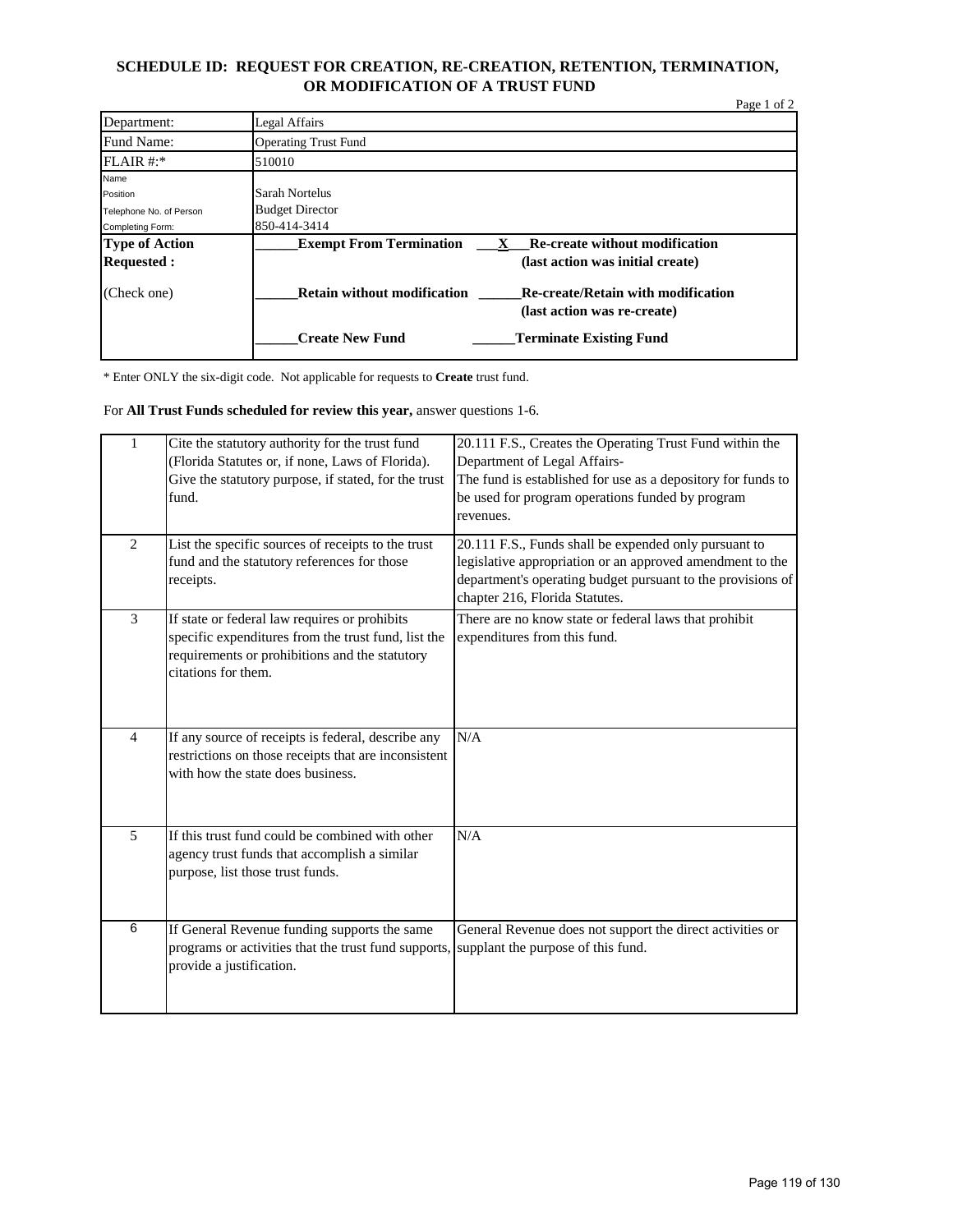For Trust Funds that the agency believes are **Exempt from Termination** answer question 7.

| If this trust fund is exempt from termination       | N/A |
|-----------------------------------------------------|-----|
| according to Article III, section $19(f)(3)$ of the |     |
| Florida Constitution, list the specific exemptions  |     |
| that apply.                                         |     |
|                                                     |     |

For Trust Funds that the agency recommends should be **Re-created/Retained with or without modification** answer questions 8 and 9 and attach draft legislation as requested.

| 8 | Give the specific reasons that continuation (re-<br>creation after initial creation or retention after<br>subsequent re-creation) of this trust fund is | This trust fund is necessary to continue the express intent<br>of the Florida Legislature to segregate funds to be used for<br>program operations funded by program revenues. |
|---|---------------------------------------------------------------------------------------------------------------------------------------------------------|-------------------------------------------------------------------------------------------------------------------------------------------------------------------------------|
|   | necessary. List agency activities (based on the                                                                                                         | Activities: Medicaid Fraud, Investigation and Prosecution                                                                                                                     |
|   | activity detail report) supported by the trust fund.                                                                                                    | of Multi Circuit Organized Crime                                                                                                                                              |
|   |                                                                                                                                                         |                                                                                                                                                                               |
| 9 | Describe any modifications the agency is                                                                                                                | N/A                                                                                                                                                                           |
|   | requesting when this fund is re-created/retained.                                                                                                       |                                                                                                                                                                               |
|   | Attach draft legislation to accomplish the                                                                                                              |                                                                                                                                                                               |
|   | requested change.                                                                                                                                       |                                                                                                                                                                               |

For Trust Funds that the agency recommends should be **Terminated** answer question 10 and attach draft legislation as requested.

| 10 | Explain how the current cash balance and all       | N/A |
|----|----------------------------------------------------|-----|
|    | current receipts of the trust fund will be         |     |
|    | distributed. Attach draft legislation that removes |     |
|    | reference to the trust fund from the statutes.     |     |

For **New** Trust Funds that the agency recommends should be **Created** answer questions 11-13 and attach draft legislation as requested.

| 11 | Describe the purpose of the trust fund and<br>identify its revenue sources. Attach draft<br>legislation that meets the requirements of section<br>215.3207, Florida Statutes. | N/A |
|----|-------------------------------------------------------------------------------------------------------------------------------------------------------------------------------|-----|
| 12 | Describe the specific impact on any other trust<br>fund or the General Revenue Fund from the<br>creation of this new trust fund.                                              | N/A |
| 13 | Describe the period of time for which this new<br>trust fund will be needed, or the circumstances<br>under which it will no longer be needed.                                 | N/A |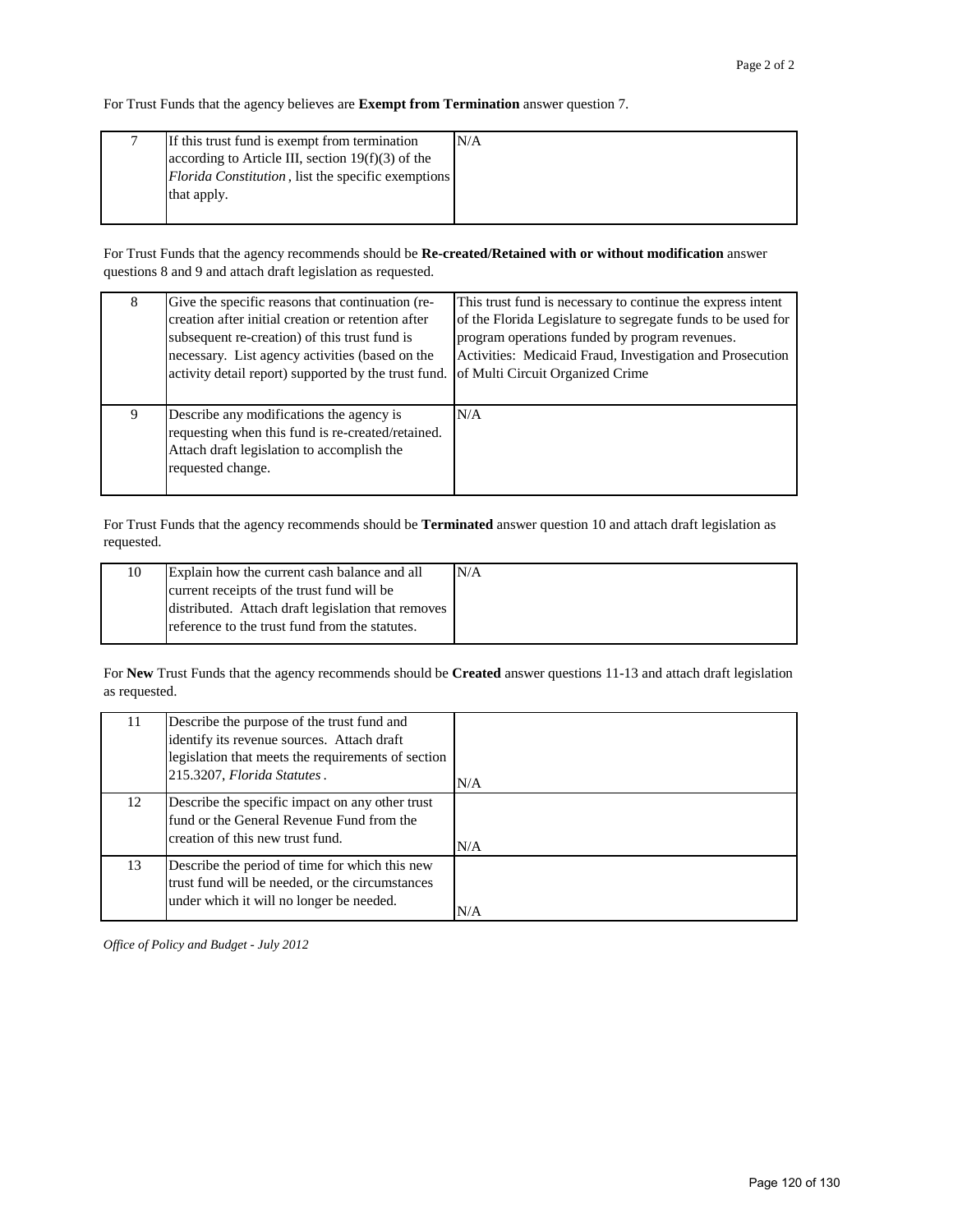# **Schedule I Series**

in the control of the control of the control of the control of the control of the control of the control of the control of the control of the control of the control of the control of the control of the control of the contr

# **Department of Legal Affairs**

## **Florida Elections Commission Trust Fund**

## **2511**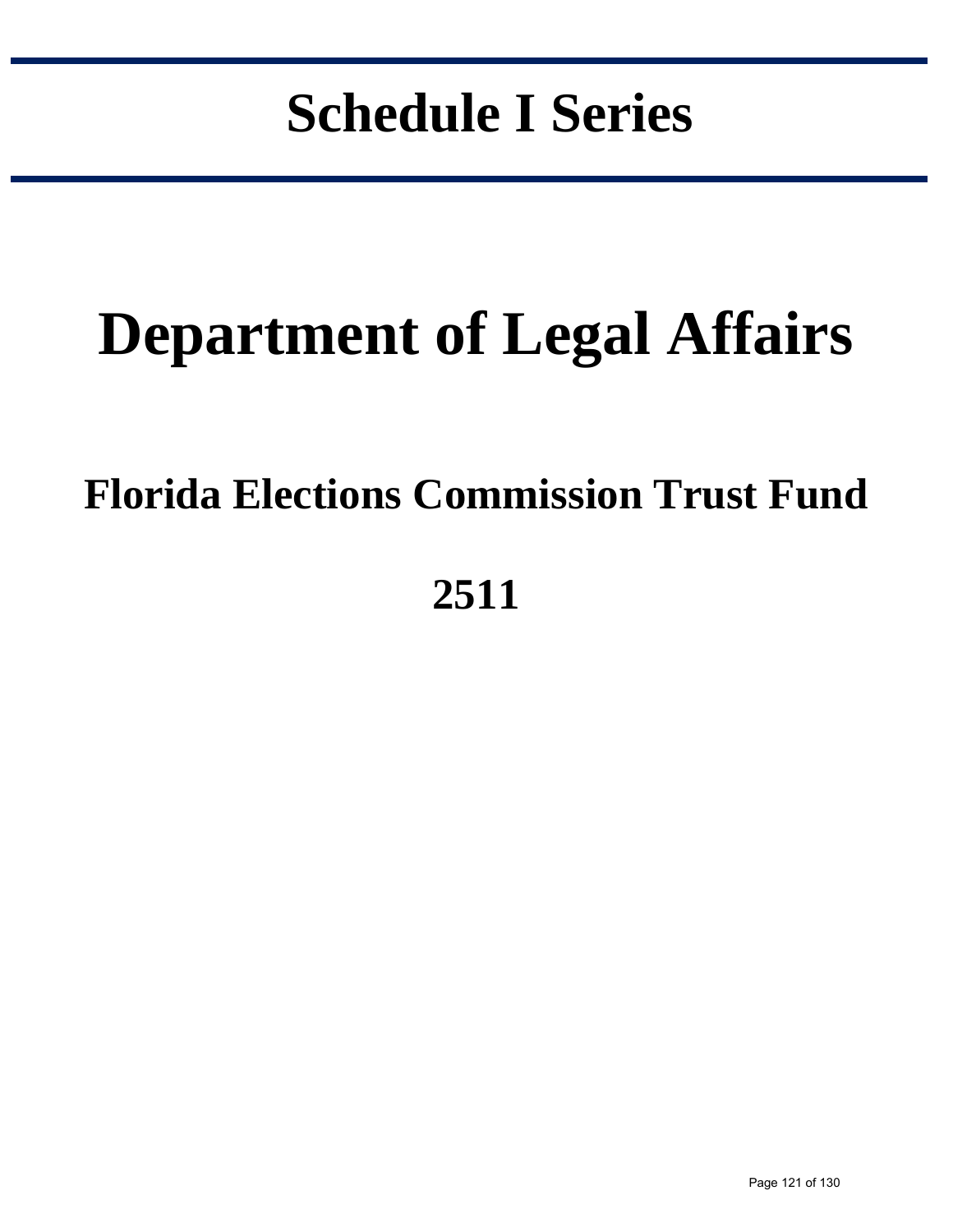Revenue Estimating Methodology Narrative Florida Elections Commission Trust Fund LAS/PBS Code 2511

Revenue estimate calculations for Fiscal Year 2012-13 and 2013-14 are based on the following methodology:

Fees transferred from the Department of State (DOS) and Fees for Fiscal Year 2012-13 and 2013-14 have been estimated based on number of candidates and judges up for election in the particular fiscal year.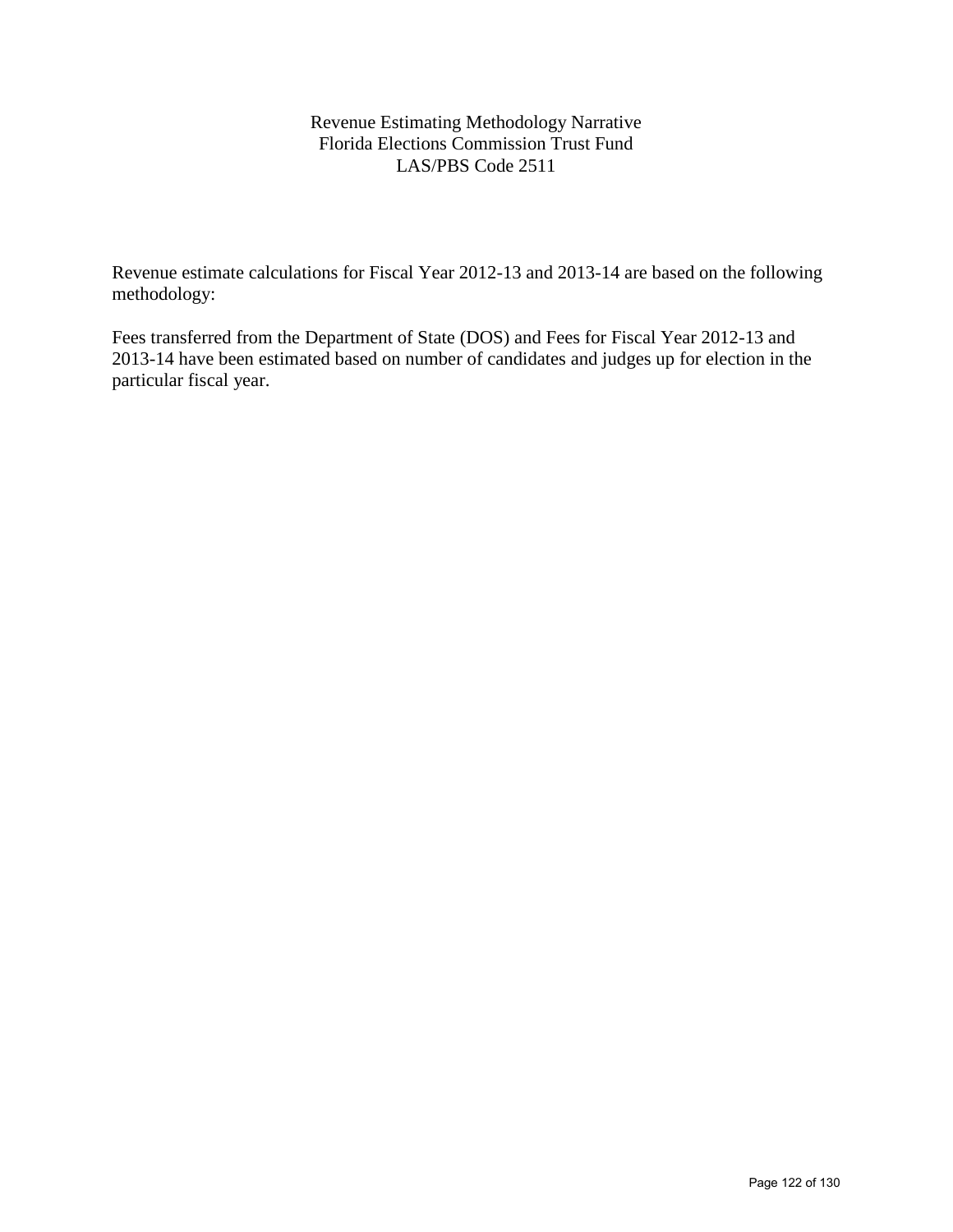### **Adjustment Narrative**

|    | <b>FUND: ELECTIONS COMMISSION TF 2511</b> |                              |                                     |                            |
|----|-------------------------------------------|------------------------------|-------------------------------------|----------------------------|
|    | <b>SECTION III: ADJUSTMENTS</b>           | <b>OBJECT</b><br><b>CODE</b> | COL A01<br>ACT PR YR<br>EXP 2011-12 | <b>Narrative</b>           |
| 03 | <b>ROUNDING ERROR</b>                     | 991000                       | -6                                  | adjustment due to rounding |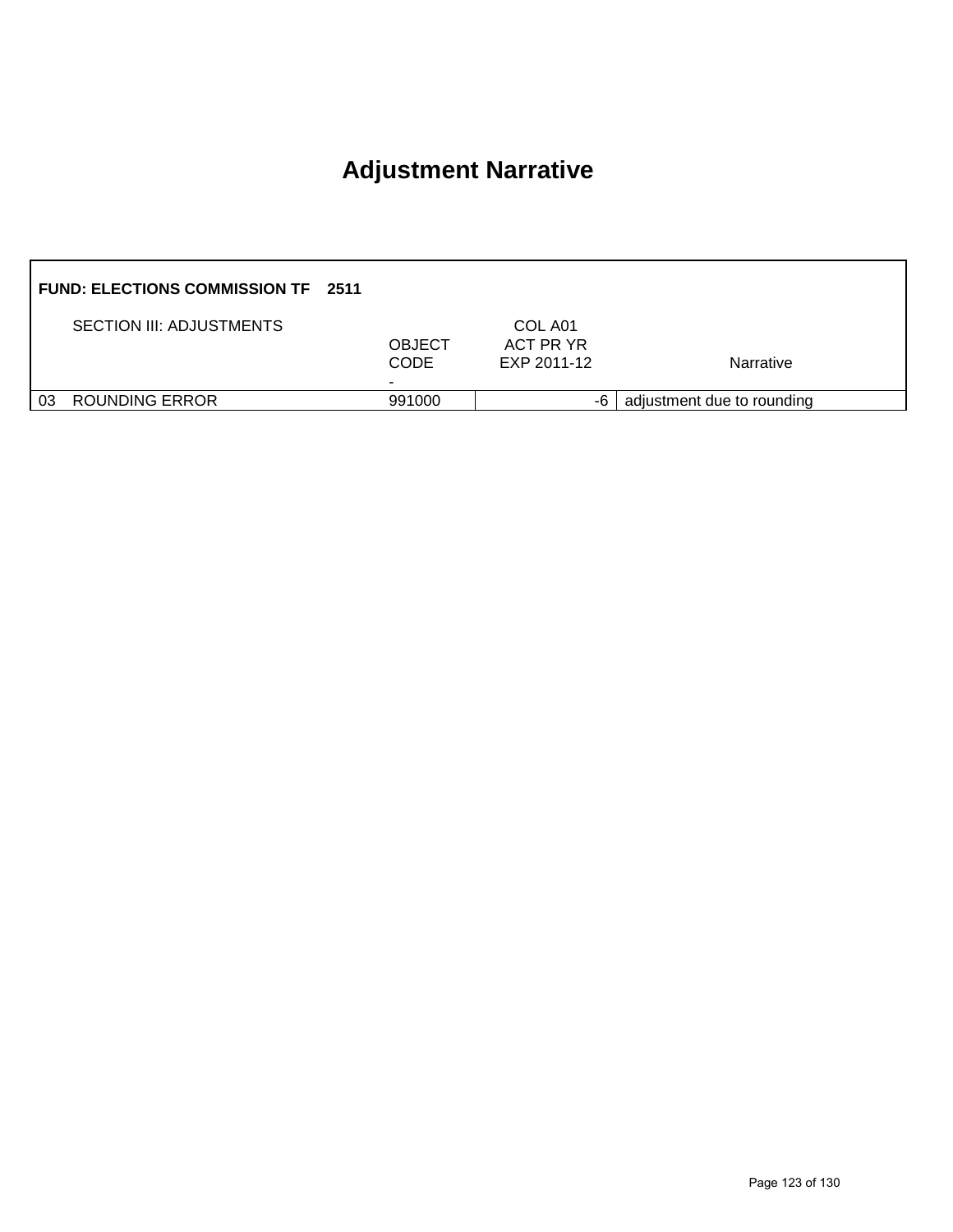#### **5 Percent Trust Fund Reserve Calculation Florida Elections Commission Trust Fund LAS/PBS Fund 2511**

| <b>Total Revenues for Fiscal Year 12-13</b>                                   | 701,199<br>\$ |  |
|-------------------------------------------------------------------------------|---------------|--|
| <b>Less Non-Operating Transfer to</b>                                         |               |  |
| <b>Administrative Trust Fund</b>                                              | (77, 427)     |  |
| <b>Less Service Charge to General Revenue</b>                                 |               |  |
| $8.0\%$                                                                       | (45, 586)     |  |
| <b>Total Revenue Subject to 5% Reserve</b>                                    |               |  |
| <b>Calculation</b>                                                            | 578,186       |  |
| Multiplied by 5%                                                              | 5%<br>X       |  |
| <b>Total 5% Reserve for Florida Elections</b><br><b>Commission Trust Fund</b> | 28,909        |  |
|                                                                               |               |  |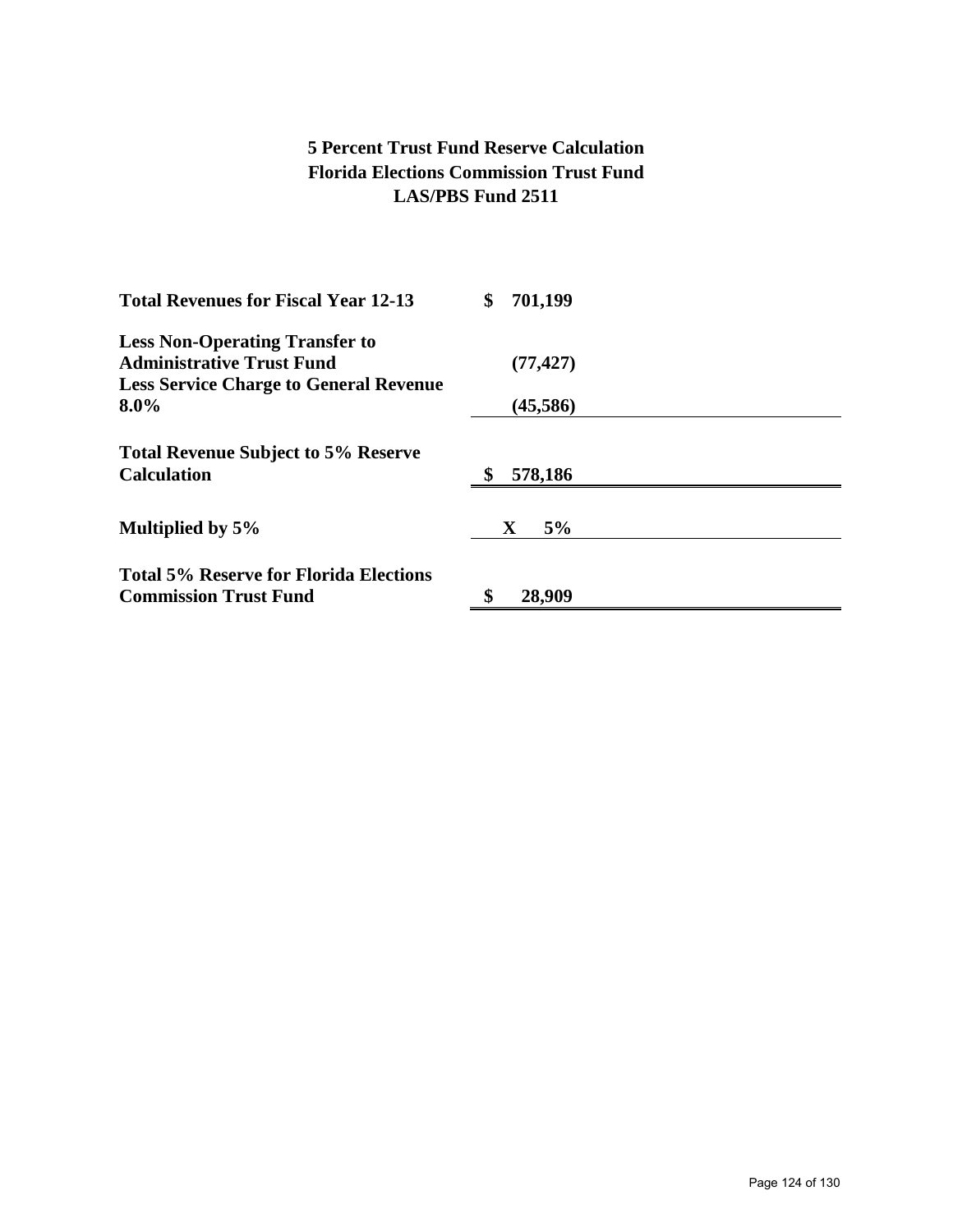#### **Executive Office of the Governor Inter-Agency Transfers Reported on Schedule I**

#### **Agency Name Legal Affairs**

List all transfers totaling \$100,000 or more. Provide the applicable agency name and fund number, the transfer category used, and the amount of the transfer for each of the fiscal years indicated, as well as the name and phone number of the person at the other agency who confirmed the amount of the transfer. If transferred in/out to the General Revenue Fund, do not include on this form; however, on Schedule I be sure to include "To GR" or "From GR" in the description field.

| <b>Fund Name and Number:</b>                                                                          |                             | Elections Commission Trust Fund 5211 |                                 |                                 |                     |
|-------------------------------------------------------------------------------------------------------|-----------------------------|--------------------------------------|---------------------------------|---------------------------------|---------------------|
| <b>Transfers In</b><br>(Provide Agency and Fund Number Received From)                                 | <b>Transfer</b><br>Category | <b>Amount</b><br>FY 11-12 (A01)      | <b>Amount</b><br>FY 12-13 (A02) | <b>Amount</b><br>FY 13-14 (A03) | <b>Confirmed By</b> |
| DOS 450000-20-2-537001                                                                                | 001500                      | 1,386,140.00                         | 131,368.00                      | 1,889,894.00                    | Johanna Vogl        |
|                                                                                                       |                             |                                      |                                 |                                 |                     |
|                                                                                                       |                             |                                      |                                 |                                 |                     |
|                                                                                                       |                             |                                      |                                 |                                 |                     |
| <b>Transfers Out (Operating and Non-Operating)</b><br>(Provide Agency and Fund Number Transferred To) | <b>Transfer</b><br>Category |                                      |                                 |                                 |                     |
|                                                                                                       |                             |                                      |                                 |                                 |                     |
|                                                                                                       |                             |                                      |                                 |                                 |                     |
|                                                                                                       |                             |                                      |                                 |                                 |                     |
|                                                                                                       |                             |                                      |                                 |                                 |                     |
|                                                                                                       |                             |                                      |                                 |                                 |                     |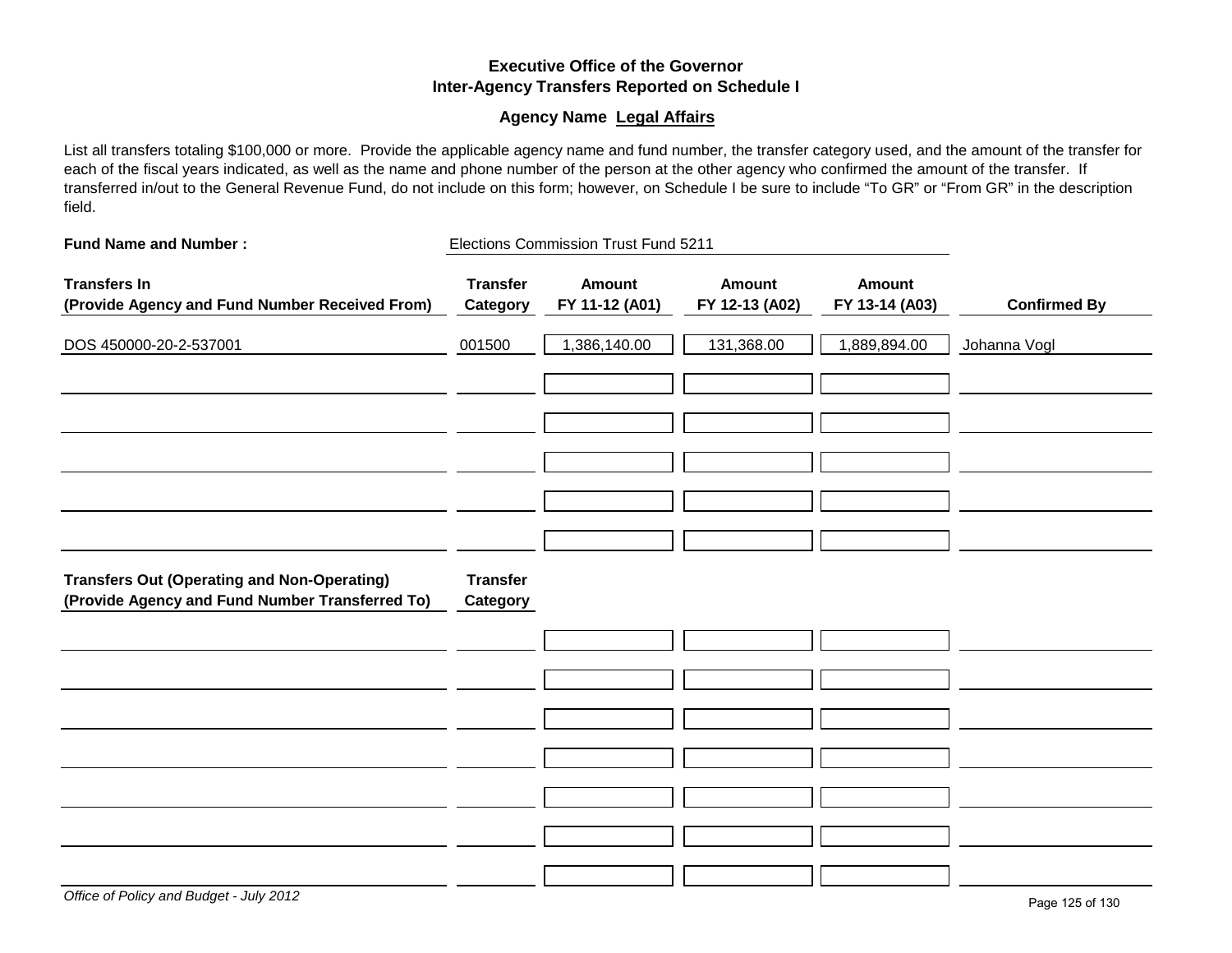| <b>SCHEDULE 1A: DETAIL OF FEES AND RELATED PROGRAM COSTS</b>                                                                                                                                                                                  |                                                                                                                                                  |                                                                              |                                                                     |                                                                                                                   |
|-----------------------------------------------------------------------------------------------------------------------------------------------------------------------------------------------------------------------------------------------|--------------------------------------------------------------------------------------------------------------------------------------------------|------------------------------------------------------------------------------|---------------------------------------------------------------------|-------------------------------------------------------------------------------------------------------------------|
| Department:<br>Program:<br>Fund:                                                                                                                                                                                                              | <b>Budget Period: 2013-2014</b><br>Department of Legal Affairs<br><b>Florida Elections Commission</b><br>Florida Elections Commission Trust Fund |                                                                              |                                                                     |                                                                                                                   |
| <b>Specific Authority:</b><br><b>Purpose of Fees Collected:</b>                                                                                                                                                                               |                                                                                                                                                  | Chapter 99.092, Florida Statutes<br>and directly by the Elections Commission | Elections Assessment Fees collected through the Department of State |                                                                                                                   |
| Type of Fee or Program: (Check ONE Box and answer questions as indicated.)                                                                                                                                                                    |                                                                                                                                                  |                                                                              |                                                                     |                                                                                                                   |
| Regulatory services or oversight to businesses or professions. (Complete Sections I, II, and III and attach                                                                                                                                   |                                                                                                                                                  |                                                                              |                                                                     |                                                                                                                   |
| Examination of Regulatory Fees Form - Part I and II.)<br>Non-regulatory fees authorized to cover full cost of conducting a specific program or service. (Complete<br>Sections I, II, and III only.)<br>х                                      |                                                                                                                                                  |                                                                              |                                                                     |                                                                                                                   |
| <b>SECTION I - FEE COLLECTION</b>                                                                                                                                                                                                             |                                                                                                                                                  | <b>ACTUAL</b>                                                                | <b>ESTIMATED</b>                                                    | <b>REQUEST</b>                                                                                                    |
|                                                                                                                                                                                                                                               |                                                                                                                                                  | FY 2011 - 2012                                                               | FY 2012 - 2013                                                      | FY 2013 - 2014                                                                                                    |
| Receipts:                                                                                                                                                                                                                                     |                                                                                                                                                  |                                                                              |                                                                     |                                                                                                                   |
| <b>Elections Assessment Fee</b>                                                                                                                                                                                                               |                                                                                                                                                  | 969,629                                                                      | 569,831                                                             | 498,408                                                                                                           |
| <b>Transfers/DOS Election Fees</b>                                                                                                                                                                                                            |                                                                                                                                                  | 1,386,140                                                                    | 131,368                                                             | 1,691,470                                                                                                         |
|                                                                                                                                                                                                                                               |                                                                                                                                                  |                                                                              |                                                                     |                                                                                                                   |
|                                                                                                                                                                                                                                               |                                                                                                                                                  |                                                                              |                                                                     |                                                                                                                   |
|                                                                                                                                                                                                                                               |                                                                                                                                                  |                                                                              |                                                                     |                                                                                                                   |
|                                                                                                                                                                                                                                               |                                                                                                                                                  | 2,355,769                                                                    | 701,199                                                             |                                                                                                                   |
|                                                                                                                                                                                                                                               |                                                                                                                                                  |                                                                              |                                                                     |                                                                                                                   |
|                                                                                                                                                                                                                                               |                                                                                                                                                  |                                                                              |                                                                     |                                                                                                                   |
| <b>Salaries and Benefits</b>                                                                                                                                                                                                                  |                                                                                                                                                  | 904,056                                                                      | 932,856                                                             |                                                                                                                   |
| <b>Other Personal Services</b>                                                                                                                                                                                                                |                                                                                                                                                  | 2,425                                                                        | 76,354                                                              |                                                                                                                   |
| <b>Expenses</b>                                                                                                                                                                                                                               |                                                                                                                                                  | 137,076                                                                      | 267,735                                                             |                                                                                                                   |
| <b>Operating Capital Outlay</b>                                                                                                                                                                                                               |                                                                                                                                                  | 9,931                                                                        | 10,000                                                              |                                                                                                                   |
| Transfer to Division of Admin Hearings                                                                                                                                                                                                        |                                                                                                                                                  | 8,779                                                                        | 7,114                                                               |                                                                                                                   |
| <b>Contracted Services</b>                                                                                                                                                                                                                    |                                                                                                                                                  | 21,103                                                                       | 17,533                                                              |                                                                                                                   |
| <b>Risk Management</b>                                                                                                                                                                                                                        |                                                                                                                                                  | 26,860                                                                       | 27,091                                                              |                                                                                                                   |
| TR/DMS/HR SVCS/STW Contract                                                                                                                                                                                                                   |                                                                                                                                                  | 5,541                                                                        | 5,523                                                               |                                                                                                                   |
|                                                                                                                                                                                                                                               |                                                                                                                                                  | 155,159                                                                      | 117,300                                                             |                                                                                                                   |
|                                                                                                                                                                                                                                               |                                                                                                                                                  | 1,270,930                                                                    | 1,461,506                                                           |                                                                                                                   |
|                                                                                                                                                                                                                                               |                                                                                                                                                  |                                                                              |                                                                     |                                                                                                                   |
| Total Fee Collection to Line (A) - Section III<br><b>SECTION II - FULL COSTS</b><br>Direct Costs:<br>Indirect Costs Charged to Trust Fund<br><b>Total Full Costs to Line (B) - Section III</b><br>Basis Used:<br><b>SECTION III - SUMMARY</b> |                                                                                                                                                  |                                                                              |                                                                     | 2,189,878<br>968,811<br>76,354<br>294,735<br>10,000<br>7,114<br>22,533<br>27,091<br>5,523<br>112,227<br>1,524,388 |
| <b>TOTAL SECTION I</b>                                                                                                                                                                                                                        | (A)                                                                                                                                              | 2,355,769                                                                    | 701,199                                                             |                                                                                                                   |
| <b>TOTAL SECTION II</b>                                                                                                                                                                                                                       | (B)                                                                                                                                              | 1,270,930                                                                    | 1,461,506                                                           | 2,189,878<br>1,524,388                                                                                            |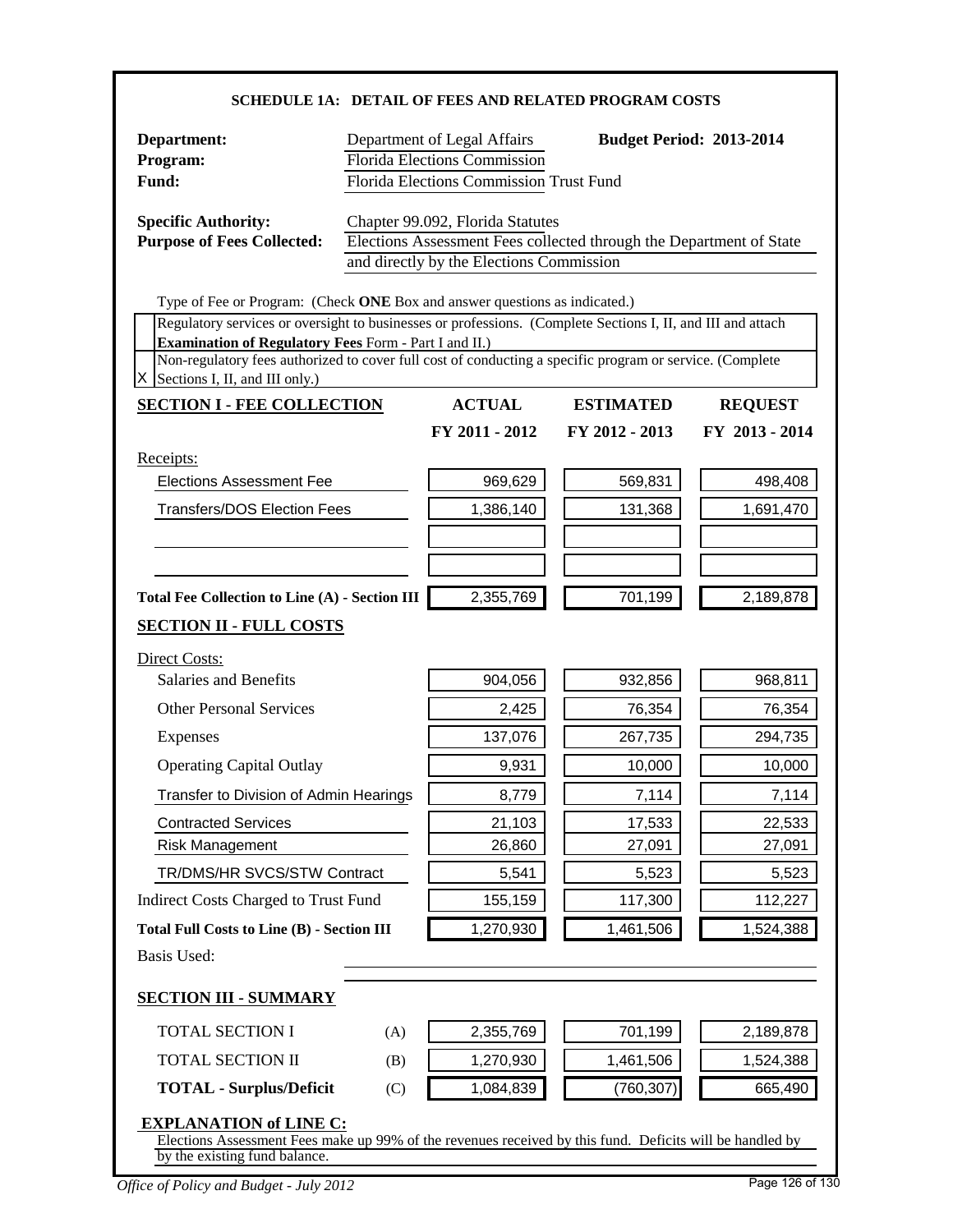### **SCHEDULE IC: RECONCILIATION OF UNRESERVED FUND BALANCE**

| <b>Department Title:</b>                             | <b>Budget Period: 2013 - 2014</b><br>Department of Legal Affairs<br><b>Elections Commission Trust Fund</b> |                             |                                   |  |  |
|------------------------------------------------------|------------------------------------------------------------------------------------------------------------|-----------------------------|-----------------------------------|--|--|
| <b>Trust Fund Title:</b>                             |                                                                                                            |                             |                                   |  |  |
| <b>Budget Entity:</b><br><b>LAS/PBS Fund Number:</b> | 2511                                                                                                       |                             |                                   |  |  |
|                                                      | <b>Balance as of</b><br>6/30/2012                                                                          | SWFS*<br><b>Adjustments</b> | <b>Adjusted</b><br><b>Balance</b> |  |  |
| <b>Chief Financial Officer's (CFO) Cash Balance</b>  | 3,026,358.01 (A)                                                                                           |                             | 3,026,358.01                      |  |  |
| ADD: Other Cash (See Instructions)                   | $3,000.00$ (B)                                                                                             |                             | $\overline{3,000.00}$             |  |  |
| ADD: Investments                                     | (C)                                                                                                        |                             | 0.00                              |  |  |
| ADD: Outstanding Accounts Receivable                 | $136,831.44$ (D)                                                                                           |                             | 136,831.44                        |  |  |
|                                                      | (E)                                                                                                        |                             | 0.00                              |  |  |
| <b>Total Cash plus Accounts Receivable</b>           | 3,166,189.45 (F)                                                                                           |                             | 3,166,189.45                      |  |  |
| LESS Allowances for Uncollectibles                   | $(5,731.65)$ (G)                                                                                           |                             | (5,731.65)                        |  |  |
| LESS Approved "A" Certified Forwards                 | $(25,498.27)$ (H)                                                                                          |                             | (25, 498.27)                      |  |  |
| Approved "B" Certified Forwards                      | (H)                                                                                                        |                             | 0.00                              |  |  |
| Approved "FCO" Certified Forwards                    | (H)                                                                                                        |                             | 0.00                              |  |  |
| LESS: Other Accounts Payable (Nonoperating)          | $(83,942.65)$ (I)                                                                                          |                             | (83,942.65)                       |  |  |
| LESS:                                                | (J)                                                                                                        |                             | $0.00\,$                          |  |  |
| <b>Unreserved Fund Balance, 07/01/2011</b>           | 3,051,016.88 (K)                                                                                           |                             | 3,051,016.88 $ **$                |  |  |

**\*SWFS = Statewide Financial Statement** 

**\*\* This amount should agree with Line I, Section IV of the Schedule I for the most recent completed fiscal year and Line A for the following year.**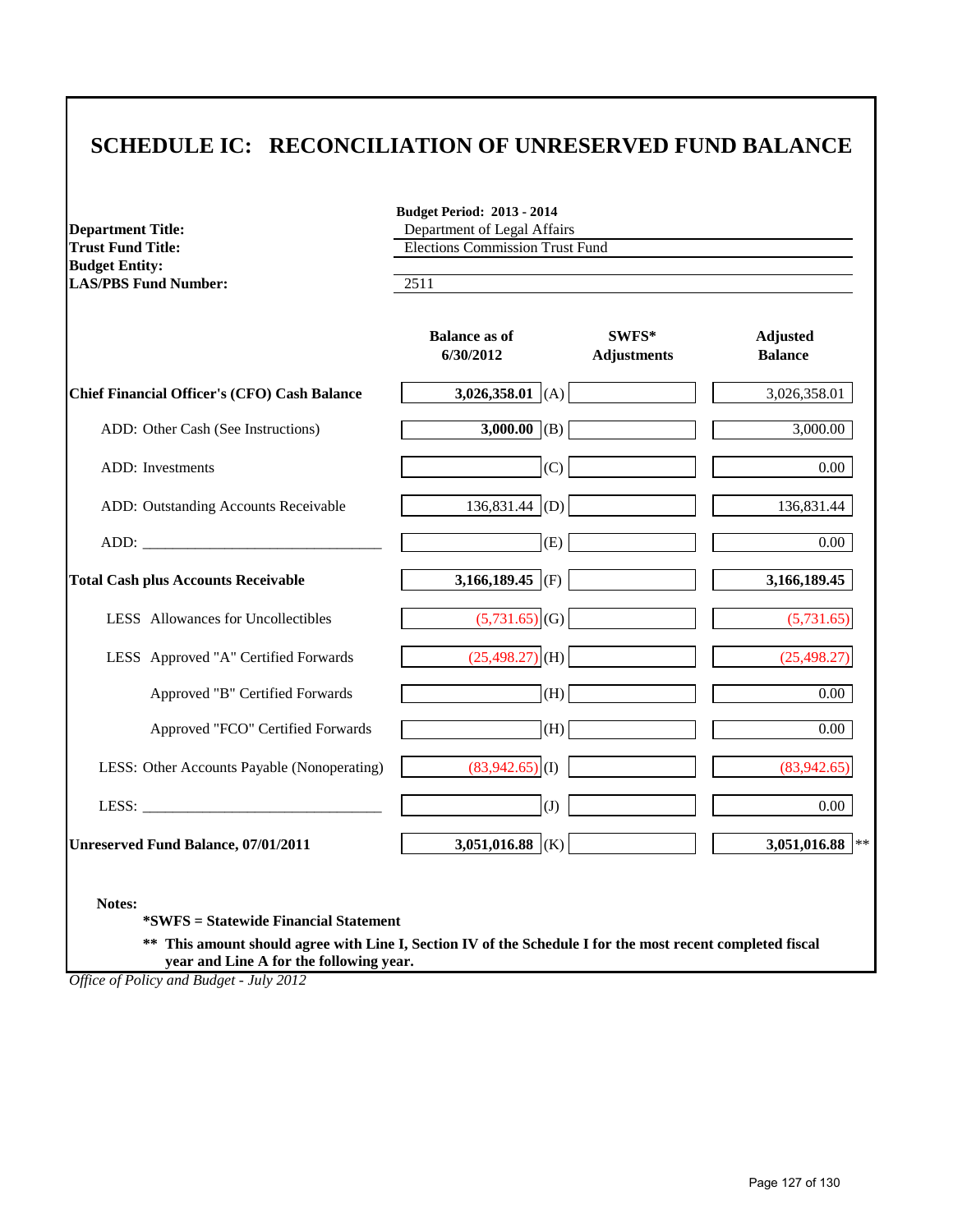#### **RECONCILIATION: BEGINNING TRIAL BALANCE TO SCHEDULE I and IC**

|                                     | <b>Budget Period: 2013 - 2014</b>                              |                          |
|-------------------------------------|----------------------------------------------------------------|--------------------------|
| <b>Department Title:</b>            | Department of Legal Affairs                                    |                          |
| <b>Trust Fund Title:</b>            | <b>Elections Commission Trust Fund</b>                         |                          |
| 2511<br><b>LAS/PBS Fund Number:</b> |                                                                |                          |
| <b>BEGINNING TRIAL BALANCE:</b>     |                                                                |                          |
|                                     | <b>Total Fund Balance Per FLAIR Trial Balance, 07/01/12</b>    |                          |
|                                     | Total all GLC's 5XXXX for governmental funds;                  | $3,046,203.18$ (A)       |
|                                     | GLC 539XX for proprietary and fiduciary funds                  |                          |
|                                     | <b>Subtract Nonspendable Fund Balance (GLC 56XXX)</b>          | (B)                      |
|                                     | Add/Subtract Statewide Financial Statement (SWFS)Adjustments : |                          |
|                                     | SWFS Adjustment # and Description                              | (C)                      |
|                                     | SWFS Adjustment # and Description                              | (C)                      |
|                                     | <b>Add/Subtract Other Adjustment(s):</b>                       |                          |
|                                     | Approved "B" Carry Forward (Encumbrances) per LAS/PBS          | (D)                      |
|                                     | Approved "C" Carry Forward Total (FCO) per LAS/PBS             | (D)                      |
|                                     | A/P not C/F-Operating Categories                               | (D)                      |
|                                     | <b>Compensated Absences Liability</b>                          | $4,813.70$ (D)           |
|                                     |                                                                | (D)                      |
|                                     |                                                                | (D)                      |
| ADJUSTED BEGINNING TRIAL BALANCE:   |                                                                | $3,051,016.88$ (E)       |
|                                     | UNRESERVED FUND BALANCE, SCHEDULE IC (Line I)                  | 3,051,016.88 (F)         |
| <b>DIFFERENCE:</b>                  |                                                                | 0.00<br>$\mathrm{(G)}^*$ |
| *SHOULD EQUAL ZERO.                 |                                                                |                          |
|                                     |                                                                |                          |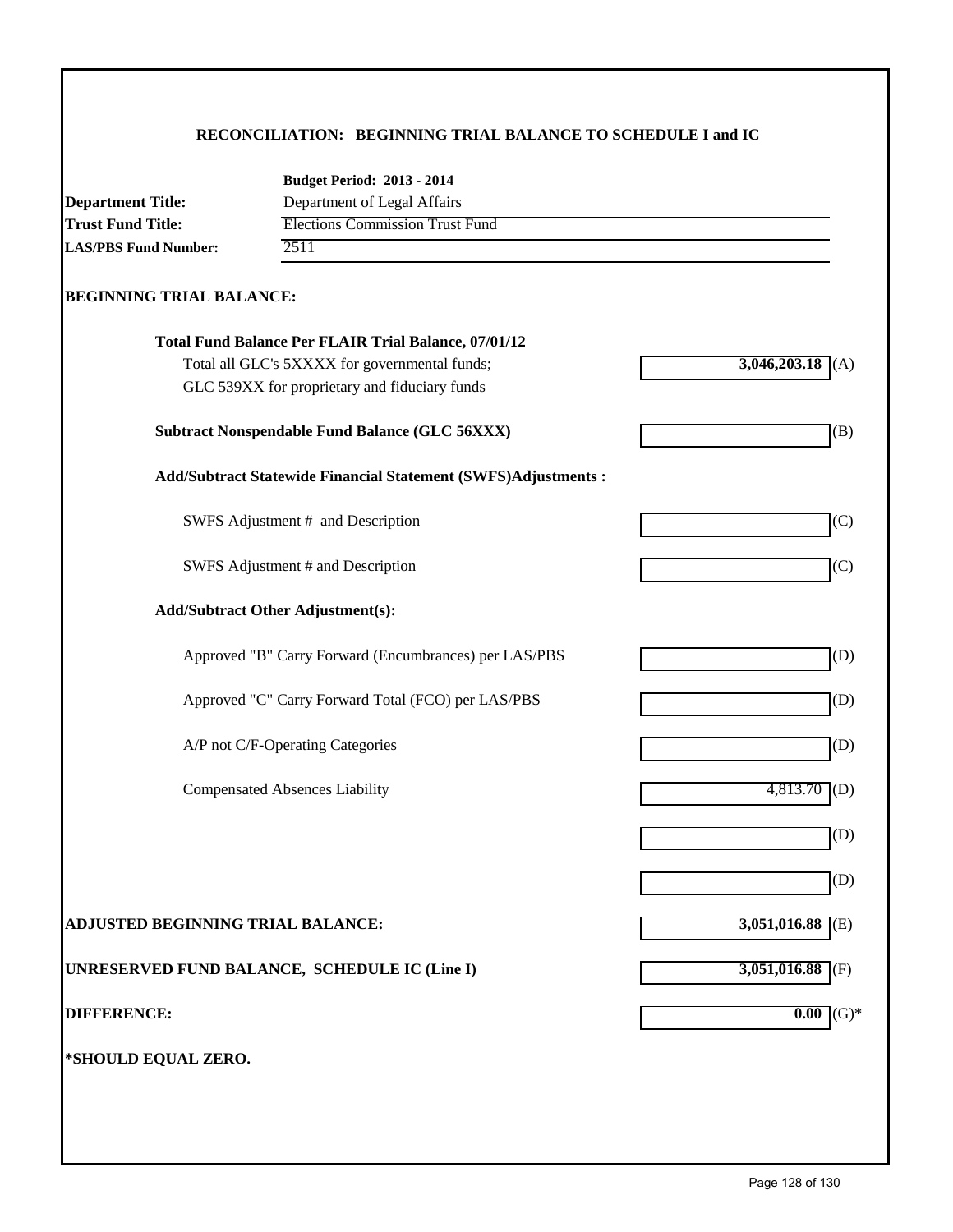#### **SCHEDULE ID: REQUEST FOR CREATION, RE-CREATION, RETENTION, TERMINATION, OR MODIFICATION OF A TRUST FUND**

|                         |                                                                                                                                | Page 1 of 2 |
|-------------------------|--------------------------------------------------------------------------------------------------------------------------------|-------------|
| Department:             | Legal Affairs                                                                                                                  |             |
| Fund Name:              | Florida Elections Commission Trust Fund                                                                                        |             |
| $FLAIR$ #:*             | 511002                                                                                                                         |             |
| Name                    |                                                                                                                                |             |
| Position                | Sarah Nortelus                                                                                                                 |             |
| Telephone No. of Person | <b>Budget Director</b>                                                                                                         |             |
| Completing Form:        | 850-414-3414                                                                                                                   |             |
| <b>Type of Action</b>   | <b>Exempt From Termination</b><br>Re-create without modification                                                               |             |
| <b>Requested:</b>       | (last action was initial create)                                                                                               |             |
| (Check one)             | <b>Retain without modification</b><br><b>Re-create/Retain with modification</b><br>$\mathbf{X}$<br>(last action was re-create) |             |
|                         | <b>Create New Fund</b><br><b>Terminate Existing Fund</b>                                                                       |             |

\* Enter ONLY the six-digit code. Not applicable for requests to **Create** trust fund.

For **All Trust Funds scheduled for review this year,** answer questions 1-6.

| $\,1$          | Cite the statutory authority for the trust fund<br>(Florida Statutes or, if none, Laws of Florida).<br>Give the statutory purpose, if stated, for the trust<br>fund.          | 106.24 F.S. Florida Elections Commission<br>(6) There is hereby established in the State Treasury an<br>Elections Commission Trust Fund to be utilized by the<br>Division of Elections and the Florida Elections<br>Commission in order to carry out their duties pursuant to<br>ss. 106.24-106.28.                                                                                                                                                                                                                                                                                                                                                                                                                                                                                                                                                                                                                                                                                                                                            |
|----------------|-------------------------------------------------------------------------------------------------------------------------------------------------------------------------------|------------------------------------------------------------------------------------------------------------------------------------------------------------------------------------------------------------------------------------------------------------------------------------------------------------------------------------------------------------------------------------------------------------------------------------------------------------------------------------------------------------------------------------------------------------------------------------------------------------------------------------------------------------------------------------------------------------------------------------------------------------------------------------------------------------------------------------------------------------------------------------------------------------------------------------------------------------------------------------------------------------------------------------------------|
| $\overline{2}$ | List the specific sources of receipts to the trust<br>fund and the statutory references for those<br>receipts.                                                                | 105.031 Qualification; filing fee; candidate's oath; items<br>required to be filed.<br>(3) QUALIFYING FEE.—Each candidate qualifying for<br>election to a judicial office or the office of school board member,<br>except write-in judicial or school board candidates, shall, during<br>the time for qualifying, pay to the officer with whom he or she<br>qualifies a qualifying fee, which shall consist of a filing fee and<br>an election assessment, or qualify by the petition process. The<br>amount of the filing fee is 3 percent of the annual salary of the<br>office sought. The amount of the election assessment is 1 percent<br>of the annual salary of the office sought. The Department of State<br>shall transfer all filing fees to the Department of Legal Affairs for<br>deposit in the Elections Commission Trust Fund. The supervisor<br>of elections shall forward all filing fees to the Elections<br>Commission Trust Fund. The election assessment shall be<br>deposited into the Elections Commission Trust Fund. |
| $\overline{3}$ | If state or federal law requires or prohibits<br>specific expenditures from the trust fund, list the<br>requirements or prohibitions and the statutory<br>citations for them. | N/A                                                                                                                                                                                                                                                                                                                                                                                                                                                                                                                                                                                                                                                                                                                                                                                                                                                                                                                                                                                                                                            |
| $\overline{4}$ | If any source of receipts is federal, describe any<br>restrictions on those receipts that are inconsistent<br>with how the state does business.                               | N/A                                                                                                                                                                                                                                                                                                                                                                                                                                                                                                                                                                                                                                                                                                                                                                                                                                                                                                                                                                                                                                            |
| 5              | If this trust fund could be combined with other<br>agency trust funds that accomplish a similar<br>purpose, list those trust funds.                                           | N/A                                                                                                                                                                                                                                                                                                                                                                                                                                                                                                                                                                                                                                                                                                                                                                                                                                                                                                                                                                                                                                            |
| $\overline{6}$ | If General Revenue funding supports the same<br>programs or activities that the trust fund supports,<br>provide a justification.                                              | General Revenue does not support the activities or<br>supplant the purpose of this fund.                                                                                                                                                                                                                                                                                                                                                                                                                                                                                                                                                                                                                                                                                                                                                                                                                                                                                                                                                       |